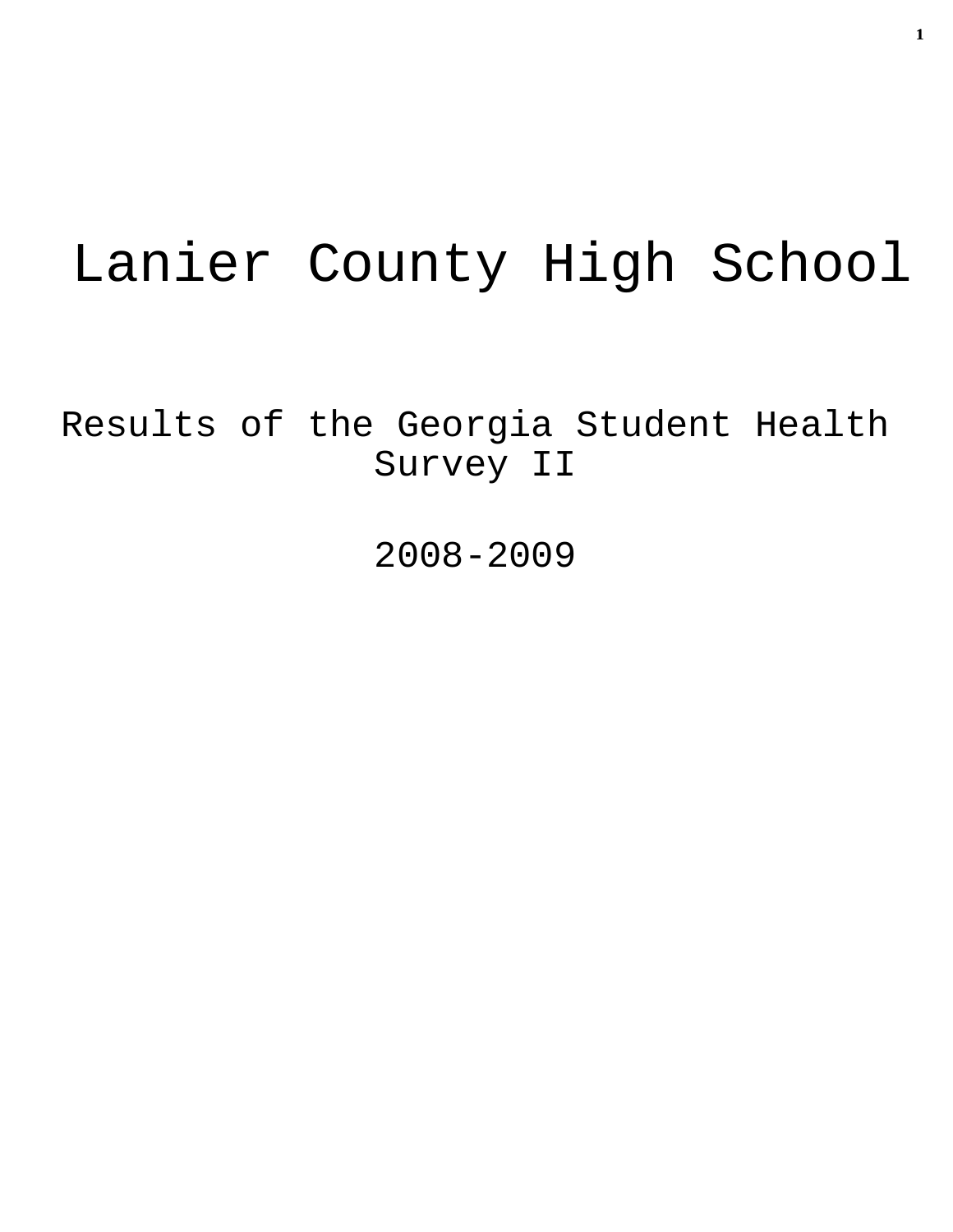# *Demographics* **2**

| Grade                    |    |  |  |
|--------------------------|----|--|--|
| <b>Grade   Frequency</b> |    |  |  |
| 10                       | 70 |  |  |
| 12                       | 50 |  |  |

| <b>Frequency</b> | <b>Table of Gender by Grade</b> |              |             |              |  |
|------------------|---------------------------------|--------------|-------------|--------------|--|
| <b>Col Pct</b>   |                                 | Grade(Grade) |             |              |  |
|                  | Gender(Gender)                  | 10           | 12          | <b>Total</b> |  |
|                  | <b>Female</b>                   | 42<br>60.00  | 25<br>50.00 | 67           |  |
|                  | <b>Male</b>                     | 28<br>40.00  | 25<br>50.00 | 53           |  |
|                  | <b>Total</b>                    | 70           | 50          | 120          |  |

| Frequency      |
|----------------|
| <b>Col Pct</b> |

| <b>Table of Ethnicity by Grade</b> |             |              |              |  |  |
|------------------------------------|-------------|--------------|--------------|--|--|
|                                    |             | Grade(Grade) |              |  |  |
| <b>Ethnicity</b> (Ethnicity)       | 10          | 12           | <b>Total</b> |  |  |
| <b>Black</b>                       | 18<br>25.71 | 19<br>38.00  | 37           |  |  |
| <b>Hispanic</b>                    | 4<br>5.71   | 1<br>2.00    | 5            |  |  |
| White                              | 44<br>62.86 | 27<br>54.00  | 71           |  |  |
| <b>Asian</b>                       | 0<br>0.00   | 1<br>2.00    | 1            |  |  |
| <b>Other</b>                       | 4<br>5.71   | 2<br>4.00    | 6            |  |  |
| <b>Total</b>                       | 70          | 50           | 120          |  |  |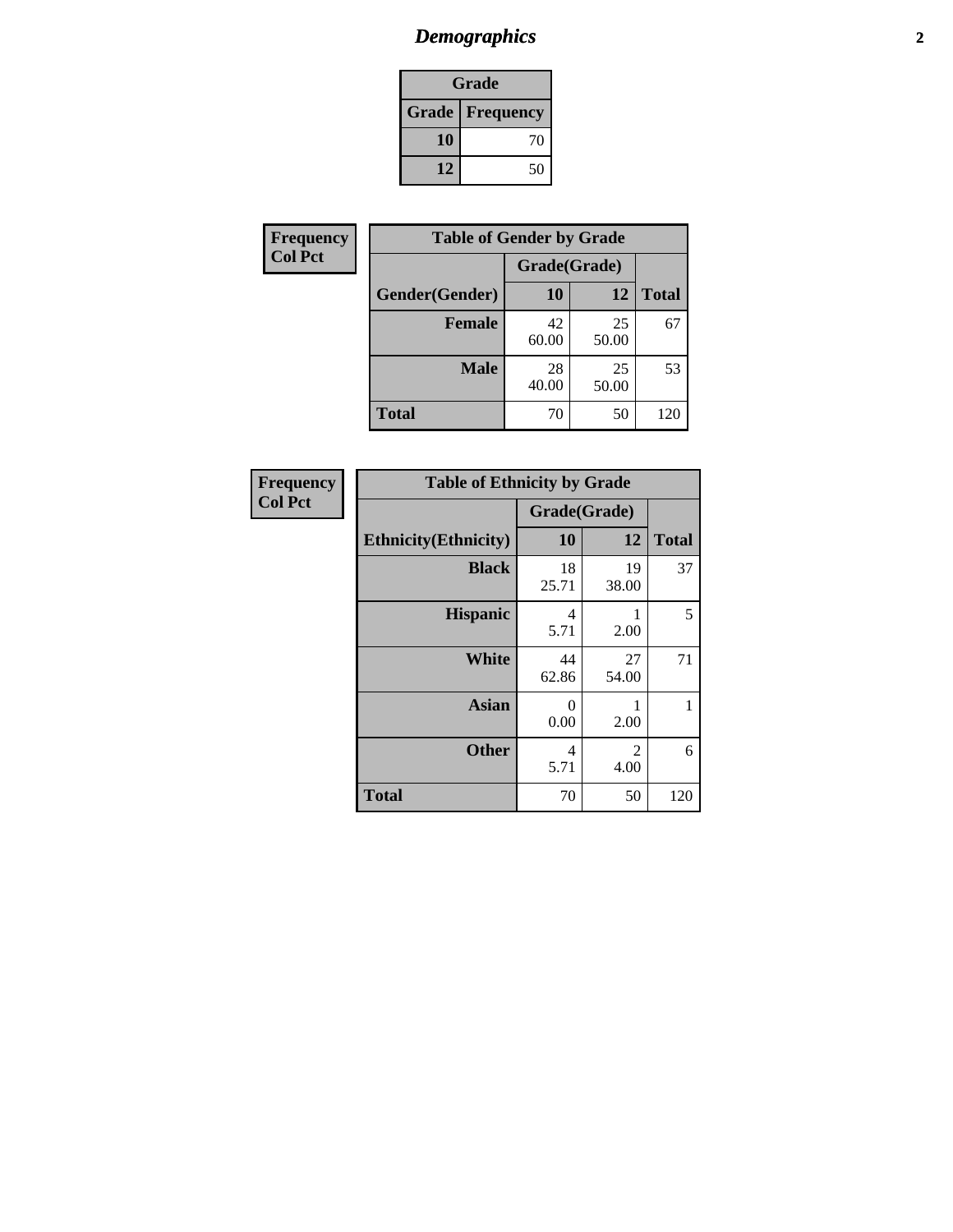#### *Title IV, Part A, Schedule A* **3** *Goal 1: Ensure that all schools are drug-free Baseline Data: Year 2008-2009 Prevalence of Drug Use*

| Frequency<br><b>Col Pct</b> | <b>Table of AlcoholAlt by Grade</b> |              |             |              |  |  |
|-----------------------------|-------------------------------------|--------------|-------------|--------------|--|--|
|                             | AlcoholAlt(Alcohol                  | Grade(Grade) |             |              |  |  |
|                             | use, past 30 days)                  | <b>10</b>    | 12          | <b>Total</b> |  |  |
|                             | Yes                                 | 9<br>12.86   | 5<br>10.00  | 14           |  |  |
|                             | N <sub>0</sub>                      | 61<br>87.14  | 45<br>90.00 | 106          |  |  |
|                             | <b>Total</b>                        | 70           | 50          | 120          |  |  |

| Frequency      | <b>Table of TobaccoAny by Grade</b> |              |             |              |  |
|----------------|-------------------------------------|--------------|-------------|--------------|--|
| <b>Col Pct</b> | TobaccoAny(Tobacco                  | Grade(Grade) |             |              |  |
|                | use, past 30 days)                  | 10           | 12          | <b>Total</b> |  |
|                | Yes                                 | q<br>12.86   | 8<br>16.00  | 17           |  |
|                | N <sub>0</sub>                      | 61<br>87.14  | 42<br>84.00 | 103          |  |
|                | <b>Total</b>                        | 70           | 50          | 120          |  |

| Frequency                                                      | <b>Table of MarijuanaAlt by Grade</b> |              |              |     |  |
|----------------------------------------------------------------|---------------------------------------|--------------|--------------|-----|--|
| <b>Col Pct</b><br>MarijuanaAlt(Marijuana<br>use, past 30 days) |                                       | Grade(Grade) |              |     |  |
|                                                                | 10                                    | 12           | <b>Total</b> |     |  |
|                                                                | Yes                                   | 3<br>4.29    | 4<br>8.00    |     |  |
|                                                                | N <sub>0</sub>                        | 67<br>95.71  | 46<br>92.00  | 113 |  |
|                                                                | <b>Total</b>                          | 70           | 50           | 120 |  |

| <b>Frequency</b> | <b>Table of OtherDrugAny by Grade</b>  |              |              |     |  |
|------------------|----------------------------------------|--------------|--------------|-----|--|
| <b>Col Pct</b>   | <b>OtherDrugAny(Other</b><br>drug use, | Grade(Grade) |              |     |  |
| past 30 days)    | 10                                     | 12           | <b>Total</b> |     |  |
|                  | Yes                                    | 3<br>4.29    | 2.00         | 4   |  |
|                  | N <sub>0</sub>                         | 67<br>95.71  | 49<br>98.00  | 116 |  |
|                  | <b>Total</b>                           | 70           | 50           | 120 |  |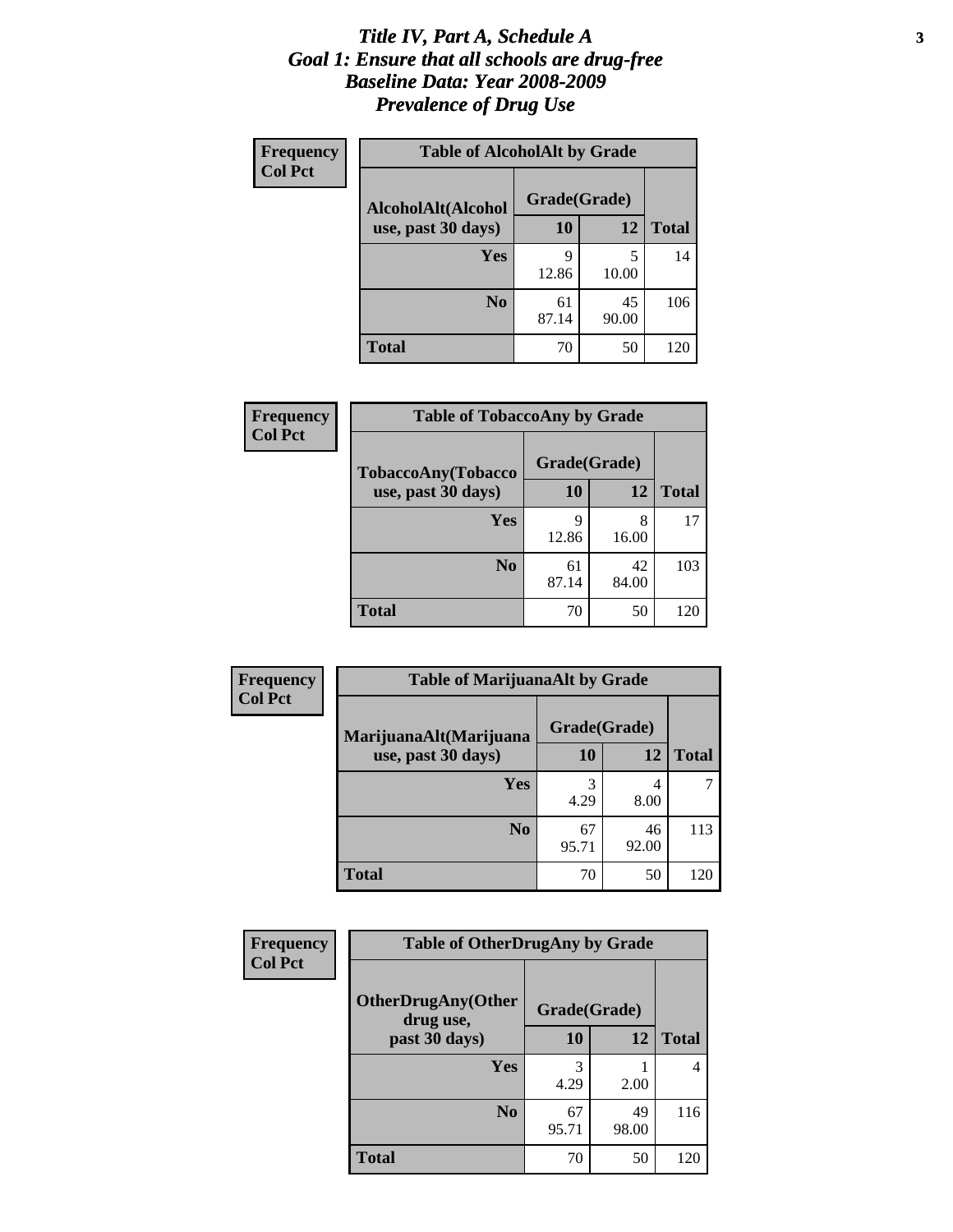#### *Average Age of Onset of Use* **4** *Results for "Average Age of Onset of Use" questions exclude students who said they did not use that substance*

| <b>Variable</b>    | Label                                                              | <b>Mean</b> |
|--------------------|--------------------------------------------------------------------|-------------|
| Alcoholinit2       | I started using alcohol when I was                                 | 13.93       |
| Cigarettesinit2    | I started smoking tobacco when I was                               | 13.56       |
| Smokelessinit2     | I started chewing tobacco when I was                               | 13.00       |
| Marijuanainit2     | I started using marijuana when I was                               | 14.81       |
| Cocaineinit2       | I started using cocaine when I was                                 |             |
| Inhalantsinit2     | I started using inhalants when I was                               | 12.75       |
| Steroidsinit2      | I started using steroids when I was                                | 14.00       |
| Ecstasyinit2       | I started using ecstasy when I was                                 |             |
| Methinit2          | I started using methamphetamines when I was                        |             |
| Hallucinogensinit2 | I started using hallucinogens when I was                           |             |
| Prescriptioninit2  | I started using prescription drugs not prescribed to me when I was | 14.38       |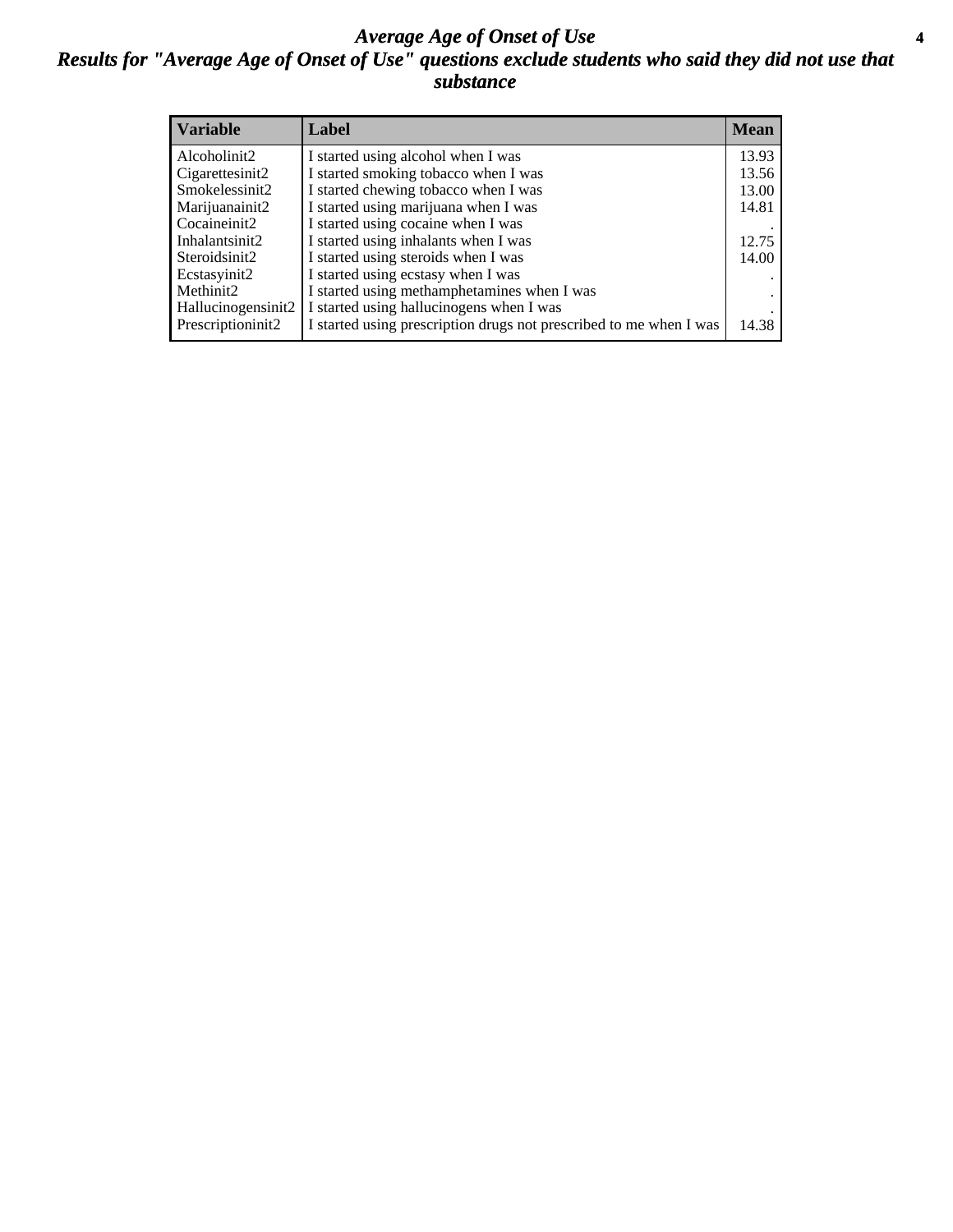# *Perception of Health Risk* **5**

| Frequency      | <b>Table of Alcoholharmdich by Grade</b>          |              |             |              |
|----------------|---------------------------------------------------|--------------|-------------|--------------|
| <b>Col Pct</b> | Alcoholharmdich(I<br>think alcohol is<br>harmful) | Grade(Grade) |             |              |
|                |                                                   | 10           | 12          | <b>Total</b> |
|                | Yes                                               | 57<br>81.43  | 41<br>82.00 | 98           |
|                | N <sub>0</sub>                                    | 13<br>18.57  | q<br>18.00  | 22           |
|                | <b>Total</b>                                      | 70           | 50          | 120          |

| Frequency      | <b>Table of Tobaccoharmdich by Grade</b> |              |             |              |
|----------------|------------------------------------------|--------------|-------------|--------------|
| <b>Col Pct</b> | Tobaccoharmdich(I<br>think tobacco is    | Grade(Grade) |             |              |
|                | harmful)                                 | 10           | 12          | <b>Total</b> |
|                | Yes                                      | 62<br>88.57  | 46<br>92.00 | 108          |
|                | N <sub>0</sub>                           | 8<br>11.43   | 4<br>8.00   | 12           |
|                | <b>Total</b>                             | 70           | 50          | 120          |

| Frequency      | <b>Table of Marijuanaharmdich by Grade</b>            |              |             |              |  |
|----------------|-------------------------------------------------------|--------------|-------------|--------------|--|
| <b>Col Pct</b> | Marijuanaharmdich(I<br>think marijuana is<br>harmful) | Grade(Grade) |             |              |  |
|                |                                                       | 10           | 12          | <b>Total</b> |  |
|                | Yes                                                   | 56<br>80.00  | 44<br>88.00 | 100          |  |
|                | N <sub>0</sub>                                        | 14<br>20.00  | 6<br>12.00  | 20           |  |
|                | <b>Total</b>                                          | 70           | 50          | 120          |  |

| Frequency      | <b>Table of Otherdrugharmdich by Grade</b>   |              |             |              |  |  |
|----------------|----------------------------------------------|--------------|-------------|--------------|--|--|
| <b>Col Pct</b> | Otherdrugharmdich(I<br>think other drugs are | Grade(Grade) |             |              |  |  |
|                | harmful)                                     | <b>10</b>    | 12          | <b>Total</b> |  |  |
|                | <b>Yes</b>                                   | 66<br>94.29  | 48<br>96.00 | 114          |  |  |
|                | N <sub>0</sub>                               | 5.71         | 4.00        | 6            |  |  |
|                | <b>Total</b>                                 | 70           | 50          | 120          |  |  |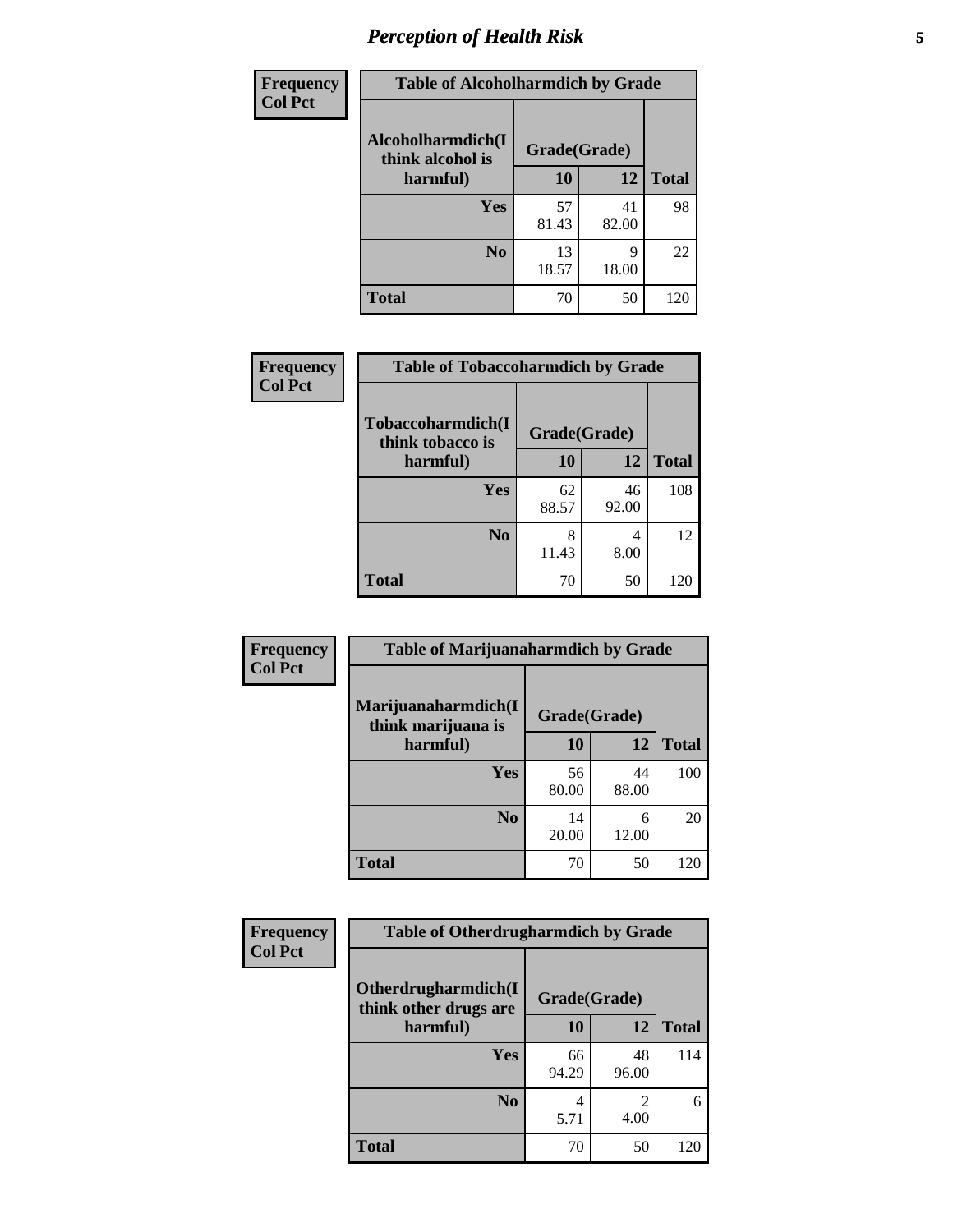# *Social Disapproval* **6**

| <b>Frequency</b> | <b>Table of Alcoholpeerdich by Grade</b>                    |              |             |              |
|------------------|-------------------------------------------------------------|--------------|-------------|--------------|
| <b>Col Pct</b>   | Alcoholpeerdich(My<br>friends would<br>disapprove if I used | Grade(Grade) |             |              |
|                  | alcohol)                                                    | 10           | 12          | <b>Total</b> |
|                  | <b>Yes</b>                                                  | 40<br>57.14  | 24<br>48.00 | 64           |
|                  | N <sub>0</sub>                                              | 30<br>42.86  | 26<br>52.00 | 56           |
|                  | <b>Total</b>                                                | 70           | 50          | 120          |

| <b>Frequency</b> |
|------------------|
| <b>Col Pct</b>   |

| <b>Table of Tobaccopeerdich by Grade</b>                            |              |             |              |  |  |
|---------------------------------------------------------------------|--------------|-------------|--------------|--|--|
| <b>Tobaccopeerdich</b> (My<br>friends would<br>disapprove if I used | Grade(Grade) |             |              |  |  |
| tobacco)                                                            | 10           | 12          | <b>Total</b> |  |  |
| Yes                                                                 | 41<br>58.57  | 31<br>62.00 | 72           |  |  |
| N <sub>0</sub>                                                      | 29<br>41.43  | 19<br>38.00 | 48           |  |  |
| <b>Total</b>                                                        | 70           | 50          | 120          |  |  |

| Frequency      | <b>Table of Marijuanapeerdich by Grade</b>                    |              |             |              |  |  |
|----------------|---------------------------------------------------------------|--------------|-------------|--------------|--|--|
| <b>Col Pct</b> | Marijuanapeerdich(My<br>friends would<br>disapprove if I used | Grade(Grade) |             |              |  |  |
|                | marijuana)                                                    | 10           | 12          | <b>Total</b> |  |  |
|                | <b>Yes</b>                                                    | 51<br>72.86  | 31<br>62.00 | 82           |  |  |
|                | N <sub>0</sub>                                                | 19<br>27.14  | 19<br>38.00 | 38           |  |  |
|                | <b>Total</b>                                                  | 70           | 50          | 120          |  |  |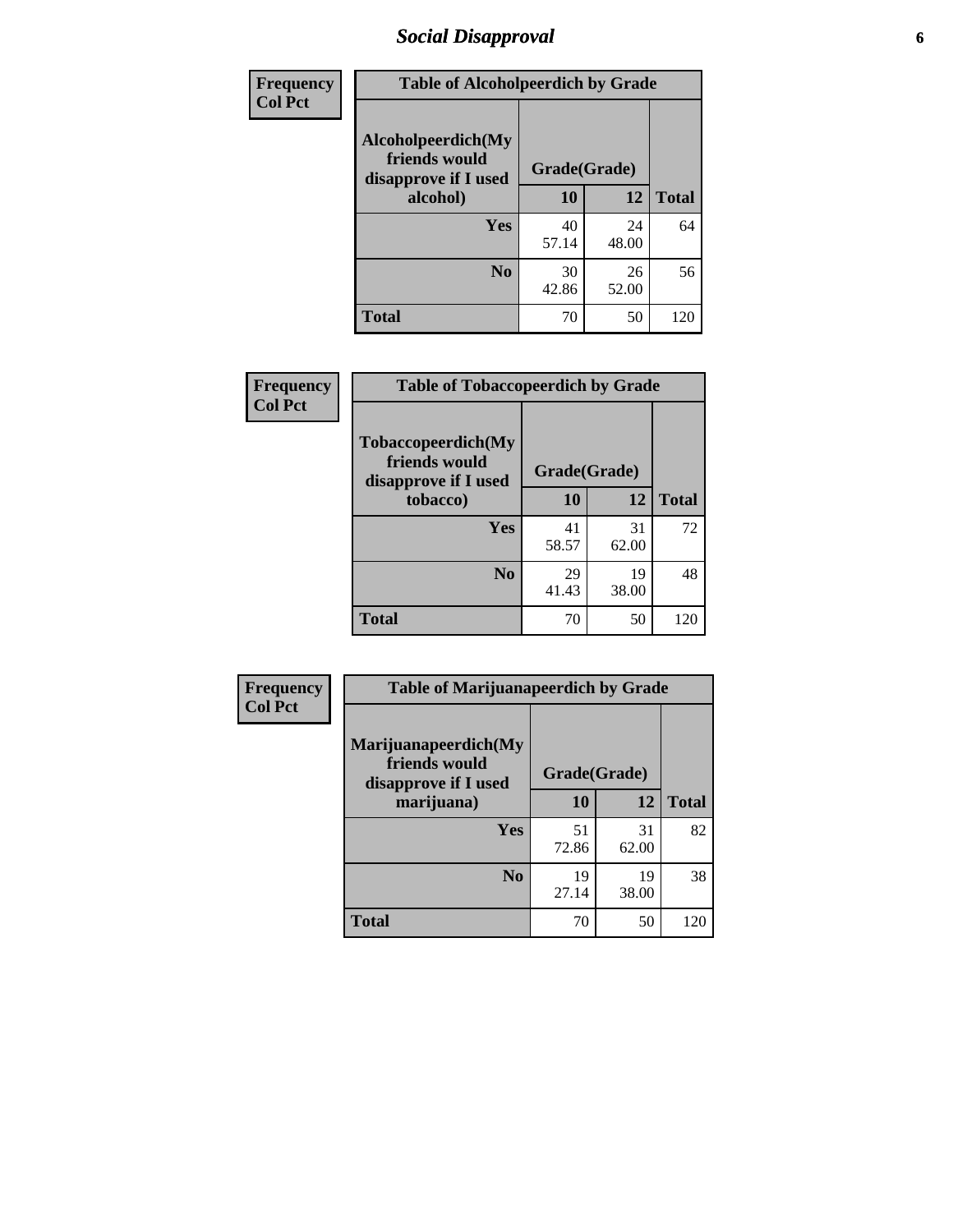# *Social Disapproval* **7**

| Frequency      | <b>Table of Otherdrugpeerdich by Grade</b>                    |              |             |              |  |  |  |
|----------------|---------------------------------------------------------------|--------------|-------------|--------------|--|--|--|
| <b>Col Pct</b> | Otherdrugpeerdich(My<br>friends would<br>disapprove if I used | Grade(Grade) |             |              |  |  |  |
|                | other drugs)                                                  | 10           | 12          | <b>Total</b> |  |  |  |
|                | Yes                                                           | 59<br>84.29  | 38<br>76.00 | 97           |  |  |  |
|                | N <sub>0</sub>                                                | 11<br>15.71  | 12<br>24.00 | 23           |  |  |  |
|                | <b>Total</b>                                                  | 70           | 50          | 120          |  |  |  |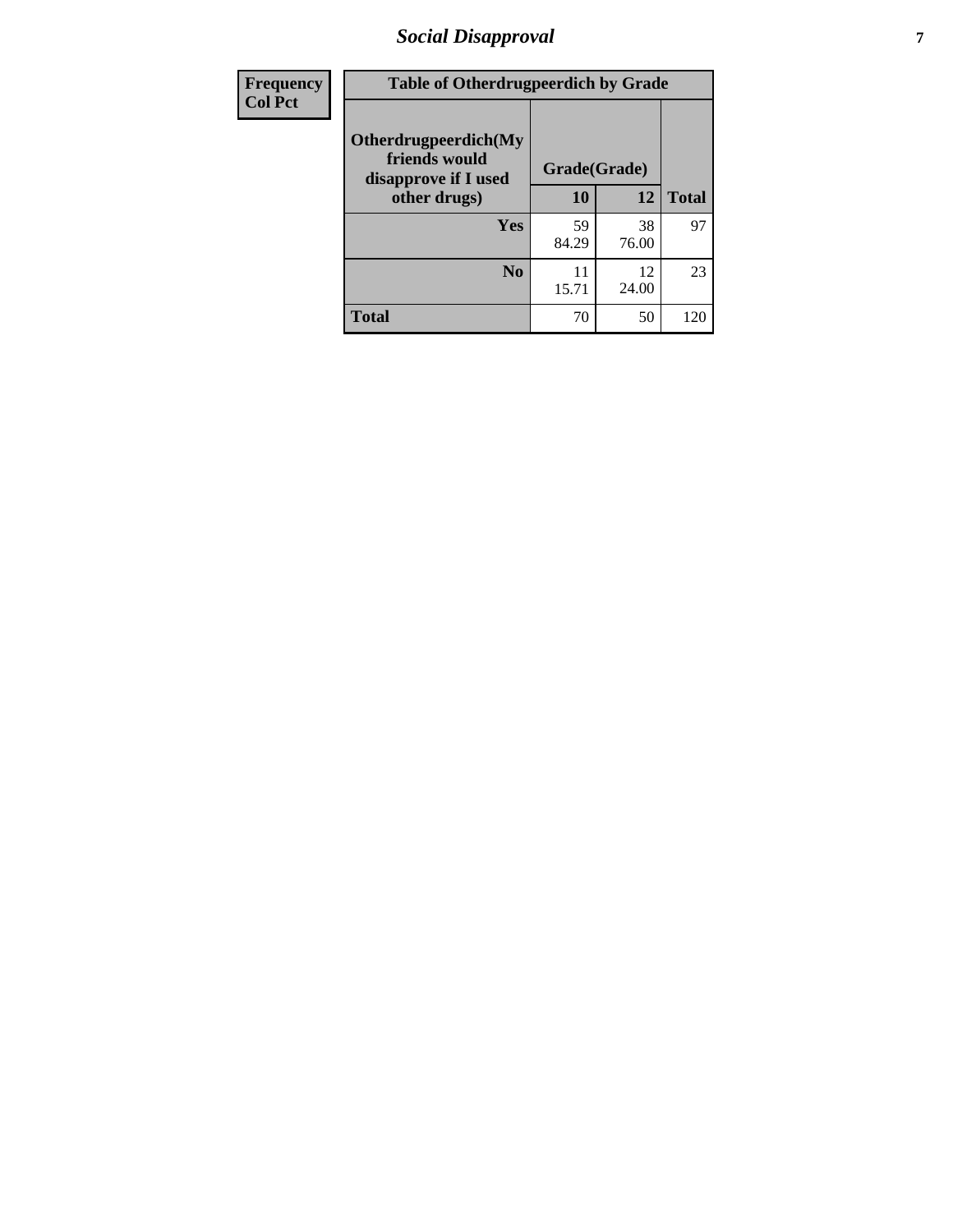#### Title IV, Part A, Schedule A **8** *Goal 2: To help ensure that all schools are safe and disciplined Baseline Data: Year 2008-2009 Student Involvement in Gang Activity*

| Frequency      |                                                                                                   | <b>Table of Gangself by Grade</b> |             |              |  |  |
|----------------|---------------------------------------------------------------------------------------------------|-----------------------------------|-------------|--------------|--|--|
| <b>Col Pct</b> | Gangself(I<br>have<br>participated<br>in illegal<br>gang<br>activities in<br>the past 30<br>days) | Grade(Grade)<br>10                | 12          | <b>Total</b> |  |  |
|                | Yes                                                                                               | 3<br>4.29                         | 1<br>2.00   | 4            |  |  |
|                | N <sub>0</sub>                                                                                    | 67<br>95.71                       | 49<br>98.00 | 116          |  |  |
|                | Total                                                                                             | 70                                | 50          | 120          |  |  |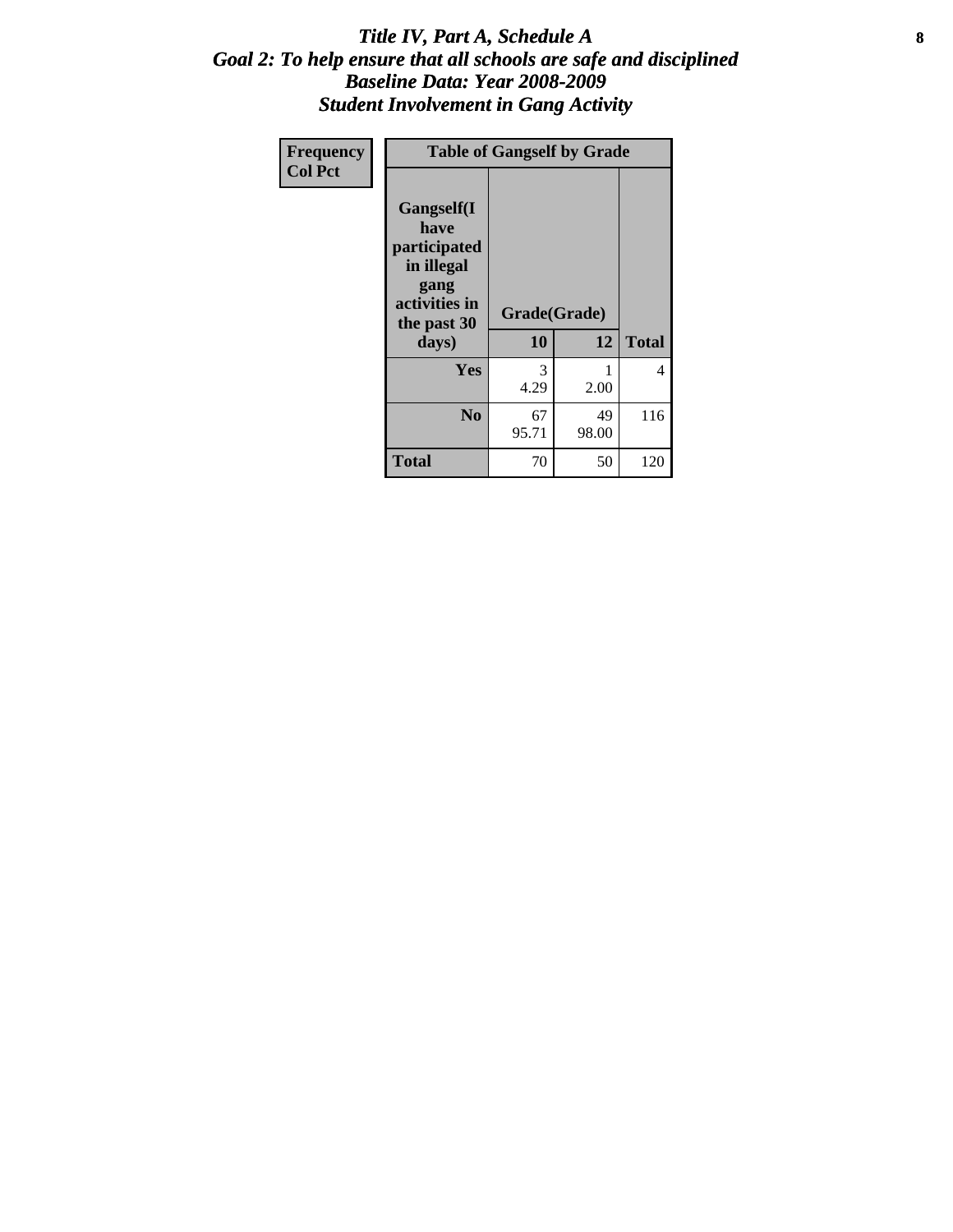# *Student Perception of School Safety* **9**

| <b>Frequency</b><br>Row Pct |
|-----------------------------|
|                             |

| <b>Table of Grade by Safeschool</b> |                          |                                                        |                               |                                    |              |  |  |
|-------------------------------------|--------------------------|--------------------------------------------------------|-------------------------------|------------------------------------|--------------|--|--|
|                                     |                          | Safeschool (School is a place at which I feel<br>safe) |                               |                                    |              |  |  |
| Grade(Grade)                        | <b>Strongly</b><br>Agree | Agree                                                  | Somewhat Somewhat<br>Disagree | <b>Strongly</b><br><b>Disagree</b> | <b>Total</b> |  |  |
| 10                                  | 18<br>25.71              | 37<br>52.86                                            | 10<br>14.29                   | 5<br>7.14                          | 70           |  |  |
| 12                                  | 4<br>8.00                | 37<br>74.00                                            | 9<br>18.00                    | 0<br>0.00                          | 50           |  |  |
| <b>Total</b>                        | 22                       | 74                                                     | 19                            | 5                                  | 120          |  |  |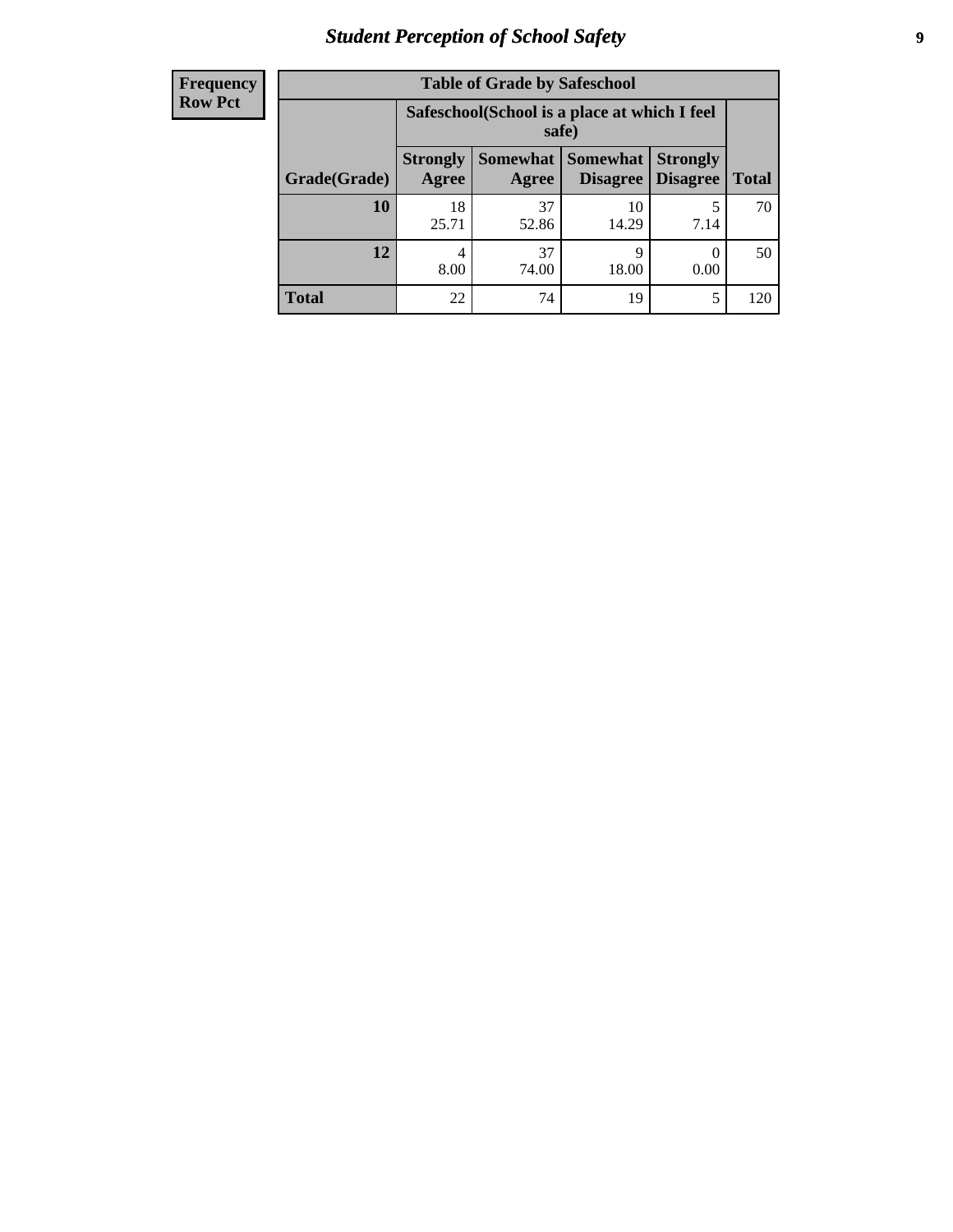#### *Students Who Have Been Bullied* **10**

| <b>Frequency</b> | <b>Table of Grade by Bullied</b> |              |           |                 |                                                                               |                                   |                  |              |
|------------------|----------------------------------|--------------|-----------|-----------------|-------------------------------------------------------------------------------|-----------------------------------|------------------|--------------|
| <b>Row Pct</b>   |                                  |              |           |                 | <b>Bullied</b> (I have been bullied by other<br>students in the past 30 days) |                                   |                  |              |
|                  |                                  | $\mathbf{0}$ | 1 or<br>2 | 3 <sub>to</sub> | 6 to<br>9                                                                     | <b>10</b><br>t <sub>0</sub><br>19 | All<br>30        |              |
|                  | Grade(Grade)                     | <b>Days</b>  | days      | days            | days                                                                          | days                              | days             | <b>Total</b> |
|                  | 10                               | 59<br>84.29  | 4<br>5.71 | 3<br>4.29       | $\mathfrak{D}$<br>2.86                                                        | 0<br>0.00                         | 2<br>2.86        | 70           |
|                  | 12                               | 48<br>96.00  | 2.00      | ∩<br>0.00       | 0<br>0.00                                                                     | 2.00                              | $\Omega$<br>0.00 | 50           |
|                  | <b>Total</b>                     | 107          | 5         | 3               | $\mathfrak{D}$                                                                |                                   | $\overline{2}$   | 120          |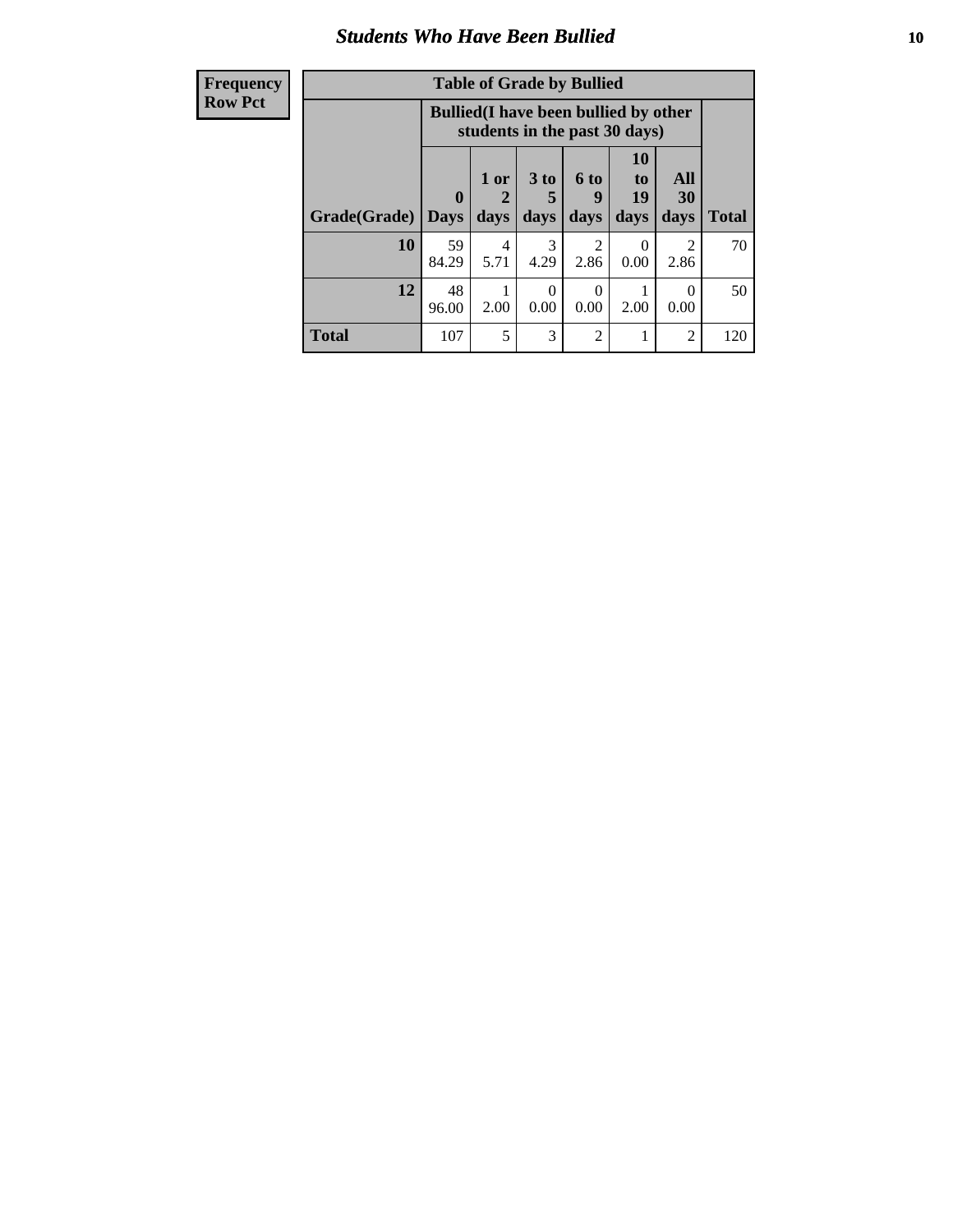#### *School Climate* **11**

| Frequency      | <b>Table of SchoolClimate1 by Grade</b> |                    |                        |              |  |  |
|----------------|-----------------------------------------|--------------------|------------------------|--------------|--|--|
| <b>Col Pct</b> | SchoolClimate1(I<br>like school)        | Grade(Grade)<br>10 | 12                     | <b>Total</b> |  |  |
|                | <b>Strongly Agree</b>                   | 9<br>12.86         | 10<br>20.00            | 19           |  |  |
|                | <b>Somewhat Agree</b>                   | 43<br>61.43        | 35<br>70.00            | 78           |  |  |
|                | <b>Somewhat Disagree</b>                | 12<br>17.14        | $\mathfrak{D}$<br>4.00 | 14           |  |  |
|                | <b>Strongly Disagree</b>                | 6<br>8.57          | 3<br>6.00              | 9            |  |  |
|                | <b>Total</b>                            | 70                 | 50                     | 120          |  |  |

| $\begin{array}{c c}\n\textbf{Frequency} & \textbf{Col} & \textbf{Pct}\n\end{array}$ |  |
|-------------------------------------------------------------------------------------|--|

| <b>Table of SchoolClimate2 by Grade</b>           |                       |             |              |  |  |
|---------------------------------------------------|-----------------------|-------------|--------------|--|--|
| SchoolClimate2(I<br>feel successful at<br>school) | Grade(Grade)<br>10    | 12          | <b>Total</b> |  |  |
| <b>Strongly Agree</b>                             | 26<br>37.14           | 18<br>36.00 | 44           |  |  |
| <b>Somewhat Agree</b>                             | 39<br>55.71           | 30<br>60.00 | 69           |  |  |
| <b>Somewhat Disagree</b>                          | $\mathcal{L}$<br>2.86 | 2.00        | 3            |  |  |
| <b>Strongly Disagree</b>                          | 3<br>4.29             | 2.00        | 4            |  |  |
| Total                                             | 70                    | 50          | 120          |  |  |

| Frequency      | <b>Table of SchoolClimate3 by Grade</b>                                      |                    |             |              |
|----------------|------------------------------------------------------------------------------|--------------------|-------------|--------------|
| <b>Col Pct</b> | <b>SchoolClimate3(My</b><br>school has high<br>standards for<br>achievement) | Grade(Grade)<br>10 | 12          | <b>Total</b> |
|                | <b>Strongly Agree</b>                                                        | 17                 | 14          | 31           |
|                |                                                                              | 24.29              | 28.00       |              |
|                | <b>Somewhat Agree</b>                                                        | 40<br>57.14        | 24<br>48.00 | 64           |
|                | <b>Somewhat Disagree</b>                                                     | 8<br>11.43         | 8<br>16.00  | 16           |
|                | <b>Strongly Disagree</b>                                                     | 5<br>7.14          | 4<br>8.00   | 9            |
|                | Total                                                                        | 70                 | 50          | 120          |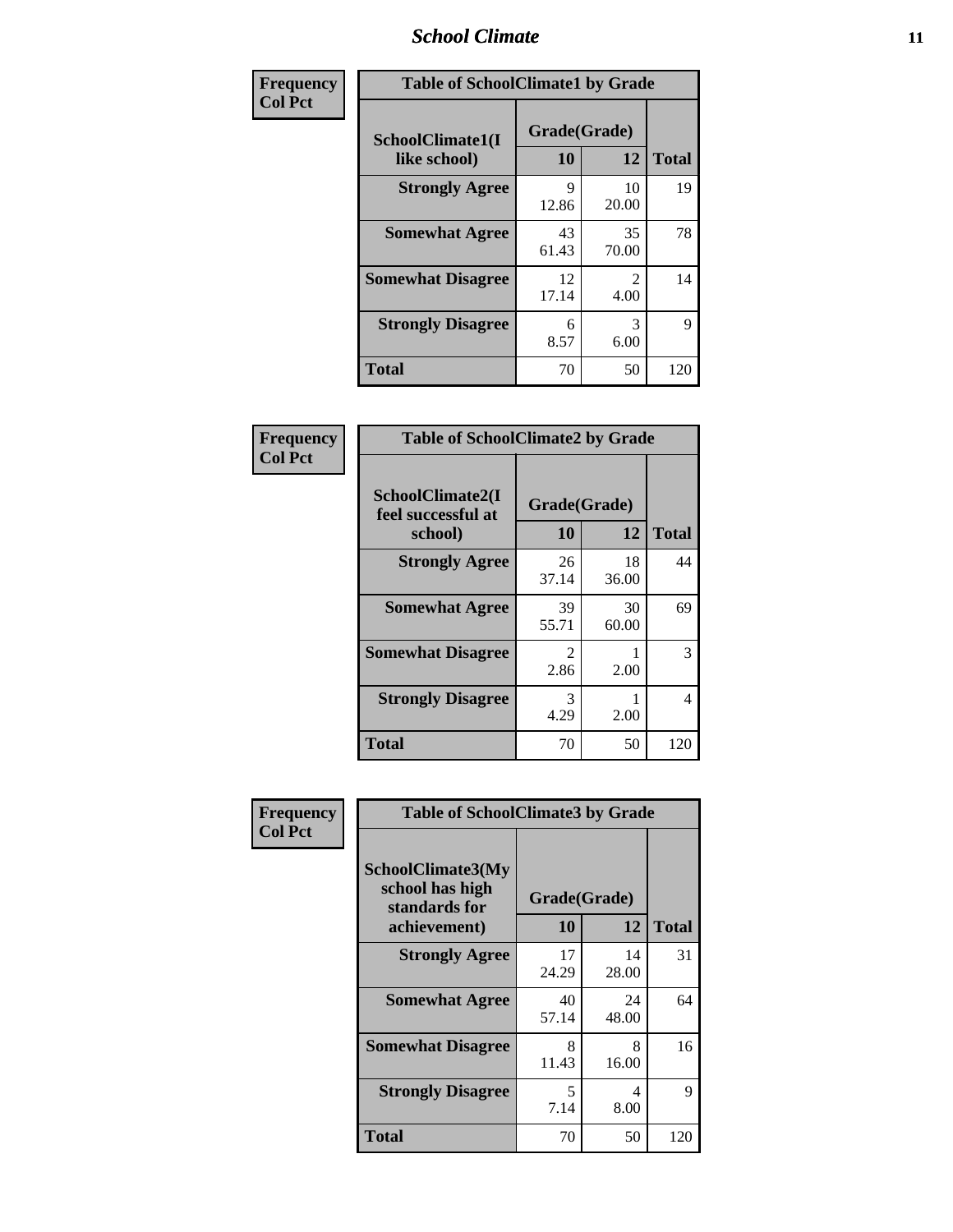### *School Climate* **12**

| Frequency      | <b>Table of SchoolClimate4 by Grade</b>                              |                    |             |              |
|----------------|----------------------------------------------------------------------|--------------------|-------------|--------------|
| <b>Col Pct</b> | <b>SchoolClimate4(My</b><br>school sets clear<br>rules for behavior) | Grade(Grade)<br>10 | 12          | <b>Total</b> |
|                | <b>Strongly Agree</b>                                                | 34<br>48.57        | 32<br>64.00 | 66           |
|                | <b>Somewhat Agree</b>                                                | 27<br>38.57        | 12<br>24.00 | 39           |
|                | <b>Somewhat Disagree</b>                                             | 8<br>11.43         | 5<br>10.00  | 13           |
|                | <b>Strongly Disagree</b>                                             | 1.43               | 2.00        | 2            |
|                | <b>Total</b>                                                         | 70                 | 50          | 120          |

| <b>Table of SchoolClimate5 by Grade</b>                              |                    |                   |     |  |  |
|----------------------------------------------------------------------|--------------------|-------------------|-----|--|--|
| SchoolClimate5(I<br>know what to do in<br>an emergency at<br>school) | Grade(Grade)<br>10 | <b>Total</b>      |     |  |  |
| <b>Strongly Agree</b>                                                | 42<br>60.00        | 12<br>28<br>56.00 | 70  |  |  |
| <b>Somewhat Agree</b>                                                | 24<br>34.29        | 19<br>38.00       | 43  |  |  |
| <b>Somewhat Disagree</b>                                             | 4<br>5.71          | 3<br>6.00         | 7   |  |  |
| <b>Total</b>                                                         | 70                 | 50                | 120 |  |  |

| <b>Frequency</b> | <b>Table of SchoolClimate6 by Grade</b> |              |             |              |
|------------------|-----------------------------------------|--------------|-------------|--------------|
| <b>Col Pct</b>   | <b>SchoolClimate6(Teachers</b>          | Grade(Grade) |             |              |
|                  | treat me with respect)                  | <b>10</b>    | 12          | <b>Total</b> |
|                  | <b>Strongly Agree</b>                   | 22<br>31.43  | 15<br>30.00 | 37           |
|                  | <b>Somewhat Agree</b>                   | 30<br>42.86  | 28<br>56.00 | 58           |
|                  | <b>Somewhat Disagree</b>                | 13<br>18.57  | 6<br>12.00  | 19           |
|                  | <b>Strongly Disagree</b>                | 5<br>7.14    | 2.00        | 6            |
|                  | <b>Total</b>                            | 70           | 50          | 120          |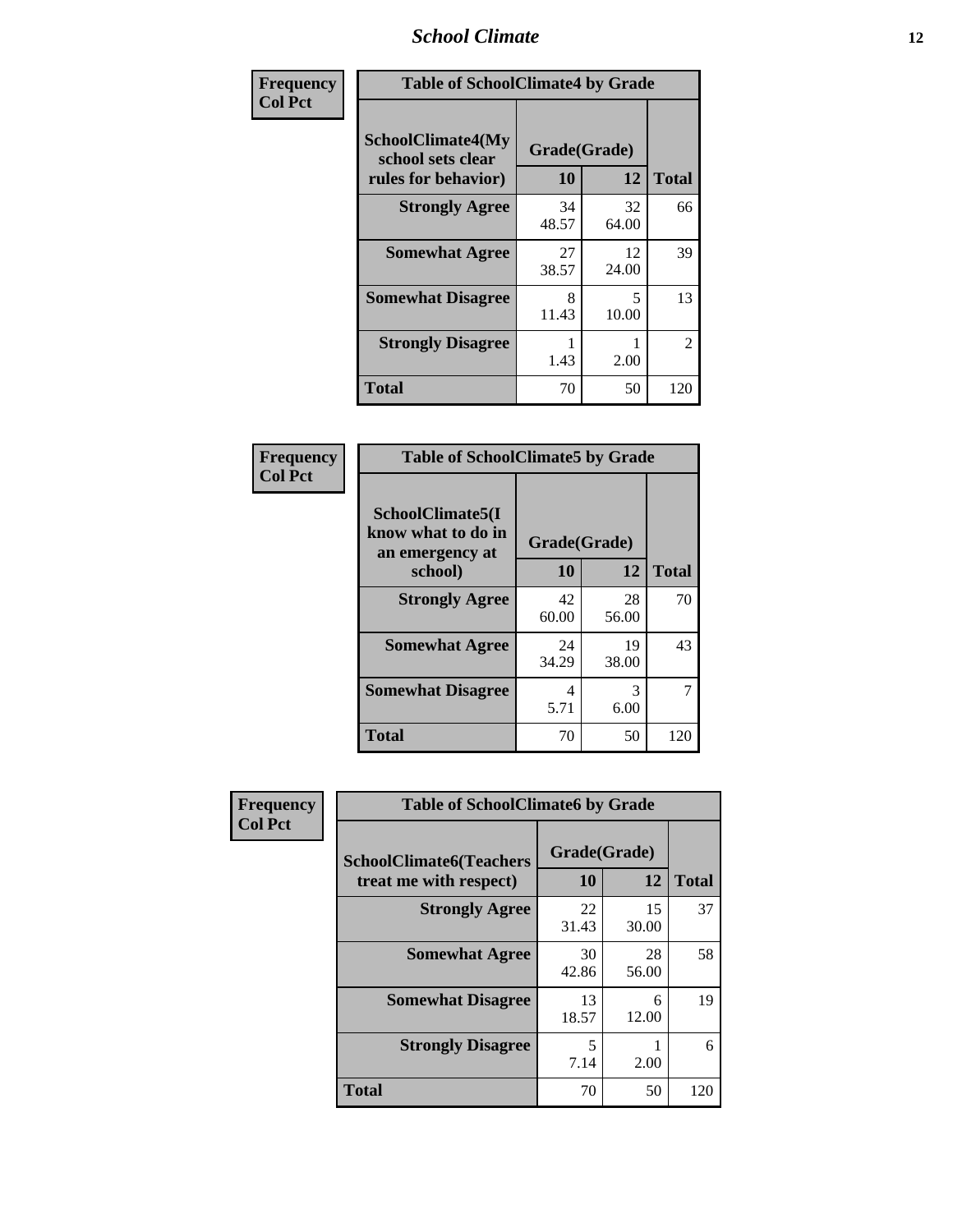### *School Climate* **13**

| Frequency      | <b>Table of SchoolClimate7 by Grade</b>                                       |                           |             |              |
|----------------|-------------------------------------------------------------------------------|---------------------------|-------------|--------------|
| <b>Col Pct</b> | <b>SchoolClimate7(Behaviors</b><br>in my class allow the<br>teacher to teach) | Grade(Grade)<br><b>10</b> | 12          | <b>Total</b> |
|                | <b>Strongly Agree</b>                                                         | 9<br>12.86                | 11<br>22.00 | 20           |
|                | <b>Somewhat Agree</b>                                                         | 27<br>38.57               | 29<br>58.00 | 56           |
|                | <b>Somewhat Disagree</b>                                                      | 19<br>27.14               | 7<br>14.00  | 26           |
|                | <b>Strongly Disagree</b>                                                      | 15<br>21.43               | 3<br>6.00   | 18           |
|                | <b>Total</b>                                                                  | 70                        | 50          | 120          |

| Frequency      | <b>Table of SchoolClimate8 by Grade</b>                                              |                    |             |              |
|----------------|--------------------------------------------------------------------------------------|--------------------|-------------|--------------|
| <b>Col Pct</b> | <b>SchoolClimate8(Students</b><br>are frequently<br>recognized for good<br>behavior) | Grade(Grade)<br>10 | 12          | <b>Total</b> |
|                | <b>Strongly Agree</b>                                                                | 17<br>24.29        | 13<br>26.00 | 30           |
|                | <b>Somewhat Agree</b>                                                                | 39<br>55.71        | 25<br>50.00 | 64           |
|                | <b>Somewhat Disagree</b>                                                             | 9<br>12.86         | 9<br>18.00  | 18           |
|                | <b>Strongly Disagree</b>                                                             | 5<br>7.14          | 3<br>6.00   | 8            |
|                | <b>Total</b>                                                                         | 70                 | 50          | 120          |

| Frequency<br><b>Col Pct</b> | <b>Table of SchoolClimate9 by Grade</b>                                           |                    |             |              |
|-----------------------------|-----------------------------------------------------------------------------------|--------------------|-------------|--------------|
|                             | SchoolClimate9(School<br>counselor would be<br>helpful if I needed<br>assistance) | Grade(Grade)<br>10 | 12          | <b>Total</b> |
|                             | <b>Strongly Agree</b>                                                             | 45<br>64.29        | 27<br>54.00 | 72           |
|                             | <b>Somewhat Agree</b>                                                             | 16<br>22.86        | 14<br>28.00 | 30           |
|                             | <b>Somewhat Disagree</b>                                                          | 6<br>8.57          | 4<br>8.00   | 10           |
|                             | <b>Strongly Disagree</b>                                                          | 3<br>4.29          | 5<br>10.00  | 8            |
|                             | Total                                                                             | 70                 | 50          | 120          |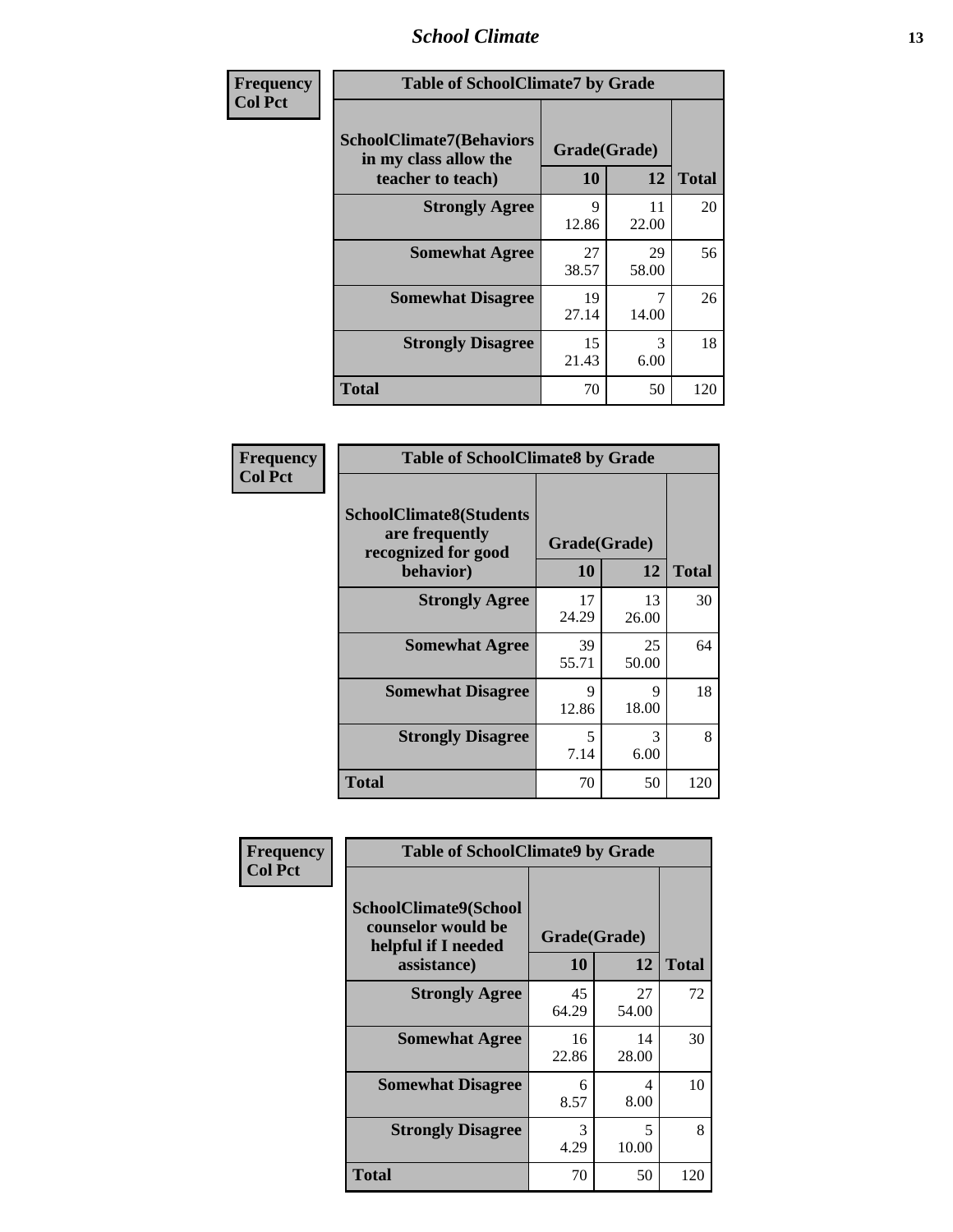### *Reasons for Dropping Out* **14**

| Frequency      | <b>Table of Dropoutreason by Grade</b>                                   |                    |             |              |
|----------------|--------------------------------------------------------------------------|--------------------|-------------|--------------|
| <b>Col Pct</b> | Dropoutreason(If<br>I dropped out the<br>reason would<br>most likely be) | Grade(Grade)<br>10 | 12          | <b>Total</b> |
|                | <b>Won't Drop out</b>                                                    | 27<br>38.57        | 21<br>42.00 | 48           |
|                | <b>Bored</b>                                                             | 17<br>24.29        | 5<br>10.00  | 22           |
|                | <b>Family Reasons</b>                                                    | 3<br>4.29          | 8<br>16.00  | 11           |
|                | <b>Being Bullied</b>                                                     | 1.43               | 2.00        | 2            |
|                | <b>Other</b>                                                             | 22<br>31.43        | 15<br>30.00 | 37           |
|                | <b>Total</b>                                                             | 70                 | 50          | 120          |

| Frequency<br><b>Col Pct</b> | <b>Table of Dropout by Grade</b>                                       |                    |              |     |  |
|-----------------------------|------------------------------------------------------------------------|--------------------|--------------|-----|--|
|                             | Dropout(I<br>have<br>thought<br>about<br>dropping<br>out of<br>school) | Grade(Grade)<br>10 | <b>Total</b> |     |  |
|                             | Yes                                                                    | 35<br>50.00        | 22<br>44.00  | 57  |  |
|                             | N <sub>0</sub>                                                         | 35<br>50.00        | 28<br>56.00  | 63  |  |
|                             | <b>Total</b>                                                           | 70                 | 50           | 120 |  |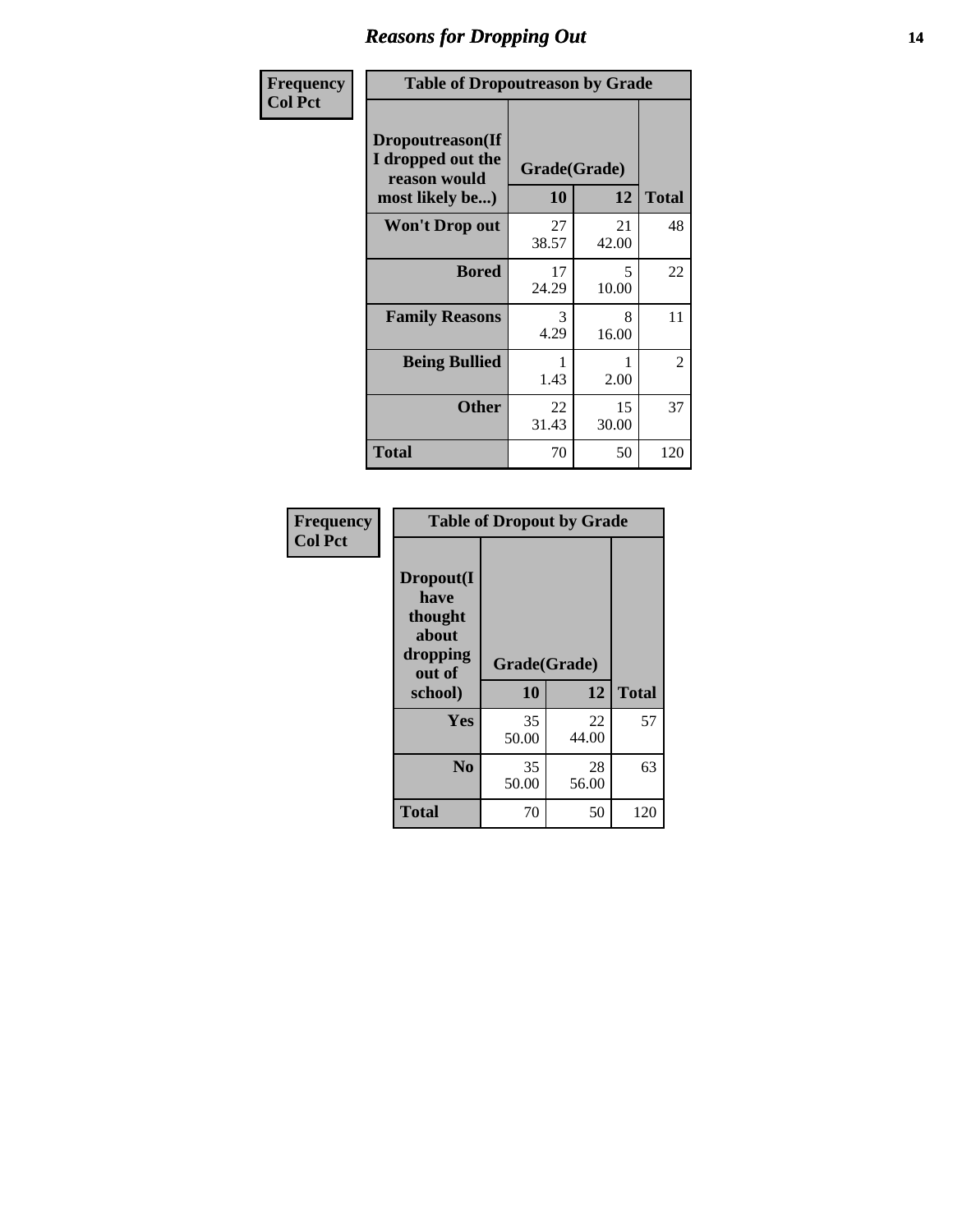*School Safety* **15**

| Frequency      | <b>Table of Gangself by Grade</b>                                                                 |                          |             |              |
|----------------|---------------------------------------------------------------------------------------------------|--------------------------|-------------|--------------|
| <b>Col Pct</b> | Gangself(I<br>have<br>participated<br>in illegal<br>gang<br>activities in<br>the past 30<br>days) | Grade(Grade)<br>10<br>12 |             | <b>Total</b> |
|                | Yes                                                                                               | 3<br>4.29                | 1<br>2.00   | 4            |
|                | N <sub>0</sub>                                                                                    | 67<br>95.71              | 49<br>98.00 | 116          |
|                | <b>Total</b>                                                                                      | 70                       | 50          | 120          |

| Frequency<br><b>Col Pct</b> | <b>Table of Gangpeers by Grade</b>                                                                                             |                    |             |              |
|-----------------------------|--------------------------------------------------------------------------------------------------------------------------------|--------------------|-------------|--------------|
|                             | <b>Gangpeers</b> (I<br>have friends<br>who have<br>participated<br>in illegal<br>gang<br>activities in<br>the past 30<br>days) | Grade(Grade)<br>10 | 12          | <b>Total</b> |
|                             | <b>Yes</b>                                                                                                                     | 18<br>25.71        | 8<br>16.00  | 26           |
|                             | N <sub>0</sub>                                                                                                                 | 52<br>74.29        | 42<br>84.00 | 94           |
|                             | Total                                                                                                                          | 70                 | 50          | 120          |

| Frequency      |                                                                    | <b>Table of Pickedon by Grade</b> |            |              |  |  |
|----------------|--------------------------------------------------------------------|-----------------------------------|------------|--------------|--|--|
| <b>Col Pct</b> | <b>Pickedon(I have</b><br>been picked on or<br>teased at school in | Grade(Grade)                      |            |              |  |  |
|                | the past 30 days)                                                  | 10                                | 12         | <b>Total</b> |  |  |
|                | <b>Strongly Agree</b>                                              | 10<br>14.29                       | 4<br>8.00  | 14           |  |  |
|                | <b>Somewhat Agree</b>                                              | 16<br>22.86                       | 5<br>10.00 | 21           |  |  |
|                | <b>Somewhat Disagree</b>                                           | 10<br>14.29                       | 6<br>12.00 | 16           |  |  |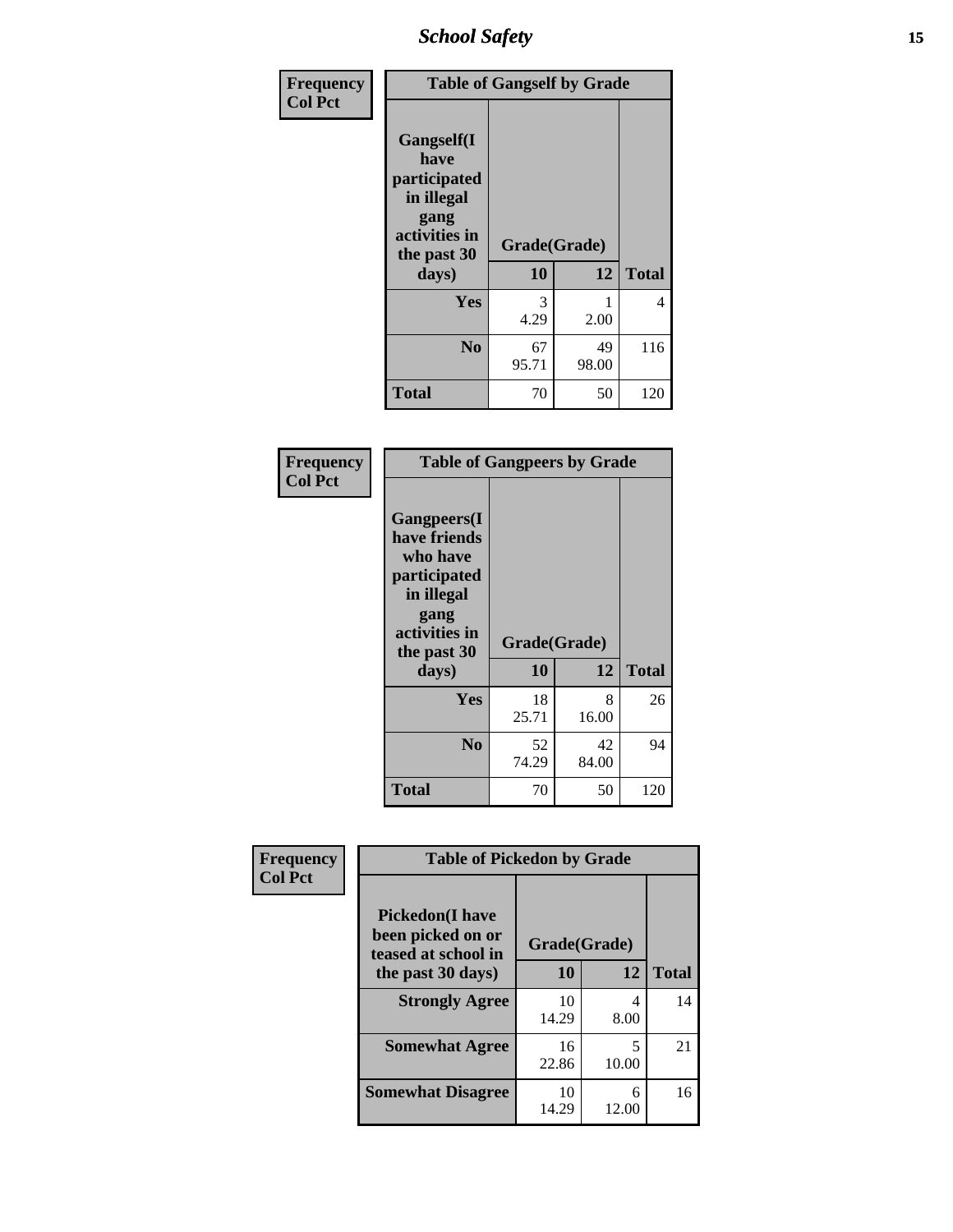*School Safety* **16**

| <b>Frequency</b> | <b>Table of Pickedon by Grade</b>                                                        |                    |             |              |  |  |  |
|------------------|------------------------------------------------------------------------------------------|--------------------|-------------|--------------|--|--|--|
| <b>Col Pct</b>   | <b>Pickedon</b> (I have<br>been picked on or<br>teased at school in<br>the past 30 days) | Grade(Grade)<br>10 | 12          | <b>Total</b> |  |  |  |
|                  | <b>Strongly Disagree</b>                                                                 | 34<br>48.57        | 35<br>70.00 | 69           |  |  |  |
|                  | Total                                                                                    | 70                 | 50          | 120          |  |  |  |

| <b>Frequency</b> | <b>Table of Safeschool by Grade</b>        |              |             |              |  |  |  |
|------------------|--------------------------------------------|--------------|-------------|--------------|--|--|--|
| <b>Col Pct</b>   | Safeschool(School<br>is a place at which I | Grade(Grade) |             |              |  |  |  |
|                  | feel safe)                                 | 10           | 12          | <b>Total</b> |  |  |  |
|                  | <b>Strongly Agree</b>                      | 18<br>25.71  | 4<br>8.00   | 22           |  |  |  |
|                  | <b>Somewhat Agree</b>                      | 37<br>52.86  | 37<br>74.00 | 74           |  |  |  |
|                  | <b>Somewhat Disagree</b>                   | 10<br>14.29  | 9<br>18.00  | 19           |  |  |  |
|                  | <b>Strongly Disagree</b>                   | 5<br>7.14    | 0<br>0.00   | 5            |  |  |  |
|                  | <b>Total</b>                               | 70           | 50          | 120          |  |  |  |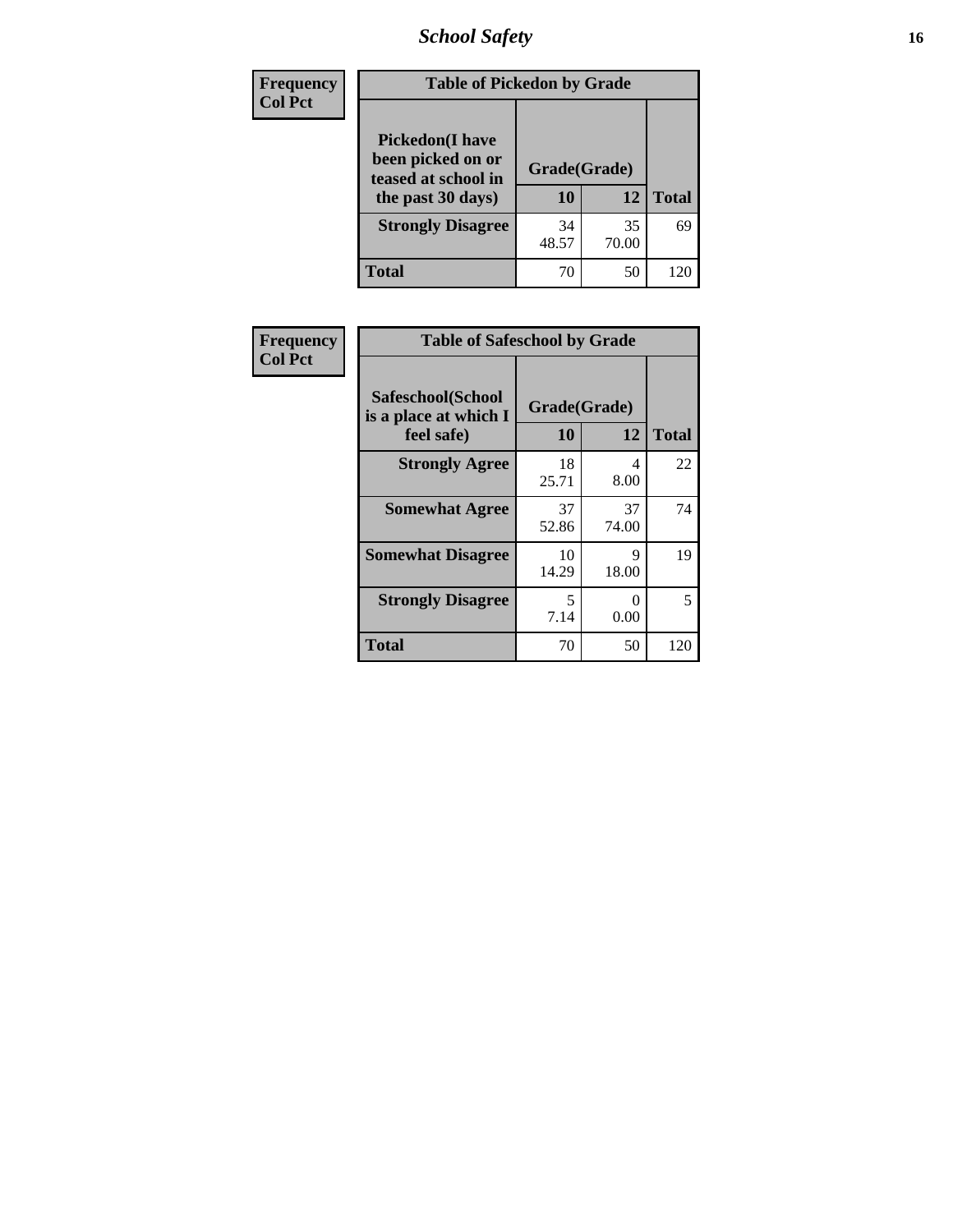*School Safety* **17**

| <b>Frequency</b> | <b>Table of Grade by Bullied</b>                                              |             |                        |                      |                        |                |                  |              |  |  |  |
|------------------|-------------------------------------------------------------------------------|-------------|------------------------|----------------------|------------------------|----------------|------------------|--------------|--|--|--|
| <b>Row Pct</b>   | <b>Bullied</b> (I have been bullied by other<br>students in the past 30 days) |             |                        |                      |                        |                |                  |              |  |  |  |
|                  |                                                                               | $\mathbf 0$ | 1 or                   | 3 <sub>to</sub><br>5 | <b>6 to</b><br>9       | 10<br>to<br>19 | All<br><b>30</b> |              |  |  |  |
|                  | Grade(Grade)   Days                                                           |             | days                   | days                 | days                   | days           | days             | <b>Total</b> |  |  |  |
|                  | 10                                                                            | 59<br>84.29 | $\overline{4}$<br>5.71 | 3<br>4.29            | $\mathfrak{D}$<br>2.86 | 0<br>0.00      | 2<br>2.86        | 70           |  |  |  |
|                  | 12                                                                            | 48<br>96.00 | 2.00                   | $\Omega$<br>0.00     | $\Omega$<br>0.00       | 2.00           | $\Omega$<br>0.00 | 50           |  |  |  |
|                  | <b>Total</b>                                                                  | 107         | 5                      | 3                    | $\overline{2}$         |                | $\overline{2}$   | 120          |  |  |  |

| <b>Frequency</b> |              | <b>Table of Grade by Bulliedothers</b> |                                                                |                                     |                               |                          |       |
|------------------|--------------|----------------------------------------|----------------------------------------------------------------|-------------------------------------|-------------------------------|--------------------------|-------|
| <b>Row Pct</b>   |              |                                        | <b>Bulliedothers</b> (I bullied others<br>in the past 30 days) |                                     |                               |                          |       |
|                  | Grade(Grade) | $\mathbf 0$<br><b>Days</b>             | 1 or<br>days                                                   | 3 <sub>to</sub><br>5<br>days        | <b>10</b><br>to<br>19<br>days | All<br><b>30</b><br>days | Total |
|                  | 10           | 60<br>85.71                            | $\overline{4}$<br>5.71                                         | 0<br>0.00                           | $\mathfrak{D}$<br>2.86        | 4<br>5.71                | 70    |
|                  | 12           | 47<br>94.00                            | 2.00                                                           | $\mathcal{D}_{\mathcal{L}}$<br>4.00 | $\Omega$<br>0.00              | 0<br>0.00                | 50    |
|                  | <b>Total</b> | 107                                    | 5                                                              | 2                                   | $\overline{2}$                | 4                        | 120   |

| Frequency      | <b>Table of Grade by Weaponschool</b> |                                                                                 |                        |              |
|----------------|---------------------------------------|---------------------------------------------------------------------------------|------------------------|--------------|
| <b>Row Pct</b> |                                       | <b>Weaponschool</b> (I<br>brought a weapon<br>to school in the<br>past 30 days) |                        |              |
|                | Grade(Grade)                          | 0 Days                                                                          | 1 or 2<br>days         | <b>Total</b> |
|                | 10                                    | 68<br>97.14                                                                     | $\mathfrak{D}$<br>2.86 | 70           |
|                | 12                                    | 50<br>100.00                                                                    | 0<br>0.00              | 50           |
|                | <b>Total</b>                          | 118                                                                             | 2                      | 120          |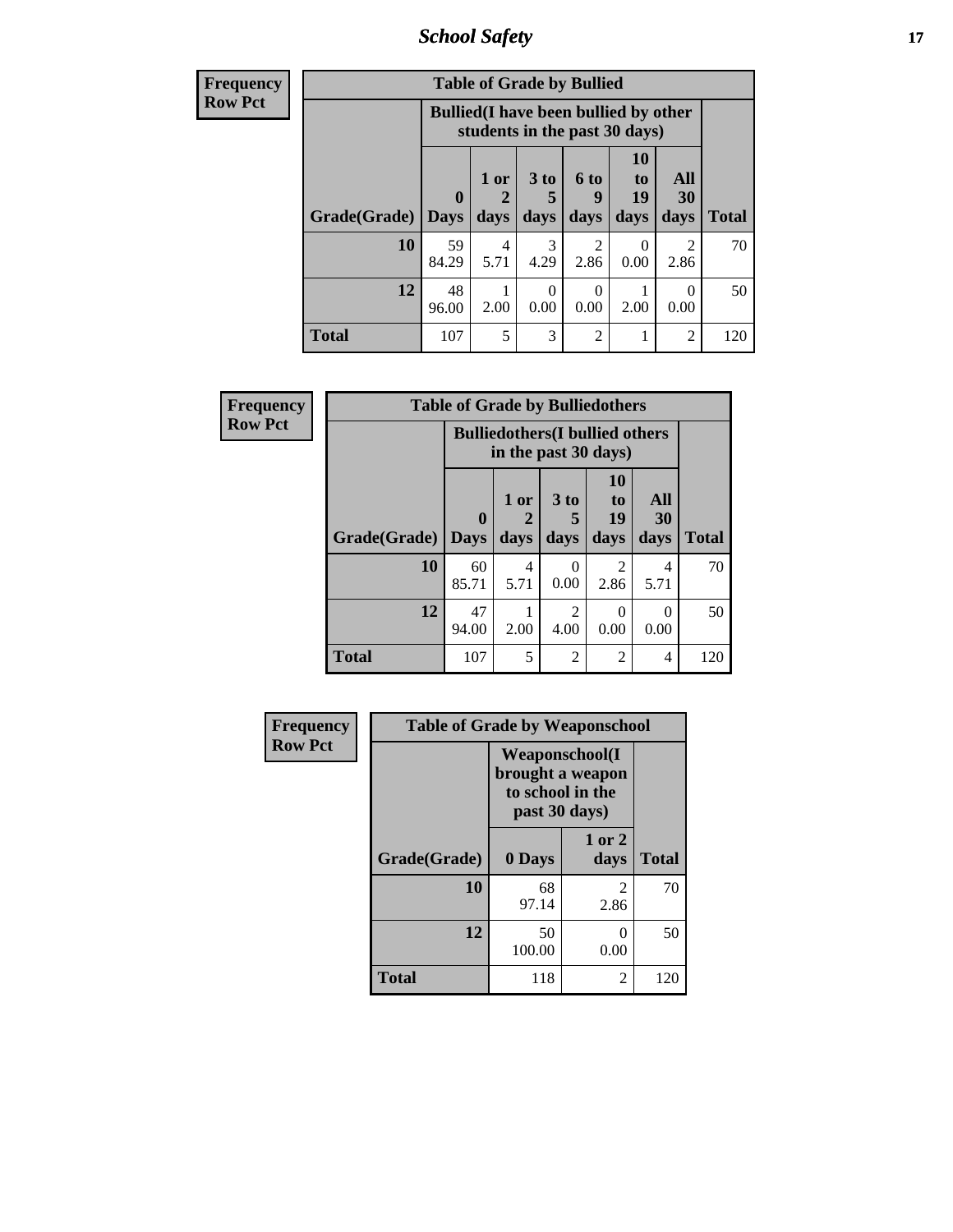*School Safety* **18**

| <b>Frequency</b> | <b>Table of Grade by Absentunsafe</b> |                         |                                                                                                    |                          |              |  |  |  |  |
|------------------|---------------------------------------|-------------------------|----------------------------------------------------------------------------------------------------|--------------------------|--------------|--|--|--|--|
| <b>Row Pct</b>   |                                       |                         | Absentunsafe(I)<br>have missed school<br>because I felt<br>unsafe in the past<br>$30 \text{ days}$ |                          |              |  |  |  |  |
|                  | Grade(Grade)                          | $\bf{0}$<br><b>Days</b> | 1 or<br>2<br>days                                                                                  | <b>All</b><br>30<br>days | <b>Total</b> |  |  |  |  |
|                  | 10                                    | 68<br>97.14             | 1.43                                                                                               | 1.43                     | 70           |  |  |  |  |
|                  | 12                                    | 50<br>100.00            | 0<br>0.00                                                                                          | 0<br>0.00                | 50           |  |  |  |  |
|                  | <b>Total</b>                          | 118                     |                                                                                                    |                          | 120          |  |  |  |  |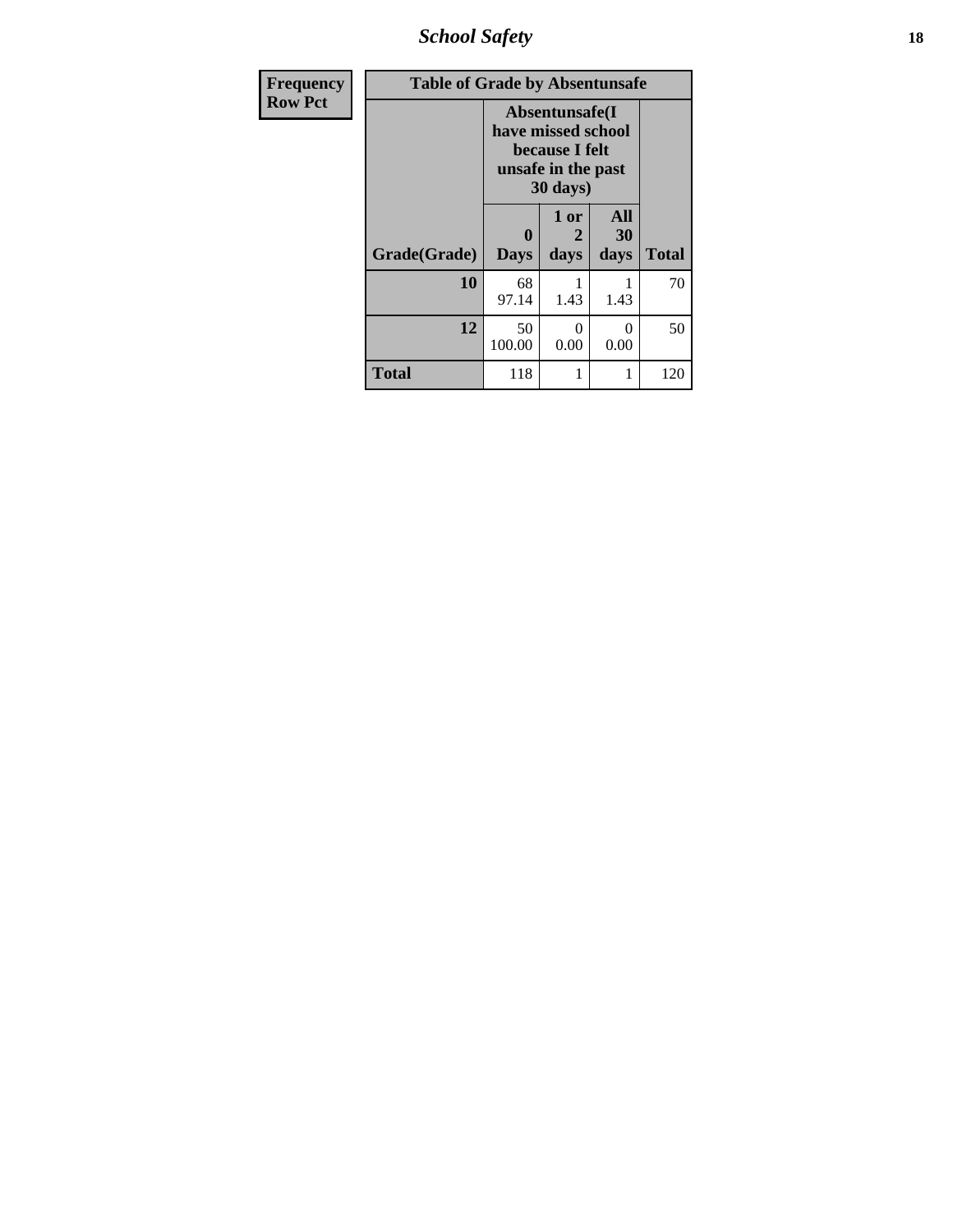# *Drug Use During Last 30 Days* **19**

| <b>Frequency</b> | <b>Table of Grade by Alcohol</b> |                                       |                        |                        |                        |                   |              |  |
|------------------|----------------------------------|---------------------------------------|------------------------|------------------------|------------------------|-------------------|--------------|--|
| <b>Row Pct</b>   |                                  | Alcohol(Alcohol use,<br>past 30 days) |                        |                        |                        |                   |              |  |
|                  | Grade(Grade)                     | <b>Did</b><br>not<br><b>use</b>       | $1-2$<br>days          | $3 - 5$<br>days        | $10-19$<br>days        | $20 - 29$<br>days | <b>Total</b> |  |
|                  | 10                               | 61<br>87.14                           | $\overline{2}$<br>2.86 | 3<br>4.29              | 3<br>4.29              | 1.43              | 70           |  |
|                  | 12                               | 45<br>90.00                           | 2.00                   | $\overline{2}$<br>4.00 | $\overline{2}$<br>4.00 | $\Omega$<br>0.00  | 50           |  |
|                  | <b>Total</b>                     | 106                                   | 3                      | 5                      | 5                      | 1                 | 120          |  |

| Frequency      |              | <b>Table of Grade by Cigarettes</b>                     |                  |                        |               |                 |                     |              |  |
|----------------|--------------|---------------------------------------------------------|------------------|------------------------|---------------|-----------------|---------------------|--------------|--|
| <b>Row Pct</b> |              | <b>Cigarettes(Smoking tobacco use,</b><br>past 30 days) |                  |                        |               |                 |                     |              |  |
|                | Grade(Grade) | <b>Did</b><br>not<br><b>use</b>                         | $1 - 2$<br>days  | $3 - 5$<br>days        | $6-9$<br>days | $10-19$<br>days | <b>Every</b><br>day | <b>Total</b> |  |
|                | 10           | 63<br>90.00                                             | 2<br>2.86        | 0<br>0.00              | 1.43          | 1.43            | 3<br>4.29           | 70           |  |
|                | 12           | 42<br>84.00                                             | $\Omega$<br>0.00 | $\overline{2}$<br>4.00 | 0<br>0.00     | 2.00            | 5<br>10.00          | 50           |  |
|                | <b>Total</b> | 105                                                     | $\overline{c}$   | $\overline{c}$         |               | $\overline{2}$  | 8                   | 120          |  |

| Frequency      | <b>Table of Grade by Smokeless</b> |                                                            |                        |                        |              |  |
|----------------|------------------------------------|------------------------------------------------------------|------------------------|------------------------|--------------|--|
| <b>Row Pct</b> |                                    | <b>Smokeless</b> (Chewing<br>tobacco use,<br>past 30 days) |                        |                        |              |  |
|                | Grade(Grade)                       | Did<br>not<br><b>use</b>                                   | $1 - 2$<br>days        | Every<br>day           | <b>Total</b> |  |
|                | 10                                 | 66<br>94.29                                                | $\mathfrak{D}$<br>2.86 | $\mathfrak{D}$<br>2.86 | 70           |  |
|                | 12                                 | 49<br>98.00                                                | 2.00                   | 0<br>0.00              | 50           |  |
|                | <b>Total</b>                       | 115                                                        | 3                      | $\overline{c}$         | 120          |  |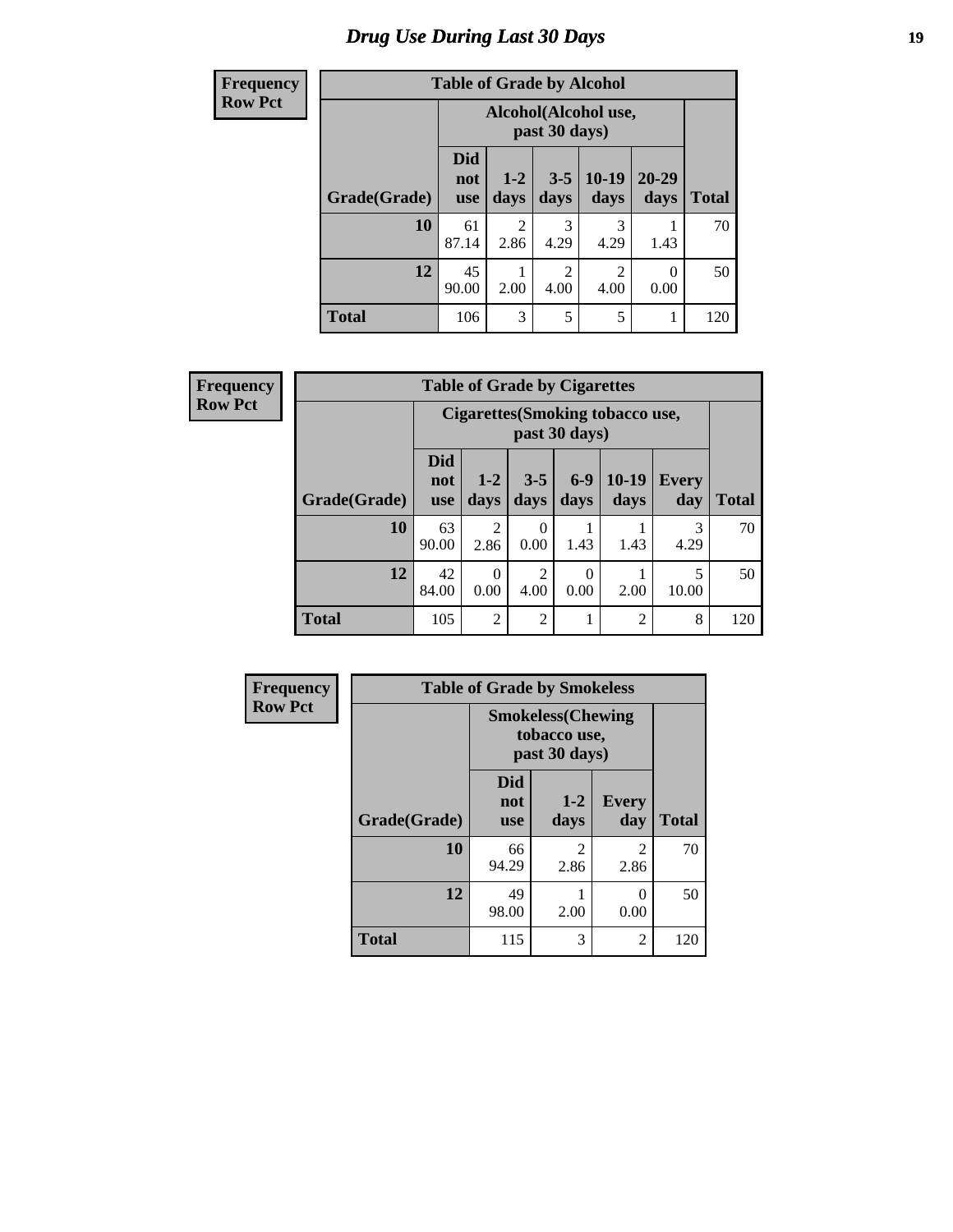| <b>Frequency</b> |
|------------------|
| <b>Row Pct</b>   |

| <b>Table of Grade by Marijuana</b> |                                 |                                                                                                             |      |           |                        |           |     |  |  |  |
|------------------------------------|---------------------------------|-------------------------------------------------------------------------------------------------------------|------|-----------|------------------------|-----------|-----|--|--|--|
|                                    |                                 | Marijuana (Marijuana use,<br>past 30 days)                                                                  |      |           |                        |           |     |  |  |  |
| Grade(Grade)                       | <b>Did</b><br>not<br><b>use</b> | $10-19$<br>$20 - 29$<br>$6-9$<br>$1 - 2$<br>$3 - 5$<br><b>Total</b><br>days<br>days<br>days<br>days<br>days |      |           |                        |           |     |  |  |  |
| 10                                 | 67<br>95.71                     | $\theta$<br>0.00                                                                                            | 1.43 | 0<br>0.00 | $\overline{2}$<br>2.86 | 0<br>0.00 | 70  |  |  |  |
| 12                                 | 46<br>92.00                     | 2<br>0<br>0<br>0.00<br>2.00<br>0.00<br>2.00<br>4.00                                                         |      |           |                        |           |     |  |  |  |
| <b>Total</b>                       | 113                             | 1                                                                                                           | 1    | 1         | $\overline{c}$         | 2         | 120 |  |  |  |

| Frequency      | <b>Table of Grade by Cocaine</b> |                                                  |              |  |
|----------------|----------------------------------|--------------------------------------------------|--------------|--|
| <b>Row Pct</b> |                                  | <b>Cocaine</b> (Cocaine<br>use,<br>past 30 days) |              |  |
|                | Grade(Grade)                     | Did not use                                      | <b>Total</b> |  |
|                | 10                               | 70<br>100.00                                     | 70           |  |
|                | 12                               | 50<br>100.00                                     | 50           |  |
|                | <b>Total</b>                     | 120                                              | 120          |  |

| Frequency      | <b>Table of Grade by Inhalants</b> |                                                  |              |  |  |
|----------------|------------------------------------|--------------------------------------------------|--------------|--|--|
| <b>Row Pct</b> |                                    | <b>Inhalants</b> (Inhalant<br>use, past 30 days) |              |  |  |
|                | Grade(Grade)                       | Did not use                                      | <b>Total</b> |  |  |
|                | 10                                 | 70<br>100.00                                     | 70           |  |  |
|                | 12                                 | 50<br>100.00                                     | 50           |  |  |
|                | <b>Total</b>                       | 120                                              | 120          |  |  |

| Frequency      | <b>Table of Grade by Steroids</b> |                                                   |              |  |  |
|----------------|-----------------------------------|---------------------------------------------------|--------------|--|--|
| <b>Row Pct</b> |                                   | <b>Steroids</b> (Steroid<br>use,<br>past 30 days) |              |  |  |
|                | Grade(Grade)                      | Did not use                                       | <b>Total</b> |  |  |
|                | 10                                | 70<br>100.00                                      | 70           |  |  |
|                | 12                                | 50<br>100.00                                      | 50           |  |  |
|                | <b>Total</b>                      | 120                                               | 120          |  |  |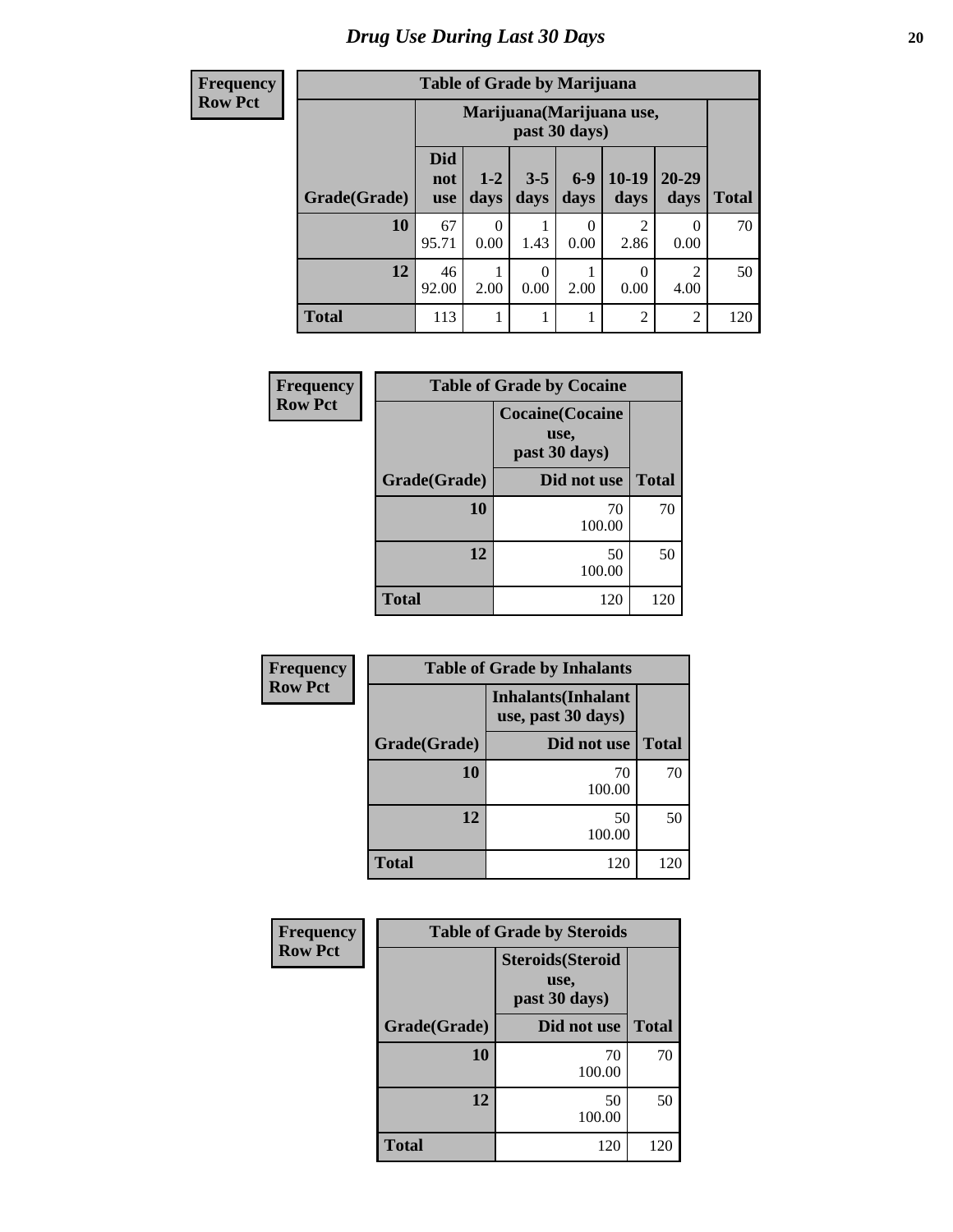| <b>Frequency</b> | <b>Table of Grade by Ecstasy</b> |                                                  |              |  |  |
|------------------|----------------------------------|--------------------------------------------------|--------------|--|--|
| <b>Row Pct</b>   |                                  | <b>Ecstasy</b> (Ecstasy<br>use,<br>past 30 days) |              |  |  |
|                  | Grade(Grade)<br>Did not use      |                                                  | <b>Total</b> |  |  |
|                  | 10                               | 70<br>100.00                                     | 70           |  |  |
|                  | 12                               | 50<br>100.00                                     | 50           |  |  |
|                  | Total                            | 120                                              | 120          |  |  |

| <b>Frequency</b> |                                                    | <b>Table of Grade by Meth</b> |              |  |  |
|------------------|----------------------------------------------------|-------------------------------|--------------|--|--|
| <b>Row Pct</b>   | <b>Meth</b> (Methamphetamine<br>use, past 30 days) |                               |              |  |  |
|                  | Grade(Grade)                                       | Did not use                   | <b>Total</b> |  |  |
|                  | 10                                                 | 70<br>100.00                  | 70           |  |  |
|                  | 12                                                 | 50<br>100.00                  | 50           |  |  |
|                  | <b>Total</b>                                       | 120                           | 120          |  |  |

| <b>Frequency</b> | <b>Table of Grade by Hallucinogens</b>            |              |              |  |  |
|------------------|---------------------------------------------------|--------------|--------------|--|--|
| <b>Row Pct</b>   | Hallucinogens (Hallucinogen<br>use, past 30 days) |              |              |  |  |
|                  | Grade(Grade)                                      | Did not use  | <b>Total</b> |  |  |
|                  | 10                                                | 70<br>100.00 | 70           |  |  |
|                  | 12                                                | 50<br>100.00 | 50           |  |  |
|                  | <b>Total</b>                                      | 120          | 120          |  |  |

| Frequency      | <b>Table of Grade by Prescription</b> |                   |                                                              |              |  |
|----------------|---------------------------------------|-------------------|--------------------------------------------------------------|--------------|--|
| <b>Row Pct</b> |                                       | me, past 30 days) | <b>Prescription</b> (Prescription<br>drugs not prescribed to |              |  |
|                | Grade(Grade)                          | Did not use       | $1-2$ days                                                   | <b>Total</b> |  |
|                | 10                                    | 67<br>95.71       | 3<br>4.29                                                    | 70           |  |
|                | 12                                    | 49<br>98.00       | 2.00                                                         | 50           |  |
|                | <b>Total</b>                          | 116               | 4                                                            |              |  |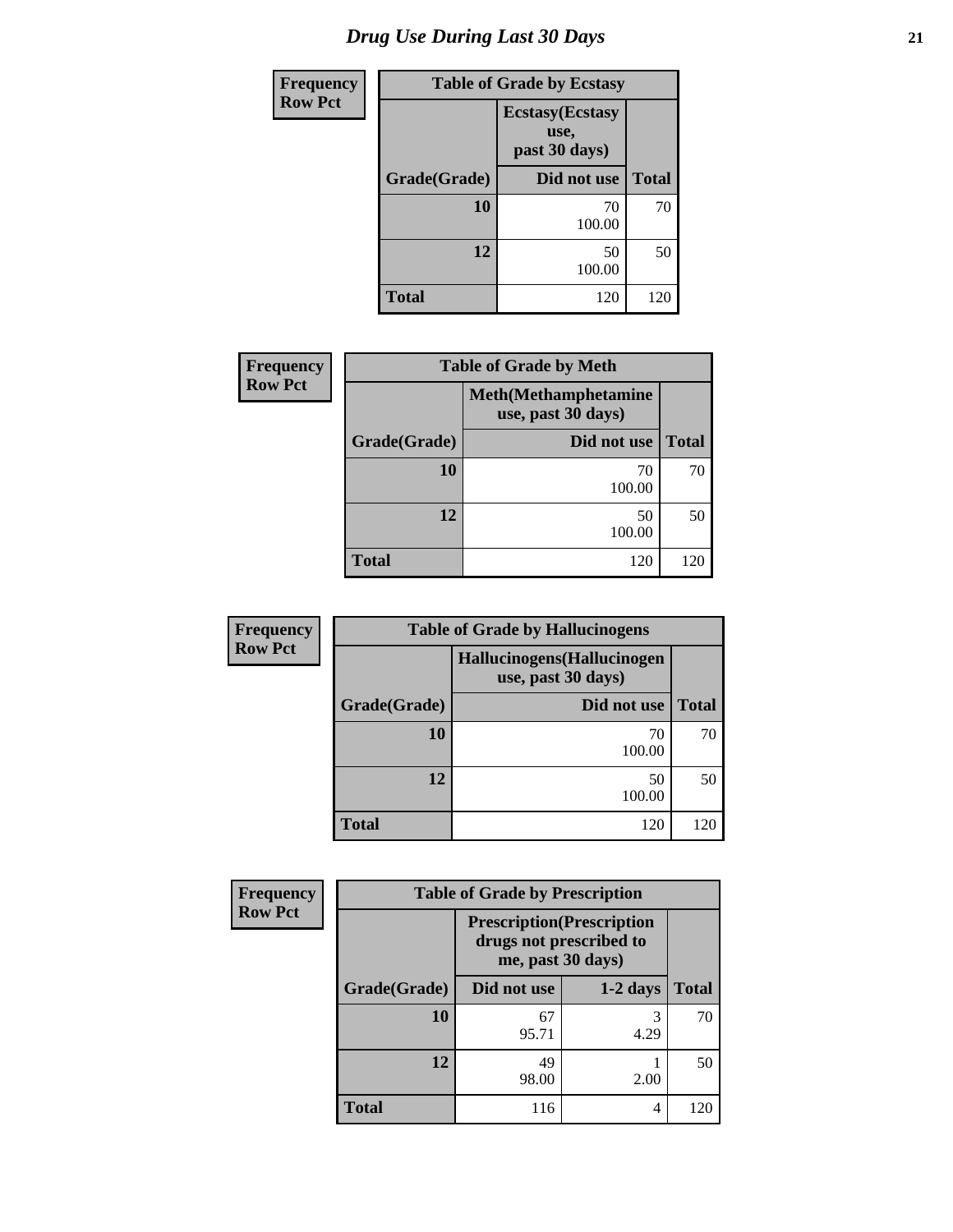| Frequency      | <b>Table of Alcoholease by Grade</b>              |                    |             |              |  |
|----------------|---------------------------------------------------|--------------------|-------------|--------------|--|
| <b>Col Pct</b> | <b>Alcoholease</b> (It is<br>easy to get alcohol) | Grade(Grade)<br>10 | 12          | <b>Total</b> |  |
|                | <b>Strongly Agree</b>                             | 18<br>25.71        | 13<br>26.00 | 31           |  |
|                | <b>Somewhat Agree</b>                             | 27<br>38.57        | 23<br>46.00 | 50           |  |
|                | <b>Somewhat Disagree</b>                          | 7<br>10.00         | 7<br>14.00  | 14           |  |
|                | <b>Strongly Disagree</b>                          | 18<br>25.71        | 14.00       | 25           |  |
|                | <b>Total</b>                                      | 70                 | 50          | 120          |  |

| Frequency      | <b>Table of Cigarettesease by Grade</b>                  |                    |             |              |  |
|----------------|----------------------------------------------------------|--------------------|-------------|--------------|--|
| <b>Col Pct</b> | Cigarettesease (It is<br>easy to get smoking<br>tobacco) | Grade(Grade)<br>10 | 12          | <b>Total</b> |  |
|                | <b>Strongly Agree</b>                                    | 21<br>30.00        | 28<br>56.00 | 49           |  |
|                | <b>Somewhat Agree</b>                                    | 26<br>37.14        | 10<br>20.00 | 36           |  |
|                | <b>Somewhat Disagree</b>                                 | 6<br>8.57          | 5<br>10.00  | 11           |  |
|                | <b>Strongly Disagree</b>                                 | 17<br>24.29        | 14.00       | 24           |  |
|                | Total                                                    | 70                 | 50          | 120          |  |

| Frequency      | <b>Table of Smokelessease by Grade</b>             |              |             |              |
|----------------|----------------------------------------------------|--------------|-------------|--------------|
| <b>Col Pct</b> | <b>Smokelessease</b> (It is<br>easy to get chewing | Grade(Grade) |             |              |
|                | tobacco)                                           | 10           | 12          | <b>Total</b> |
|                | <b>Strongly Agree</b>                              | 20<br>28.57  | 26<br>52.00 | 46           |
|                | <b>Somewhat Agree</b>                              | 22<br>31.43  | 12<br>24.00 | 34           |
|                | <b>Somewhat Disagree</b>                           | 10.00        | 3<br>6.00   | 10           |
|                | <b>Strongly Disagree</b>                           | 21<br>30.00  | 9<br>18.00  | 30           |
|                | Total                                              | 70           | 50          | 120          |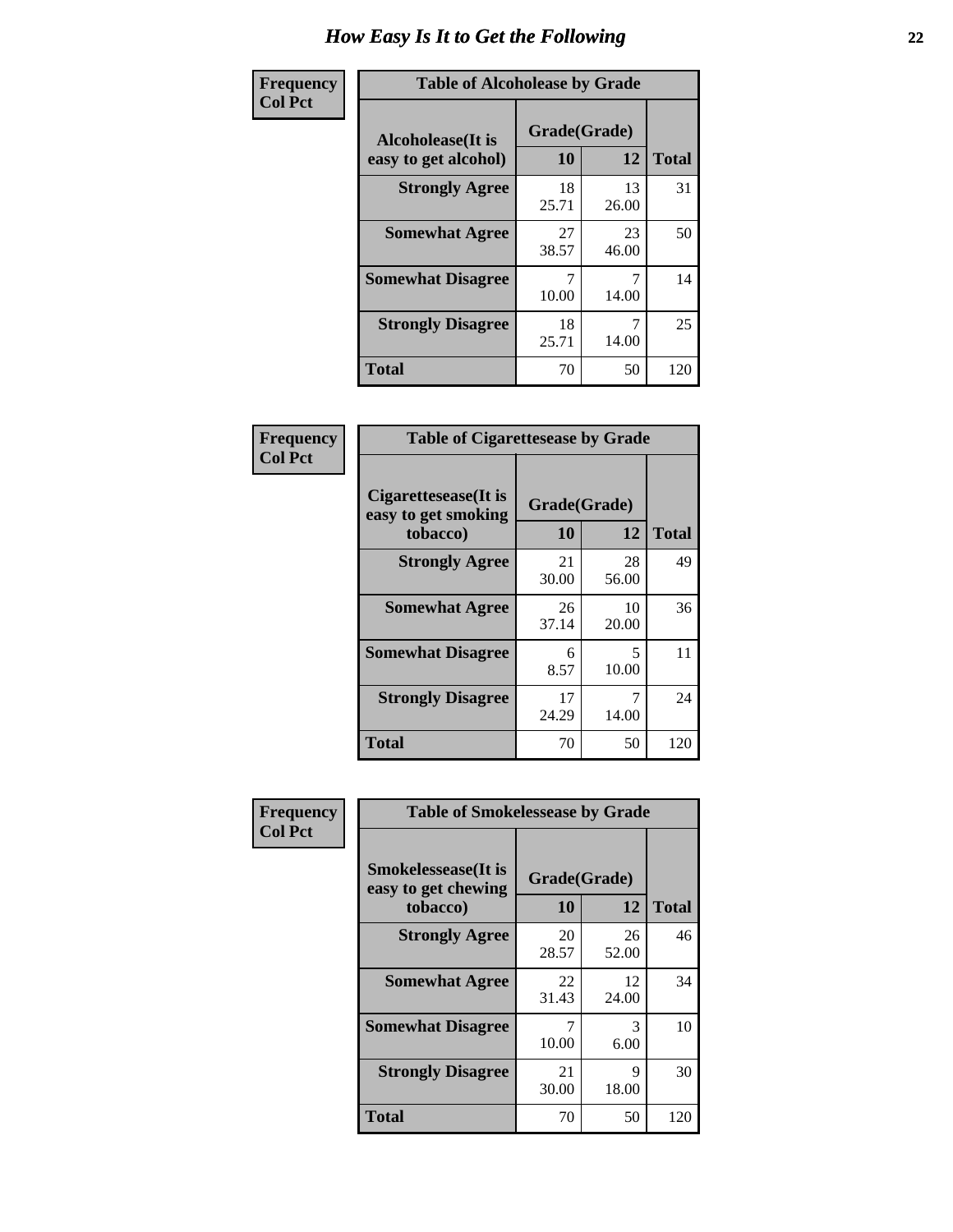| Frequency      | <b>Table of Marijuanaease by Grade</b>           |                    |             |              |
|----------------|--------------------------------------------------|--------------------|-------------|--------------|
| <b>Col Pct</b> | Marijuanaease(It is<br>easy to get<br>marijuana) | Grade(Grade)<br>10 | 12          | <b>Total</b> |
|                | <b>Strongly Agree</b>                            | 14<br>20.00        | 13<br>26.00 | 27           |
|                | <b>Somewhat Agree</b>                            | 16<br>22.86        | 11<br>22.00 | 27           |
|                | <b>Somewhat Disagree</b>                         | 10<br>14.29        | 10<br>20.00 | 20           |
|                | <b>Strongly Disagree</b>                         | 30<br>42.86        | 16<br>32.00 | 46           |
|                | <b>Total</b>                                     | 70                 | 50          | 120          |

| <b>Table of Cocaineease by Grade</b>              |                    |              |     |  |  |
|---------------------------------------------------|--------------------|--------------|-----|--|--|
| <b>Cocaineease</b> (It is<br>easy to get cocaine) | Grade(Grade)<br>10 | <b>Total</b> |     |  |  |
| <b>Strongly Agree</b>                             | 9<br>12.86         | 5<br>10.00   | 14  |  |  |
| <b>Somewhat Agree</b>                             | 12<br>17.14        | 14.00        | 19  |  |  |
| <b>Somewhat Disagree</b>                          | 11<br>15.71        | 13<br>26.00  | 24  |  |  |
| <b>Strongly Disagree</b>                          | 38<br>54.29        | 25<br>50.00  | 63  |  |  |
| <b>Total</b>                                      | 70                 | 50           | 120 |  |  |

| Frequency      | <b>Table of Inhalantsease by Grade</b>                   |                    |             |              |  |  |  |  |
|----------------|----------------------------------------------------------|--------------------|-------------|--------------|--|--|--|--|
| <b>Col Pct</b> | <b>Inhalantsease</b> (It is<br>easy to get<br>inhalants) | Grade(Grade)<br>10 | 12          | <b>Total</b> |  |  |  |  |
|                | <b>Strongly Agree</b>                                    | 21<br>30.00        | 13<br>26.00 | 34           |  |  |  |  |
|                | <b>Somewhat Agree</b>                                    | 11<br>15.71        | 11<br>22.00 | 22           |  |  |  |  |
|                | <b>Somewhat Disagree</b>                                 | 8<br>11.43         | 14.00       | 15           |  |  |  |  |
|                | <b>Strongly Disagree</b>                                 | 30<br>42.86        | 19<br>38.00 | 49           |  |  |  |  |
|                | <b>Total</b>                                             | 70                 | 50          | 120          |  |  |  |  |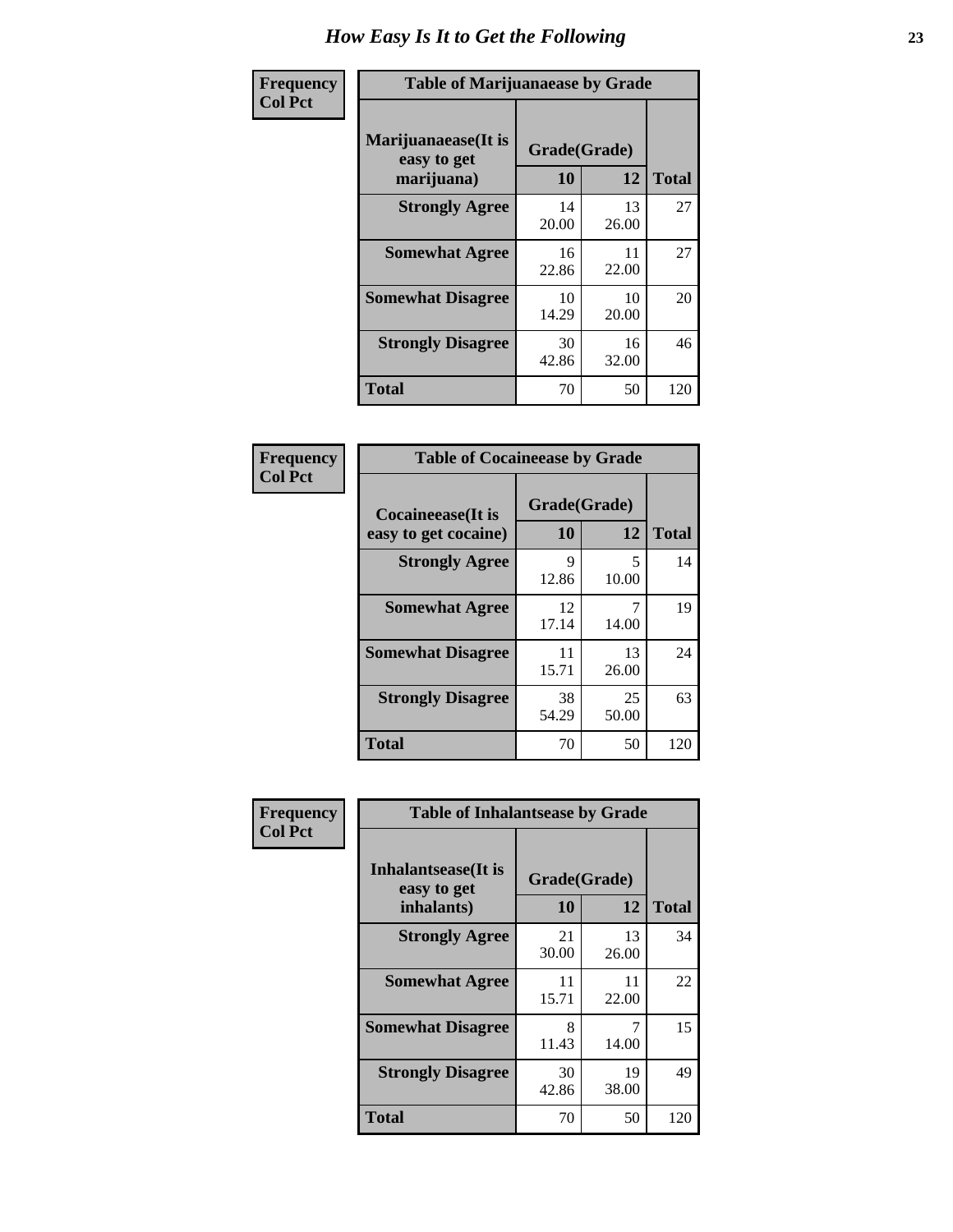| Frequency      | <b>Table of Steroidsease by Grade</b>               |             |                    |     |  |  |  |
|----------------|-----------------------------------------------------|-------------|--------------------|-----|--|--|--|
| <b>Col Pct</b> | <b>Steroidsease</b> (It is<br>easy to get steroids) | 10          | Grade(Grade)<br>12 |     |  |  |  |
|                | <b>Strongly Agree</b>                               | 10<br>14.29 | 4<br>8.00          | 14  |  |  |  |
|                | <b>Somewhat Agree</b>                               | 10<br>14.29 | 6<br>12.00         | 16  |  |  |  |
|                | <b>Somewhat Disagree</b>                            | 10<br>14.29 | 15<br>30.00        | 25  |  |  |  |
|                | <b>Strongly Disagree</b>                            | 40<br>57.14 | 25<br>50.00        | 65  |  |  |  |
|                | <b>Total</b>                                        | 70          | 50                 | 120 |  |  |  |

| <b>Frequency</b> |  |
|------------------|--|
| <b>Col Pct</b>   |  |

| <b>Table of Ecstasyease by Grade</b>              |             |                    |     |  |  |  |
|---------------------------------------------------|-------------|--------------------|-----|--|--|--|
| <b>Ecstasyease</b> (It is<br>easy to get ecstasy) | 10          | Grade(Grade)<br>12 |     |  |  |  |
| <b>Strongly Agree</b>                             | 9<br>12.86  | 5<br>10.00         | 14  |  |  |  |
| <b>Somewhat Agree</b>                             | 10.00       | 5<br>10.00         | 12  |  |  |  |
| <b>Somewhat Disagree</b>                          | 9<br>12.86  | 12<br>24.00        | 21  |  |  |  |
| <b>Strongly Disagree</b>                          | 45<br>64.29 | 28<br>56.00        | 73  |  |  |  |
| <b>Total</b>                                      | 70          | 50                 | 120 |  |  |  |

| Frequency      | <b>Table of Methease by Grade</b>                          |                    |                                   |              |  |  |  |
|----------------|------------------------------------------------------------|--------------------|-----------------------------------|--------------|--|--|--|
| <b>Col Pct</b> | <b>Methease</b> (It is easy<br>to get<br>methamphetamines) | Grade(Grade)<br>10 | 12                                | <b>Total</b> |  |  |  |
|                | <b>Strongly Agree</b>                                      | 8<br>11.43         | 6<br>12.00                        | 14           |  |  |  |
|                | <b>Somewhat Agree</b>                                      | 8<br>11.43         | $\overline{\phantom{0}}$<br>10.00 | 13           |  |  |  |
|                | <b>Somewhat Disagree</b>                                   | 13<br>18.57        | 9<br>18.00                        | 22           |  |  |  |
|                | <b>Strongly Disagree</b>                                   | 41<br>58.57        | 30<br>60.00                       | 71           |  |  |  |
|                | <b>Total</b>                                               | 70                 | 50                                | 120          |  |  |  |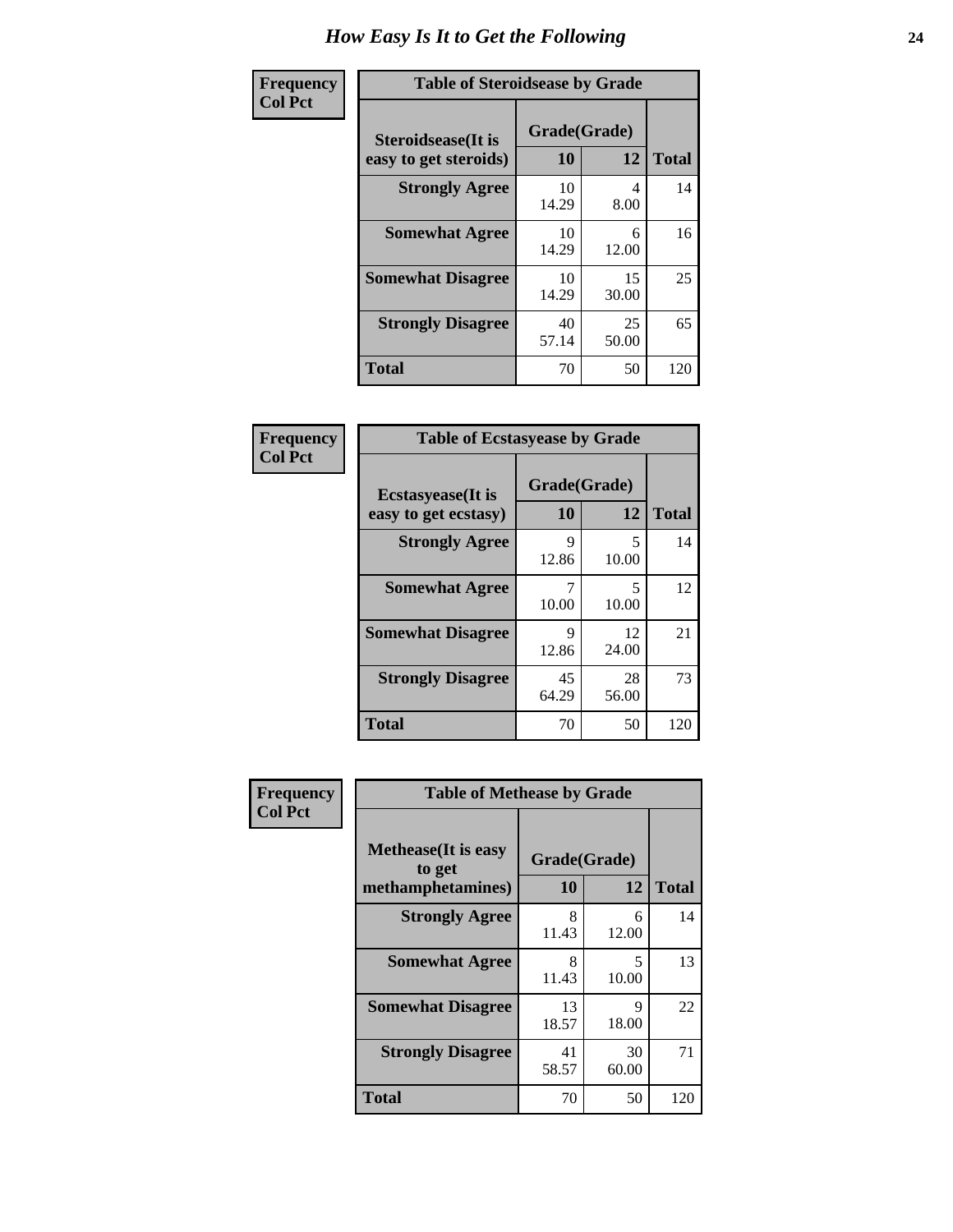| <b>Frequency</b> | <b>Table of Hallucinogensease by Grade</b>               |                    |             |              |  |  |  |
|------------------|----------------------------------------------------------|--------------------|-------------|--------------|--|--|--|
| <b>Col Pct</b>   | Hallucinogensease(It<br>is easy to get<br>hallucinogens) | Grade(Grade)<br>10 | 12          | <b>Total</b> |  |  |  |
|                  | <b>Strongly Agree</b>                                    | 8<br>11.43         | 4<br>8.00   | 12           |  |  |  |
|                  | <b>Somewhat Agree</b>                                    | 10<br>14.29        | 6<br>12.00  | 16           |  |  |  |
|                  | <b>Somewhat Disagree</b>                                 | Q<br>12.86         | 10<br>20.00 | 19           |  |  |  |
|                  | <b>Strongly Disagree</b>                                 | 43<br>61.43        | 30<br>60.00 | 73           |  |  |  |
|                  | <b>Total</b>                                             | 70                 | 50          | 120          |  |  |  |

| Frequency<br>  Col Pct |
|------------------------|

| <b>Table of Prescriptionease by Grade</b>                                                |              |             |              |  |  |
|------------------------------------------------------------------------------------------|--------------|-------------|--------------|--|--|
| <b>Prescriptionease</b> (It<br>is easy to get<br>prescription drugs<br>not prescribed to | Grade(Grade) |             |              |  |  |
| me)                                                                                      | 10           | 12          | <b>Total</b> |  |  |
| <b>Strongly Agree</b>                                                                    | 23<br>32.86  | 15<br>30.00 | 38           |  |  |
| <b>Somewhat Agree</b>                                                                    | 17<br>24.29  | 12<br>24.00 | 29           |  |  |
| <b>Somewhat Disagree</b>                                                                 | 10.00        | 5.<br>10.00 | 12           |  |  |
| <b>Strongly Disagree</b>                                                                 | 23<br>32.86  | 18<br>36.00 | 41           |  |  |
| Total                                                                                    | 70           | 50          | 120          |  |  |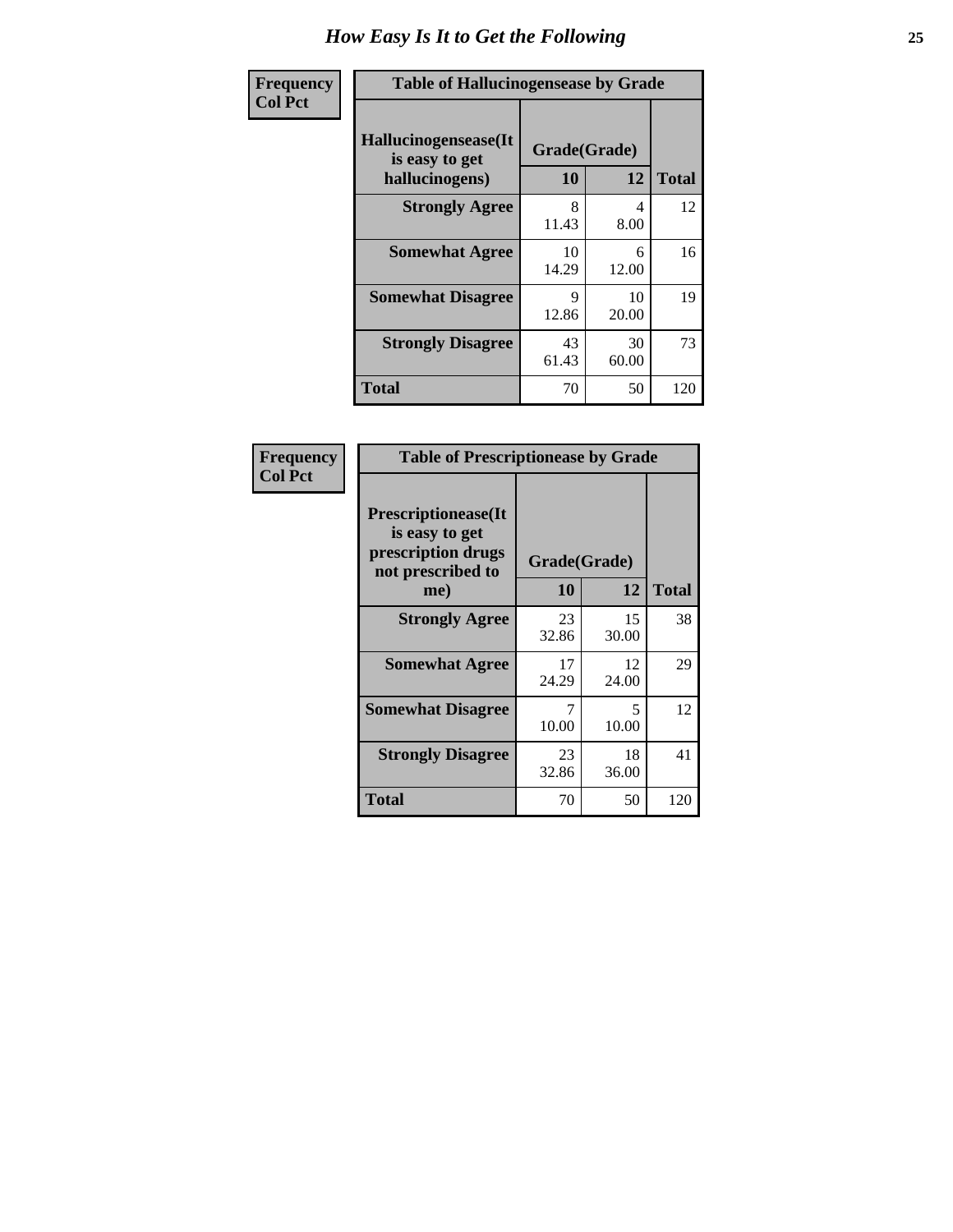*Age at Onset of Use* **26** *Results for "Age at Onset of Use" questions exclude students who said they did not use that substance*

| <b>Frequency</b> | <b>Table of Grade by Alcoholinit</b> |                        |                                                  |                  |                  |                      |                      |            |            |                         |              |  |
|------------------|--------------------------------------|------------------------|--------------------------------------------------|------------------|------------------|----------------------|----------------------|------------|------------|-------------------------|--------------|--|
| <b>Row Pct</b>   |                                      |                        | Alcoholinit (I started using alcohol when I was) |                  |                  |                      |                      |            |            |                         |              |  |
|                  | Grade(Grade)                         | 9                      | 10                                               | 11               | 12               | 13                   | 14                   | 15         | 16         | 17                      | <b>Total</b> |  |
|                  | 10                                   | $\mathfrak{D}$<br>7.14 |                                                  | $3.57$   $3.57$  | 4<br>14.29 l     | 8<br>$28.57$   14.29 | 4                    | 4<br>14.29 | 4<br>14.29 | $\Omega$<br>0.00        | 28           |  |
|                  | 12                                   | $\Omega$<br>0.00       | 5.88                                             | $\Omega$<br>0.00 | $\Omega$<br>0.00 | 2                    | 2<br>$11.76$   11.76 | 4<br>23.53 | 4<br>23.53 | $\overline{4}$<br>23.53 | 17           |  |
|                  | <b>Total</b>                         | $\mathfrak{D}$         | 2                                                |                  | $\overline{4}$   | 10                   | 6                    | 8          | 8          | 4                       | 45           |  |
|                  | Frequency Missing $= 75$             |                        |                                                  |                  |                  |                      |                      |            |            |                         |              |  |

| Frequency      | <b>Table of Grade by Cigarettesinit</b> |                                                          |                  |            |                          |            |            |            |              |
|----------------|-----------------------------------------|----------------------------------------------------------|------------------|------------|--------------------------|------------|------------|------------|--------------|
| <b>Row Pct</b> |                                         | Cigarettesinit (I started smoking tobacco<br>when I was) |                  |            |                          |            |            |            |              |
|                | Grade(Grade)                            | 9                                                        | 10               | 12         | 13                       | 14         | 15         | 16         | <b>Total</b> |
|                | 10                                      | 5.56                                                     | 3<br>16.67       | 5.56       | 4<br>22.22               | 4<br>22.22 | 4<br>22.22 | 5.56       | 18           |
|                | 12                                      | 7.14                                                     | $\theta$<br>0.00 | 2<br>14.29 | $\Omega$<br>$0.00\vert$  | 3<br>21.43 | 4<br>28.57 | 4<br>28.57 | 14           |
|                | <b>Total</b>                            | 2                                                        | 3                | 3          | 4                        | 7          | 8          | 5          | 32           |
|                |                                         |                                                          |                  |            | Frequency Missing $= 88$ |            |            |            |              |

| <b>Frequency</b> | <b>Table of Grade by Smokelessinit</b> |                 |                                                        |                                |                         |           |                         |              |
|------------------|----------------------------------------|-----------------|--------------------------------------------------------|--------------------------------|-------------------------|-----------|-------------------------|--------------|
| <b>Row Pct</b>   |                                        |                 | Smokelessinit(I started chewing tobacco<br>when I was) |                                |                         |           |                         |              |
|                  | Grade(Grade)                           | 8 or<br>vounger | 9                                                      | <b>10</b>                      | 12                      | 15        | <b>16</b>               | <b>Total</b> |
|                  | 10                                     | 14.29           | 14.29                                                  | 0<br>0.00                      | $\overline{c}$<br>28.57 | 14.29     | $\mathfrak{D}$<br>28.57 |              |
|                  | 12                                     | 0<br>0.00       | $\Omega$<br>0.00                                       | 33.33                          | $\theta$<br>0.00        | 0<br>0.00 | $\mathfrak{D}$<br>66.67 | 3            |
|                  | <b>Total</b>                           |                 |                                                        | 1                              | $\overline{2}$          | 1         | 4                       | 10           |
|                  |                                        |                 |                                                        | <b>Frequency Missing = 110</b> |                         |           |                         |              |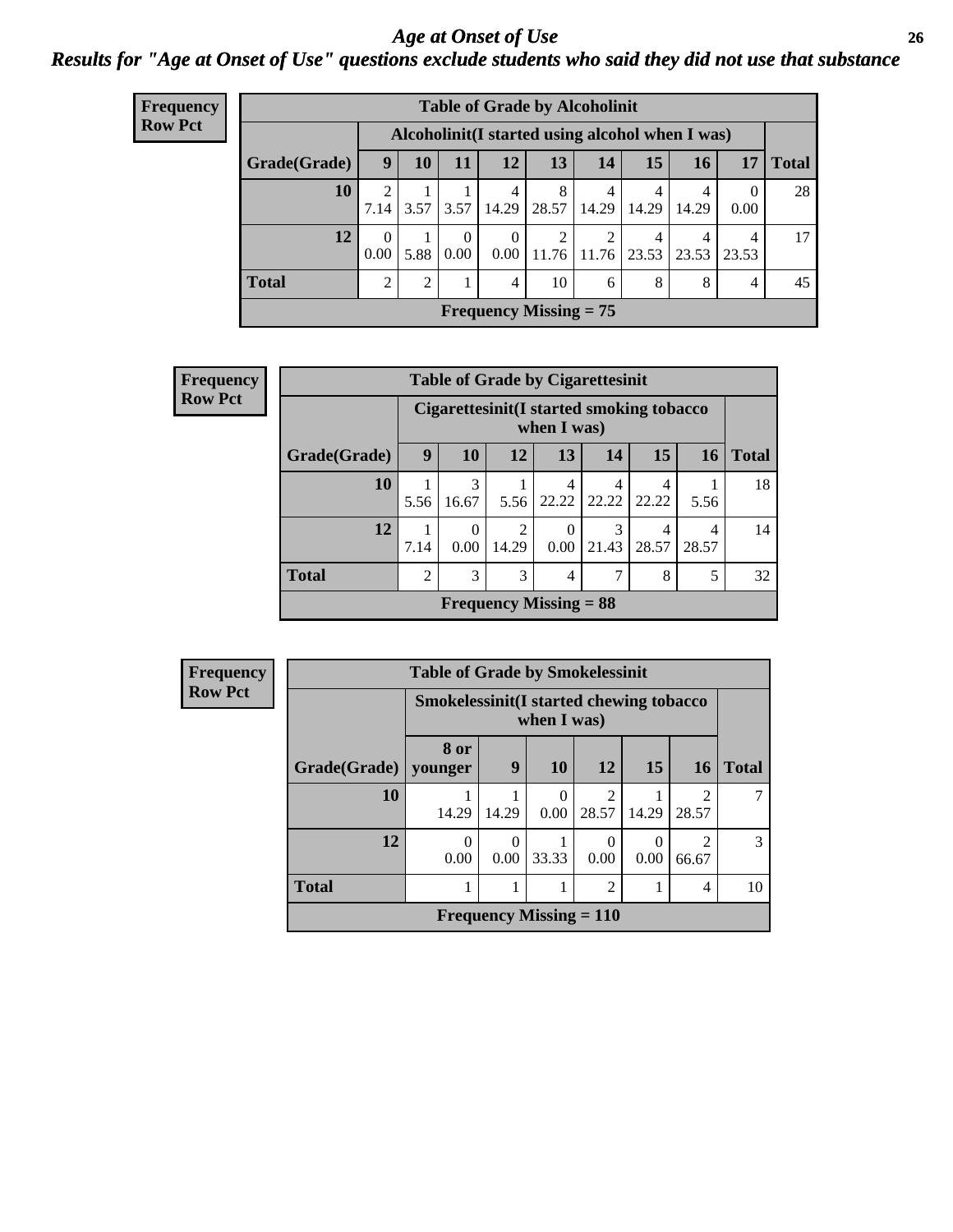#### *Age at Onset of Use* **27**

*Results for "Age at Onset of Use" questions exclude students who said they did not use that substance*

| <b>Frequency</b> |
|------------------|
| <b>Row Pct</b>   |

| <b>Table of Grade by Marijuanainit</b>      |                  |                                                         |                         |            |                |                |            |              |
|---------------------------------------------|------------------|---------------------------------------------------------|-------------------------|------------|----------------|----------------|------------|--------------|
|                                             |                  | Marijuanainit (I started using marijuana<br>when I was) |                         |            |                |                |            |              |
| Grade(Grade)                                | <b>10</b>        | 12                                                      | 13                      | 14         | 15             | 16             | 17         | <b>Total</b> |
| 10                                          | 14.29            | 14.29                                                   | $\overline{2}$<br>28.57 | 2<br>28.57 | 14.29          | 0.00           | 0.00       | 7            |
| 12                                          | $\theta$<br>0.00 | 0<br>0.00                                               | $\theta$<br>0.00        | 11.11      | 11.11          | ◠<br>22.22     | 5<br>55.56 | 9            |
| <b>Total</b>                                |                  |                                                         | $\overline{c}$          | 3          | $\overline{c}$ | $\mathfrak{D}$ | 5          | 16           |
| <b>Frequency Missing = <math>104</math></b> |                  |                                                         |                         |            |                |                |            |              |

#### *For Grade \* Cocaineinit all data are missing since all the levels of variable Cocaineinit are missing.*

| Frequency      | <b>Table of Grade by Inhalantsinit</b> |                                                              |                         |              |
|----------------|----------------------------------------|--------------------------------------------------------------|-------------------------|--------------|
| <b>Row Pct</b> |                                        | Inhalantsinit(I<br>started using<br>inhalants when<br>I was) |                         |              |
|                | Grade(Grade)                           | 9                                                            | 14                      | <b>Total</b> |
|                | 10                                     | 33.33                                                        | $\mathfrak{D}$<br>66.67 | 3            |
|                | 12                                     | $\mathbf{0}$<br>0.00                                         | 100.00                  |              |
|                | <b>Total</b>                           |                                                              | 3                       | 4            |
|                |                                        | Frequency Missing $= 116$                                    |                         |              |

| Frequency      | <b>Table of Grade by Steroidsinit</b> |                                                            |              |  |
|----------------|---------------------------------------|------------------------------------------------------------|--------------|--|
| <b>Row Pct</b> |                                       | Steroidsinit(I<br>started using<br>steroids<br>when I was) |              |  |
|                | Grade(Grade)                          | 14                                                         | <b>Total</b> |  |
|                | 10                                    | 100.00                                                     |              |  |
|                | 12                                    | $\mathbf{O}$                                               |              |  |
|                | <b>Total</b>                          |                                                            |              |  |
|                |                                       | <b>Frequency Missing = 119</b>                             |              |  |

*For Grade \* Ecstasyinit all data are missing since all the levels of variable Ecstasyinit are missing.*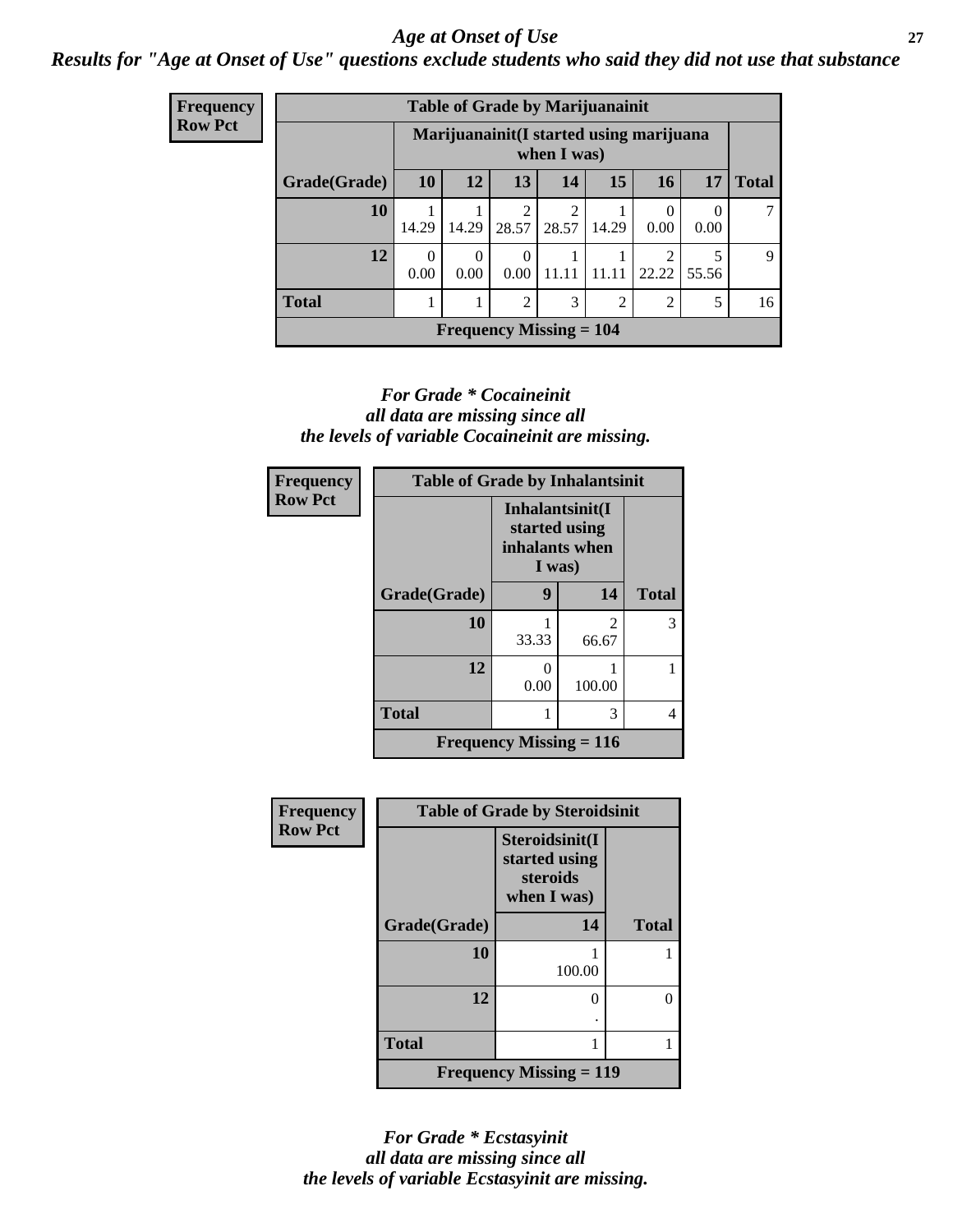### *Age at Onset of Use* **28** *Results for "Age at Onset of Use" questions exclude students who said they did not use that substance*

*For Grade \* Methinit all data are missing since all the levels of variable Methinit are missing. For Grade \* Hallucinogensinit all data are missing since all the levels of variable Hallucinogensinit are missing.*

| Frequency      |              | <b>Table of Grade by Prescriptioninit</b>                                                        |            |                  |           |              |
|----------------|--------------|--------------------------------------------------------------------------------------------------|------------|------------------|-----------|--------------|
| <b>Row Pct</b> |              | Prescriptioninit(I<br>started using<br>prescription drugs not<br>prescribed to me when I<br>was) |            |                  |           |              |
|                | Grade(Grade) | 13                                                                                               | 14         | 15               | 16        | <b>Total</b> |
|                | 10           | 33.33                                                                                            | 33.33      | $\Omega$<br>0.00 | 33.33     | 3            |
|                | 12           | 0.00                                                                                             | 3<br>60.00 | 2<br>40.00       | 0<br>0.00 | 5            |
|                | <b>Total</b> |                                                                                                  | 4          | $\overline{2}$   | 1         | 8            |
|                |              | <b>Frequency Missing = 112</b>                                                                   |            |                  |           |              |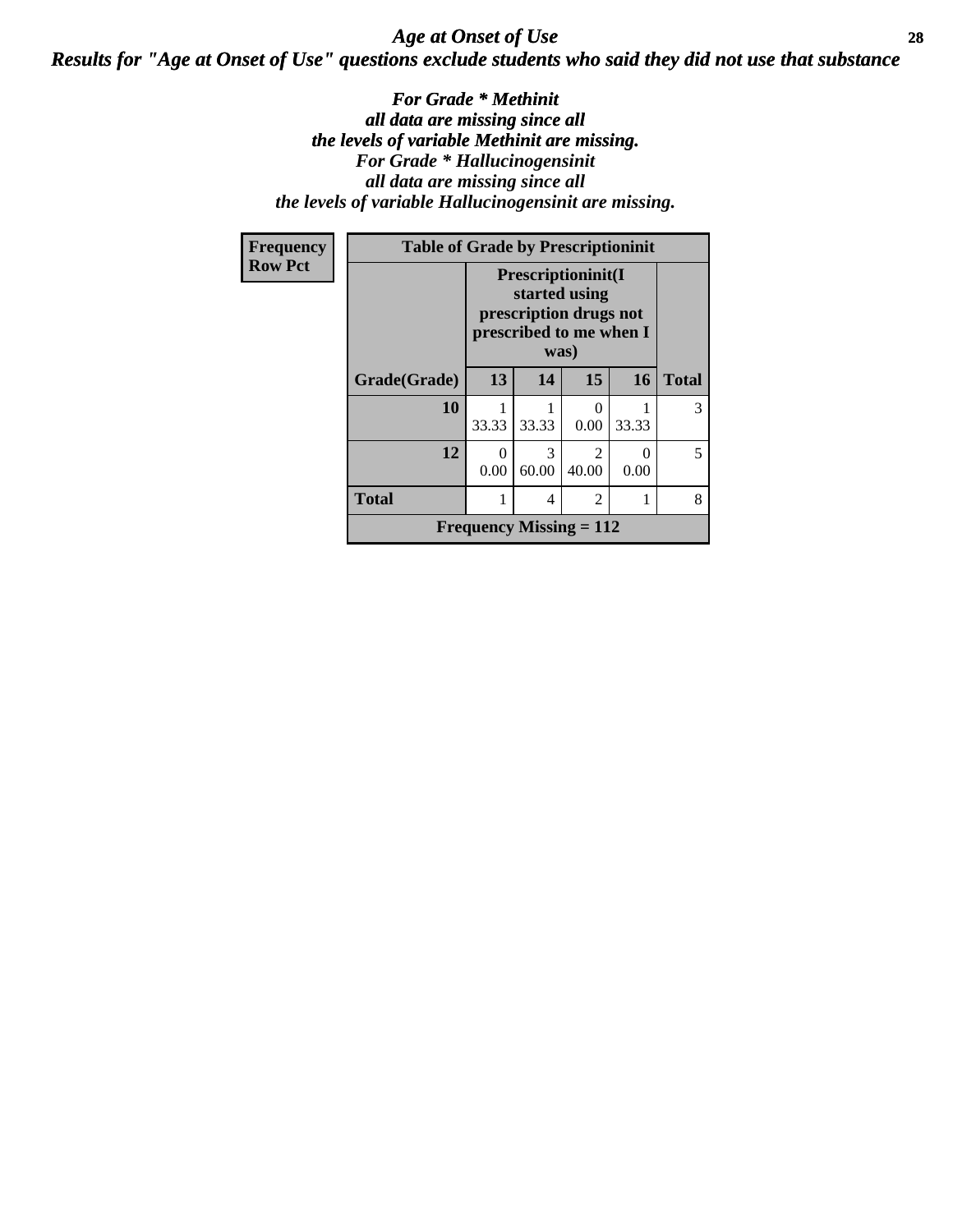| Frequency      | <b>Table of Alcoholharm by Grade</b>          |                    |             |              |
|----------------|-----------------------------------------------|--------------------|-------------|--------------|
| <b>Col Pct</b> | Alcoholharm(I<br>think alcohol is<br>harmful) | Grade(Grade)<br>10 | 12          | <b>Total</b> |
|                | <b>Strongly Agree</b>                         | 40<br>57.14        | 33<br>66.00 | 73           |
|                | <b>Somewhat Agree</b>                         | 17<br>24.29        | 8<br>16.00  | 25           |
|                | <b>Somewhat Disagree</b>                      | 7<br>10.00         | 6<br>12.00  | 13           |
|                | <b>Strongly Disagree</b>                      | 6<br>8.57          | 3<br>6.00   | 9            |
|                | <b>Total</b>                                  | 70                 | 50          | 120          |

| <b>Table of Cigarettesharm by Grade</b>                  |                    |             |              |  |
|----------------------------------------------------------|--------------------|-------------|--------------|--|
| Cigarettesharm(I<br>think smoking<br>tobacco is harmful) | Grade(Grade)<br>10 | 12          | <b>Total</b> |  |
| <b>Strongly Agree</b>                                    | 50<br>71.43        | 41<br>82.00 | 91           |  |
| <b>Somewhat Agree</b>                                    | 12<br>17.14        | 5<br>10.00  | 17           |  |
| <b>Somewhat Disagree</b>                                 | 1.43               | 3<br>6.00   | 4            |  |
| <b>Strongly Disagree</b>                                 | 7<br>10.00         | 2.00        | 8            |  |
| <b>Total</b>                                             | 70                 | 50          | 120          |  |

| Frequency      | <b>Table of Smokelessharm by Grade</b>                  |                    |             |              |
|----------------|---------------------------------------------------------|--------------------|-------------|--------------|
| <b>Col Pct</b> | Smokelessharm(I<br>think chewing<br>tobacco is harmful) | Grade(Grade)<br>10 | 12          | <b>Total</b> |
|                | <b>Strongly Agree</b>                                   | 52<br>74.29        | 44<br>88.00 | 96           |
|                | <b>Somewhat Agree</b>                                   | 9<br>12.86         | 2<br>4.00   | 11           |
|                | <b>Somewhat Disagree</b>                                | 1.43               | 3<br>6.00   | 4            |
|                | <b>Strongly Disagree</b>                                | 8<br>11.43         | 2.00        | 9            |
|                | <b>Total</b>                                            | 70                 | 50          | 120          |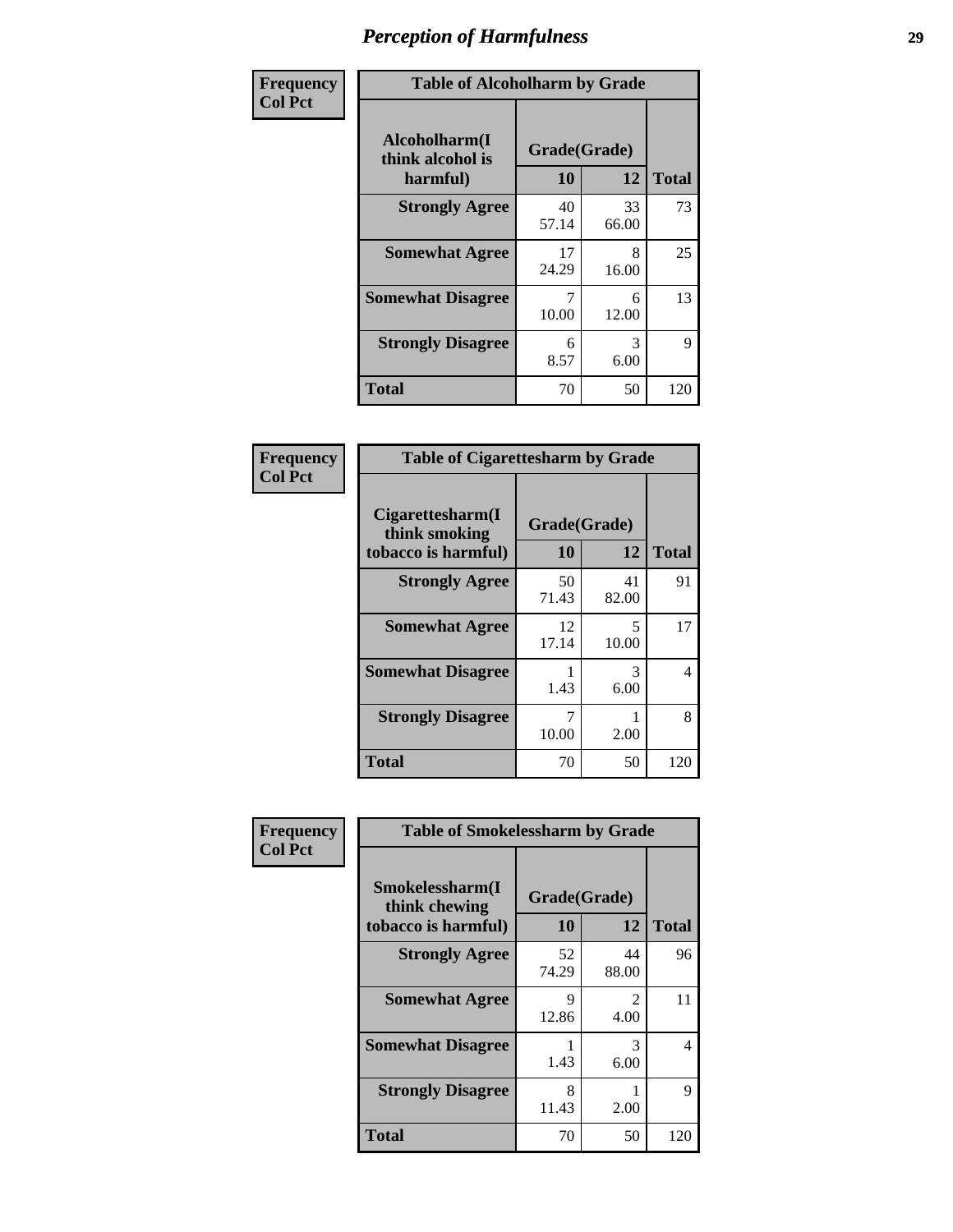| Frequency      | <b>Table of Marijuanaharm by Grade</b>            |                    |                        |              |
|----------------|---------------------------------------------------|--------------------|------------------------|--------------|
| <b>Col Pct</b> | Marijuanaharm(I<br>think marijuana is<br>harmful) | Grade(Grade)<br>10 | 12                     | <b>Total</b> |
|                | <b>Strongly Agree</b>                             | 47<br>67.14        | 38<br>76.00            | 85           |
|                | <b>Somewhat Agree</b>                             | 9<br>12.86         | 6<br>12.00             | 15           |
|                | <b>Somewhat Disagree</b>                          | 6<br>8.57          | 4<br>8.00              | 10           |
|                | <b>Strongly Disagree</b>                          | 8<br>11.43         | $\mathfrak{D}$<br>4.00 | 10           |
|                | <b>Total</b>                                      | 70                 | 50                     | 120          |

#### **Frequency Col Pct**

| <b>Table of Cocaineharm by Grade</b> |              |                        |              |  |
|--------------------------------------|--------------|------------------------|--------------|--|
| Cocaineharm(I<br>think cocaine is    | Grade(Grade) |                        |              |  |
| harmful)                             | 10           | 12                     | <b>Total</b> |  |
| <b>Strongly Agree</b>                | 63<br>90.00  | 48<br>96.00            | 111          |  |
| <b>Somewhat Agree</b>                | 3<br>4.29    | 0<br>0.00              | 3            |  |
| <b>Strongly Disagree</b>             | 4<br>5.71    | $\mathfrak{D}$<br>4.00 | 6            |  |
| <b>Total</b>                         | 70           | 50                     | 120          |  |

| <b>Table of Inhalantsharm by Grade</b> |              |                        |              |  |
|----------------------------------------|--------------|------------------------|--------------|--|
| Inhalantsharm(I)<br>think inhalants    | Grade(Grade) |                        |              |  |
| are harmful)                           | 10           | 12                     | <b>Total</b> |  |
| <b>Strongly Agree</b>                  | 57<br>81.43  | 46<br>92.00            | 103          |  |
| <b>Somewhat Agree</b>                  | 9<br>12.86   | 2<br>4.00              | 11           |  |
| <b>Strongly Disagree</b>               | 4<br>5.71    | $\mathfrak{D}$<br>4.00 |              |  |
| Total                                  | 70           | 50                     | 120          |  |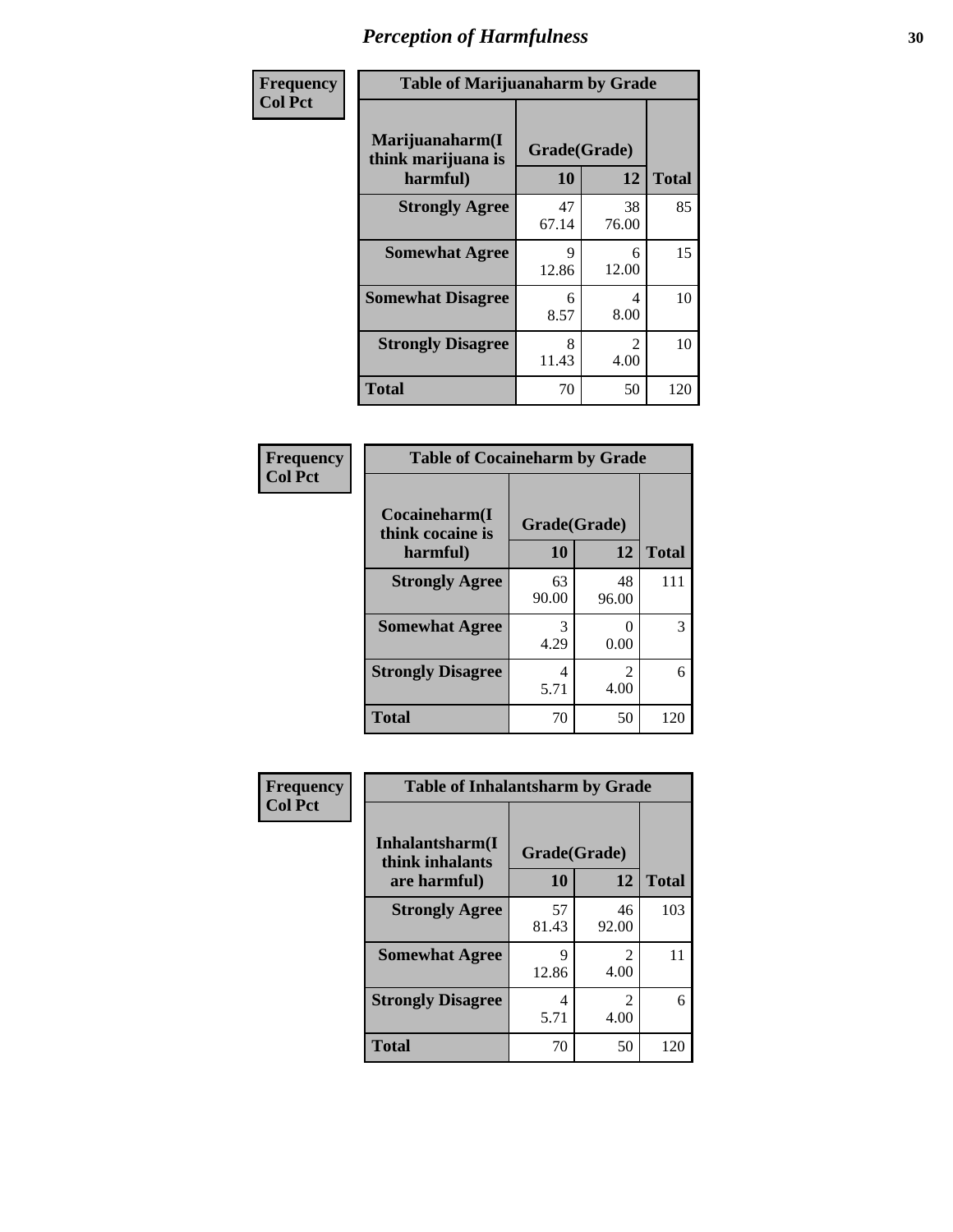| Frequency      | <b>Table of Steroidsharm by Grade</b>            |                    |                        |              |
|----------------|--------------------------------------------------|--------------------|------------------------|--------------|
| <b>Col Pct</b> | Steroidsharm(I<br>think steroids are<br>harmful) | Grade(Grade)<br>10 | 12                     | <b>Total</b> |
|                | <b>Strongly Agree</b>                            | 56<br>80.00        | 45<br>90.00            | 101          |
|                | <b>Somewhat Agree</b>                            | 9<br>12.86         | $\mathfrak{D}$<br>4.00 | 11           |
|                | <b>Somewhat Disagree</b>                         | 1.43               | 0<br>0.00              |              |
|                | <b>Strongly Disagree</b>                         | 4<br>5.71          | 3<br>6.00              | 7            |
|                | <b>Total</b>                                     | 70                 | 50                     | 120          |

| <b>Table of Ecstasyharm by Grade</b>          |                    |                        |              |  |  |
|-----------------------------------------------|--------------------|------------------------|--------------|--|--|
| Ecstasyharm(I<br>think ecstasy is<br>harmful) | Grade(Grade)<br>10 | 12                     | <b>Total</b> |  |  |
| <b>Strongly Agree</b>                         | 58<br>82.86        | 47<br>94.00            | 105          |  |  |
| <b>Somewhat Agree</b>                         | 7<br>10.00         | 2.00                   | 8            |  |  |
| <b>Somewhat Disagree</b>                      | 1<br>1.43          | 0<br>0.00              | 1            |  |  |
| <b>Strongly Disagree</b>                      | 4<br>5.71          | $\mathfrak{D}$<br>4.00 | 6            |  |  |
| <b>Total</b>                                  | 70                 | 50                     | 120          |  |  |

| Frequency      | <b>Table of Methharm by Grade</b> |              |       |              |
|----------------|-----------------------------------|--------------|-------|--------------|
| <b>Col Pct</b> | <b>Methharm</b> (I think          | Grade(Grade) |       |              |
|                | methamphetamines                  |              |       |              |
|                | are harmful)                      | 10           | 12    | <b>Total</b> |
|                | <b>Strongly Agree</b>             | 62           | 48    | 110          |
|                |                                   | 88.57        | 96.00 |              |
|                | <b>Somewhat Agree</b>             | 4            | 0     | 4            |
|                |                                   | 5.71         | 0.00  |              |
|                | <b>Strongly Disagree</b>          | 4            | 2     | 6            |
|                |                                   | 5.71         | 4.00  |              |
|                | <b>Total</b>                      | 70           | 50    | 120          |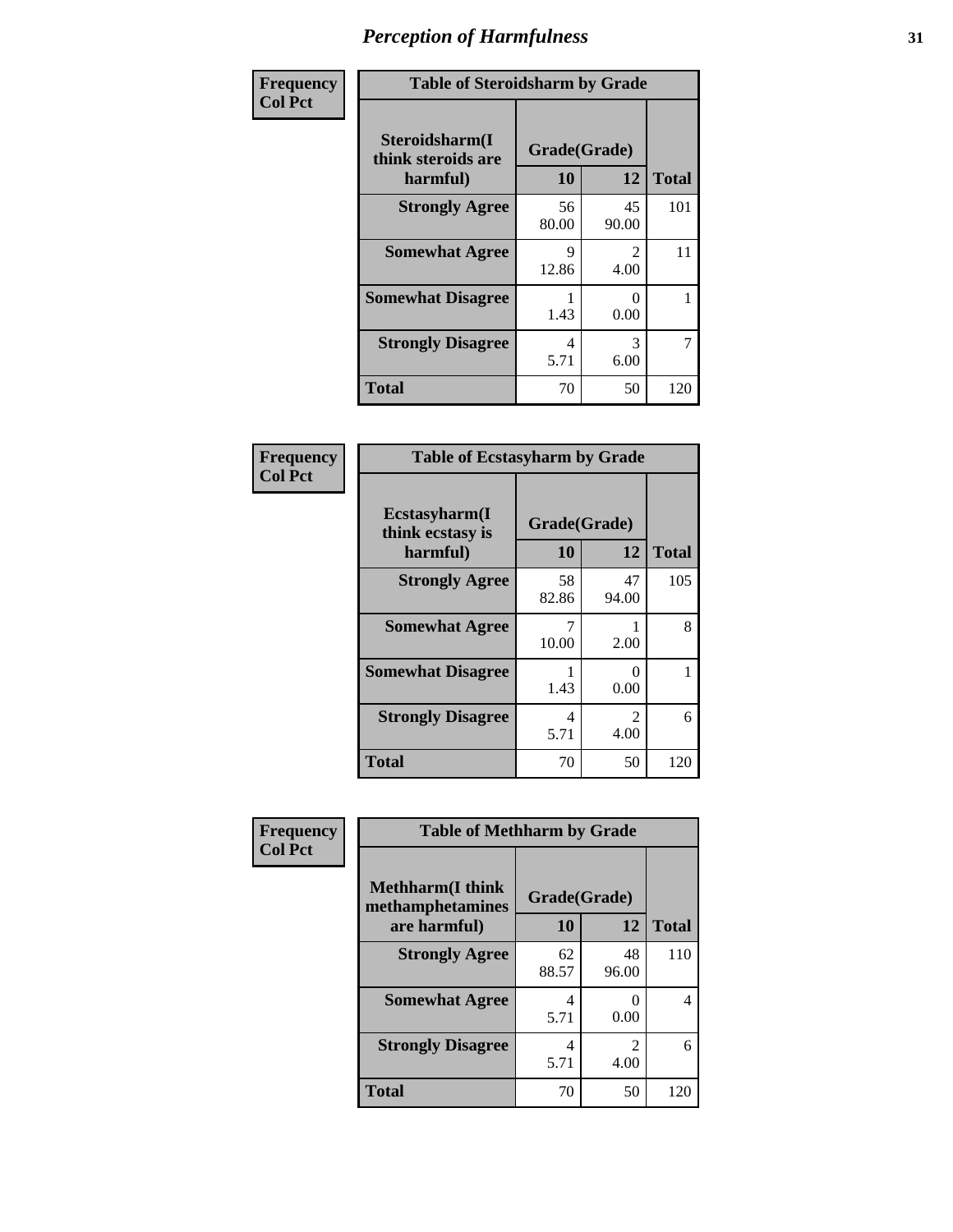| Frequency | <b>Table of Hallucinogensharm by Grade</b>                 |                    |                        |              |
|-----------|------------------------------------------------------------|--------------------|------------------------|--------------|
| Col Pct   | Hallucinogensharm(I<br>think hallucinogens<br>are harmful) | Grade(Grade)<br>10 | 12                     | <b>Total</b> |
|           | <b>Strongly Agree</b>                                      | 61<br>87.14        | 46<br>92.00            | 107          |
|           | <b>Somewhat Agree</b>                                      | 5<br>7.14          | $\mathcal{L}$<br>4.00  | 7            |
|           | <b>Strongly Disagree</b>                                   | 4<br>5.71          | $\overline{c}$<br>4.00 | 6            |
|           | <b>Total</b>                                               | 70                 | 50                     | 120          |

| Frequency      | <b>Table of Prescriptionharm by Grade</b>                                 |              |                       |              |
|----------------|---------------------------------------------------------------------------|--------------|-----------------------|--------------|
| <b>Col Pct</b> | Prescriptionharm(I<br>think prescription<br>drugs not<br>prescribed to me | Grade(Grade) |                       |              |
|                | are harmful)                                                              | <b>10</b>    | 12                    | <b>Total</b> |
|                | <b>Strongly Agree</b>                                                     | 51<br>72.86  | 42<br>84.00           | 93           |
|                | <b>Somewhat Agree</b>                                                     | 9<br>12.86   | 4<br>8.00             | 13           |
|                | <b>Somewhat Disagree</b>                                                  | 4<br>5.71    | 2<br>4.00             | 6            |
|                | <b>Strongly Disagree</b>                                                  | 6<br>8.57    | $\mathcal{L}$<br>4.00 | 8            |
|                | Total                                                                     | 70           | 50                    | 120          |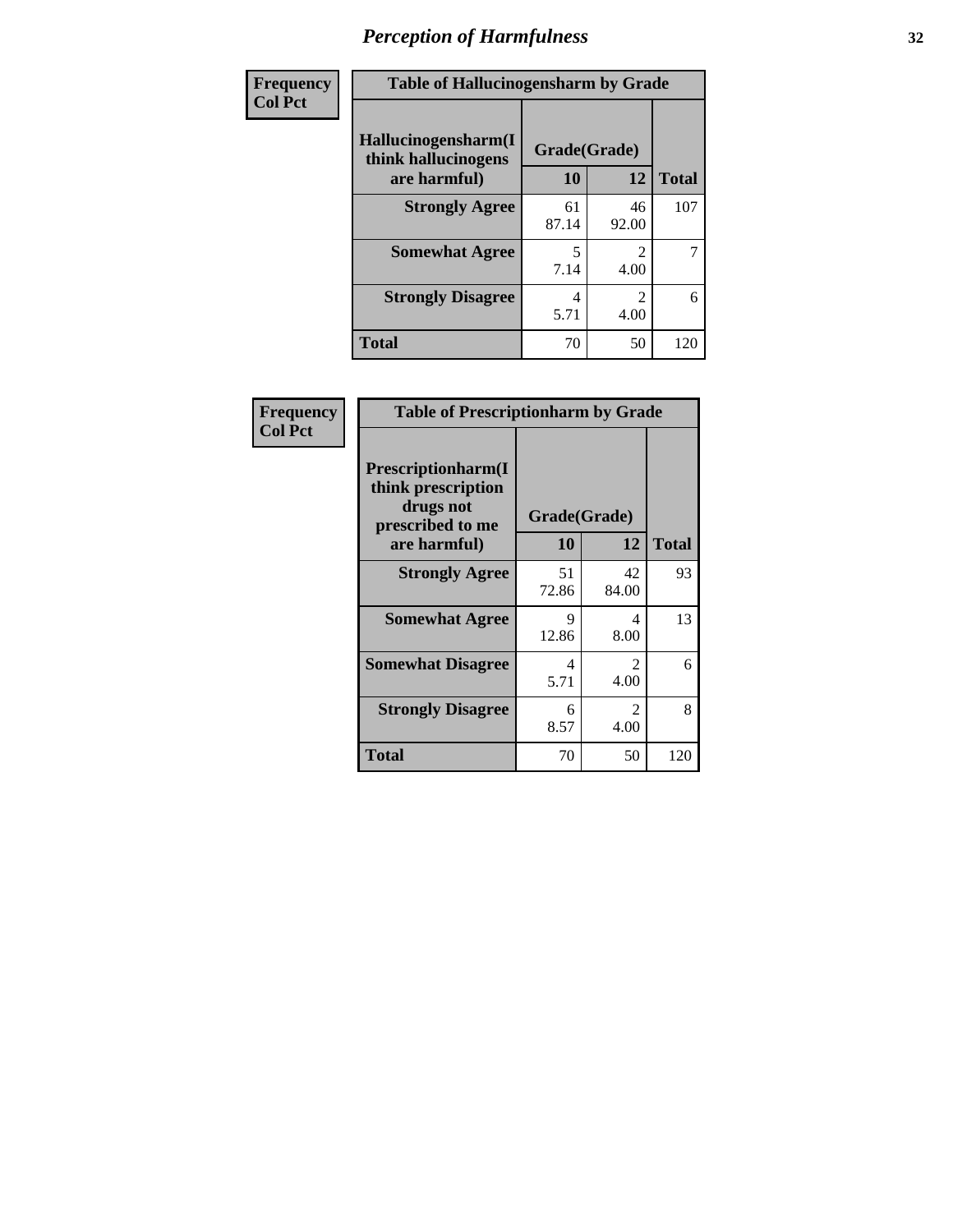# *Disapproval by Adults* **33**

| Frequency      | <b>Table of Alcoholadult by Grade</b>                                 |                    |             |              |
|----------------|-----------------------------------------------------------------------|--------------------|-------------|--------------|
| <b>Col Pct</b> | <b>Alcoholadult</b> (Adults<br>would disapprove if<br>I used alcohol) | Grade(Grade)<br>10 | 12          | <b>Total</b> |
|                | <b>Strongly Agree</b>                                                 | 48<br>68.57        | 29<br>58.00 | 77           |
|                | <b>Somewhat Agree</b>                                                 | 10<br>14.29        | 11<br>22.00 | 21           |
|                | <b>Somewhat Disagree</b>                                              | 7<br>10.00         | 6<br>12.00  | 13           |
|                | <b>Strongly Disagree</b>                                              | 5<br>7.14          | 4<br>8.00   | 9            |
|                | <b>Total</b>                                                          | 70                 | 50          | 120          |

| <b>Table of Tobaccoadult by Grade</b>                                                             |             |             |                    |  |  |
|---------------------------------------------------------------------------------------------------|-------------|-------------|--------------------|--|--|
| <b>Tobaccoadult</b> (Adults<br>Grade(Grade)<br>would disapprove if<br>10<br>12<br>I used tobacco) |             |             |                    |  |  |
| <b>Strongly Agree</b>                                                                             | 52<br>74.29 | 32<br>64.00 | <b>Total</b><br>84 |  |  |
| <b>Somewhat Agree</b>                                                                             | 6<br>8.57   | 10<br>20.00 | 16                 |  |  |
| <b>Somewhat Disagree</b>                                                                          | 6<br>8.57   | 4<br>8.00   | 10                 |  |  |
| <b>Strongly Disagree</b>                                                                          | 6<br>8.57   | 4<br>8.00   | 10                 |  |  |
| <b>Total</b>                                                                                      | 70          | 50          | 120                |  |  |

| Frequency<br><b>Col Pct</b> | <b>Table of Marijuanaadult by Grade</b>                           |                    |                        |              |
|-----------------------------|-------------------------------------------------------------------|--------------------|------------------------|--------------|
|                             | Marijuanaadult(Adults<br>would disapprove if I<br>used marijuana) | Grade(Grade)<br>10 | 12                     | <b>Total</b> |
|                             | <b>Strongly Agree</b>                                             | 57<br>81.43        | 42<br>84.00            | 99           |
|                             | <b>Somewhat Agree</b>                                             | 5<br>7.14          | 2.00                   | 6            |
|                             | <b>Somewhat Disagree</b>                                          | 1.43               | 5<br>10.00             | 6            |
|                             | <b>Strongly Disagree</b>                                          | 10.00              | $\mathfrak{D}$<br>4.00 | $\mathbf Q$  |
|                             | <b>Total</b>                                                      | 70                 | 50                     | 120          |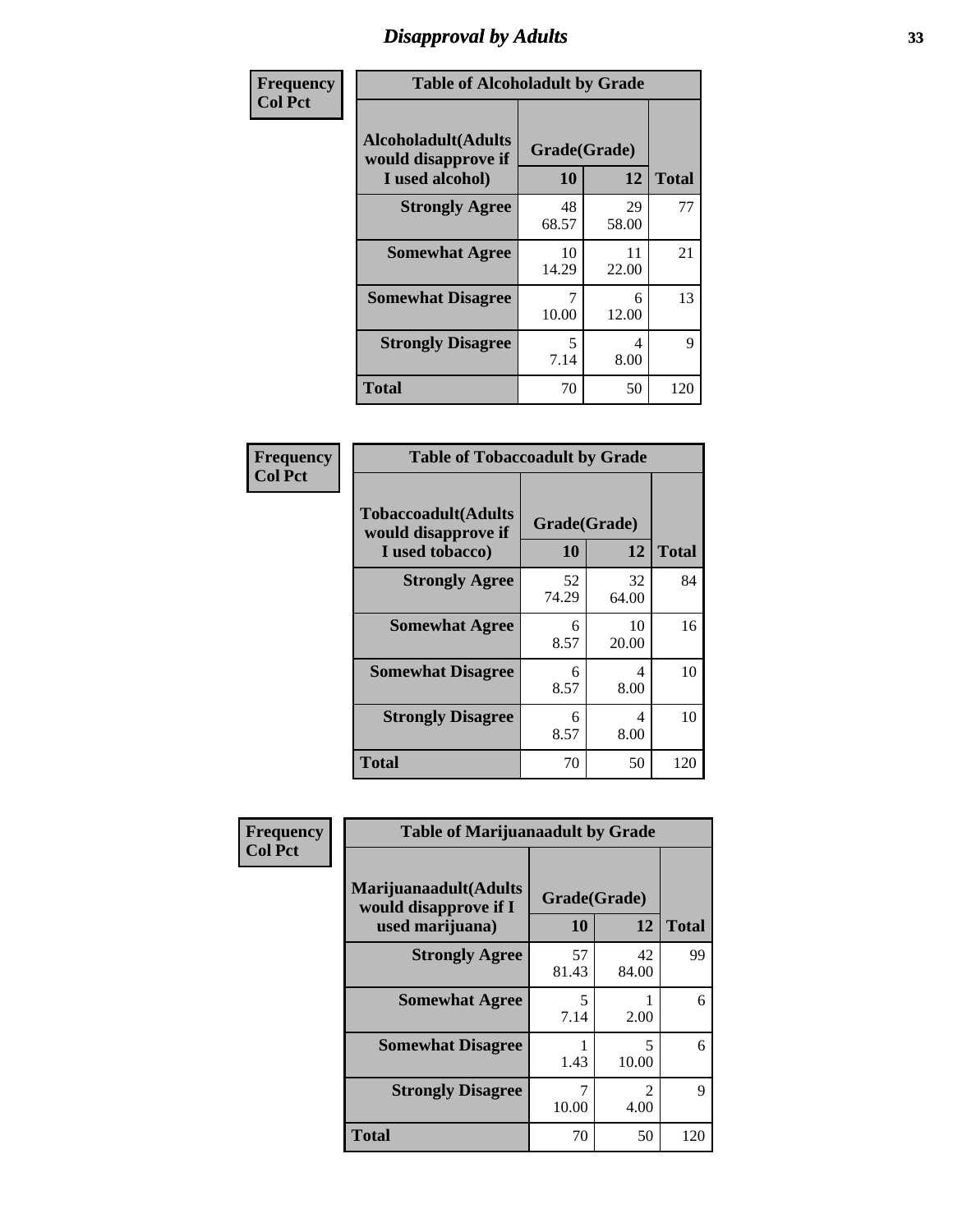### *Disapproval by Adults* **34**

| <b>Frequency</b> | <b>Table of Otherdrugadult by Grade</b>                                     |                    |             |              |
|------------------|-----------------------------------------------------------------------------|--------------------|-------------|--------------|
| <b>Col Pct</b>   | <b>Otherdrugadult</b> (Adults<br>would disapprove if I<br>used other drugs) | Grade(Grade)<br>10 | 12          | <b>Total</b> |
|                  | <b>Strongly Agree</b>                                                       | 62<br>88.57        | 45<br>90.00 | 107          |
|                  | <b>Somewhat Agree</b>                                                       | 1.43               | 2.00        | 2            |
|                  | <b>Somewhat Disagree</b>                                                    | 2<br>2.86          | 2.00        | 3            |
|                  | <b>Strongly Disagree</b>                                                    | 5<br>7.14          | 3<br>6.00   | 8            |
|                  | <b>Total</b>                                                                | 70                 | 50          | 120          |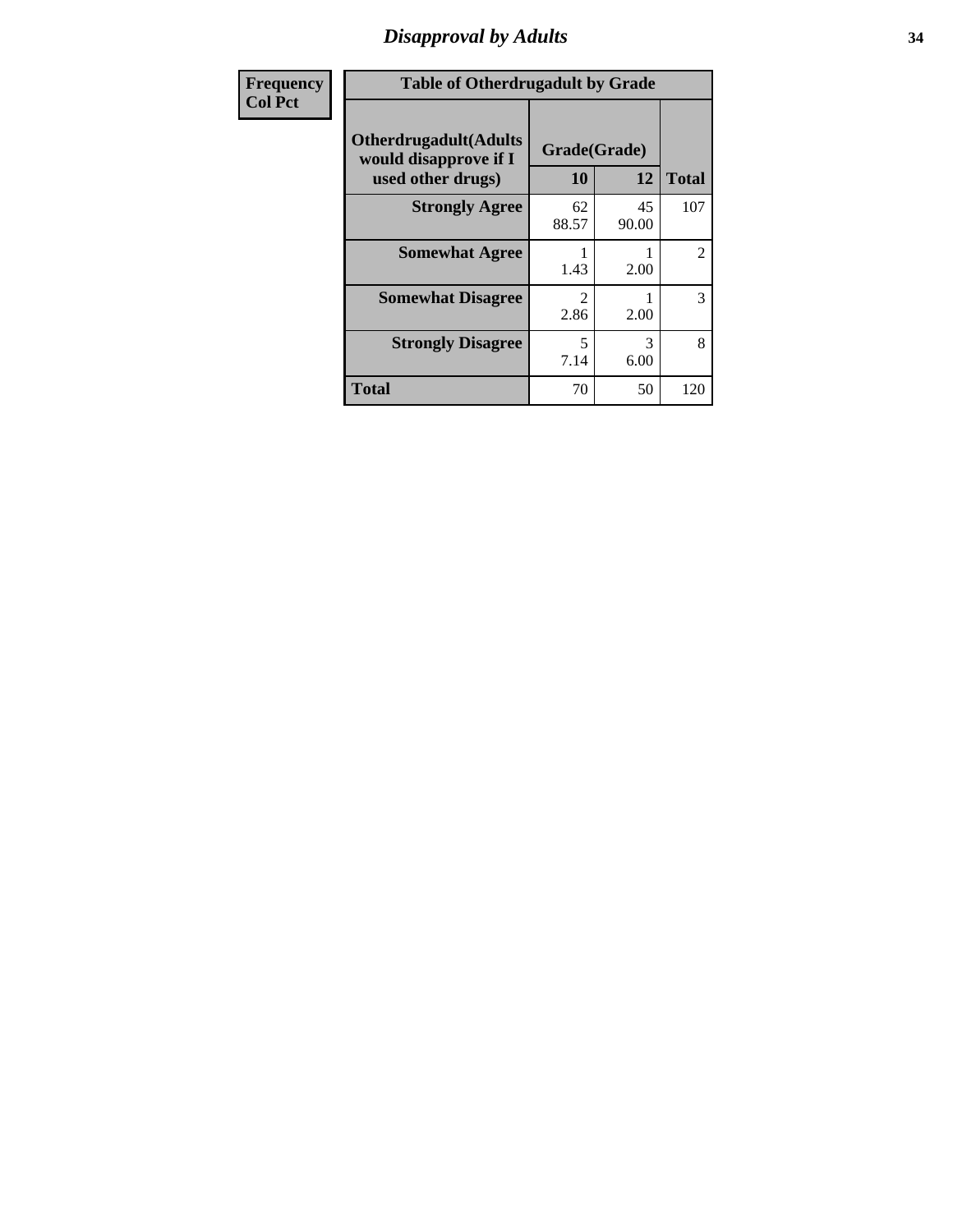# *Disapproval by Peers* **35**

| Frequency      | <b>Table of Alcoholpeer by Grade</b>                    |              |             |              |
|----------------|---------------------------------------------------------|--------------|-------------|--------------|
| <b>Col Pct</b> | Alcoholpeer(My<br>friends would<br>disapprove if I used | Grade(Grade) |             |              |
|                | alcohol)                                                | 10           | 12          | <b>Total</b> |
|                | <b>Strongly Agree</b>                                   | 23<br>32.86  | 9<br>18.00  | 32           |
|                | <b>Somewhat Agree</b>                                   | 17<br>24.29  | 15<br>30.00 | 32           |
|                | <b>Somewhat Disagree</b>                                | 11<br>15.71  | 14<br>28.00 | 25           |
|                | <b>Strongly Disagree</b>                                | 19<br>27.14  | 12<br>24.00 | 31           |
|                | Total                                                   | 70           | 50          | 120          |

| Frequency      | <b>Table of Tobaccopeer by Grade</b>                                |                    |             |              |
|----------------|---------------------------------------------------------------------|--------------------|-------------|--------------|
| <b>Col Pct</b> | Tobaccopeer(My<br>friends would<br>disapprove if I used<br>tobacco) | Grade(Grade)<br>10 | 12          | <b>Total</b> |
|                | <b>Strongly Agree</b>                                               | 33<br>47.14        | 18<br>36.00 | 51           |
|                | <b>Somewhat Agree</b>                                               | 8<br>11.43         | 13<br>26.00 | 21           |
|                | <b>Somewhat Disagree</b>                                            | 12<br>17.14        | 7<br>14.00  | 19           |
|                | <b>Strongly Disagree</b>                                            | 17<br>24.29        | 12<br>24.00 | 29           |
|                | Total                                                               | 70                 | 50          | 120          |

| Frequency      | <b>Table of Marijuanapeer by Grade</b>                    |              |             |              |
|----------------|-----------------------------------------------------------|--------------|-------------|--------------|
| <b>Col Pct</b> | Marijuanapeer(My<br>friends would<br>disapprove if I used | Grade(Grade) |             |              |
|                | marijuana)                                                | 10           | 12          | <b>Total</b> |
|                | <b>Strongly Agree</b>                                     | 43<br>61.43  | 23<br>46.00 | 66           |
|                | <b>Somewhat Agree</b>                                     | 8<br>11.43   | 8<br>16.00  | 16           |
|                | <b>Somewhat Disagree</b>                                  | 5<br>7.14    | 11<br>22.00 | 16           |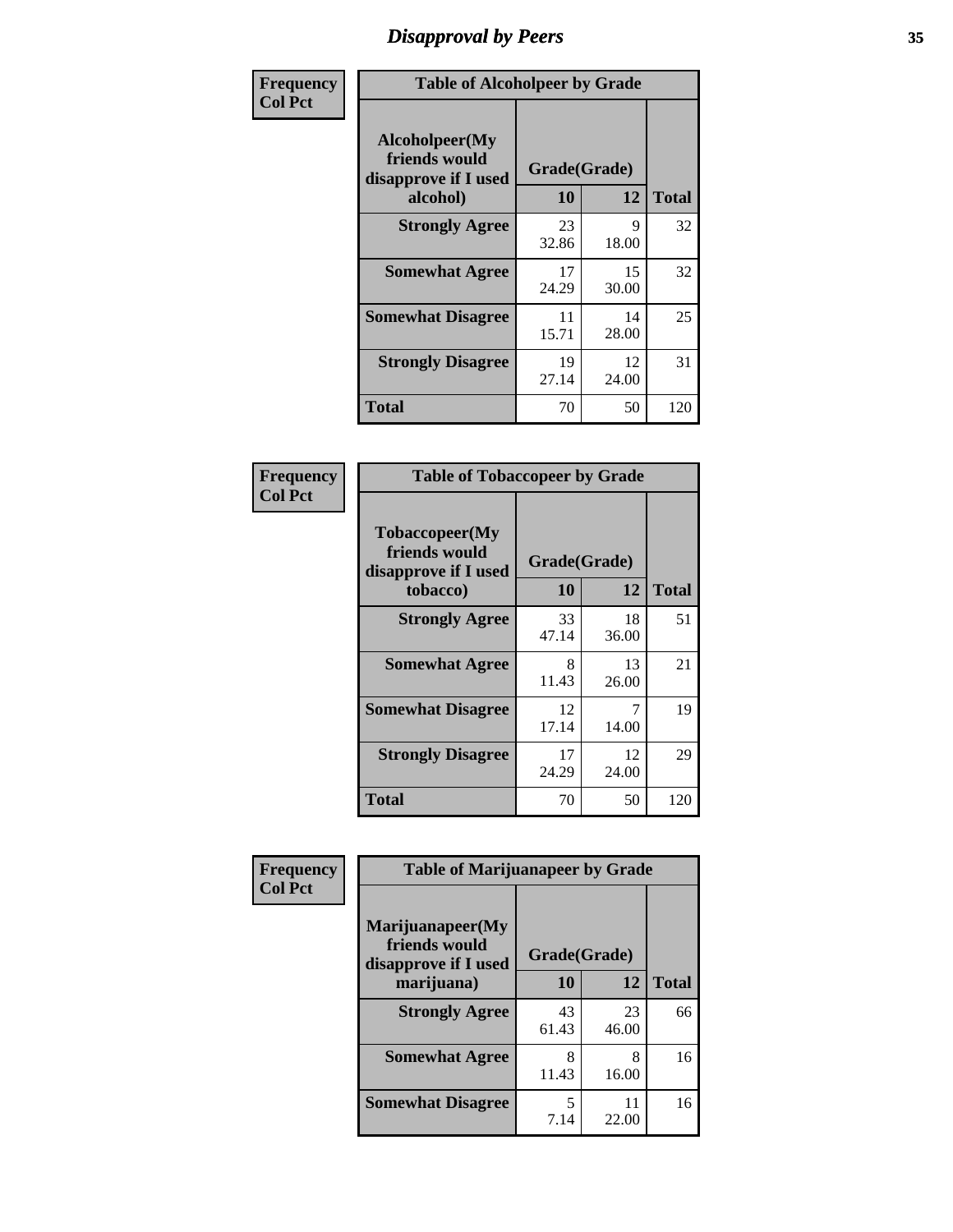# *Disapproval by Peers* **36**

| Frequency<br><b>Col Pct</b> | <b>Table of Marijuanapeer by Grade</b>                                  |                          |            |              |
|-----------------------------|-------------------------------------------------------------------------|--------------------------|------------|--------------|
|                             | Marijuanapeer(My<br>friends would<br>disapprove if I used<br>marijuana) | Grade(Grade)<br>10<br>12 |            | <b>Total</b> |
|                             | <b>Strongly Disagree</b>                                                | 14<br>20.00              | 8<br>16.00 | 22           |
|                             | Total                                                                   | 70                       | 50         | 120          |

| Frequency      | <b>Table of Otherdrugpeer by Grade</b>                                    |                    |             |              |
|----------------|---------------------------------------------------------------------------|--------------------|-------------|--------------|
| <b>Col Pct</b> | Otherdrugpeer(My<br>friends would<br>disapprove if I used<br>other drugs) | Grade(Grade)<br>10 | 12          | <b>Total</b> |
|                | <b>Strongly Agree</b>                                                     | 54<br>77.14        | 32<br>64.00 | 86           |
|                | <b>Somewhat Agree</b>                                                     | 5<br>7.14          | 6<br>12.00  | 11           |
|                | <b>Somewhat Disagree</b>                                                  | 1.43               | 4<br>8.00   | 5            |
|                | <b>Strongly Disagree</b>                                                  | 10<br>14.29        | 8<br>16.00  | 18           |
|                | <b>Total</b>                                                              | 70                 | 50          | 120          |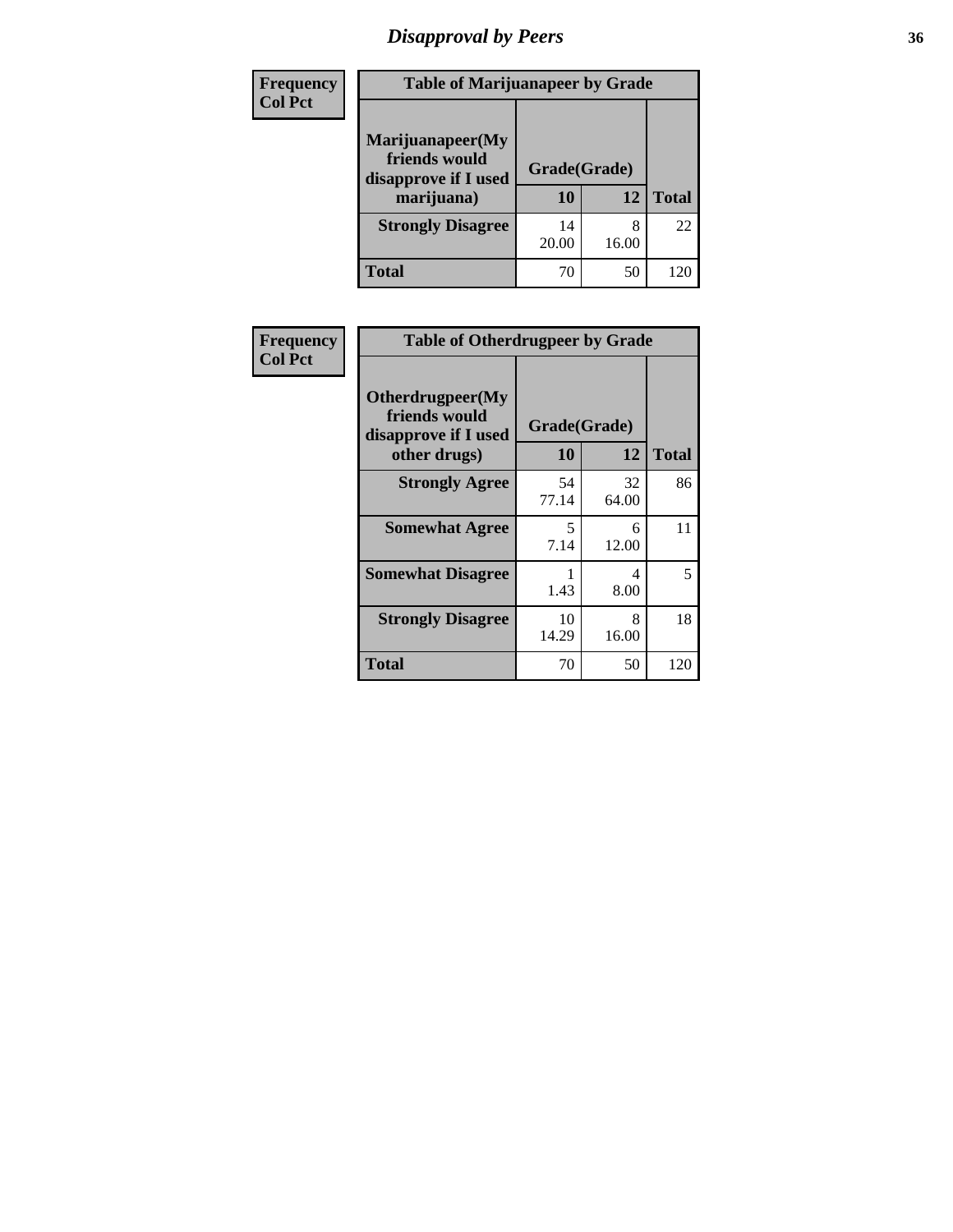| Frequency<br><b>Col Pct</b> | <b>Table of Alcohollocation1 by Grade</b> |              |             |              |  |
|-----------------------------|-------------------------------------------|--------------|-------------|--------------|--|
|                             | <b>Alcohollocation1(Places</b>            | Grade(Grade) |             |              |  |
|                             | <b>Friends Use Alcohol)</b>               | 10           | 12          | <b>Total</b> |  |
|                             |                                           | 45<br>64.29  | 33<br>66.00 | 78           |  |
|                             | Do Not Use                                | 25<br>35.71  | 17<br>34.00 | 42           |  |
|                             | <b>Total</b>                              | 70           | 50          | 120          |  |

| Frequency      | <b>Table of Alcohollocation2 by Grade</b>                     |                           |             |              |
|----------------|---------------------------------------------------------------|---------------------------|-------------|--------------|
| <b>Col Pct</b> | <b>Alcohollocation2(Places</b><br><b>Friends Use Alcohol)</b> | Grade(Grade)<br><b>10</b> | <b>12</b>   | <b>Total</b> |
|                |                                                               | 44<br>62.86               | 32<br>64.00 | 76           |
|                | Home                                                          | 26<br>37.14               | 18<br>36.00 | 44           |
|                | <b>Total</b>                                                  | 70                        | 50          | 120          |

| Frequency<br><b>Col Pct</b> | <b>Table of Alcohollocation 3 by Grade</b>                    |                    |              |              |
|-----------------------------|---------------------------------------------------------------|--------------------|--------------|--------------|
|                             | <b>Alcohollocation3(Places</b><br><b>Friends Use Alcohol)</b> | Grade(Grade)<br>10 | 12           | <b>Total</b> |
|                             |                                                               | 69<br>98.57        | 50<br>100.00 | 119          |
|                             | <b>School</b>                                                 | 1.43               | 0.00         |              |
|                             | <b>Total</b>                                                  | 70                 | 50           | 120          |

| <b>Frequency</b> | <b>Table of Alcohollocation4 by Grade</b> |              |             |              |
|------------------|-------------------------------------------|--------------|-------------|--------------|
| <b>Col Pct</b>   | <b>Alcohollocation4(Places</b>            | Grade(Grade) |             |              |
|                  | <b>Friends Use Alcohol)</b>               | 10           | 12          | <b>Total</b> |
|                  |                                           | 55<br>78.57  | 45<br>90.00 | 100          |
|                  | Car                                       | 15<br>21.43  | 5<br>10.00  | 20           |
|                  | <b>Total</b>                              | 70           | 50          | 120          |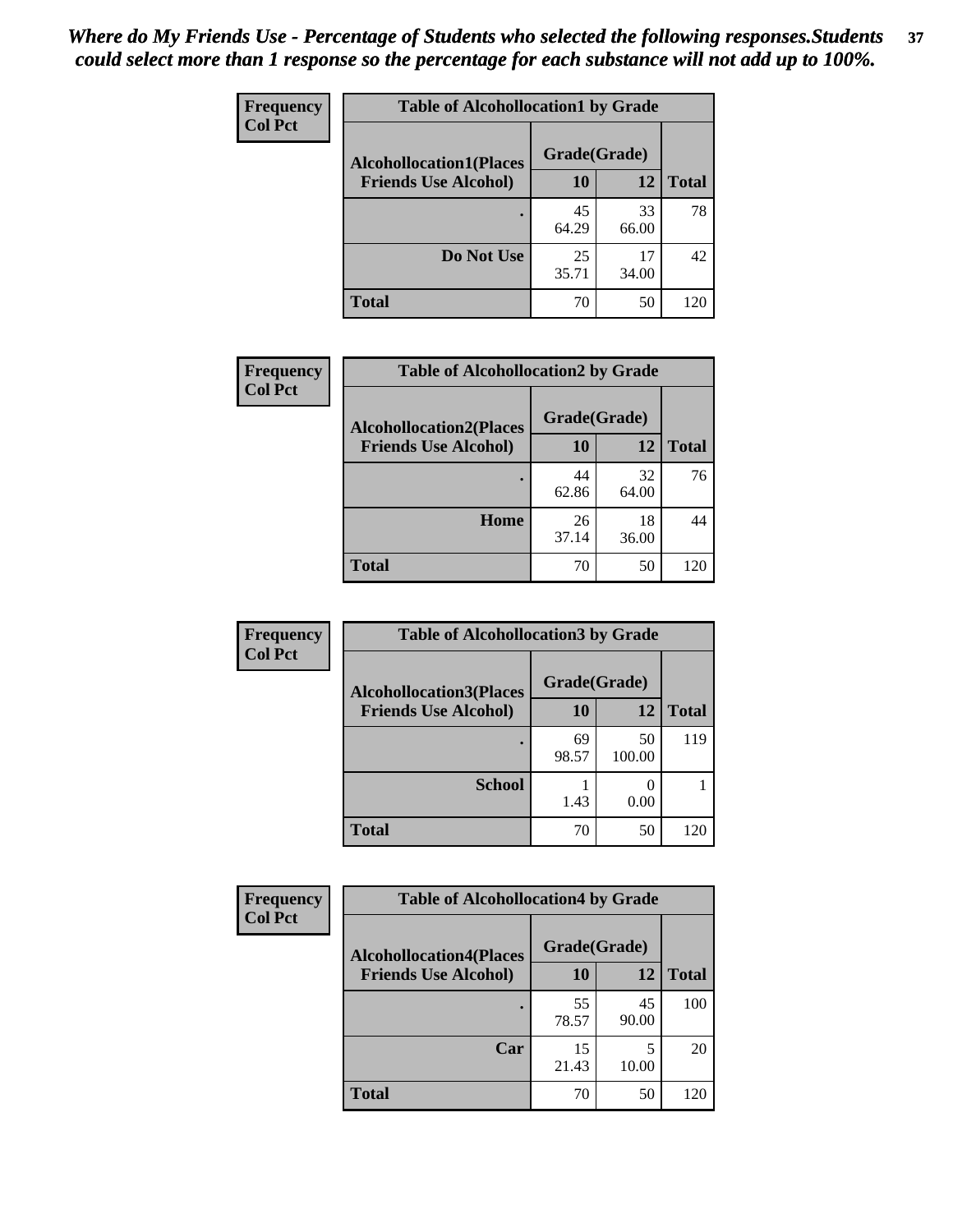| <b>Frequency</b><br><b>Col Pct</b> | <b>Table of Alcohollocation5 by Grade</b>      |             |             |              |  |
|------------------------------------|------------------------------------------------|-------------|-------------|--------------|--|
|                                    | Grade(Grade)<br><b>Alcohollocation5(Places</b> |             |             |              |  |
|                                    | <b>Friends Use Alcohol)</b>                    | 10          | 12          | <b>Total</b> |  |
|                                    |                                                | 42<br>60.00 | 29<br>58.00 | 71           |  |
|                                    | <b>Friend's House</b>                          | 28<br>40.00 | 21<br>42.00 | 49           |  |
|                                    | <b>Total</b>                                   | 70          | 50          | 120          |  |

| <b>Frequency</b> | <b>Table of Alcohollocation6 by Grade</b> |              |             |              |
|------------------|-------------------------------------------|--------------|-------------|--------------|
| <b>Col Pct</b>   | <b>Alcohollocation6(Places</b>            | Grade(Grade) |             |              |
|                  | <b>Friends Use Alcohol)</b>               | 10           | 12          | <b>Total</b> |
|                  |                                           | 42<br>60.00  | 34<br>68.00 | 76           |
|                  | <b>Other</b>                              | 28<br>40.00  | 16<br>32.00 | 44           |
|                  | <b>Total</b>                              | 70           | 50          | 120          |

| <b>Frequency</b> | <b>Table of Tobaccolocation1 by Grade</b> |              |             |              |
|------------------|-------------------------------------------|--------------|-------------|--------------|
| <b>Col Pct</b>   | <b>Tobaccolocation1(Places</b>            | Grade(Grade) |             |              |
|                  | <b>Friends Use Tobacco)</b>               | 10           | 12          | <b>Total</b> |
|                  |                                           | 38<br>54.29  | 25<br>50.00 | 63           |
|                  | Do Not Use                                | 32<br>45.71  | 25<br>50.00 | 57           |
|                  | <b>Total</b>                              | 70           | 50          | 120          |

| <b>Frequency</b> | <b>Table of Tobaccolocation2 by Grade</b> |              |             |              |  |
|------------------|-------------------------------------------|--------------|-------------|--------------|--|
| <b>Col Pct</b>   | <b>Tobaccolocation2(Places</b>            | Grade(Grade) |             |              |  |
|                  | <b>Friends Use Tobacco)</b>               | 10           | 12          | <b>Total</b> |  |
|                  |                                           | 43<br>61.43  | 31<br>62.00 | 74           |  |
|                  | Home                                      | 27<br>38.57  | 19<br>38.00 | 46           |  |
|                  | <b>Total</b>                              | 70           | 50          | 120          |  |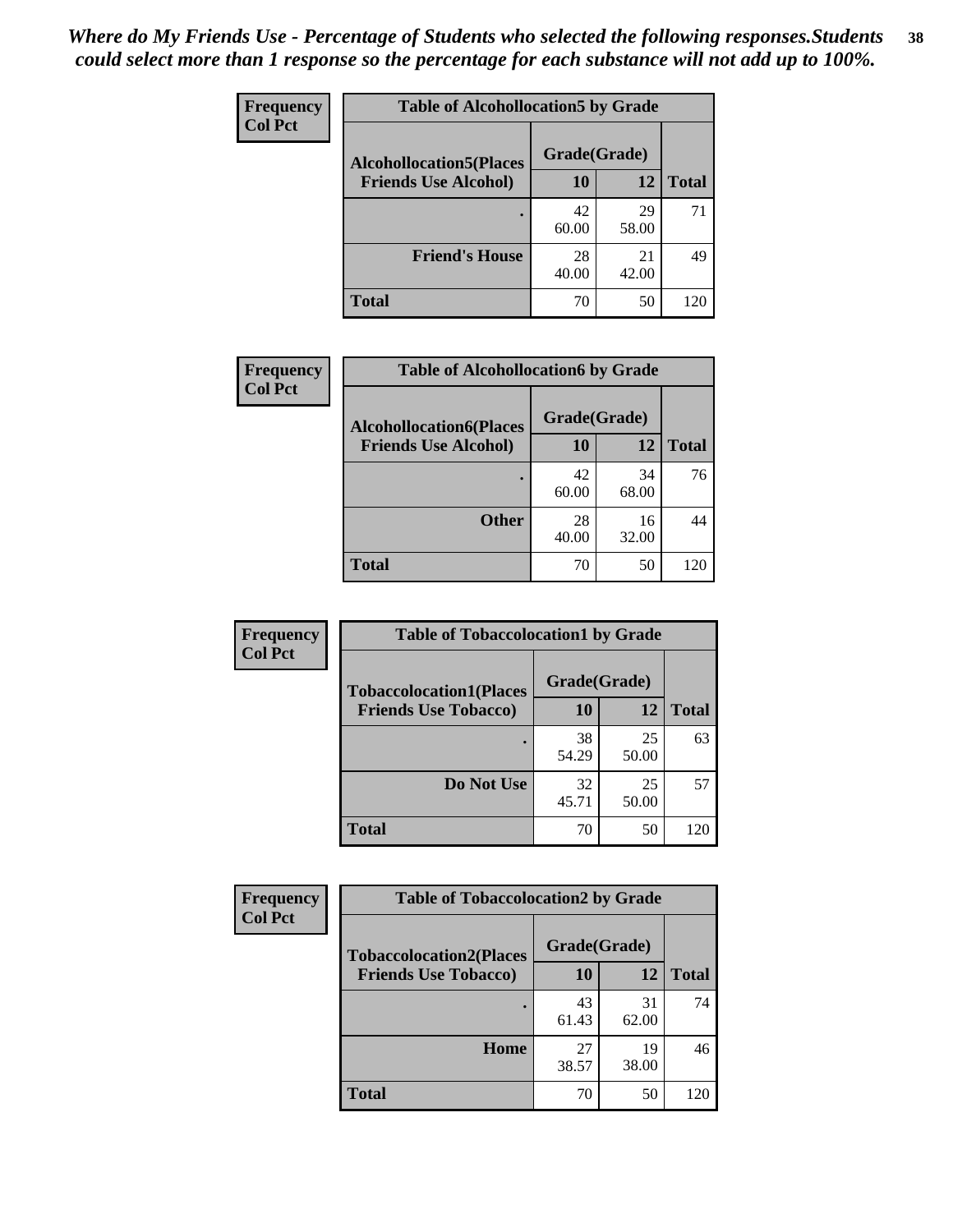| Frequency      | <b>Table of Tobaccolocation 3 by Grade</b> |              |             |              |  |
|----------------|--------------------------------------------|--------------|-------------|--------------|--|
| <b>Col Pct</b> | <b>Tobaccolocation3(Places</b>             | Grade(Grade) |             |              |  |
|                | <b>Friends Use Tobacco)</b>                | 10           | 12          | <b>Total</b> |  |
|                |                                            | 59<br>84.29  | 46<br>92.00 | 105          |  |
|                | <b>School</b>                              | 11<br>15.71  | 4<br>8.00   | 15           |  |
|                | <b>Total</b>                               | 70           | 50          | 120          |  |

| <b>Frequency</b> | <b>Table of Tobaccolocation4 by Grade</b> |              |             |              |
|------------------|-------------------------------------------|--------------|-------------|--------------|
| <b>Col Pct</b>   | <b>Tobaccolocation4(Places</b>            | Grade(Grade) |             |              |
|                  | <b>Friends Use Tobacco)</b>               | 10           | 12          | <b>Total</b> |
|                  |                                           | 51<br>72.86  | 34<br>68.00 | 85           |
|                  | Car                                       | 19<br>27.14  | 16<br>32.00 | 35           |
|                  | <b>Total</b>                              | 70           | 50          | 120          |

| Frequency      | <b>Table of Tobaccolocation5 by Grade</b> |              |             |              |
|----------------|-------------------------------------------|--------------|-------------|--------------|
| <b>Col Pct</b> | <b>Tobaccolocation5(Places</b>            | Grade(Grade) |             |              |
|                | <b>Friends Use Tobacco)</b>               | 10           | 12          | <b>Total</b> |
|                |                                           | 47<br>67.14  | 36<br>72.00 | 83           |
|                | <b>Friend's House</b>                     | 23<br>32.86  | 14<br>28.00 | 37           |
|                | <b>Total</b>                              | 70           | 50          | 120          |

| Frequency      | <b>Table of Tobaccolocation6 by Grade</b> |              |             |              |  |
|----------------|-------------------------------------------|--------------|-------------|--------------|--|
| <b>Col Pct</b> | <b>Tobaccolocation6(Places</b>            | Grade(Grade) |             |              |  |
|                | <b>Friends Use Tobacco)</b>               | 10           | 12          | <b>Total</b> |  |
|                |                                           | 48<br>68.57  | 38<br>76.00 | 86           |  |
|                | <b>Other</b>                              | 22<br>31.43  | 12<br>24.00 | 34           |  |
|                | <b>Total</b>                              | 70           | 50          | 120          |  |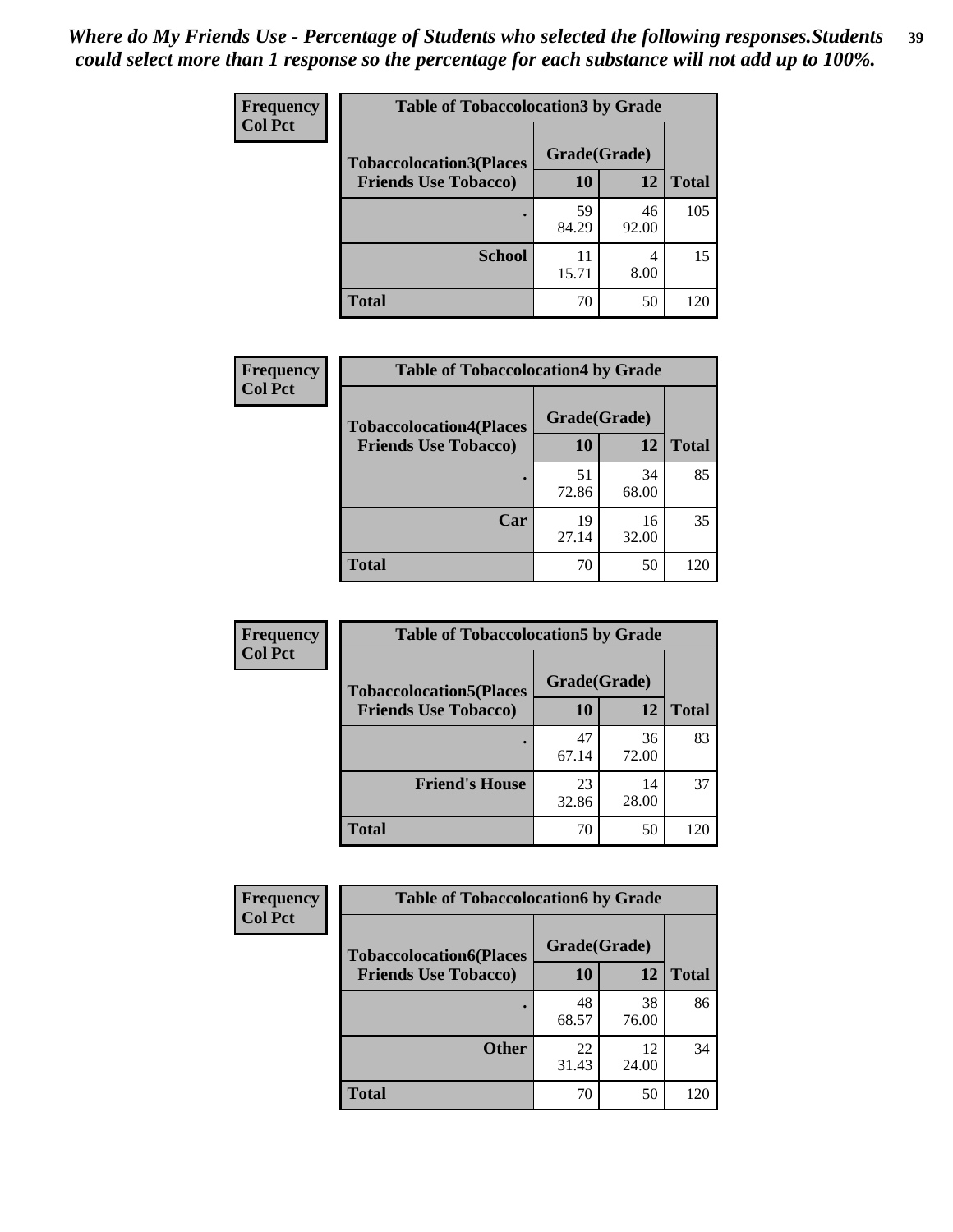| <b>Frequency</b> | <b>Table of Marijuanalocation1 by Grade</b> |              |             |              |
|------------------|---------------------------------------------|--------------|-------------|--------------|
| <b>Col Pct</b>   | <b>Marijuanalocation1(Places</b>            | Grade(Grade) |             |              |
|                  | <b>Friends Use Marijuana</b> )              | <b>10</b>    | 12          | <b>Total</b> |
|                  |                                             | 24<br>34.29  | 14<br>28.00 | 38           |
|                  | Do Not Use                                  | 46<br>65.71  | 36<br>72.00 | 82           |
|                  | <b>Total</b>                                | 70           | 50          | 120          |

| Frequency      | <b>Table of Marijuanalocation2 by Grade</b> |              |             |              |
|----------------|---------------------------------------------|--------------|-------------|--------------|
| <b>Col Pct</b> | <b>Marijuanalocation2(Places</b>            | Grade(Grade) |             |              |
|                | <b>Friends Use Marijuana</b> )              | 10           | 12          | <b>Total</b> |
|                |                                             | 55<br>78.57  | 41<br>82.00 | 96           |
|                | Home                                        | 15<br>21.43  | q<br>18.00  | 24           |
|                | <b>Total</b>                                | 70           | 50          | 120          |

| Frequency<br><b>Col Pct</b> | <b>Table of Marijuanalocation3 by Grade</b> |              |              |                |
|-----------------------------|---------------------------------------------|--------------|--------------|----------------|
|                             | <b>Marijuanalocation3(Places</b>            | Grade(Grade) |              |                |
|                             | <b>Friends Use Marijuana</b> )              | 10           | 12           | Total          |
|                             |                                             | 68<br>97.14  | 50<br>100.00 | 118            |
|                             | <b>School</b>                               | 2.86         | 0.00         | $\mathfrak{D}$ |
|                             | <b>Total</b>                                | 70           | 50           | 120            |

| <b>Frequency</b> | <b>Table of Marijuanalocation4 by Grade</b> |              |             |              |
|------------------|---------------------------------------------|--------------|-------------|--------------|
| <b>Col Pct</b>   | <b>Marijuanalocation4(Places</b>            | Grade(Grade) |             |              |
|                  | <b>Friends Use Marijuana</b> )              | 10           | 12          | <b>Total</b> |
|                  |                                             | 58<br>82.86  | 46<br>92.00 | 104          |
|                  | Car                                         | 12<br>17.14  | 4<br>8.00   | 16           |
|                  | <b>Total</b>                                | 70           | 50          | (20)         |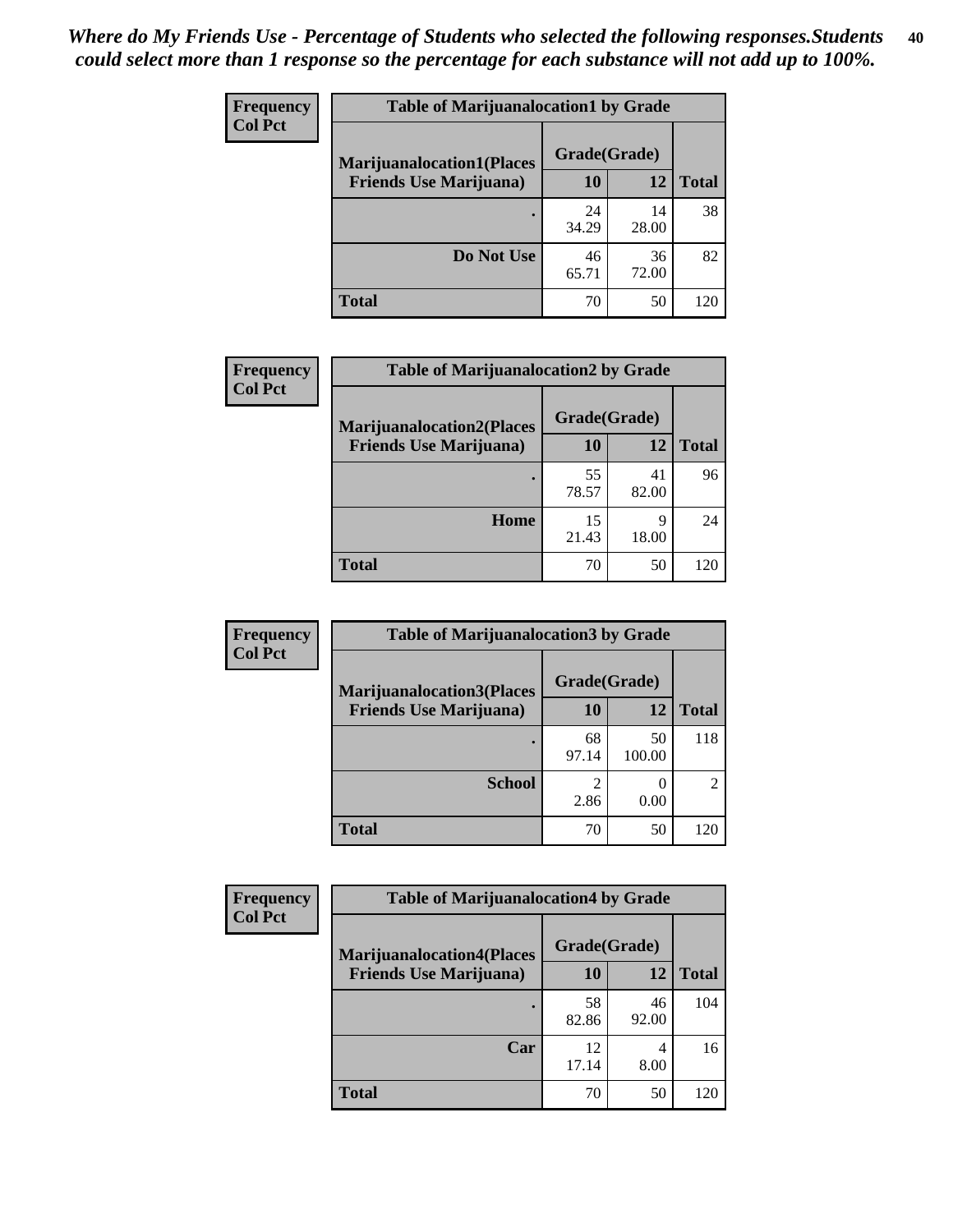| <b>Frequency</b> | <b>Table of Marijuanalocation5 by Grade</b>       |             |             |              |
|------------------|---------------------------------------------------|-------------|-------------|--------------|
| <b>Col Pct</b>   | Grade(Grade)<br><b>Marijuanalocation5(Places)</b> |             |             |              |
|                  | <b>Friends Use Marijuana</b> )                    | 10          | 12          | <b>Total</b> |
|                  |                                                   | 53<br>75.71 | 41<br>82.00 | 94           |
|                  | <b>Friend's House</b>                             | 17<br>24.29 | Q<br>18.00  | 26           |
|                  | <b>Total</b>                                      | 70          | 50          | 120          |

| <b>Frequency</b> | <b>Table of Marijuanalocation6 by Grade</b>                        |                    |             |              |
|------------------|--------------------------------------------------------------------|--------------------|-------------|--------------|
| <b>Col Pct</b>   | <b>Marijuanalocation6(Places</b><br><b>Friends Use Marijuana</b> ) | Grade(Grade)<br>10 | 12          | <b>Total</b> |
|                  |                                                                    |                    |             |              |
|                  |                                                                    | 59<br>84.29        | 46<br>92.00 | 105          |
|                  | <b>Other</b>                                                       | 11<br>15.71        | 4<br>8.00   | 15           |
|                  | <b>Total</b>                                                       | 70                 | 50          | 120          |

| <b>Frequency</b> | <b>Table of Otherdruglocation1 by Grade</b>                          |              |             |              |
|------------------|----------------------------------------------------------------------|--------------|-------------|--------------|
| <b>Col Pct</b>   | <b>Otherdruglocation1(Places</b><br><b>Friends Use Other Illegal</b> | Grade(Grade) |             |              |
|                  | Drugs)                                                               | 10           | 12          | <b>Total</b> |
|                  |                                                                      | 13<br>18.57  | 14.00       | 20           |
|                  | Do Not Use                                                           | 57<br>81.43  | 43<br>86.00 | 100          |
|                  | <b>Total</b>                                                         | 70           | 50          | 120          |

| <b>Frequency</b> | <b>Table of Otherdruglocation2 by Grade</b>                          |              |             |              |
|------------------|----------------------------------------------------------------------|--------------|-------------|--------------|
| <b>Col Pct</b>   | <b>Otherdruglocation2(Places</b><br><b>Friends Use Other Illegal</b> | Grade(Grade) |             |              |
|                  | Drugs)                                                               | 10           | 12          | <b>Total</b> |
|                  |                                                                      | 63<br>90.00  | 47<br>94.00 | 110          |
|                  | Home                                                                 | 10.00        | 3<br>6.00   | 10           |
|                  | <b>Total</b>                                                         | 70           | 50          | 120          |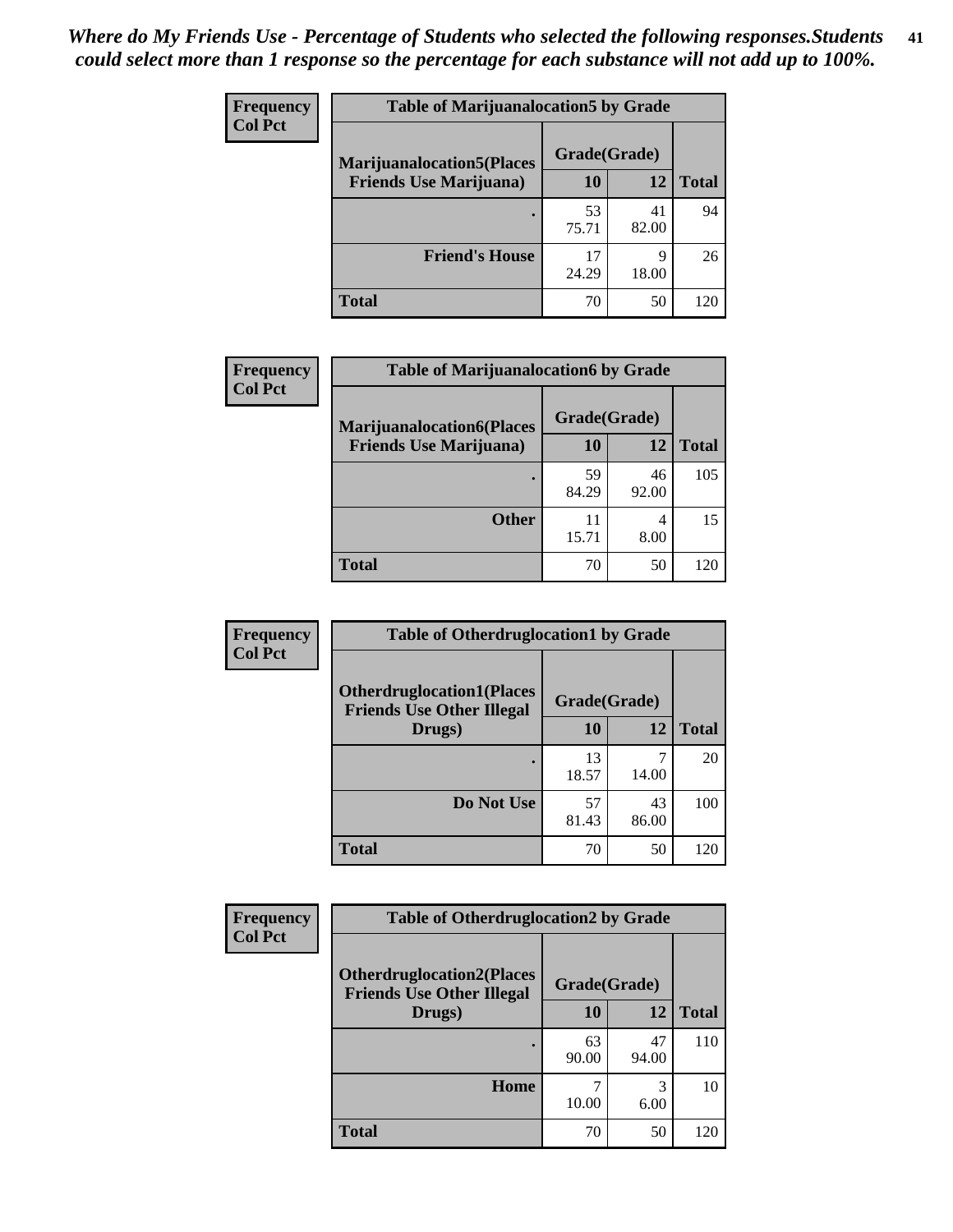| <b>Frequency</b> | <b>Table of Otherdruglocation 3 by Grade</b>                         |              |              |              |
|------------------|----------------------------------------------------------------------|--------------|--------------|--------------|
| <b>Col Pct</b>   | <b>Otherdruglocation3(Places</b><br><b>Friends Use Other Illegal</b> | Grade(Grade) |              |              |
|                  | Drugs)                                                               | 10           | 12           | <b>Total</b> |
|                  |                                                                      | 64<br>91.43  | 50<br>100.00 | 114          |
|                  | <b>School</b>                                                        | 6<br>8.57    | 0.00         |              |
|                  | <b>Total</b>                                                         | 70           | 50           | 120          |

| <b>Frequency</b> | <b>Table of Otherdruglocation4 by Grade</b>                          |             |              |              |
|------------------|----------------------------------------------------------------------|-------------|--------------|--------------|
| <b>Col Pct</b>   | <b>Otherdruglocation4(Places</b><br><b>Friends Use Other Illegal</b> |             | Grade(Grade) |              |
|                  | Drugs)                                                               | 10          | 12           | <b>Total</b> |
|                  |                                                                      | 64<br>91.43 | 49<br>98.00  | 113          |
|                  | Car                                                                  | 6<br>8.57   | 2.00         |              |
|                  | <b>Total</b>                                                         | 70          | 50           | 120          |

| <b>Frequency</b> | <b>Table of Otherdruglocation5 by Grade</b>                          |              |             |              |
|------------------|----------------------------------------------------------------------|--------------|-------------|--------------|
| <b>Col Pct</b>   | <b>Otherdruglocation5(Places</b><br><b>Friends Use Other Illegal</b> | Grade(Grade) |             |              |
|                  | Drugs)                                                               | <b>10</b>    | 12          | <b>Total</b> |
|                  |                                                                      | 61<br>87.14  | 47<br>94.00 | 108          |
|                  | <b>Friend's House</b>                                                | 9<br>12.86   | 3<br>6.00   | 12           |
|                  | <b>Total</b>                                                         | 70           | 50          | 120          |

| <b>Frequency</b> | <b>Table of Otherdruglocation6 by Grade</b><br><b>Col Pct</b><br><b>Otherdruglocation6(Places</b><br>Grade(Grade)<br><b>Friends Use Other Illegal</b> |             |             |              |
|------------------|-------------------------------------------------------------------------------------------------------------------------------------------------------|-------------|-------------|--------------|
|                  |                                                                                                                                                       |             |             |              |
|                  | Drugs)                                                                                                                                                | 10          | 12          | <b>Total</b> |
|                  |                                                                                                                                                       | 64<br>91.43 | 45<br>90.00 | 109          |
|                  | <b>Other</b>                                                                                                                                          | 6<br>8.57   | 10.00       | 11           |
|                  | <b>Total</b>                                                                                                                                          | 70          | 50          | 120          |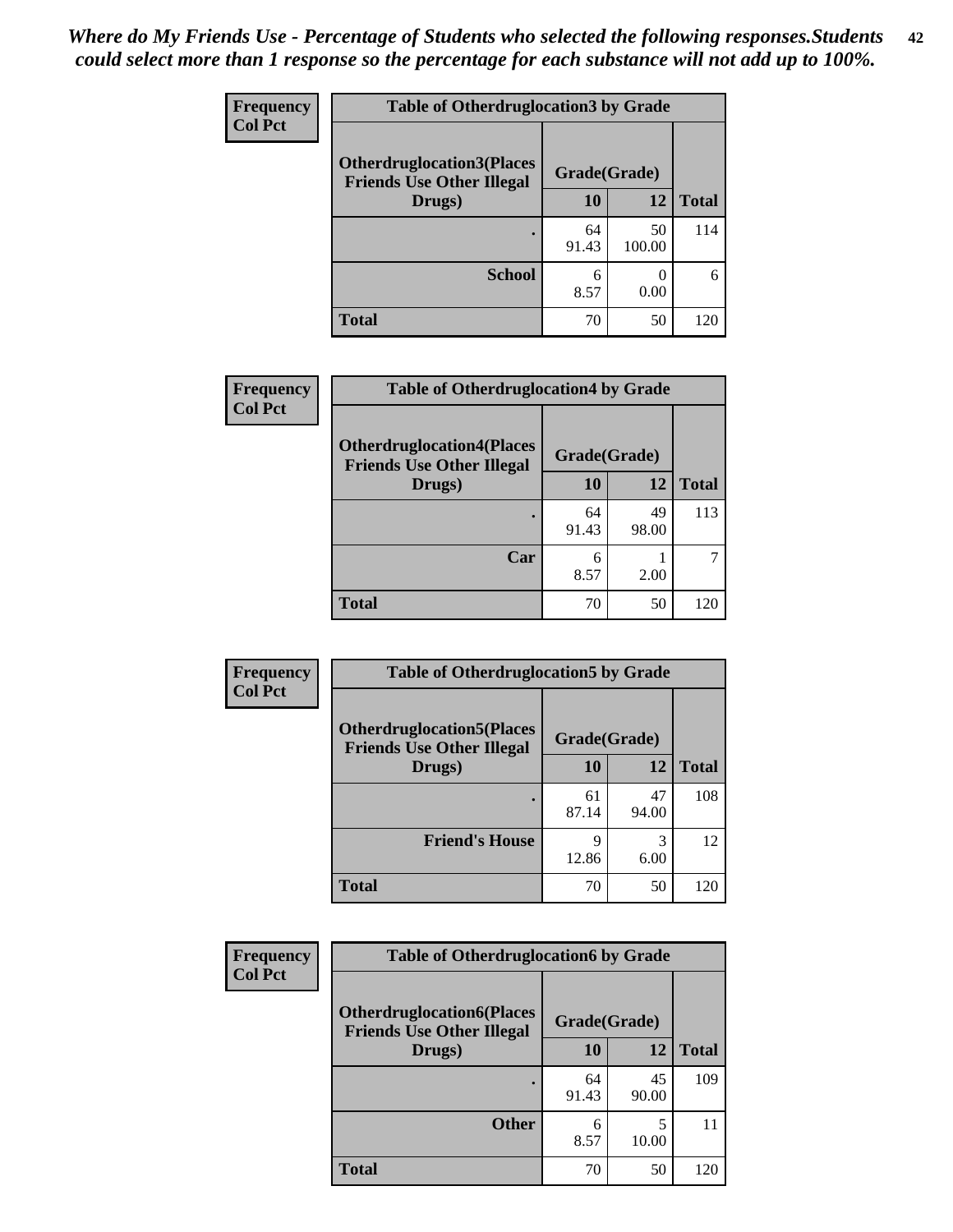| Frequency      | <b>Table of Alcoholtime1 by Grade</b>           |              |             |              |  |
|----------------|-------------------------------------------------|--------------|-------------|--------------|--|
| <b>Col Pct</b> | <b>Alcoholtime1(Times</b><br><b>Friends Use</b> | Grade(Grade) |             |              |  |
|                | Alcohol)                                        | 10           | 12          | <b>Total</b> |  |
|                | ٠                                               | 46<br>65.71  | 36<br>72.00 | 82           |  |
|                | Do Not Use                                      | 24<br>34.29  | 14<br>28.00 | 38           |  |
|                | <b>Total</b>                                    | 70           | 50          | 120          |  |

| Frequency      | <b>Table of Alcoholtime2 by Grade</b>           |              |              |              |  |
|----------------|-------------------------------------------------|--------------|--------------|--------------|--|
| <b>Col Pct</b> | <b>Alcoholtime2(Times</b><br><b>Friends Use</b> | Grade(Grade) |              |              |  |
|                | Alcohol)                                        | 10           | 12           | <b>Total</b> |  |
|                |                                                 | 69<br>98.57  | 50<br>100.00 | 119          |  |
|                | <b>On Way to School</b>                         | 1.43         | 0.00         |              |  |
|                | <b>Total</b>                                    | 70           | 50           | 120          |  |

| Frequency      | <b>Table of Alcoholtime3 by Grade</b>           |              |              |              |  |
|----------------|-------------------------------------------------|--------------|--------------|--------------|--|
| <b>Col Pct</b> | <b>Alcoholtime3(Times</b><br><b>Friends Use</b> | Grade(Grade) |              |              |  |
|                | Alcohol)                                        | 10           | 12           | <b>Total</b> |  |
|                |                                                 | 70<br>100.00 | 50<br>100.00 | 120          |  |
|                | <b>Total</b>                                    | 70           | 50           | 120          |  |

| <b>Frequency</b> | <b>Table of Alcoholtime4 by Grade</b> |              |              |       |
|------------------|---------------------------------------|--------------|--------------|-------|
| <b>Col Pct</b>   | <b>Alcoholtime4(Times</b>             | Grade(Grade) |              |       |
|                  | <b>Friends Use Alcohol)</b>           | 10           | 12           | Total |
|                  |                                       | 66<br>94.29  | 50<br>100.00 | 116   |
|                  | <b>On Way Home From School</b>        | 5.71         | 0.00         |       |
|                  | <b>Total</b>                          | 70           | 50           | 120   |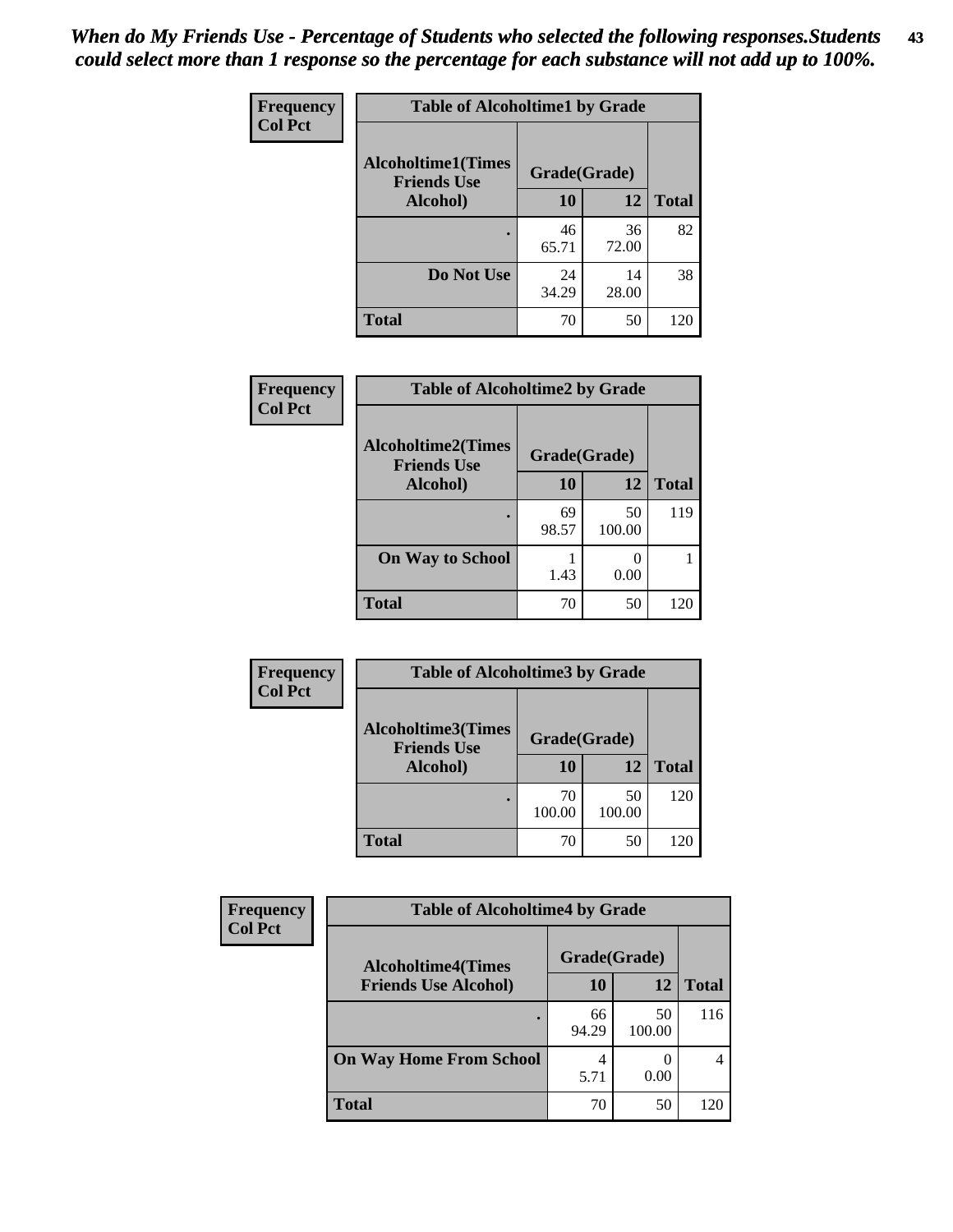*When do My Friends Use - Percentage of Students who selected the following responses.Students could select more than 1 response so the percentage for each substance will not add up to 100%.* **44**

| Frequency      | <b>Table of Alcoholtime5 by Grade</b>           |              |             |              |
|----------------|-------------------------------------------------|--------------|-------------|--------------|
| <b>Col Pct</b> | <b>Alcoholtime5(Times</b><br><b>Friends Use</b> | Grade(Grade) |             |              |
|                | Alcohol)                                        | 10           | 12          | <b>Total</b> |
|                |                                                 | 55<br>78.57  | 44<br>88.00 | 99           |
|                | <b>Weeknights</b>                               | 15<br>21.43  | 6<br>12.00  | 21           |
|                | <b>Total</b>                                    | 70           | 50          | 120          |

| Frequency      | <b>Table of Alcoholtime6 by Grade</b>           |              |             |              |
|----------------|-------------------------------------------------|--------------|-------------|--------------|
| <b>Col Pct</b> | <b>Alcoholtime6(Times</b><br><b>Friends Use</b> | Grade(Grade) |             |              |
|                | Alcohol)                                        | 10           | 12          | <b>Total</b> |
|                |                                                 | 23<br>32.86  | 14<br>28.00 | 37           |
|                | Weekends                                        | 47<br>67.14  | 36<br>72.00 | 83           |
|                | <b>Total</b>                                    | 70           | 50          | 120          |

| <b>Frequency</b><br><b>Col Pct</b> | <b>Table of Tobaccotime1 by Grade</b>           |              |             |              |
|------------------------------------|-------------------------------------------------|--------------|-------------|--------------|
|                                    | <b>Tobaccotime1(Times</b><br><b>Friends Use</b> | Grade(Grade) |             |              |
|                                    | <b>Tobacco</b> )                                | 10           | 12          | <b>Total</b> |
|                                    |                                                 | 37<br>52.86  | 26<br>52.00 | 63           |
|                                    | Do Not Use                                      | 33<br>47.14  | 24<br>48.00 | 57           |
|                                    | <b>Total</b>                                    | 70           | 50          | 120          |

| Frequency      | <b>Table of Tobaccotime2 by Grade</b>           |              |             |              |
|----------------|-------------------------------------------------|--------------|-------------|--------------|
| <b>Col Pct</b> | <b>Tobaccotime2(Times</b><br><b>Friends Use</b> | Grade(Grade) |             |              |
|                | <b>Tobacco</b> )                                | 10           | 12          | <b>Total</b> |
|                | ٠                                               | 52<br>74.29  | 35<br>70.00 | 87           |
|                | <b>On Way to School</b>                         | 18<br>25.71  | 15<br>30.00 | 33           |
|                | <b>Total</b>                                    | 70           | 50          | 120          |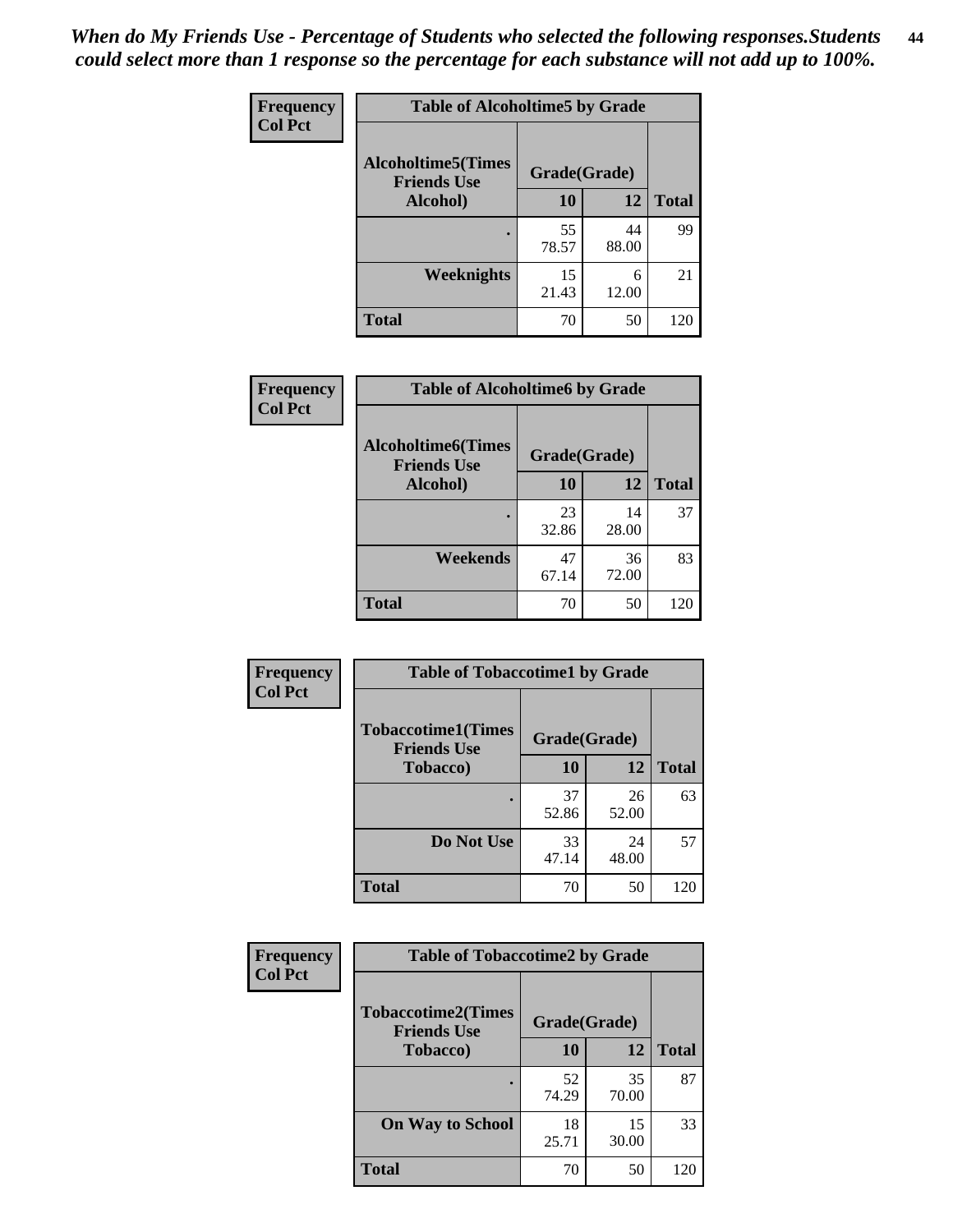| Frequency      | <b>Table of Tobaccotime3 by Grade</b>           |              |             |              |
|----------------|-------------------------------------------------|--------------|-------------|--------------|
| <b>Col Pct</b> | <b>Tobaccotime3(Times</b><br><b>Friends Use</b> | Grade(Grade) |             |              |
|                | <b>Tobacco</b> )                                | 10           | 12          | <b>Total</b> |
|                |                                                 | 60<br>85.71  | 43<br>86.00 | 103          |
|                | <b>During School</b>                            | 10<br>14.29  | 14.00       | 17           |
|                | <b>Total</b>                                    | 70           | 50          | 120          |

 $\overline{\phantom{a}}$ 

| <b>Frequency</b><br><b>Col Pct</b> | <b>Table of Tobaccotime4 by Grade</b> |              |              |              |
|------------------------------------|---------------------------------------|--------------|--------------|--------------|
|                                    | <b>Tobaccotime4(Times</b>             | Grade(Grade) |              |              |
|                                    | <b>Friends Use Tobacco)</b>           | 10           | 12           | <b>Total</b> |
|                                    |                                       | 66<br>94.29  | 50<br>100.00 | 116          |
|                                    | <b>On Way Home From School</b>        | 4<br>5.71    | 0.00         |              |
|                                    | <b>Total</b>                          | 70           | 50           | 120          |

| Frequency      | <b>Table of Tobaccotime5 by Grade</b>           |              |             |              |
|----------------|-------------------------------------------------|--------------|-------------|--------------|
| <b>Col Pct</b> | <b>Tobaccotime5(Times</b><br><b>Friends Use</b> | Grade(Grade) |             |              |
|                | <b>Tobacco</b> )                                | 10           | 12          | <b>Total</b> |
|                |                                                 | 47<br>67.14  | 30<br>60.00 | 77           |
|                | Weeknights                                      | 23<br>32.86  | 20<br>40.00 | 43           |
|                | <b>Total</b>                                    | 70           | 50          | 120          |

| Frequency      | <b>Table of Tobaccotime6 by Grade</b>           |              |             |              |
|----------------|-------------------------------------------------|--------------|-------------|--------------|
| <b>Col Pct</b> | <b>Tobaccotime6(Times</b><br><b>Friends Use</b> | Grade(Grade) |             |              |
|                | <b>Tobacco</b> )                                | 10           | 12          | <b>Total</b> |
|                |                                                 | 36<br>51.43  | 29<br>58.00 | 65           |
|                | Weekends                                        | 34<br>48.57  | 21<br>42.00 | 55           |
|                | <b>Total</b>                                    | 70           | 50          | 120          |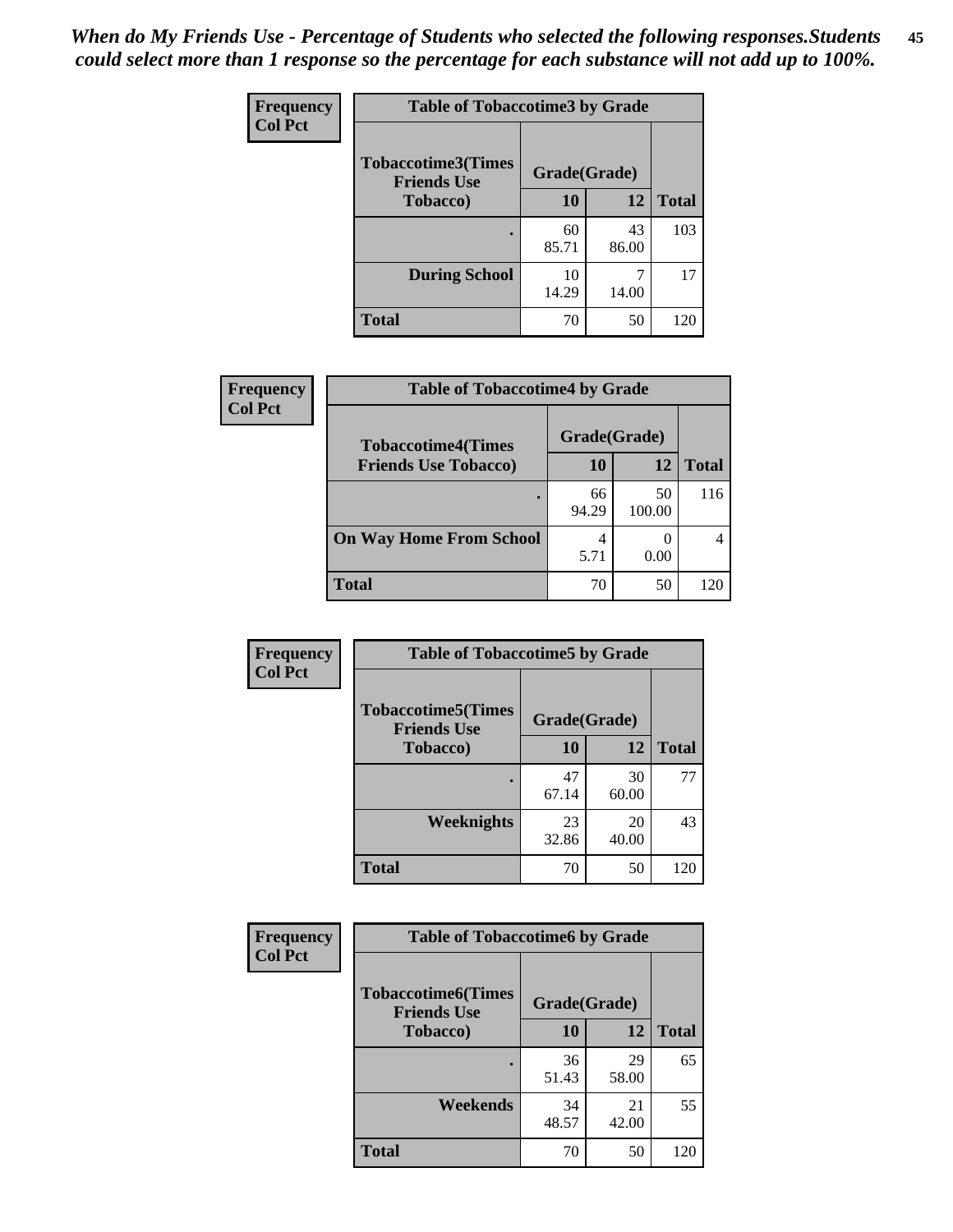| Frequency      | <b>Table of Marijuanatime1 by Grade</b>           |              |             |              |
|----------------|---------------------------------------------------|--------------|-------------|--------------|
| <b>Col Pct</b> | <b>Marijuanatime1(Times</b><br><b>Friends Use</b> | Grade(Grade) |             |              |
|                | Marijuana)                                        | 10           | 12          | <b>Total</b> |
|                |                                                   | 21<br>30.00  | 17<br>34.00 | 38           |
|                | Do Not Use                                        | 49<br>70.00  | 33<br>66.00 | 82           |
|                | <b>Total</b>                                      | 70           | 50          | 120          |

| Frequency      | <b>Table of Marijuanatime2 by Grade</b>           |              |              |              |
|----------------|---------------------------------------------------|--------------|--------------|--------------|
| <b>Col Pct</b> | <b>Marijuanatime2(Times</b><br><b>Friends Use</b> | Grade(Grade) |              |              |
|                | Marijuana)                                        | 10           | 12           | <b>Total</b> |
|                |                                                   | 67<br>95.71  | 50<br>100.00 | 117          |
|                | <b>On Way to School</b>                           | 3<br>4.29    | 0<br>0.00    | 3            |
|                | <b>Total</b>                                      | 70           | 50           | 120          |

| Frequency<br><b>Col Pct</b> | <b>Table of Marijuanatime3 by Grade</b>    |              |              |              |
|-----------------------------|--------------------------------------------|--------------|--------------|--------------|
|                             | Marijuanatime3(Times<br><b>Friends Use</b> | Grade(Grade) |              |              |
|                             | Marijuana)                                 | 10           | 12           | <b>Total</b> |
|                             |                                            | 69<br>98.57  | 50<br>100.00 | 119          |
|                             | <b>During School</b>                       | 1.43         | 0<br>0.00    |              |
|                             | <b>Total</b>                               | 70           | 50           | 120          |

| <b>Frequency</b><br><b>Col Pct</b> | <b>Table of Marijuanatime4 by Grade</b> |              |             |       |
|------------------------------------|-----------------------------------------|--------------|-------------|-------|
|                                    | <b>Marijuanatime4(Times</b>             | Grade(Grade) |             |       |
|                                    | <b>Friends Use Marijuana</b> )          | 10           | 12          | Total |
|                                    |                                         | 66<br>94.29  | 48<br>96.00 | 114   |
|                                    | <b>On Way Home From School</b>          | 4<br>5.71    | 4.00        | 6     |
|                                    | <b>Total</b>                            | 70           | 50          | 120   |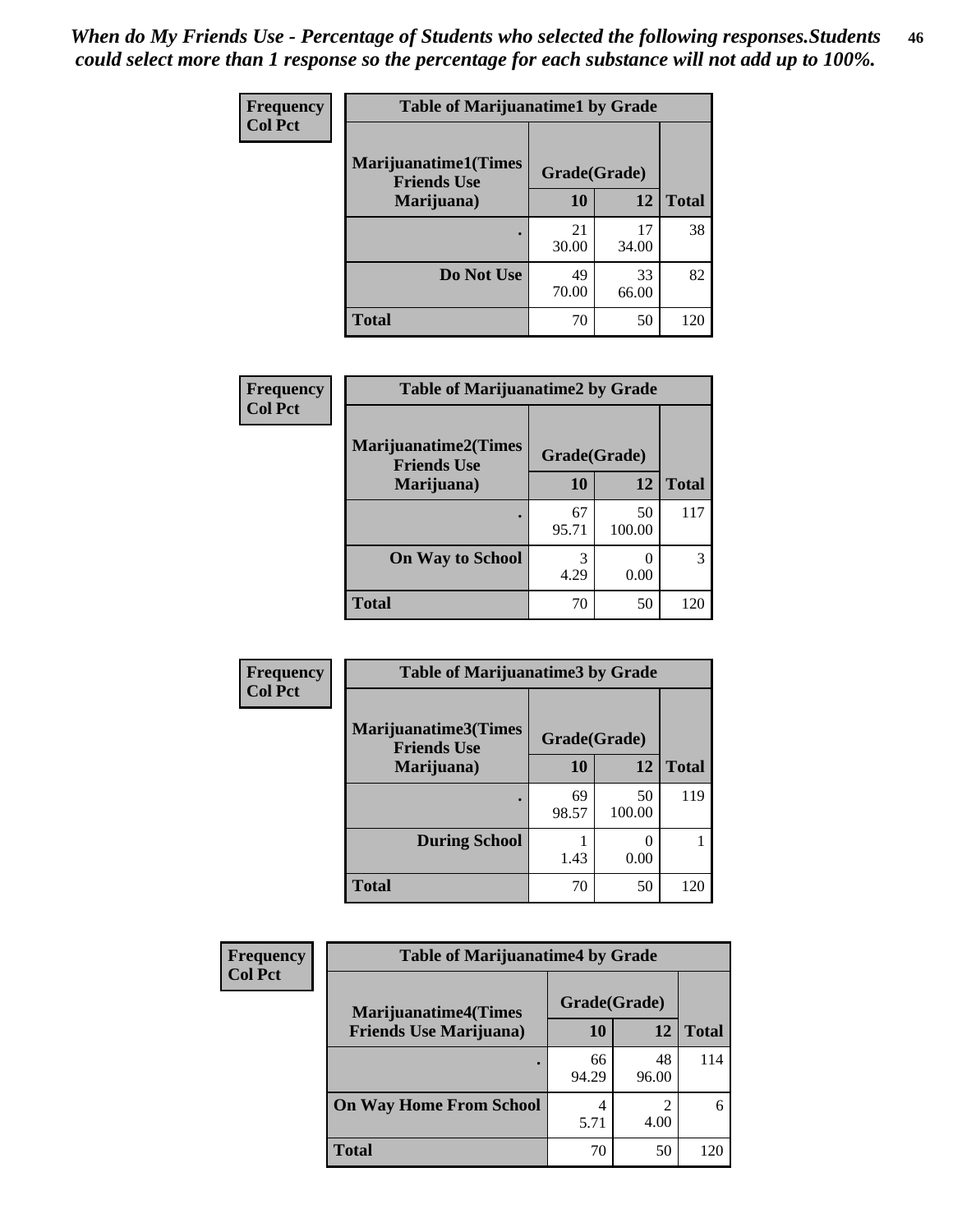| Frequency      | <b>Table of Marijuanatime5 by Grade</b>            |              |             |              |
|----------------|----------------------------------------------------|--------------|-------------|--------------|
| <b>Col Pct</b> | <b>Marijuanatime5</b> (Times<br><b>Friends Use</b> | Grade(Grade) |             |              |
|                | Marijuana)                                         | 10           | 12          | <b>Total</b> |
|                |                                                    | 57<br>81.43  | 44<br>88.00 | 101          |
|                | Weeknights                                         | 13<br>18.57  | 6<br>12.00  | 19           |
|                | <b>Total</b>                                       | 70           | 50          | 120          |

| <b>Frequency</b> | <b>Table of Marijuanatime6 by Grade</b>    |              |             |              |
|------------------|--------------------------------------------|--------------|-------------|--------------|
| <b>Col Pct</b>   | Marijuanatime6(Times<br><b>Friends Use</b> | Grade(Grade) |             |              |
|                  | Marijuana)                                 | 10           | 12          | <b>Total</b> |
|                  |                                            | 48<br>68.57  | 35<br>70.00 | 83           |
|                  | Weekends                                   | 22<br>31.43  | 15<br>30.00 | 37           |
|                  | <b>Total</b>                               | 70           | 50          | 120          |

| Frequency      | <b>Table of Otherdrugtime1 by Grade</b>                 |              |             |              |
|----------------|---------------------------------------------------------|--------------|-------------|--------------|
| <b>Col Pct</b> | <b>Otherdrugtime1(Times</b><br><b>Friends Use Other</b> | Grade(Grade) |             |              |
|                | <b>Illegal Drugs</b> )                                  | 10           | 12          | <b>Total</b> |
|                |                                                         | 9<br>12.86   | 8<br>16.00  | 17           |
|                | Do Not Use                                              | 61<br>87.14  | 42<br>84.00 | 103          |
|                | Total                                                   | 70           | 50          | 120          |

| Frequency      | <b>Table of Otherdrugtime2 by Grade</b>                 |              |              |              |
|----------------|---------------------------------------------------------|--------------|--------------|--------------|
| <b>Col Pct</b> | <b>Otherdrugtime2(Times</b><br><b>Friends Use Other</b> | Grade(Grade) |              |              |
|                | <b>Illegal Drugs</b> )                                  | 10           | 12           | <b>Total</b> |
|                |                                                         | 65<br>92.86  | 50<br>100.00 | 115          |
|                | <b>On Way to School</b>                                 | 5<br>7.14    | 0.00         | 5            |
|                | Total                                                   | 70           | 50           | 120          |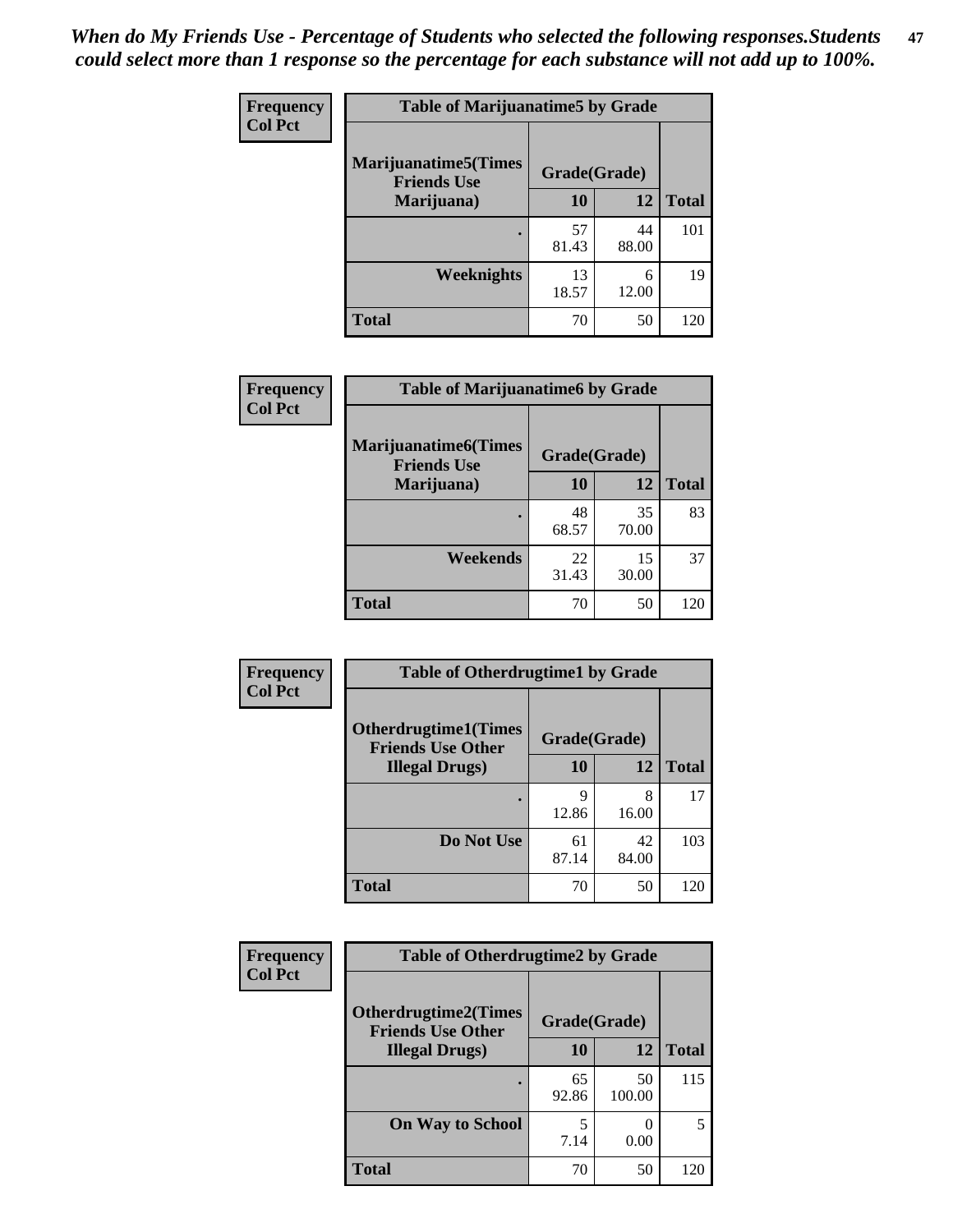| <b>Frequency</b> | <b>Table of Otherdrugtime3 by Grade</b>          |              |             |              |
|------------------|--------------------------------------------------|--------------|-------------|--------------|
| <b>Col Pct</b>   | Otherdrugtime3(Times<br><b>Friends Use Other</b> | Grade(Grade) |             |              |
|                  | <b>Illegal Drugs</b> )                           | 10           | 12          | <b>Total</b> |
|                  |                                                  | 67<br>95.71  | 49<br>98.00 | 116          |
|                  | <b>During School</b>                             | 3<br>4.29    | 2.00        | 4            |
|                  | <b>Total</b>                                     | 70           | 50          | 120          |

| Frequency      | <b>Table of Otherdrugtime4 by Grade</b>                         |              |              |              |
|----------------|-----------------------------------------------------------------|--------------|--------------|--------------|
| <b>Col Pct</b> | <b>Otherdrugtime4(Times</b><br><b>Friends Use Other Illegal</b> | Grade(Grade) |              |              |
|                | Drugs)                                                          | 10           | 12           | <b>Total</b> |
|                | $\bullet$                                                       | 67<br>95.71  | 50<br>100.00 | 117          |
|                | <b>On Way Home From School</b>                                  | 3<br>4.29    | 0.00         | 3            |
|                | <b>Total</b>                                                    | 70           | 50           | 120          |

| <b>Frequency</b> | <b>Table of Otherdrugtime5 by Grade</b>                  |              |             |              |
|------------------|----------------------------------------------------------|--------------|-------------|--------------|
| <b>Col Pct</b>   | <b>Otherdrugtime5</b> (Times<br><b>Friends Use Other</b> | Grade(Grade) |             |              |
|                  | <b>Illegal Drugs</b> )                                   | 10           | 12          | <b>Total</b> |
|                  |                                                          | 64<br>91.43  | 49<br>98.00 | 113          |
|                  | Weeknights                                               | 6<br>8.57    | 2.00        |              |
|                  | <b>Total</b>                                             | 70           | 50          | 120          |

| <b>Frequency</b><br><b>Col Pct</b> | <b>Table of Otherdrugtime6 by Grade</b>                 |              |             |              |
|------------------------------------|---------------------------------------------------------|--------------|-------------|--------------|
|                                    | <b>Otherdrugtime6(Times</b><br><b>Friends Use Other</b> | Grade(Grade) |             |              |
|                                    | <b>Illegal Drugs</b> )                                  | 10           | 12          | <b>Total</b> |
|                                    |                                                         | 61<br>87.14  | 43<br>86.00 | 104          |
|                                    | Weekends                                                | 9<br>12.86   | 14.00       | 16           |
|                                    | <b>Total</b>                                            | 70           | 50          | 120          |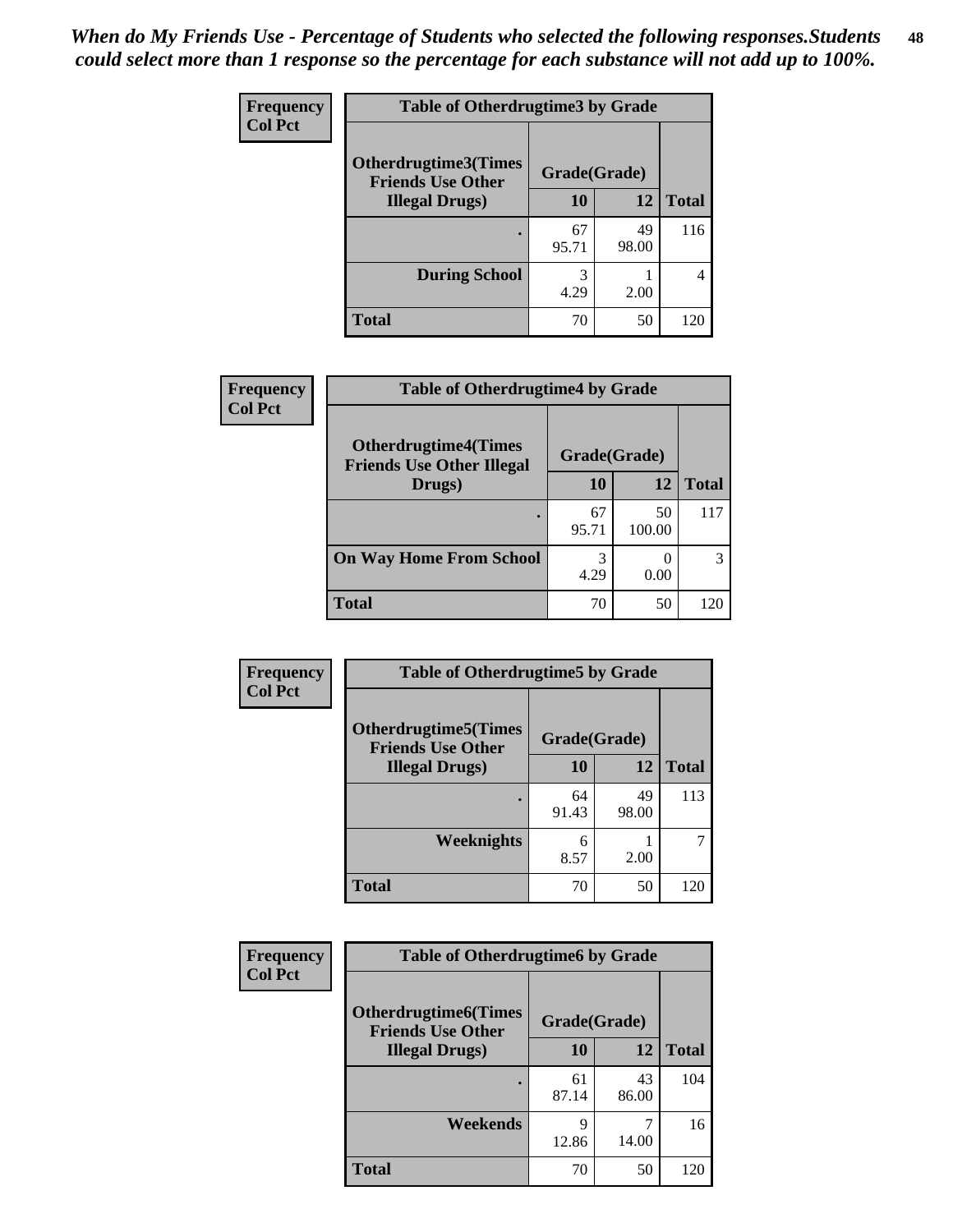| Frequency      | <b>Table of Educationalcohol by Grade</b>                                                                  |              |             |              |  |  |
|----------------|------------------------------------------------------------------------------------------------------------|--------------|-------------|--------------|--|--|
| <b>Col Pct</b> | Educationalcohol(I<br>have been taught<br>about alcohol,<br>tobacco,<br>and other drugs<br>within the last | Grade(Grade) |             |              |  |  |
|                | year at school)                                                                                            | 10           | 12          | <b>Total</b> |  |  |
|                | <b>Yes</b>                                                                                                 | 54<br>77.14  | 26<br>52.00 | 80           |  |  |
|                | N <sub>0</sub>                                                                                             | 16<br>22.86  | 24<br>48.00 | 40           |  |  |
|                | <b>Total</b>                                                                                               | 70           | 50          | 120          |  |  |

| Frequency      | <b>Table of Eversmoked by Grade</b> |              |             |              |  |  |
|----------------|-------------------------------------|--------------|-------------|--------------|--|--|
| <b>Col Pct</b> | Eversmoked(I<br>have smoked         | Grade(Grade) |             |              |  |  |
|                | a cigarette)                        | 10           | 12          | <b>Total</b> |  |  |
|                | Yes                                 | 34<br>48.57  | 21<br>42.00 | 55           |  |  |
|                | N <sub>0</sub>                      | 36<br>51.43  | 29<br>58.00 | 65           |  |  |
|                | <b>Total</b>                        | 70           | 50          | 120          |  |  |

| Frequency      | <b>Table of Drovedrinking by Grade</b>                                                                              |                    |             |              |  |  |  |
|----------------|---------------------------------------------------------------------------------------------------------------------|--------------------|-------------|--------------|--|--|--|
| <b>Col Pct</b> | Drovedrinking(In<br>the past 30 days I<br>have driven a car<br>or other vehicle<br>while I was<br>drinking alcohol) | Grade(Grade)<br>10 | 12          | <b>Total</b> |  |  |  |
|                | <b>Yes</b>                                                                                                          | 3<br>4.29          | 3<br>6.00   | 6            |  |  |  |
|                | N <sub>0</sub>                                                                                                      | 67<br>95.71        | 47<br>94.00 | 114          |  |  |  |
|                | <b>Total</b>                                                                                                        | 70                 | 50          | 120          |  |  |  |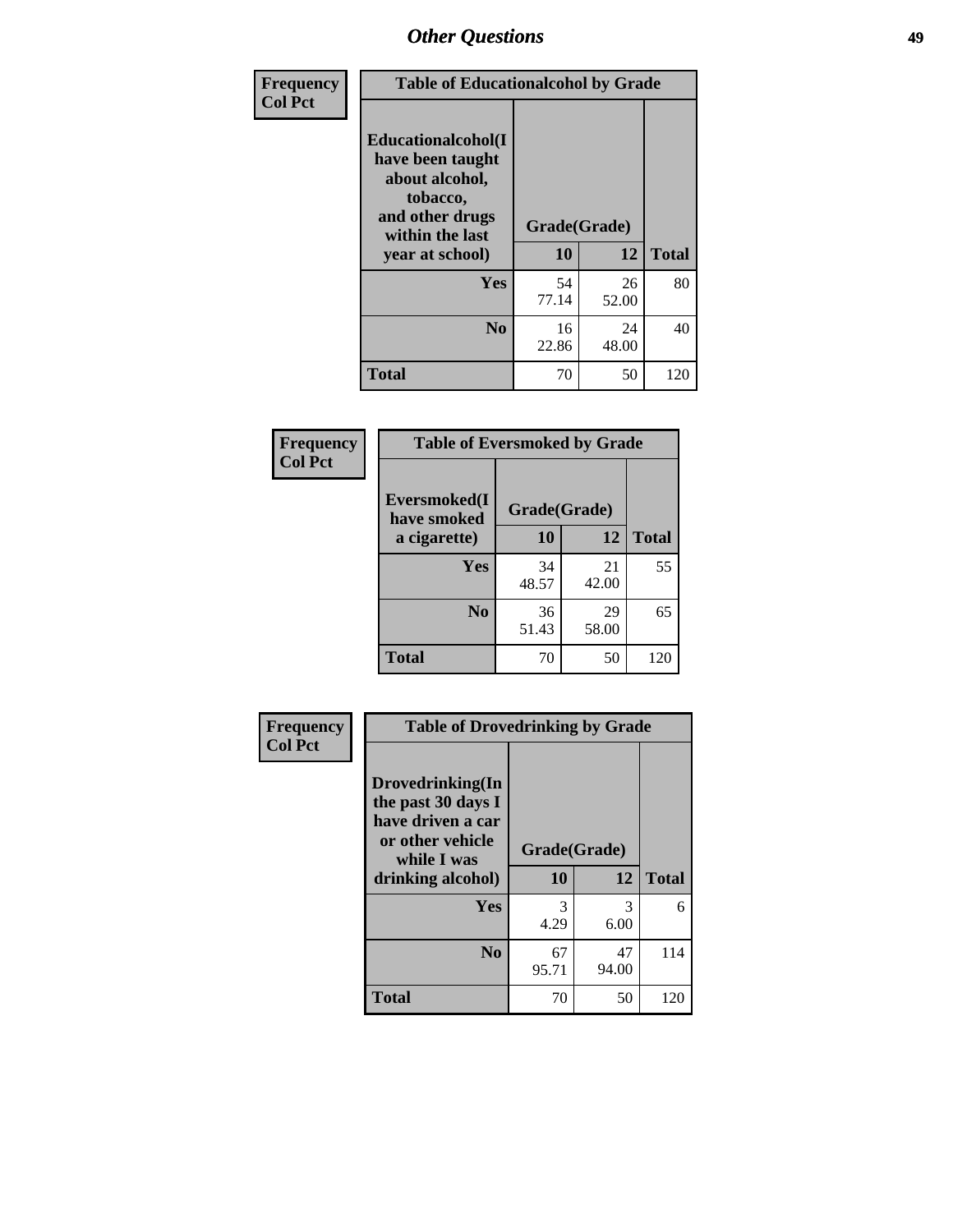| Frequency<br><b>Col Pct</b> | <b>Table of Rodedrinking by Grade</b>                                                                                         |             |                                    |     |  |  |
|-----------------------------|-------------------------------------------------------------------------------------------------------------------------------|-------------|------------------------------------|-----|--|--|
|                             | <b>Rodedrinking(In</b><br>the past 30 days<br>I have ridden in<br>a car with a<br>driver who had<br>been drinking<br>alcohol) | 10          | Grade(Grade)<br>12<br><b>Total</b> |     |  |  |
|                             | <b>Yes</b>                                                                                                                    | 15<br>21.43 | 8<br>16.00                         | 23  |  |  |
|                             | N <sub>0</sub>                                                                                                                | 55<br>78.57 | 42<br>84.00                        | 97  |  |  |
|                             | <b>Total</b>                                                                                                                  | 70          | 50                                 | 120 |  |  |

### **Frequency Col Pct**

| <b>Table of Drugsschool by Grade</b>                                                                                      |              |       |              |  |  |
|---------------------------------------------------------------------------------------------------------------------------|--------------|-------|--------------|--|--|
| <b>Drugsschool</b> (During<br>the past 12 months,<br>I have been offered,<br>sold,<br>or given illegal<br>drugs on school | Grade(Grade) |       |              |  |  |
| property)                                                                                                                 | 10           | 12    | <b>Total</b> |  |  |
| Yes                                                                                                                       | 6            | 4     | 10           |  |  |
|                                                                                                                           |              |       |              |  |  |
|                                                                                                                           | 8.57         | 8.00  |              |  |  |
| N <sub>0</sub>                                                                                                            | 64           | 46    | 110          |  |  |
|                                                                                                                           | 91.43        | 92.00 |              |  |  |

| Frequency      | <b>Table of Helpbullied by Grade</b>                                   |                           |             |              |  |  |  |
|----------------|------------------------------------------------------------------------|---------------------------|-------------|--------------|--|--|--|
| <b>Col Pct</b> | $Helpb$ ullied $(I$<br>would help<br>someone who was<br>being bullied) | Grade(Grade)<br><b>10</b> | 12          | <b>Total</b> |  |  |  |
|                | <b>Strongly Agree</b>                                                  | 47<br>67.14               | 20<br>40.00 | 67           |  |  |  |
|                | <b>Somewhat Agree</b>                                                  | 19<br>27.14               | 22<br>44.00 | 41           |  |  |  |
|                | <b>Somewhat Disagree</b>                                               | 4<br>5.71                 | 6<br>12.00  | 10           |  |  |  |
|                | <b>Strongly Disagree</b>                                               | 0<br>0.00                 | 2<br>4.00   | 2            |  |  |  |
|                | Total                                                                  | 70                        | 50          | 120          |  |  |  |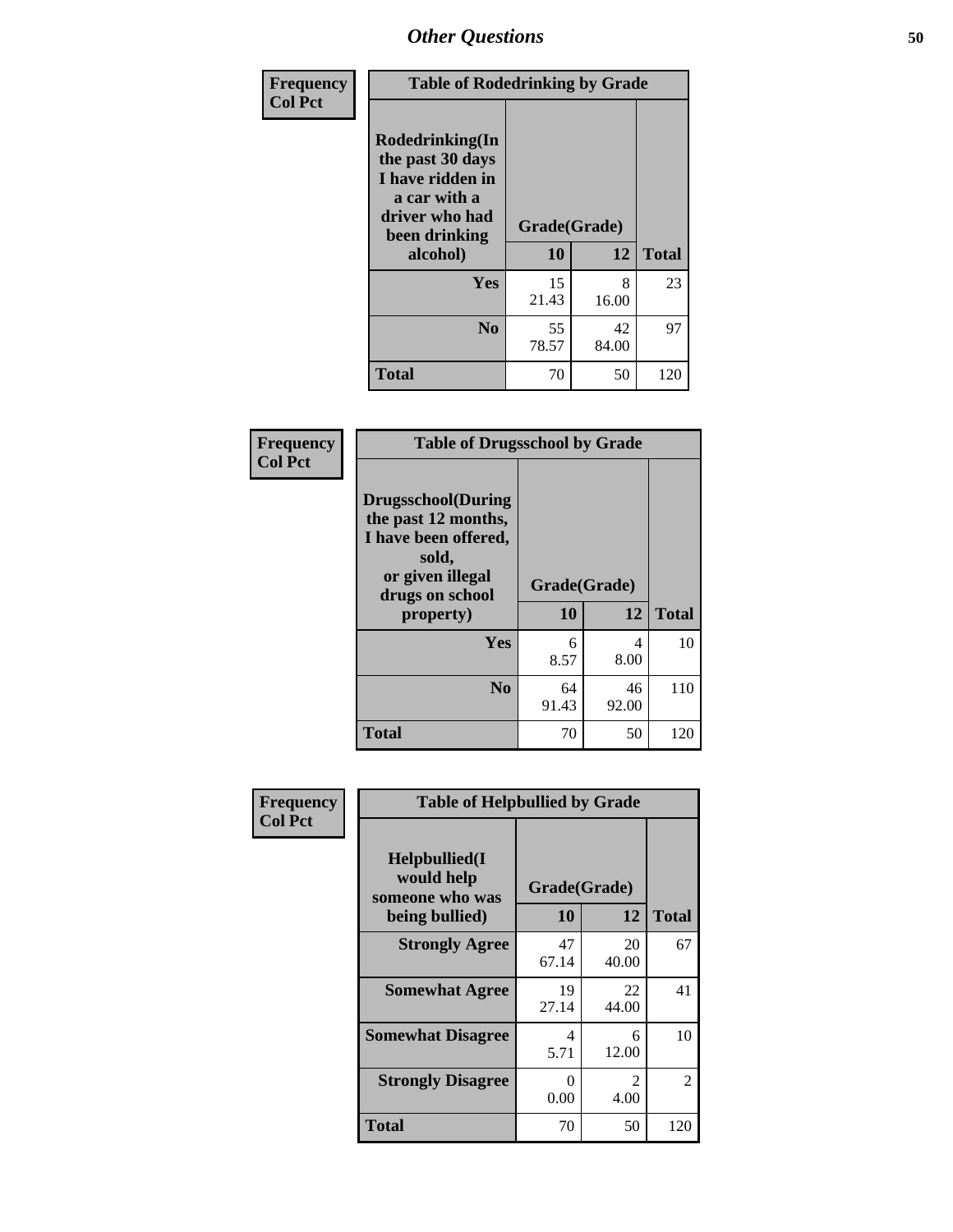*Other Questions* **51**

| <b>Frequency</b> | <b>Table of Grade by Bingedrinking</b> |                                                                                                         |                |                              |                     |                        |                   |              |
|------------------|----------------------------------------|---------------------------------------------------------------------------------------------------------|----------------|------------------------------|---------------------|------------------------|-------------------|--------------|
| <b>Row Pct</b>   |                                        | Bingedrinking(I have drunk five or<br>more drinks of alcohol at one sitting<br>during the last 30 days) |                |                              |                     |                        |                   |              |
|                  | Grade(Grade)                           | $\bf{0}$<br><b>Days</b>                                                                                 | $1$ or<br>days | 3 <sub>to</sub><br>5<br>days | $6$ to<br>9<br>days | 10<br>to<br>19<br>days | All<br>30<br>days | <b>Total</b> |
|                  | 10                                     | 63<br>90.00                                                                                             | 3<br>4.29      | $\Omega$<br>0.00             | 1.43                | 2.86                   | 1.43              | 70           |
|                  | 12                                     | 46<br>92.00                                                                                             | 2.00           | $\mathcal{L}$<br>4.00        | 0<br>0.00           | 2.00                   | $\Omega$<br>0.00  | 50           |
|                  | <b>Total</b>                           | 109                                                                                                     | 4              | $\mathfrak{D}$               |                     | 3                      |                   | 120          |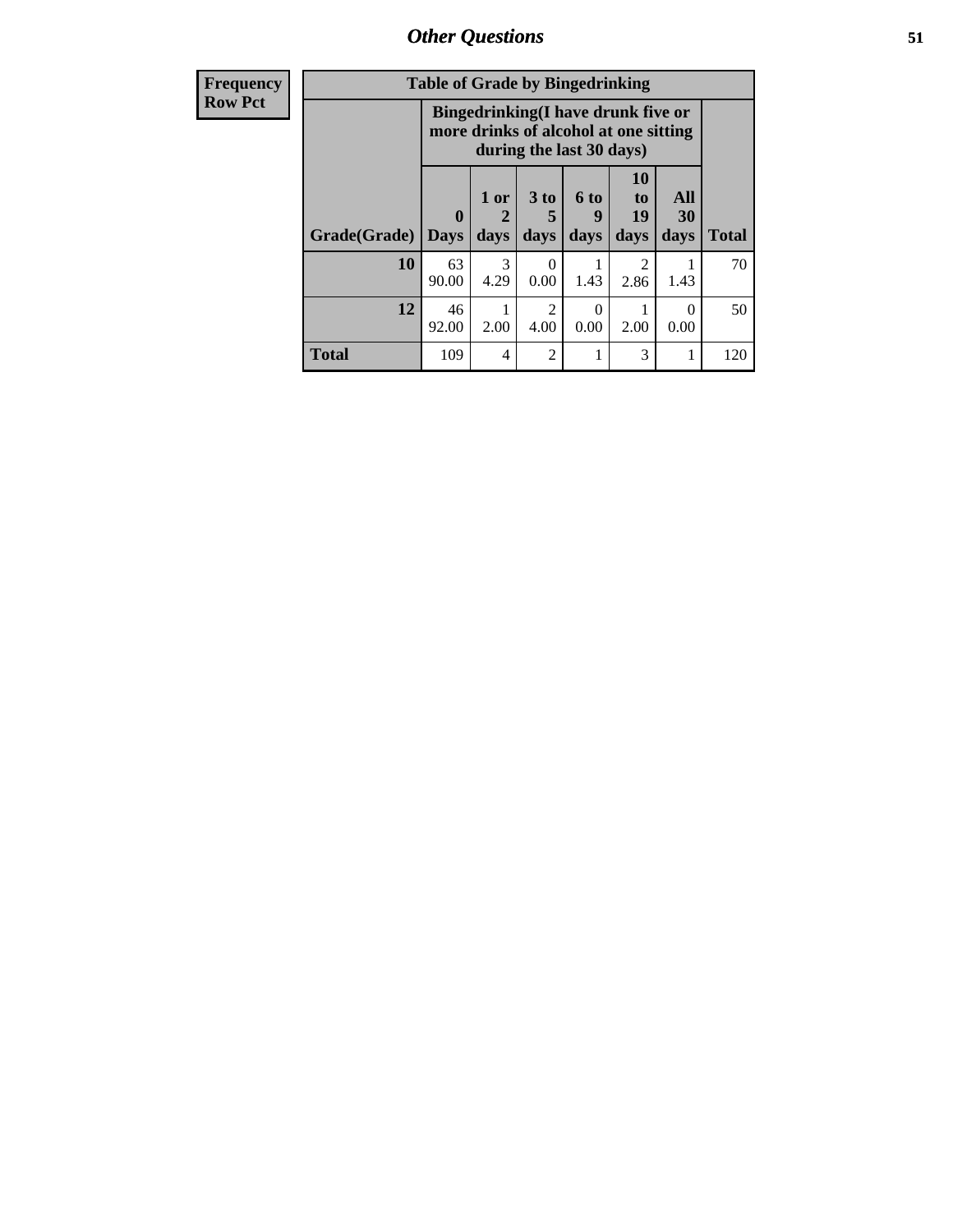## *Nutrition* **52**

| <b>Frequency</b><br>Row Pct |
|-----------------------------|
|                             |

| <b>Table of Grade by Dairy</b> |                                                                                                                                             |             |             |           |     |  |  |
|--------------------------------|---------------------------------------------------------------------------------------------------------------------------------------------|-------------|-------------|-----------|-----|--|--|
|                                | Dairy (I eat at least 3 servings of dairy<br>products each day)                                                                             |             |             |           |     |  |  |
| Grade(Grade)                   | Somewhat  <br><b>Somewhat</b><br><b>Strongly</b><br><b>Strongly</b><br><b>Disagree</b><br><b>Agree</b><br>Disagree<br><b>Total</b><br>Agree |             |             |           |     |  |  |
| 10                             | 26<br>37.14                                                                                                                                 | 27<br>38.57 | 12<br>17.14 | 5<br>7.14 | 70  |  |  |
| 12                             | 9<br>18.00                                                                                                                                  | 18<br>36.00 | 12<br>24.00 | 22.00     | 50  |  |  |
| <b>Total</b>                   | 35                                                                                                                                          | 45          | 24          | 16        | 120 |  |  |

| <b>Frequency</b> |
|------------------|
| <b>Row Pct</b>   |

| y | <b>Table of Grade by Fruitveg</b> |                          |                                                                          |                                   |                                    |              |  |  |
|---|-----------------------------------|--------------------------|--------------------------------------------------------------------------|-----------------------------------|------------------------------------|--------------|--|--|
|   |                                   |                          | Fruitveg(I eat at least 5 servings of fruits<br>and vegetables each day) |                                   |                                    |              |  |  |
|   | Grade(Grade)                      | <b>Strongly</b><br>Agree | Agree                                                                    | Somewhat   Somewhat  <br>Disagree | <b>Strongly</b><br><b>Disagree</b> | <b>Total</b> |  |  |
|   | 10                                | 8<br>11.43               | 33<br>47.14                                                              | 16<br>22.86                       | 13<br>18.57                        | 70           |  |  |
|   | 12                                | 4.00                     | 15<br>30.00                                                              | 18<br>36.00                       | 15<br>30.00                        | 50           |  |  |
|   | <b>Total</b>                      | 10                       | 48                                                                       | 34                                | 28                                 | 120          |  |  |

| <b>Frequency</b> | <b>Table of Grade by Cafeteriahealthy</b> |                                                                       |             |                                      |                                    |              |  |  |
|------------------|-------------------------------------------|-----------------------------------------------------------------------|-------------|--------------------------------------|------------------------------------|--------------|--|--|
| <b>Row Pct</b>   |                                           | Cafeteriahealthy (School meals in my<br>school cafeteria are healthy) |             |                                      |                                    |              |  |  |
|                  | Grade(Grade)                              | <b>Strongly</b><br>Agree                                              | Agree       | Somewhat Somewhat<br><b>Disagree</b> | <b>Strongly</b><br><b>Disagree</b> | <b>Total</b> |  |  |
|                  | 10                                        | 11<br>15.71                                                           | 22<br>31.43 | 16<br>22.86                          | 21<br>30.00                        | 70           |  |  |
|                  | 12                                        | 6<br>12.00                                                            | 20<br>40.00 | 14<br>28.00                          | 10<br>20.00                        | 50           |  |  |
|                  | Total                                     | 17                                                                    | 42          | 30                                   | 31                                 | 120          |  |  |

| <b>Frequency</b> |
|------------------|
| <b>Row Pct</b>   |

| <b>Table of Grade by Cafeterianutrition</b>                                               |                          |                   |                 |                                        |              |  |
|-------------------------------------------------------------------------------------------|--------------------------|-------------------|-----------------|----------------------------------------|--------------|--|
| <b>Cafeterianutrition</b> (Facts about nutrition<br>are available in my school cafeteria) |                          |                   |                 |                                        |              |  |
| Grade(Grade)                                                                              | <b>Strongly</b><br>Agree | Somewhat<br>Agree | <b>Somewhat</b> | <b>Strongly</b><br>Disagree   Disagree | <b>Total</b> |  |
| 10                                                                                        | 21<br>30.00              | 24<br>34.29       | 15<br>21.43     | 10<br>14.29                            | 70           |  |
| 12                                                                                        | 11<br>22.00              | 19<br>38.00       | 14<br>28.00     | 6<br>12.00                             | 50           |  |
| Total                                                                                     | 32                       | 43                | 29              | 16                                     | 120          |  |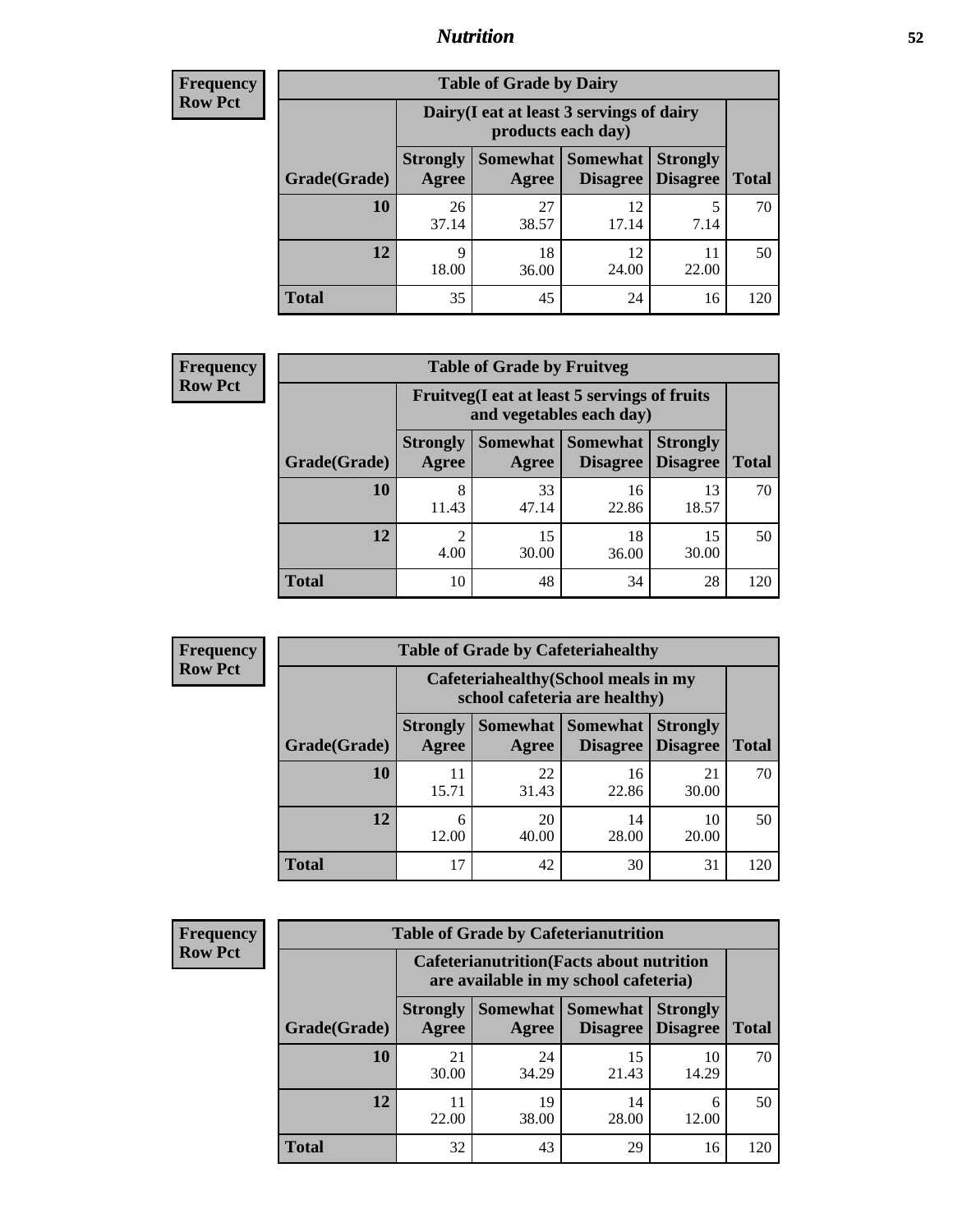## *Nutrition* **53**

| Frequency |
|-----------|
| Row Pct   |

| <b>Table of Grade by Schoollunch</b> |                          |                                                                 |                               |                                    |              |  |  |
|--------------------------------------|--------------------------|-----------------------------------------------------------------|-------------------------------|------------------------------------|--------------|--|--|
|                                      |                          | Schoollunch(I eat school lunch three or<br>more times per week) |                               |                                    |              |  |  |
| Grade(Grade)                         | <b>Strongly</b><br>Agree | Agree                                                           | Somewhat Somewhat<br>Disagree | <b>Strongly</b><br><b>Disagree</b> | <b>Total</b> |  |  |
| 10                                   | 37<br>52.86              | 12<br>17.14                                                     | 8<br>11.43                    | 13<br>18.57                        | 70           |  |  |
| 12                                   | 20<br>40.00              | 11<br>22.00                                                     | 4<br>8.00                     | 15<br>30.00                        | 50           |  |  |
| <b>Total</b>                         | 57                       | 23                                                              | 12                            | 28                                 | 120          |  |  |

| <b>Frequency</b> |  |
|------------------|--|
| <b>Row Pct</b>   |  |

| <b>Table of Grade by Foodchoices</b>                                       |                          |             |                                               |                                    |              |  |
|----------------------------------------------------------------------------|--------------------------|-------------|-----------------------------------------------|------------------------------------|--------------|--|
| <b>Foodchoices</b> (I make healthy food choices in<br>my school cafeteria) |                          |             |                                               |                                    |              |  |
| Grade(Grade)                                                               | <b>Strongly</b><br>Agree | Agree       | <b>Somewhat   Somewhat</b><br><b>Disagree</b> | <b>Strongly</b><br><b>Disagree</b> | <b>Total</b> |  |
| 10                                                                         | 8<br>11.43               | 29<br>41.43 | 15<br>21.43                                   | 18<br>25.71                        | 70           |  |
| 12                                                                         | 10.00                    | 28<br>56.00 | Q<br>18.00                                    | 8<br>16.00                         | 50           |  |
| <b>Total</b>                                                               | 13                       | 57          | 24                                            | 26                                 | 120          |  |

| <b>Frequency</b> |
|------------------|
| <b>Row Pct</b>   |

| y | <b>Table of Grade by Wholewheat</b> |                                                                                                             |             |                                               |                                    |              |  |
|---|-------------------------------------|-------------------------------------------------------------------------------------------------------------|-------------|-----------------------------------------------|------------------------------------|--------------|--|
|   |                                     | Wholewheat (There are whole wheat and<br>multigrain breads and cereals available in<br>my school cafeteria) |             |                                               |                                    |              |  |
|   | Grade(Grade)                        | <b>Strongly</b><br>Agree                                                                                    | Agree       | <b>Somewhat   Somewhat</b><br><b>Disagree</b> | <b>Strongly</b><br><b>Disagree</b> | <b>Total</b> |  |
|   | 10                                  | 26<br>37.14                                                                                                 | 24<br>34.29 | 11<br>15.71                                   | 9<br>12.86                         | 70           |  |
|   | 12                                  | 26<br>52.00                                                                                                 | 17<br>34.00 | 3<br>6.00                                     | 4<br>8.00                          | 50           |  |
|   | <b>Total</b>                        | 52                                                                                                          | 41          | 14                                            | 13                                 | 120          |  |

E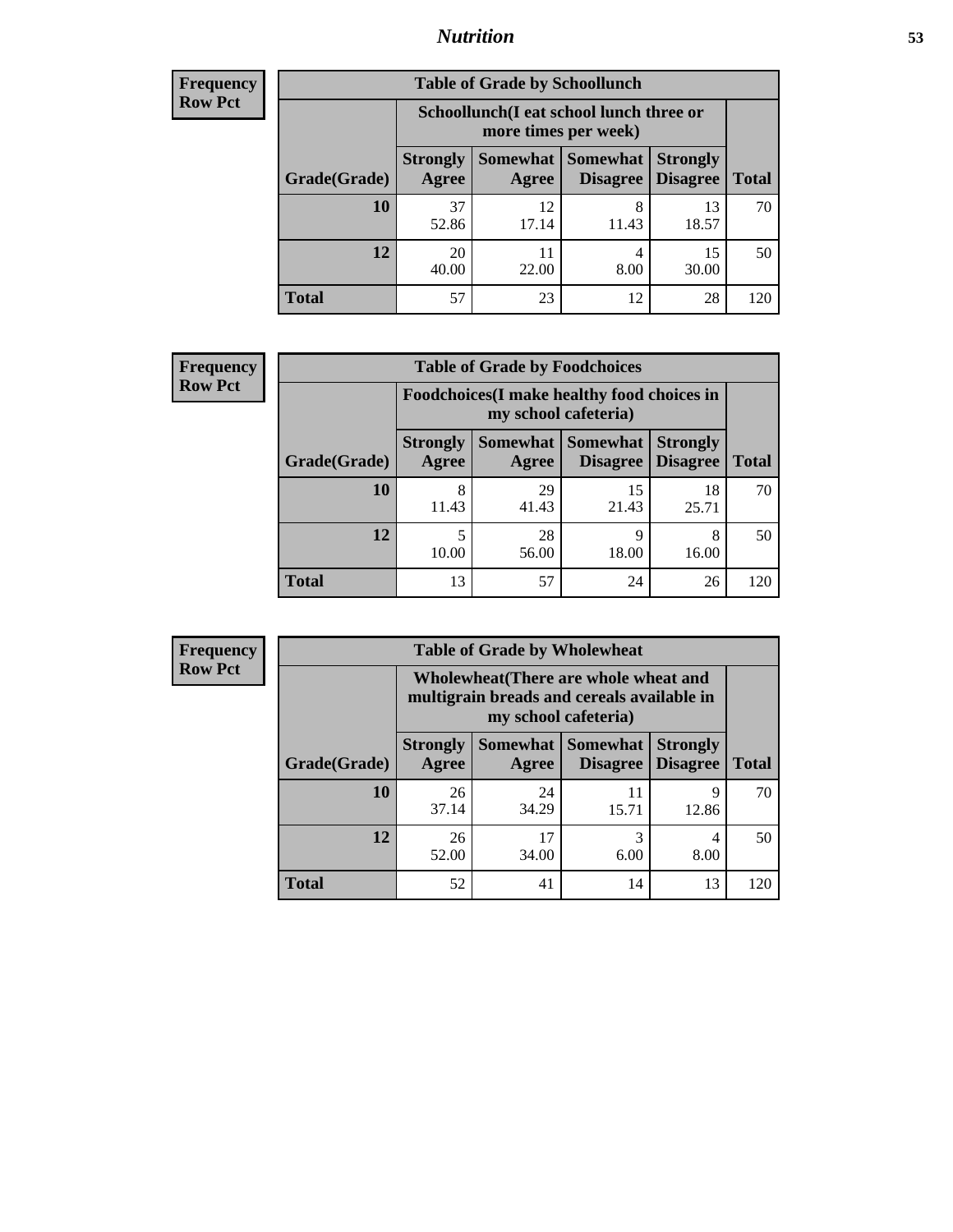## *Nutrition* **54**

**Frequency Row Pct**

| <b>Table of Grade by Healthyvending</b> |                                                                                                                                               |             |                                        |                                    |              |  |  |
|-----------------------------------------|-----------------------------------------------------------------------------------------------------------------------------------------------|-------------|----------------------------------------|------------------------------------|--------------|--|--|
|                                         | Healthyvending (If only healthy snacks and<br>beverages were available in the vending<br>machines during the school day,<br>I would buy them) |             |                                        |                                    |              |  |  |
| Grade(Grade)                            | <b>Strongly</b><br>Agree                                                                                                                      | Agree       | Somewhat   Somewhat<br><b>Disagree</b> | <b>Strongly</b><br><b>Disagree</b> | <b>Total</b> |  |  |
| 10                                      | 18<br>25.71                                                                                                                                   | 21<br>30.00 | 12<br>17.14                            | 19<br>27.14                        | 70           |  |  |
| 12                                      | 17<br>34.00                                                                                                                                   | 13<br>26.00 | 8<br>16.00                             | 12<br>24.00                        | 50           |  |  |
| <b>Total</b>                            | 35                                                                                                                                            | 34          | 20                                     | 31                                 | 120          |  |  |

**Frequency Row Pct**

| <b>Table of Grade by Schoolbreakfast</b> |                                                                                                                                         |             |             |             |     |  |  |
|------------------------------------------|-----------------------------------------------------------------------------------------------------------------------------------------|-------------|-------------|-------------|-----|--|--|
|                                          | Schoolbreakfast (If breakfast were<br>available at school,<br>but outside the cafeteria,<br>I would eat breakfast at school more often) |             |             |             |     |  |  |
| Grade(Grade)                             | <b>Somewhat   Somewhat</b><br><b>Strongly</b><br><b>Strongly</b><br><b>Disagree</b><br>Agree<br><b>Disagree</b><br>Agree                |             |             |             |     |  |  |
| 10                                       | 27<br>38.57                                                                                                                             | 21<br>30.00 | 12<br>17.14 | 10<br>14.29 | 70  |  |  |
| 12                                       | 14<br>28.00                                                                                                                             | 20<br>40.00 | 7<br>14.00  | 9<br>18.00  | 50  |  |  |
| <b>Total</b>                             | 41                                                                                                                                      | 41          | 19          | 19          | 120 |  |  |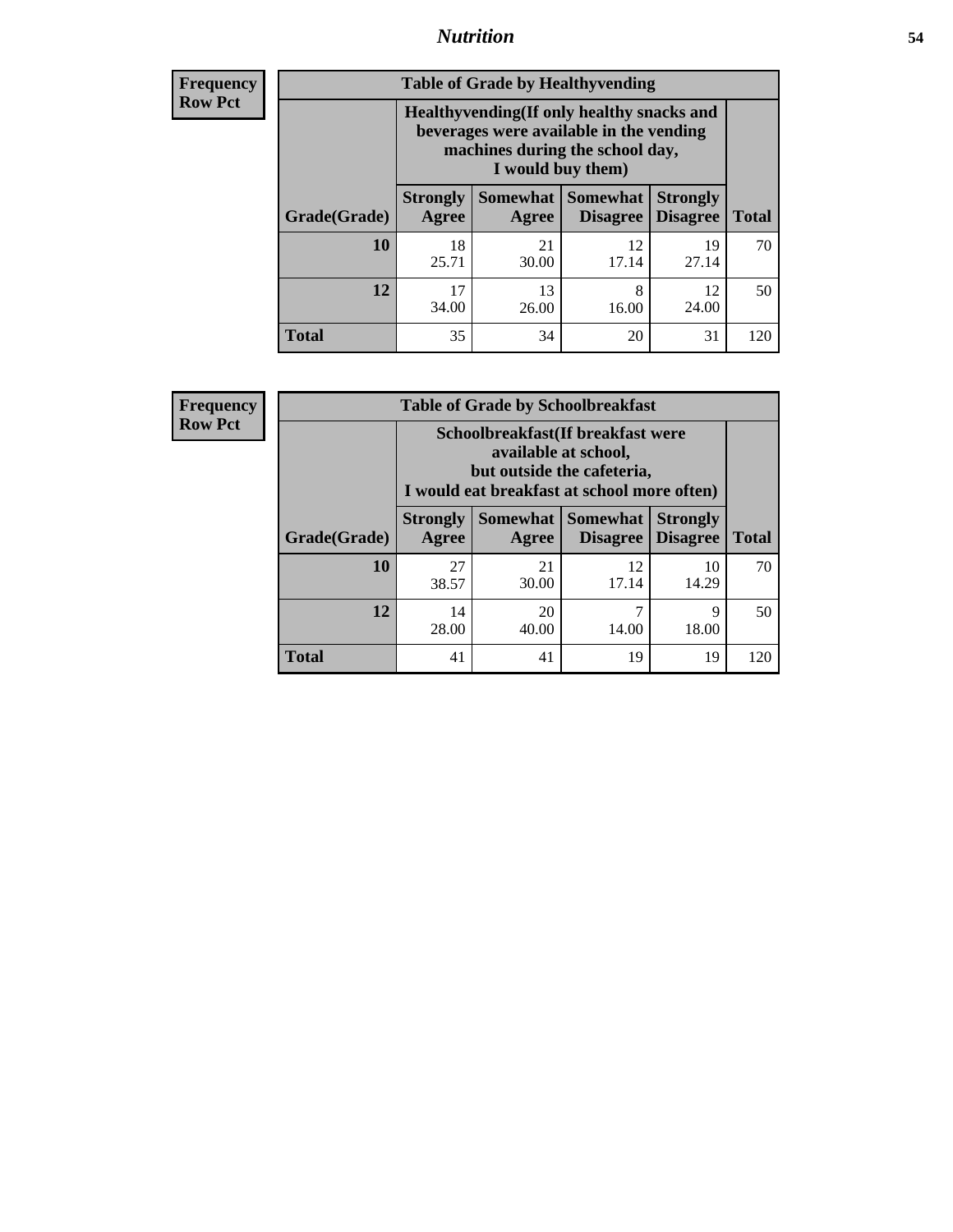| Frequency<br><b>Col Pct</b> | <b>Table of Educationaids by Grade</b>                                                                    |                    |             |              |  |  |
|-----------------------------|-----------------------------------------------------------------------------------------------------------|--------------------|-------------|--------------|--|--|
|                             | <b>Educationaids</b> (I<br>have been<br>taught about<br><b>HIV/AIDS</b> at<br>school in the<br>past year) | Grade(Grade)<br>10 | 12          | <b>Total</b> |  |  |
|                             | Yes                                                                                                       | 54<br>77.14        | 27<br>54.00 | 81           |  |  |
|                             | N <sub>0</sub>                                                                                            | 16<br>22.86        | 23<br>46.00 | 39           |  |  |
|                             | <b>Total</b>                                                                                              | 70                 | 50          | 120          |  |  |

| Frequency      | <b>Table of Educationcharacter by Grade</b>                                                  |              |             |              |  |  |  |
|----------------|----------------------------------------------------------------------------------------------|--------------|-------------|--------------|--|--|--|
| <b>Col Pct</b> | <b>Educationcharacter(I)</b><br>have been taught<br>about character<br>education in the past | Grade(Grade) |             |              |  |  |  |
|                | year at school)                                                                              |              | 12          | <b>Total</b> |  |  |  |
|                | Yes                                                                                          | 46<br>65.71  | 23<br>46.00 | 69           |  |  |  |
|                | N <sub>0</sub>                                                                               | 24<br>34.29  | 27<br>54.00 | 51           |  |  |  |
|                | <b>Total</b>                                                                                 | 70           | 50          | 120          |  |  |  |

| <b>Frequency</b><br><b>Col Pct</b> | <b>Table of Gradcoach1 by Grade</b> |              |             |              |  |  |  |
|------------------------------------|-------------------------------------|--------------|-------------|--------------|--|--|--|
|                                    | Gradcoach1(I<br>know who my         | Grade(Grade) |             |              |  |  |  |
|                                    | <b>Graduation</b><br>Coach is)      | 10           | 12          | <b>Total</b> |  |  |  |
|                                    | Yes                                 | 8<br>11.43   | 35<br>70.00 | 43           |  |  |  |
|                                    | N <sub>0</sub>                      | 62<br>88.57  | 15<br>30.00 | 77           |  |  |  |
|                                    | <b>Total</b>                        | 70           | 50          | 120          |  |  |  |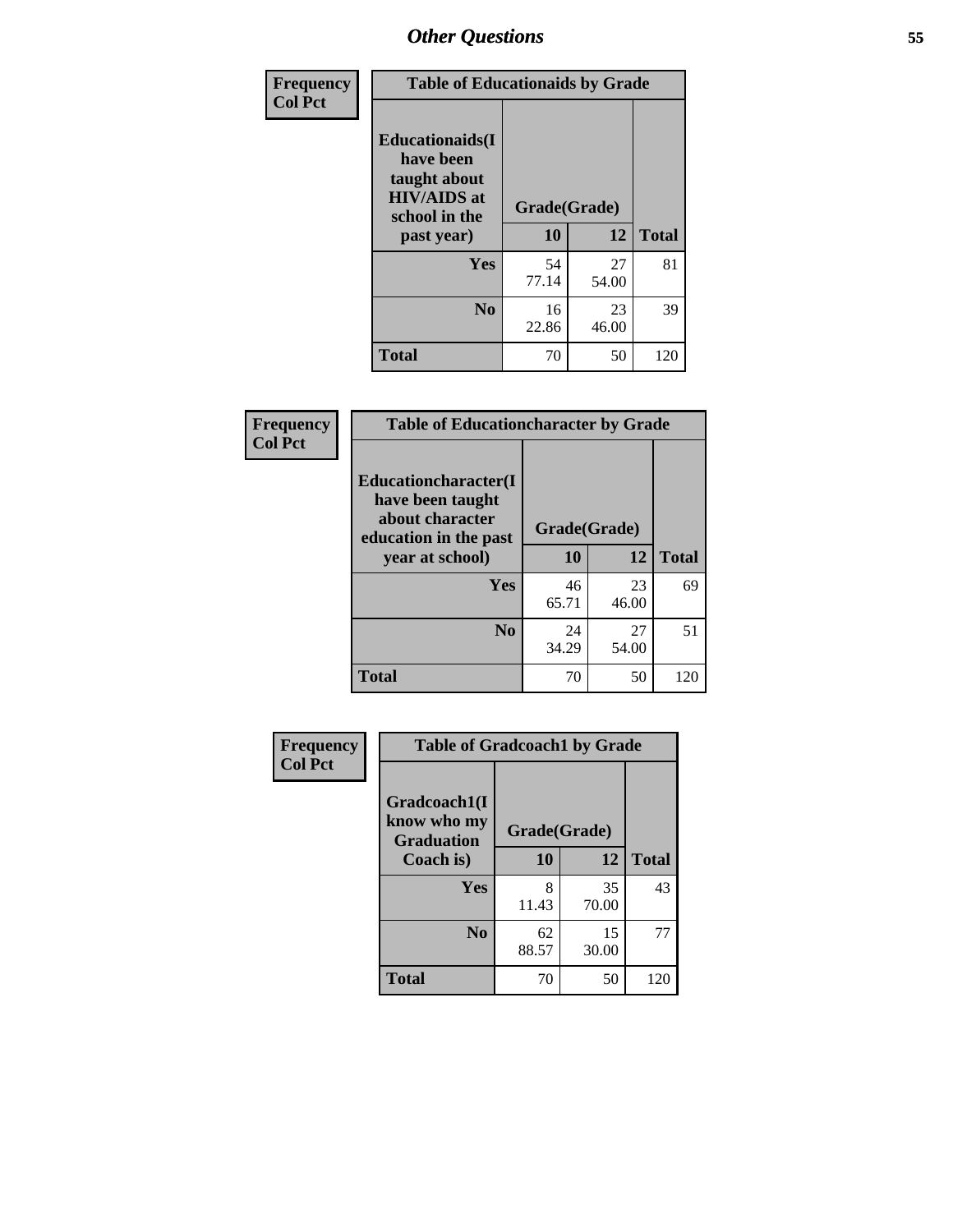| Frequency      | <b>Table of Gradcoach2 by Grade</b> |              |             |              |
|----------------|-------------------------------------|--------------|-------------|--------------|
| <b>Col Pct</b> |                                     |              |             |              |
|                | Gradcoach2(I<br>have                |              |             |              |
|                | contacted my<br><b>Graduation</b>   | Grade(Grade) |             |              |
|                | Coach)                              | 10           | 12          | <b>Total</b> |
|                | Yes                                 | 2<br>2.86    | 15<br>30.00 | 17           |
|                | N <sub>0</sub>                      | 68<br>97.14  | 35<br>70.00 | 103          |
|                | <b>Total</b>                        | 70           | 50          | 120          |

| <b>Frequency</b><br><b>Col Pct</b> | <b>Table of Gradcoach3 by Grade</b>                                         |              |             |              |
|------------------------------------|-----------------------------------------------------------------------------|--------------|-------------|--------------|
|                                    | Gradcoach3(I<br>have received<br>assistance<br>from my<br><b>Graduation</b> | Grade(Grade) |             |              |
|                                    | Coach)                                                                      | 10           | 12          | <b>Total</b> |
|                                    | Yes                                                                         | 2<br>2.86    | 12<br>24.00 | 14           |
|                                    | N <sub>0</sub>                                                              | 21<br>30.00  | 9<br>18.00  | 30           |
|                                    | Don't know                                                                  | 47<br>67.14  | 29<br>58.00 | 76           |
|                                    | <b>Total</b>                                                                | 70           | 50          | 120          |

| Frequency<br><b>Col Pct</b> | <b>Table of Selfharm by Grade</b>                                                                                                                                                      |                    |                        |              |
|-----------------------------|----------------------------------------------------------------------------------------------------------------------------------------------------------------------------------------|--------------------|------------------------|--------------|
|                             | <b>Selfharm</b> (During<br>the past 12<br>months,<br>I harmed myself<br>on purpose<br><b>Suicideconsider</b><br>During the past<br>12 months,<br>I seriously<br>considered<br>suicide) | Grade(Grade)<br>10 | 12                     | <b>Total</b> |
|                             | Yes                                                                                                                                                                                    | 9<br>12.86         | $\mathfrak{D}$<br>4.00 | 11           |
|                             | N <sub>0</sub>                                                                                                                                                                         | 61<br>87.14        | 48<br>96.00            | 109          |
|                             | Total                                                                                                                                                                                  | 70                 | 50                     | 120          |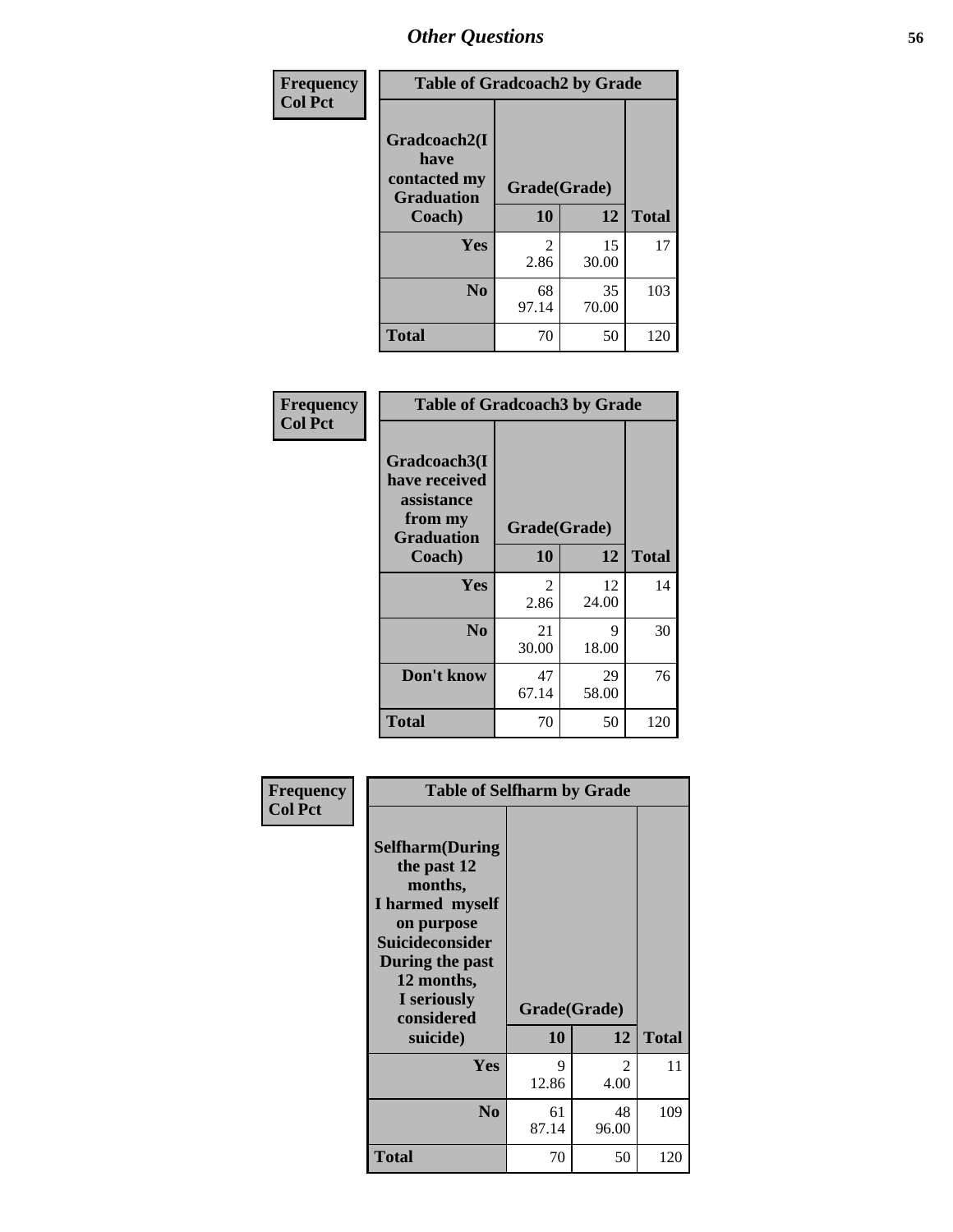| <b>Frequency</b> | <b>Table of Suicideconsider by Grade</b> |              |             |              |
|------------------|------------------------------------------|--------------|-------------|--------------|
| <b>Col Pct</b>   |                                          | Grade(Grade) |             |              |
|                  | Suicideconsider                          | 10           | 12          | <b>Total</b> |
|                  | Yes                                      | 8<br>11.43   | 2<br>4.00   | 10           |
|                  | N <sub>0</sub>                           | 62<br>88.57  | 48<br>96.00 | 110          |
|                  | <b>Total</b>                             | 70           | 50          | 120          |

| Frequency      | <b>Table of Suicideattempt by Grade</b>              |              |             |              |
|----------------|------------------------------------------------------|--------------|-------------|--------------|
| <b>Col Pct</b> | Suicideattempt(I<br>have attempted<br>suicide in the | Grade(Grade) |             |              |
|                | last year)                                           | 10           | 12          | <b>Total</b> |
|                | Yes                                                  | 10.00        | 2.00        | 8            |
|                | N <sub>0</sub>                                       | 63<br>90.00  | 49<br>98.00 | 112          |
|                | <b>Total</b>                                         | 70           | 50          | 120          |

| Frequency      | <b>Table of Instantmessaged by Grade</b>               |              |             |              |  |  |  |
|----------------|--------------------------------------------------------|--------------|-------------|--------------|--|--|--|
| <b>Col Pct</b> | Instantmessaged(I<br>have instant<br>messaged people I | Grade(Grade) |             |              |  |  |  |
|                | do not even know)                                      | 10           | 12          | <b>Total</b> |  |  |  |
|                | Yes                                                    | 28<br>40.00  | 17<br>34.00 | 45           |  |  |  |
|                | N <sub>0</sub>                                         | 42<br>60.00  | 33<br>66.00 | 75           |  |  |  |
|                | <b>Total</b>                                           | 70           | 50          | 120          |  |  |  |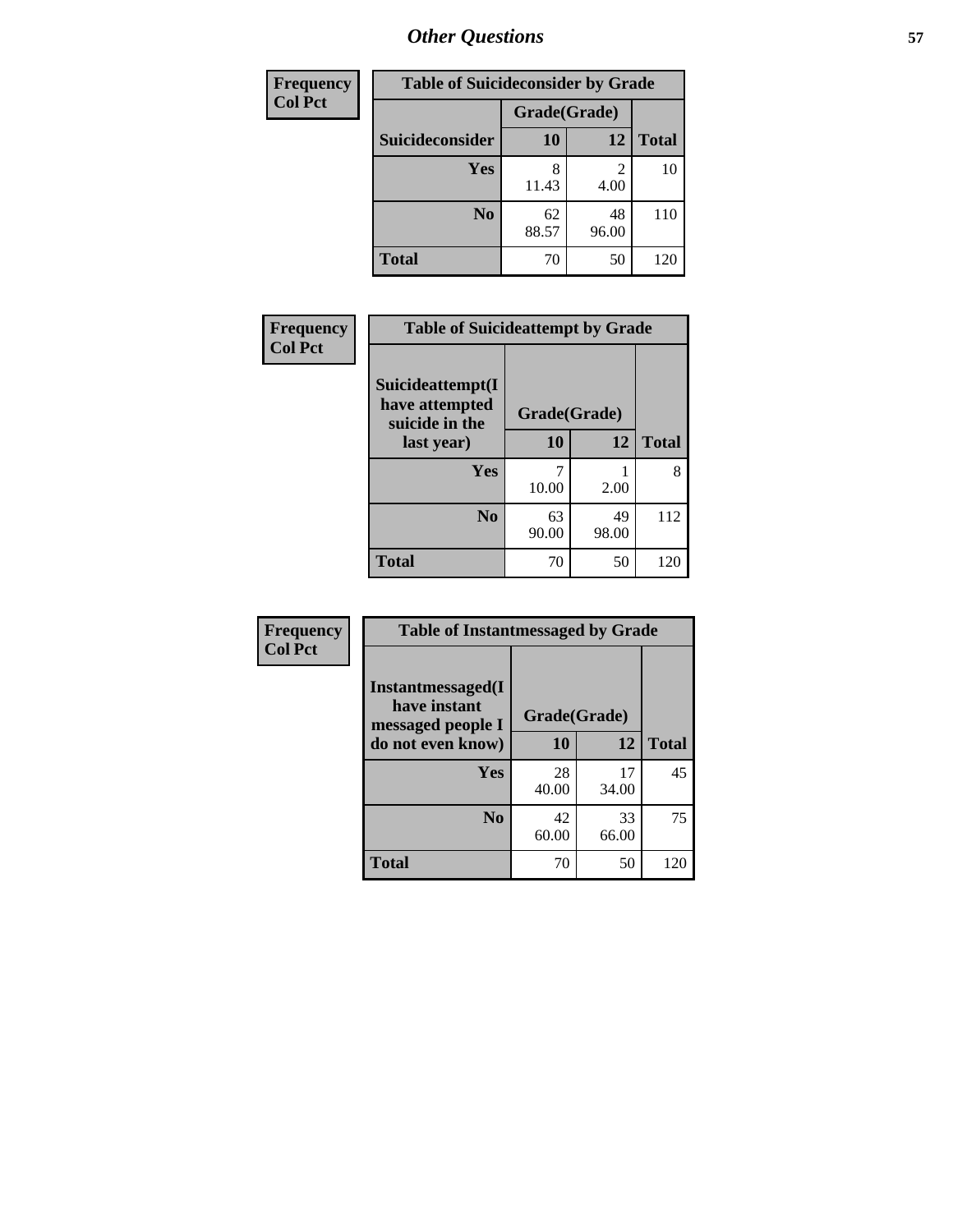| Frequency      | <b>Table of Getsalong by Grade</b>                          |             |                                   |              |  |  |
|----------------|-------------------------------------------------------------|-------------|-----------------------------------|--------------|--|--|
| <b>Col Pct</b> | <b>Getsalong</b> (I get<br>along with other<br>students and |             | Grade(Grade)                      |              |  |  |
|                | adults)                                                     | 10          | 12                                | <b>Total</b> |  |  |
|                | <b>Strongly Agree</b>                                       | 29<br>41.43 | 23<br>46.00                       | 52           |  |  |
|                | <b>Somewhat Agree</b>                                       | 31<br>44.29 | 22<br>44.00                       | 53           |  |  |
|                | <b>Somewhat Disagree</b>                                    | 6<br>8.57   | $\overline{\mathcal{L}}$<br>10.00 | 11           |  |  |
|                | <b>Strongly Disagree</b>                                    | 4<br>5.71   | 0<br>0.00                         | 4            |  |  |
|                | <b>Total</b>                                                | 70          | 50                                | 120          |  |  |

| Frequency      | <b>Table of Safehome by Grade</b>       |                        |             |              |  |  |  |
|----------------|-----------------------------------------|------------------------|-------------|--------------|--|--|--|
| <b>Col Pct</b> | <b>Safehome(I feel</b><br>safe at home) | Grade(Grade)<br>10     | 12          | <b>Total</b> |  |  |  |
|                | <b>Strongly Agree</b>                   | 61<br>87.14            | 38<br>76.00 | 99           |  |  |  |
|                | <b>Somewhat Agree</b>                   | 10.00                  | 11<br>22.00 | 18           |  |  |  |
|                | <b>Somewhat Disagree</b>                | $\mathfrak{D}$<br>2.86 | 2.00        | 3            |  |  |  |
|                | <b>Total</b>                            | 70                     | 50          | 120          |  |  |  |

| <b>Frequency</b><br><b>Col Pct</b> | <b>Table of Adulttalk by Grade</b>                                                                |                    |             |              |  |  |
|------------------------------------|---------------------------------------------------------------------------------------------------|--------------------|-------------|--------------|--|--|
|                                    | <b>Adulttalk(I</b><br>know an<br>adult at<br>school that<br>I can talk<br>with if I<br>need help) | Grade(Grade)<br>10 | 12          | <b>Total</b> |  |  |
|                                    | Yes                                                                                               | 59<br>84.29        | 36<br>72.00 | 95           |  |  |
|                                    | N <sub>0</sub>                                                                                    | 11<br>15.71        | 14<br>28.00 | 25           |  |  |
|                                    | <b>Total</b>                                                                                      | 70                 | 50          | 120          |  |  |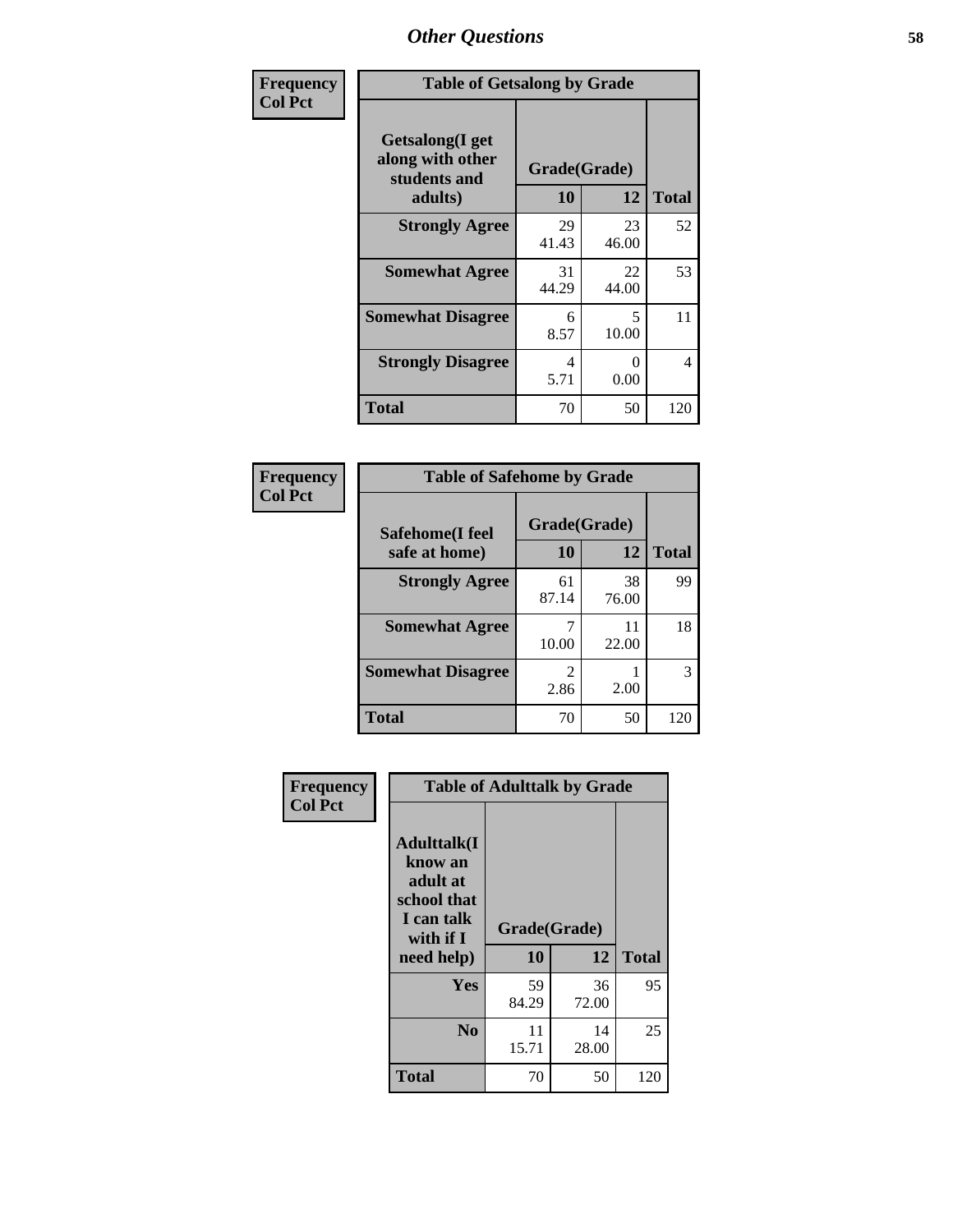**Frequency Row Pct**

| <b>Table of Grade by Tytime</b> |             |                                                                                        |       |                                             |             |                     |              |  |
|---------------------------------|-------------|----------------------------------------------------------------------------------------|-------|---------------------------------------------|-------------|---------------------|--------------|--|
|                                 |             | Tvtime(On an average school day,<br>how much unsupervised time do I spend watching TV) |       |                                             |             |                     |              |  |
| Grade(Grade)   None             |             | <b>Less that</b><br>hour/day                                                           |       | $2 - 3$<br>hour/day   hours/day   hours/day | $4 - 5$     | $6+$<br>  hours/day | <b>Total</b> |  |
| 10                              | 10<br>14.29 | 10<br>14.29                                                                            | 12.86 | 24<br>34.29                                 | 5.71        | 13<br>18.57         | 70           |  |
| 12                              | 8<br>16.00  | Q<br>18.00                                                                             | 10.00 | 16<br>32.00                                 | 10<br>20.00 | 4.00                | 50           |  |
| <b>Total</b>                    | 18          | 19                                                                                     | 14    | 40                                          | 14          | 15                  | 120          |  |

**Frequency Row Pct**

| <b>Table of Grade by Computertime</b> |             |                                                                                                   |                     |             |           |             |              |  |
|---------------------------------------|-------------|---------------------------------------------------------------------------------------------------|---------------------|-------------|-----------|-------------|--------------|--|
|                                       |             | Computertime (On an average school day,<br>how much unsupervised time do I spend on the computer) |                     |             |           |             |              |  |
|                                       |             | <b>Less that</b>                                                                                  |                     | $2 - 3$     | $4 - 5$   | $6+$        |              |  |
| Grade(Grade)                          | None        |                                                                                                   | hour/day   hour/day | hours/day   | hours/day | hours/day   | <b>Total</b> |  |
| 10                                    | 12<br>17.14 | 21<br>30.00                                                                                       | 10<br>14.29         | 8<br>11.43  | 6<br>8.57 | 13<br>18.57 | 70           |  |
| 12                                    | 12<br>24.00 | 14.00                                                                                             | 11<br>22.00         | 14<br>28.00 | 10.00     | 2.00        | 50           |  |
| <b>Total</b>                          | 24          | 28                                                                                                | 21                  | 22          | 11        | 14          | 120          |  |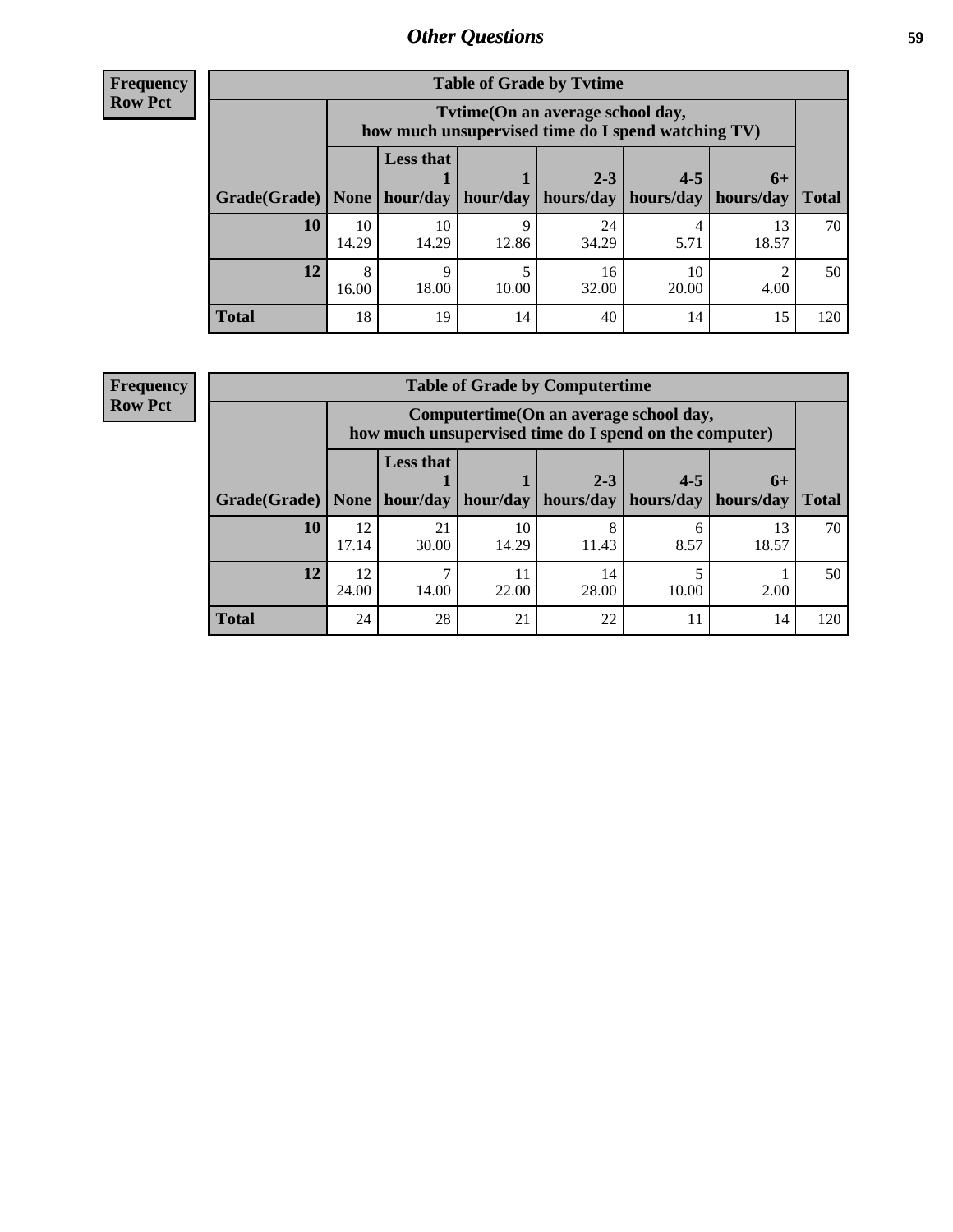## *Questions about Driving Laws* **60** *Driving Questions were asked only of high school students.*

| <b>Frequency</b> |
|------------------|
| <b>Row Pct</b>   |

| <b>Table of Grade by License1</b> |                                                                                                                                           |                     |                  |               |               |              |  |  |  |
|-----------------------------------|-------------------------------------------------------------------------------------------------------------------------------------------|---------------------|------------------|---------------|---------------|--------------|--|--|--|
|                                   | License1(During the first 6 months of driving<br>with a provisional license,<br>the only passengers who can ride with the<br>driver are:) |                     |                  |               |               |              |  |  |  |
| Grade(Grade)                      | <b>Parent or</b><br><b>Guardian</b>                                                                                                       | Family<br>  Members | <b>Friends</b>   | <b>Anyone</b> | Don't<br>Know | <b>Total</b> |  |  |  |
| 10                                | 26<br>37.14                                                                                                                               | 25<br>35.71         | 2<br>2.86        | 6<br>8.57     | 11<br>15.71   | 70           |  |  |  |
| 12                                | 20<br>40.00                                                                                                                               | 26<br>52.00         | $\theta$<br>0.00 | 2.00          | 3<br>6.00     | 50           |  |  |  |
| Total                             | 46                                                                                                                                        | 51                  | 2                | 7             | 14            | 120          |  |  |  |

| <b>Frequency</b> | <b>Table of Grade by License2</b> |                           |                                                                                                          |                         |                                                      |                      |              |
|------------------|-----------------------------------|---------------------------|----------------------------------------------------------------------------------------------------------|-------------------------|------------------------------------------------------|----------------------|--------------|
| <b>Row Pct</b>   |                                   |                           | License2(17 yr old drivers with a<br>provisional driver's license cannot<br>drive between the hours of:) |                         |                                                      |                      |              |
|                  | Grade(Grade)                      | <b>Midnight</b><br>to 6am | 1am<br>to<br>5am                                                                                         | 1am<br>to<br><b>6am</b> | N <sub>0</sub><br>curfew<br>for $17$<br>year<br>olds | Don't<br><b>Know</b> | <b>Total</b> |
|                  | 10                                | 31<br>44.29               | 7<br>10.00                                                                                               | 6<br>8.57               | 11<br>15.71                                          | 15<br>21.43          | 70           |
|                  | 12                                | 37<br>74.00               | 3<br>6.00                                                                                                | $\Omega$<br>0.00        | $\Omega$<br>0.00                                     | 10<br>20.00          | 50           |
|                  | <b>Total</b>                      | 68                        | 10                                                                                                       | 6                       | 11                                                   | 25                   | 120          |

| Frequency      | <b>Table of Grade by License3</b> |                                       |             |                                                        |                       |           |               |              |
|----------------|-----------------------------------|---------------------------------------|-------------|--------------------------------------------------------|-----------------------|-----------|---------------|--------------|
| <b>Row Pct</b> |                                   | License3(For drivers under the age of |             | 21,<br>what level of alcohol is considered<br>$DUI$ ?) |                       |           |               |              |
|                | Grade(Grade)                      | Any<br><b>Amount</b>                  | 0.02        | 0.04                                                   | 0.06                  | 0.08      | Don't<br>know | <b>Total</b> |
|                | <b>10</b>                         | 15<br>21.43                           | 19<br>27.14 | 10<br>14.29                                            | $\mathcal{R}$<br>4.29 | 5<br>7.14 | 18<br>25.71   | 70           |
|                | 12                                | 13<br>26.00                           | 13<br>26.00 | 7<br>14.00                                             | 4<br>8.00             | 3<br>6.00 | 10<br>20.00   | 50           |
|                | <b>Total</b>                      | 28                                    | 32          | 17                                                     | 7                     | 8         | 28            | 120          |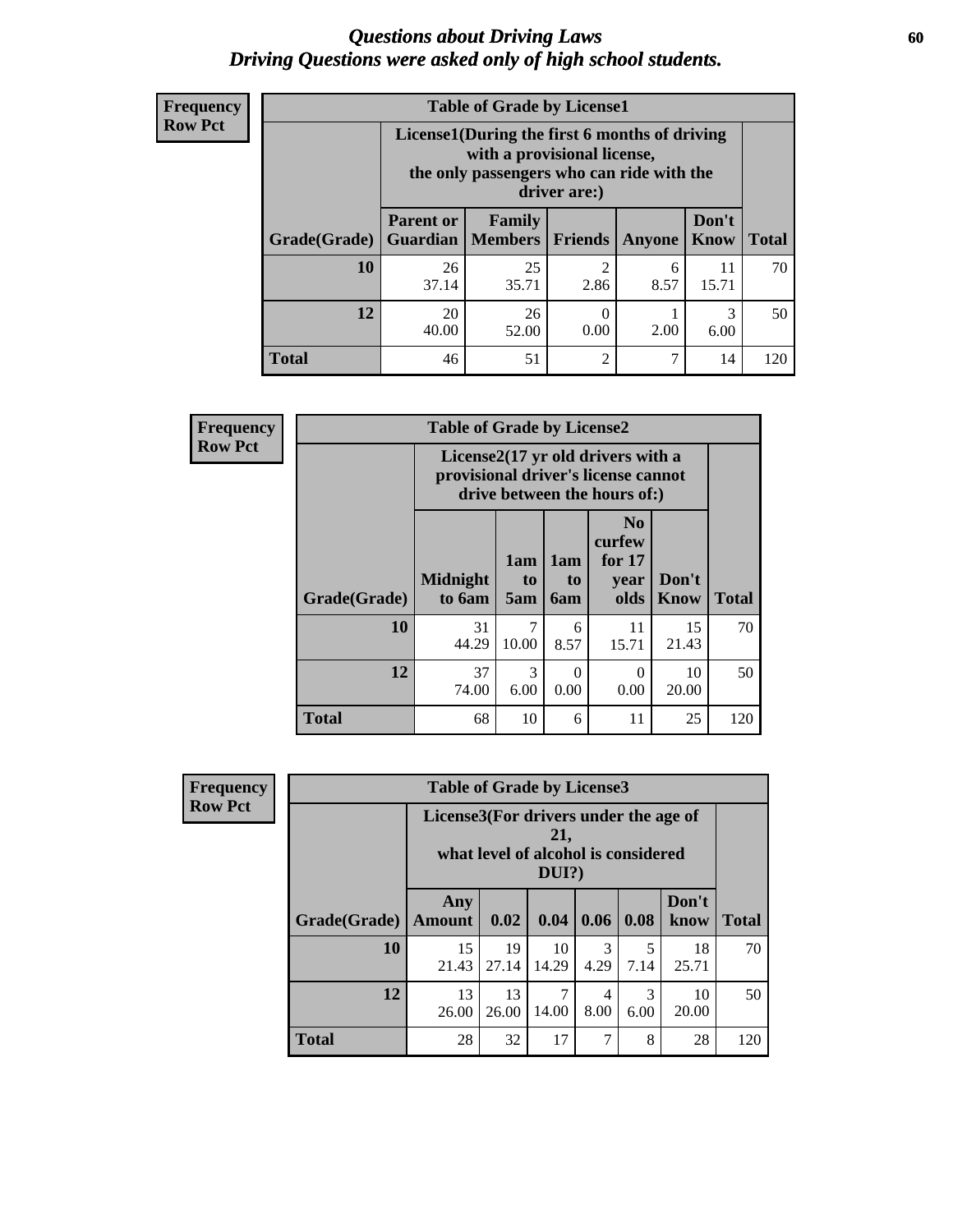## *Questions about Driving Laws* **61** *Driving Questions were asked only of high school students.*

**Frequency Row Pct**

| <b>Table of Grade by License4</b> |              |                                                                                                                      |              |                               |                                             |               |              |  |
|-----------------------------------|--------------|----------------------------------------------------------------------------------------------------------------------|--------------|-------------------------------|---------------------------------------------|---------------|--------------|--|
|                                   |              | License4(A driver under 21 automatically<br>loses his/her license if caught exceeding the<br>posted speet limit by:) |              |                               |                                             |               |              |  |
| Grade(Grade)                      | $15+$<br>mph | $25+$<br>mph                                                                                                         | $35+$<br>mph | <b>Depends</b><br>on<br>judge | Can't<br>lose<br>license<br>for<br>speeding | Don't<br>know | <b>Total</b> |  |
| 10                                | 14<br>20.00  | 9<br>12.86                                                                                                           | 4<br>5.71    | 6<br>8.57                     | 3<br>4.29                                   | 34<br>48.57   | 70           |  |
| 12                                | 12<br>24.00  | 13<br>26.00                                                                                                          | 8<br>16.00   | $\mathfrak{D}$<br>4.00        | $\mathfrak{D}$<br>4.00                      | 13<br>26.00   | 50           |  |
| <b>Total</b>                      | 26           | 22                                                                                                                   | 12           | 8                             | 5                                           | 47            | 120          |  |

| Frequency      | <b>Table of Grade by License5</b> |             |                                                                                                                                                             |               |              |  |
|----------------|-----------------------------------|-------------|-------------------------------------------------------------------------------------------------------------------------------------------------------------|---------------|--------------|--|
| <b>Row Pct</b> |                                   |             | License5(A)<br>Georgia teenager<br>with family<br>connections or a<br>good lawyer can<br>break a teen<br>driving law and<br>keep their driver's<br>license) |               |              |  |
|                | Grade(Grade)                      | Yes         | N <sub>0</sub>                                                                                                                                              | Don't<br>know | <b>Total</b> |  |
|                | 10                                | 9<br>12.86  | 35<br>50.00                                                                                                                                                 | 26<br>37.14   | 70           |  |
|                | 12                                | 12<br>24.00 | 21<br>42.00                                                                                                                                                 | 17<br>34.00   | 50           |  |
|                | <b>Total</b>                      | 21          | 56                                                                                                                                                          | 43            | 120          |  |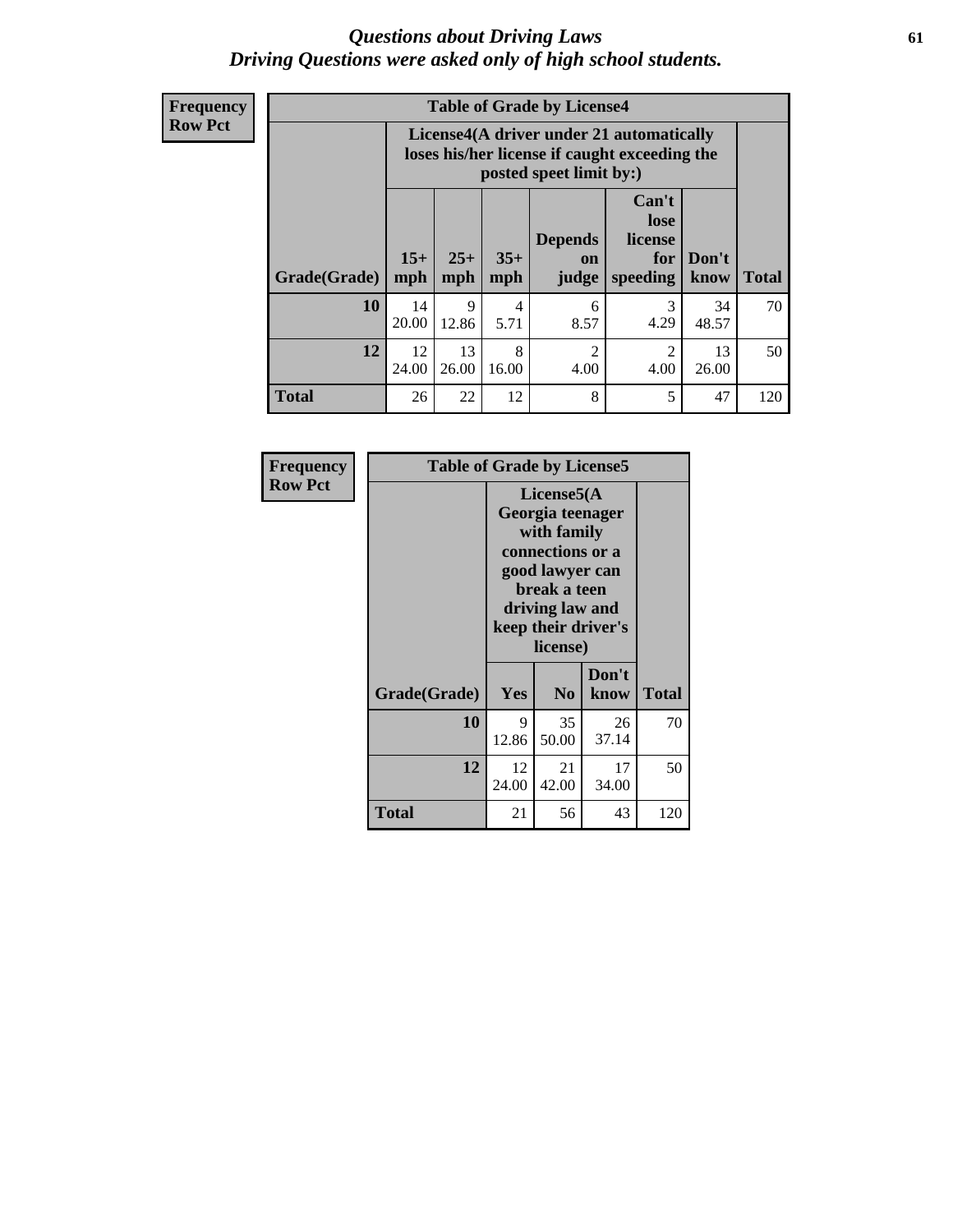## *Questions about Driving Laws* **62** *Driving Questions were asked only of high school students.*

| <b>Frequency</b> | <b>Table of Grade by License6</b> |                                                                                                                                                 |                |               |              |
|------------------|-----------------------------------|-------------------------------------------------------------------------------------------------------------------------------------------------|----------------|---------------|--------------|
| <b>Row Pct</b>   |                                   | License <sub>6</sub> (I know a<br>friend or<br>classmate that<br>broke a teen<br>driving law,<br>but was allowed to<br>keep his/her<br>license) |                |               |              |
|                  | Grade(Grade)                      | <b>Yes</b>                                                                                                                                      | N <sub>0</sub> | Don't<br>know | <b>Total</b> |
|                  | 10                                | 15<br>21.43                                                                                                                                     | 31<br>44.29    | 24<br>34.29   | 70           |
|                  | 12                                | 20<br>40.00                                                                                                                                     | 18<br>36.00    | 12<br>24.00   | 50           |
|                  | <b>Total</b>                      | 35                                                                                                                                              | 49             | 36            | 120          |

| <b>Frequency</b> | <b>Table of Grade by License7</b> |                                                                                               |                                     |                                                   |                        |              |  |  |
|------------------|-----------------------------------|-----------------------------------------------------------------------------------------------|-------------------------------------|---------------------------------------------------|------------------------|--------------|--|--|
| <b>Row Pct</b>   |                                   | License7(A student under the age of 18 cam loser<br>his/her driving privileges if he or she:) |                                     |                                                   |                        |              |  |  |
|                  | Grade(Grade)                      | <b>Have</b><br>more than<br>10<br>unexcused<br>absences<br>per school<br>yr                   | Drop out<br>without  <br>graduating | <b>Bring</b><br>alcohol/drugs/weapon<br>to school | All of<br>the<br>above | <b>Total</b> |  |  |
|                  | <b>10</b>                         | 7<br>10.00                                                                                    | 10<br>14.29                         | 4<br>5.71                                         | 49<br>70.00            | 70           |  |  |
|                  | 12                                | 2.00                                                                                          | 8<br>16.00                          | 2.00                                              | 40<br>80.00            | 50           |  |  |
|                  | <b>Total</b>                      | 8                                                                                             | 18                                  | 5                                                 | 89                     | 120          |  |  |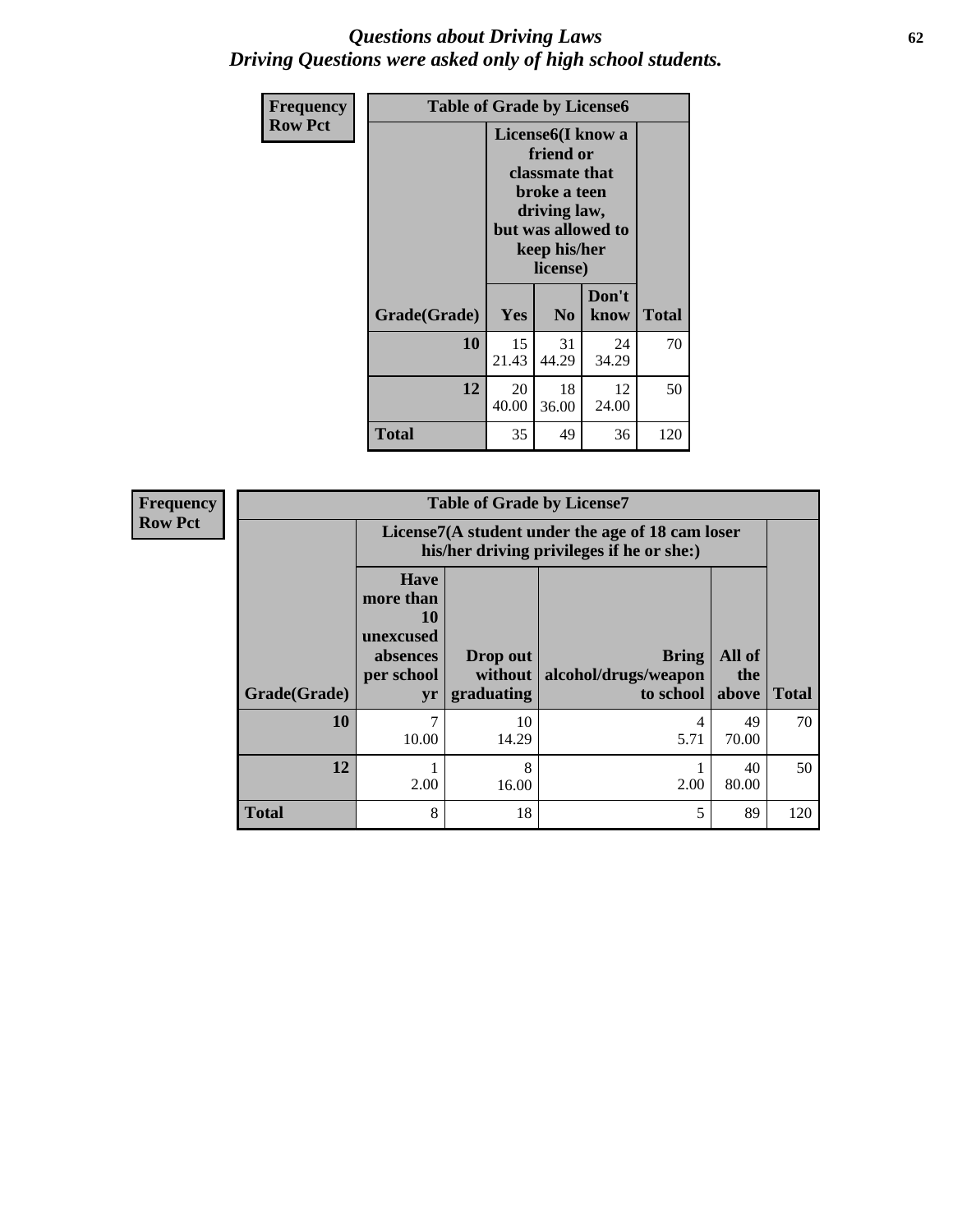# *Select Results by Gender* **63**

| Frequency      | <b>Table of SchoolClimate2 by Gender</b> |                                     |                                     |              |  |
|----------------|------------------------------------------|-------------------------------------|-------------------------------------|--------------|--|
| <b>Col Pct</b> | SchoolClimate2(I<br>feel successful at   | Gender(Gender)                      |                                     | <b>Total</b> |  |
|                | school)<br><b>Strongly Agree</b>         | <b>Female</b><br>22<br>32.84        | <b>Male</b><br>22<br>41.51          | 44           |  |
|                | <b>Somewhat Agree</b>                    | 42<br>62.69                         | 27<br>50.94                         | 69           |  |
|                | <b>Somewhat Disagree</b>                 | 1.49                                | $\mathcal{D}_{\mathcal{L}}$<br>3.77 | 3            |  |
|                | <b>Strongly Disagree</b>                 | $\mathcal{D}_{\mathcal{L}}$<br>2.99 | $\mathcal{D}_{\mathcal{L}}$<br>3.77 | 4            |  |
|                | <b>Total</b>                             | 67                                  | 53                                  | 120          |  |

| Frequency      | <b>Table of SchoolClimate6 by Gender</b>                 |                          |             |              |  |  |  |
|----------------|----------------------------------------------------------|--------------------------|-------------|--------------|--|--|--|
| <b>Col Pct</b> | <b>SchoolClimate6(Teachers</b><br>treat me with respect) | Gender(Gender)<br>Female | <b>Male</b> | <b>Total</b> |  |  |  |
|                | <b>Strongly Agree</b>                                    | 19<br>28.36              | 18<br>33.96 | 37           |  |  |  |
|                | <b>Somewhat Agree</b>                                    | 33<br>49.25              | 25<br>47.17 | 58           |  |  |  |
|                | <b>Somewhat Disagree</b>                                 | 12<br>17.91              | 7<br>13.21  | 19           |  |  |  |
|                | <b>Strongly Disagree</b>                                 | 3<br>4.48                | 3<br>5.66   | 6            |  |  |  |
|                | <b>Total</b>                                             | 67                       | 53          | 120          |  |  |  |

| Frequency      | <b>Table of SchoolClimate8 by Gender</b>                                             |                                 |             |              |  |
|----------------|--------------------------------------------------------------------------------------|---------------------------------|-------------|--------------|--|
| <b>Col Pct</b> | <b>SchoolClimate8(Students</b><br>are frequently<br>recognized for good<br>behavior) | Gender(Gender)<br><b>Female</b> | <b>Male</b> | <b>Total</b> |  |
|                | <b>Strongly Agree</b>                                                                | 18<br>26.87                     | 12<br>22.64 | 30           |  |
|                | <b>Somewhat Agree</b>                                                                | 34<br>50.75                     | 30<br>56.60 | 64           |  |
|                | <b>Somewhat Disagree</b>                                                             | 11<br>16.42                     | 7<br>13.21  | 18           |  |
|                | <b>Strongly Disagree</b>                                                             | 4<br>5.97                       | 4<br>7.55   | 8            |  |
|                | Total                                                                                | 67                              | 53          | 120          |  |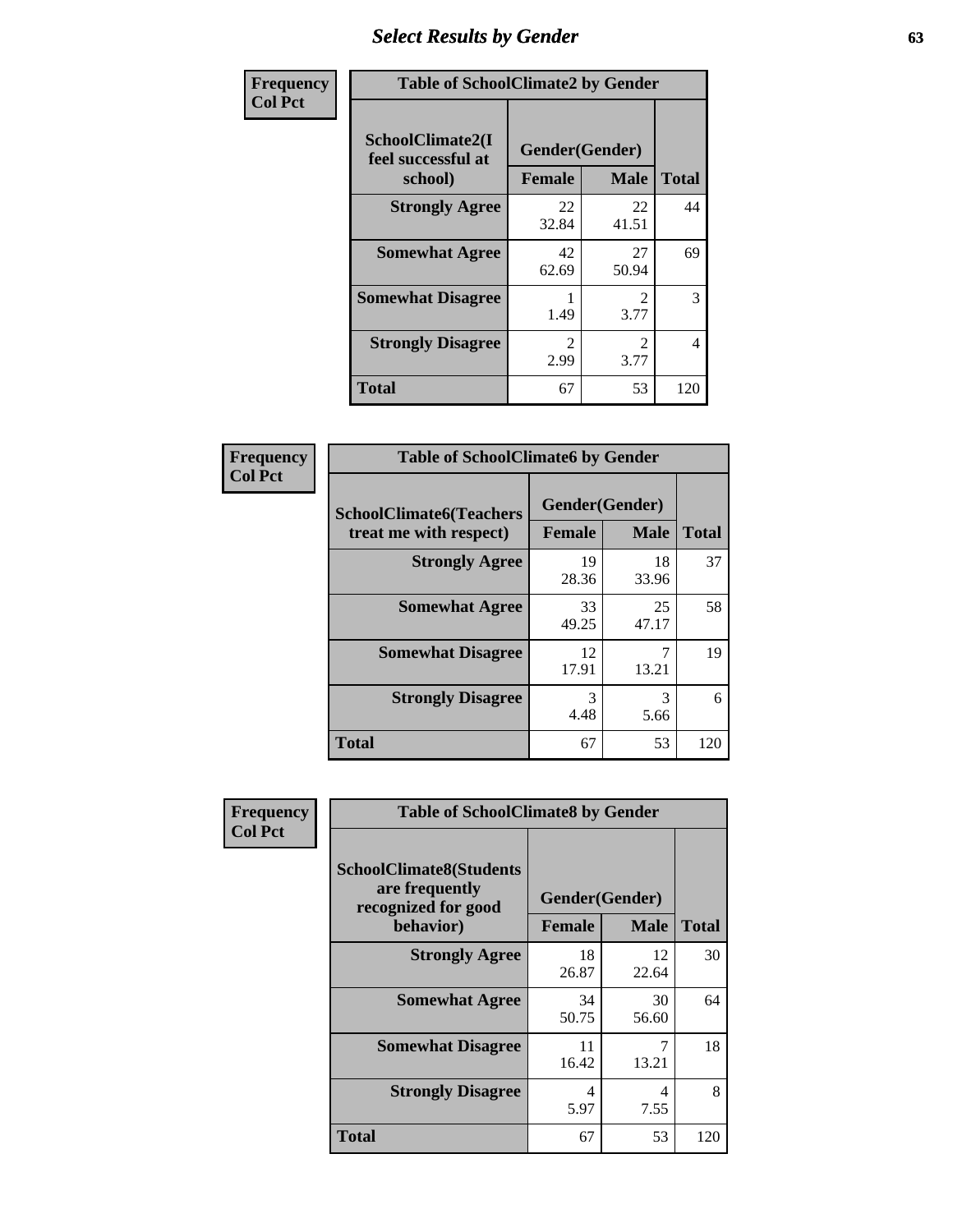# *Select Results by Gender* **64**

| Frequency      | <b>Table of Gender by Dropout</b> |                                                                        |                |              |  |
|----------------|-----------------------------------|------------------------------------------------------------------------|----------------|--------------|--|
| <b>Row Pct</b> |                                   | Dropout(I<br>have<br>thought<br>about<br>dropping<br>out of<br>school) |                |              |  |
|                | Gender(Gender)                    | Yes                                                                    | N <sub>0</sub> | <b>Total</b> |  |
|                | <b>Female</b>                     | 30<br>44.78                                                            | 37<br>55.22    | 67           |  |
|                | <b>Male</b>                       | 27<br>50.94                                                            | 26<br>49.06    | 53           |  |
|                | <b>Total</b>                      | 57                                                                     | 63             | 120          |  |

| <b>Frequency</b> | <b>Table of Gender by Dropoutreason</b> |                             |                                                                     |                          |                                |              |              |
|------------------|-----------------------------------------|-----------------------------|---------------------------------------------------------------------|--------------------------|--------------------------------|--------------|--------------|
| <b>Row Pct</b>   |                                         |                             | Dropoutreason (If I dropped out the<br>reason would most likely be) |                          |                                |              |              |
|                  | Gender(Gender)                          | Won't<br><b>Drop</b><br>out | <b>Bored</b>                                                        | Family<br><b>Reasons</b> | <b>Being</b><br><b>Bullied</b> | <b>Other</b> | <b>Total</b> |
|                  | <b>Female</b>                           | 30<br>44.78                 | 11<br>16.42                                                         | 6<br>8.96                | 1.49                           | 19<br>28.36  | 67           |
|                  | <b>Male</b>                             | 18<br>33.96                 | 11<br>20.75                                                         | 9.43                     | 1.89                           | 18<br>33.96  | 53           |
|                  | <b>Total</b>                            | 48                          | 22                                                                  | 11                       | $\overline{c}$                 | 37           | 120          |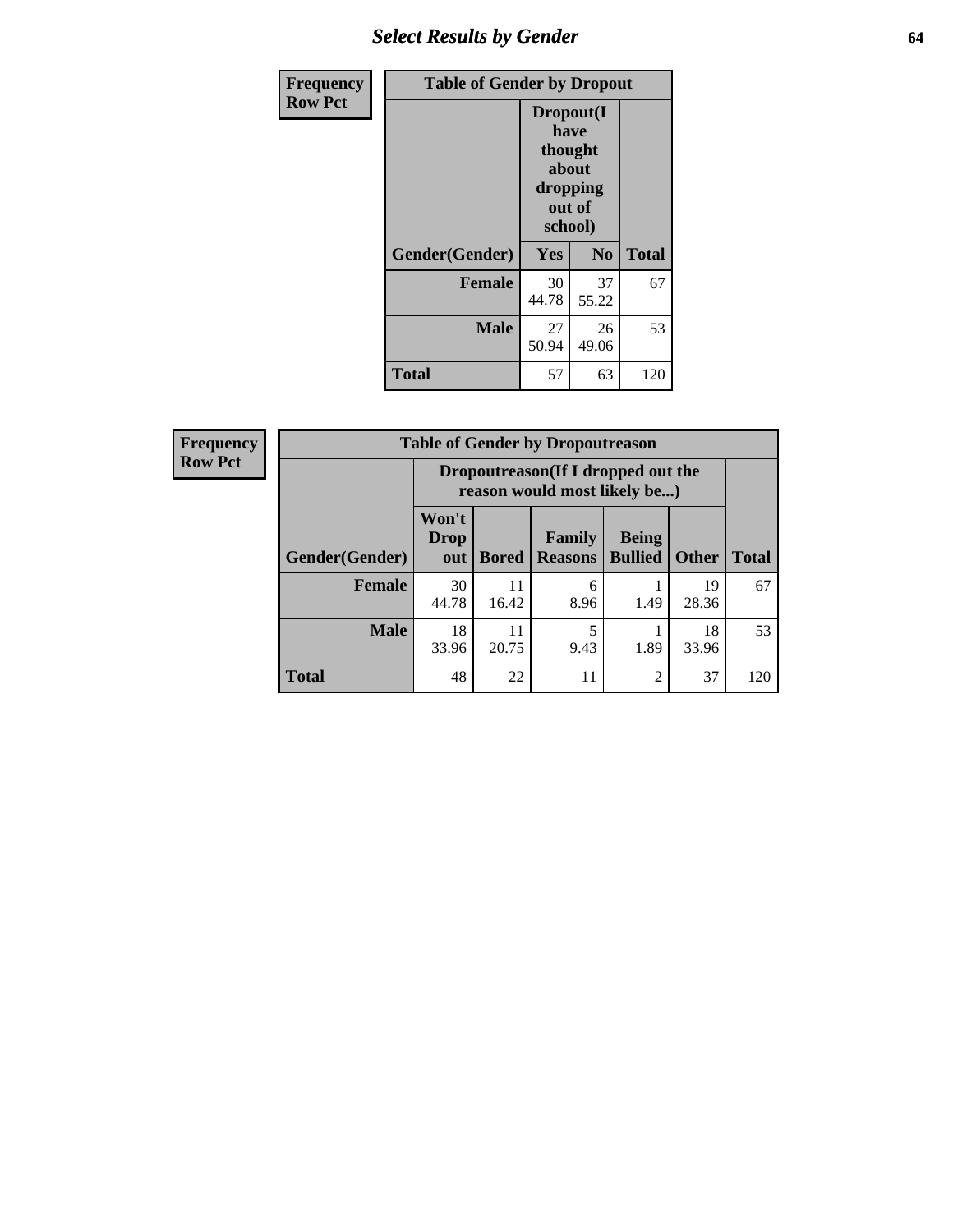*School Safety* **65**

| Frequency      | <b>Table of Gender by Bullied2</b> |                 |                |              |  |
|----------------|------------------------------------|-----------------|----------------|--------------|--|
| <b>Row Pct</b> |                                    | <b>Bullied2</b> |                |              |  |
|                | Gender(Gender)                     | Yes             | N <sub>0</sub> | <b>Total</b> |  |
|                | <b>Female</b>                      | 8<br>11.94      | 59<br>88.06    | 67           |  |
|                | <b>Male</b>                        | 9.43            | 48<br>90.57    | 53           |  |
|                | <b>Total</b>                       | 13              | 107            | 120          |  |

| Frequency      | <b>Table of Gender by Bulliedothers2</b> |                       |                |              |
|----------------|------------------------------------------|-----------------------|----------------|--------------|
| <b>Row Pct</b> |                                          | <b>Bulliedothers2</b> |                |              |
|                | Gender(Gender)                           | Yes                   | N <sub>0</sub> | <b>Total</b> |
|                | <b>Female</b>                            | 10<br>14.93           | 57<br>85.07    | 67           |
|                | <b>Male</b>                              | 5.66                  | 50<br>94.34    | 53           |
|                | Total                                    | 13                    | 107            | 120          |

| Frequency      | <b>Table of Gender by Weaponschool2</b> |                                     |                |              |
|----------------|-----------------------------------------|-------------------------------------|----------------|--------------|
| <b>Row Pct</b> |                                         | <b>Weaponschool2</b>                |                |              |
|                | Gender(Gender)                          | Yes                                 | N <sub>0</sub> | <b>Total</b> |
|                | <b>Female</b>                           | 0.00                                | 67<br>100.00   | 67           |
|                | <b>Male</b>                             | $\mathcal{D}_{\mathcal{L}}$<br>3.77 | 51<br>96.23    | 53           |
|                | <b>Total</b>                            | 2                                   | 118            | 120          |

| Frequency      | <b>Table of Gender by Absentunsafe2</b> |               |                |              |  |
|----------------|-----------------------------------------|---------------|----------------|--------------|--|
| <b>Row Pct</b> |                                         | Absentunsafe2 |                |              |  |
|                | Gender(Gender)                          | Yes           | N <sub>0</sub> | <b>Total</b> |  |
|                | <b>Female</b>                           | 2.99          | 65<br>97.01    | 67           |  |
|                | <b>Male</b>                             | 0.00          | 53<br>100.00   | 53           |  |
|                | <b>Total</b>                            | 2             | 118            | 120          |  |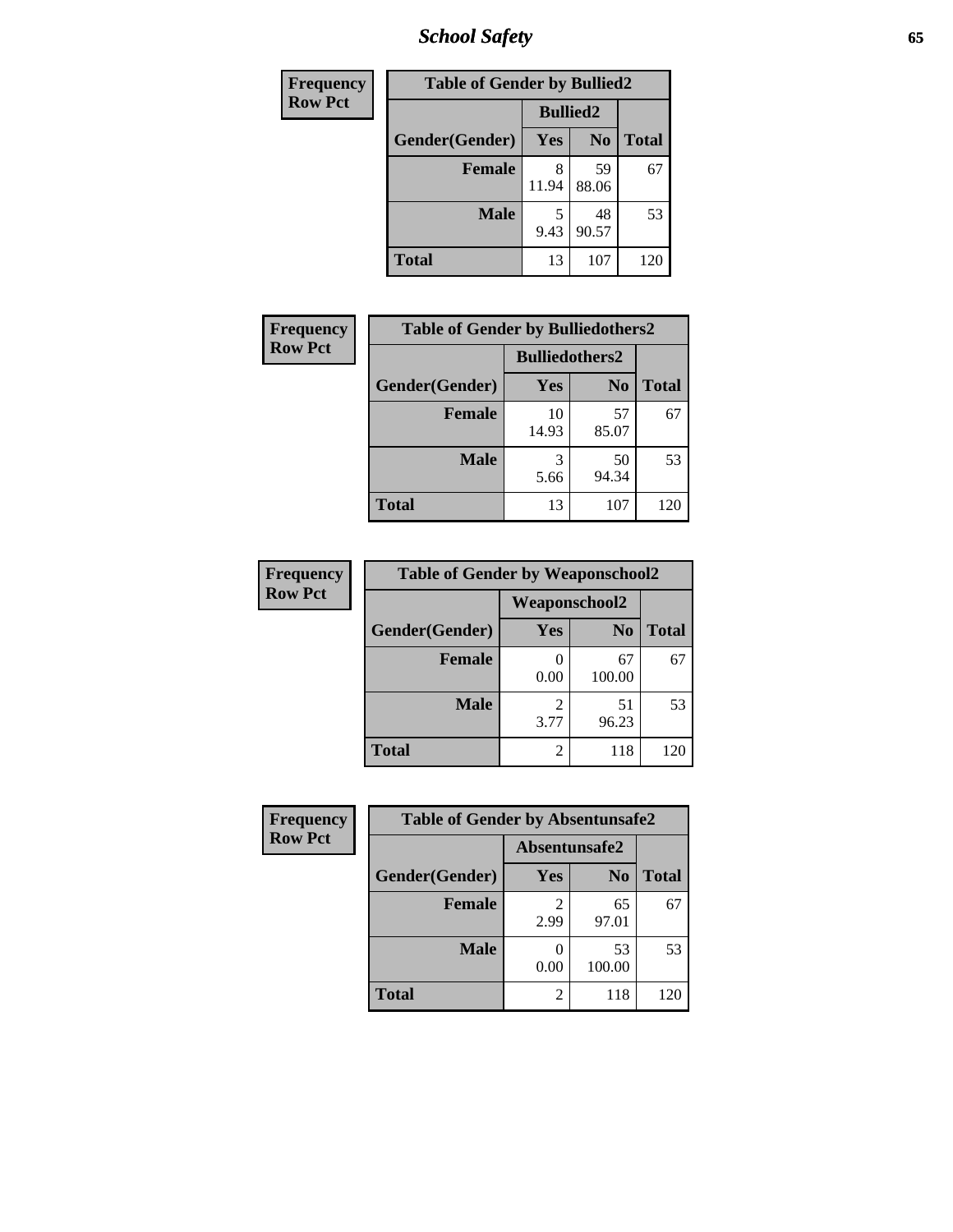*School Safety* **66**

| Frequency      | <b>Table of Gender by Gangself</b> |                                                                                                |                |              |
|----------------|------------------------------------|------------------------------------------------------------------------------------------------|----------------|--------------|
| <b>Row Pct</b> |                                    | Gangself(I<br>have<br>participated<br>in illegal gang<br>activities in<br>the past 30<br>days) |                |              |
|                | Gender(Gender)                     | Yes                                                                                            | N <sub>0</sub> | <b>Total</b> |
|                | <b>Female</b>                      | 1.49                                                                                           | 66<br>98.51    | 67           |
|                | <b>Male</b>                        | 3<br>5.66                                                                                      | 50<br>94.34    | 53           |
|                | <b>Total</b>                       | 4                                                                                              | 116            | 120          |

| Frequency      | <b>Table of Gender by Gangpeers</b> |                                                                                                                             |                |              |
|----------------|-------------------------------------|-----------------------------------------------------------------------------------------------------------------------------|----------------|--------------|
| <b>Row Pct</b> |                                     | <b>Gangpeers</b> (I<br>have friends<br>who have<br>participated<br>in illegal gang<br>activities in<br>the past 30<br>days) |                |              |
|                | Gender(Gender)                      | Yes                                                                                                                         | N <sub>0</sub> | <b>Total</b> |
|                | <b>Female</b>                       | 8<br>11.94                                                                                                                  | 59<br>88.06    | 67           |
|                | <b>Male</b>                         | 18<br>33.96                                                                                                                 | 35<br>66.04    | 53           |
|                | Total                               | 26                                                                                                                          | 94             | 120          |

| Frequency      | <b>Table of Gender by Pickedon2</b> |             |                |              |
|----------------|-------------------------------------|-------------|----------------|--------------|
| <b>Row Pct</b> |                                     | Pickedon2   |                |              |
|                | Gender(Gender)                      | <b>Yes</b>  | N <sub>0</sub> | <b>Total</b> |
|                | Female                              | 21<br>31.34 | 46<br>68.66    | 67           |
|                | <b>Male</b>                         | 14<br>26.42 | 39<br>73.58    | 53           |
|                | <b>Total</b>                        | 35          | 85             | 120          |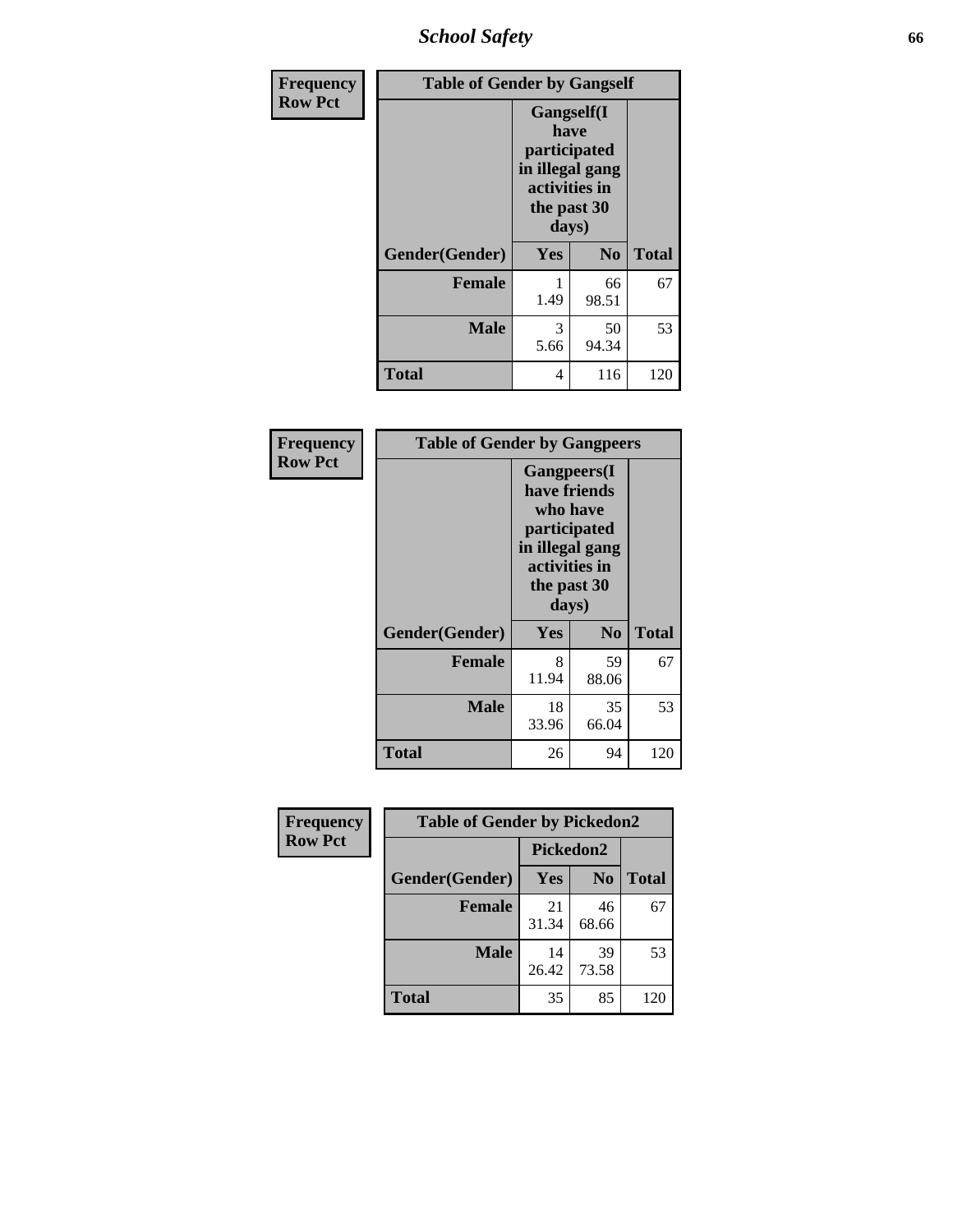*School Safety* **67**

| Frequency      | <b>Table of Gender by Safeschool2</b> |             |                |              |
|----------------|---------------------------------------|-------------|----------------|--------------|
| <b>Row Pct</b> |                                       | Safeschool2 |                |              |
|                | Gender(Gender)                        | Yes         | N <sub>0</sub> | <b>Total</b> |
|                | <b>Female</b>                         | 54<br>80.60 | 13<br>19.40    | 67           |
|                | <b>Male</b>                           | 42<br>79.25 | 20.75          | 53           |
|                | <b>Total</b>                          | 96          | 24             | 120          |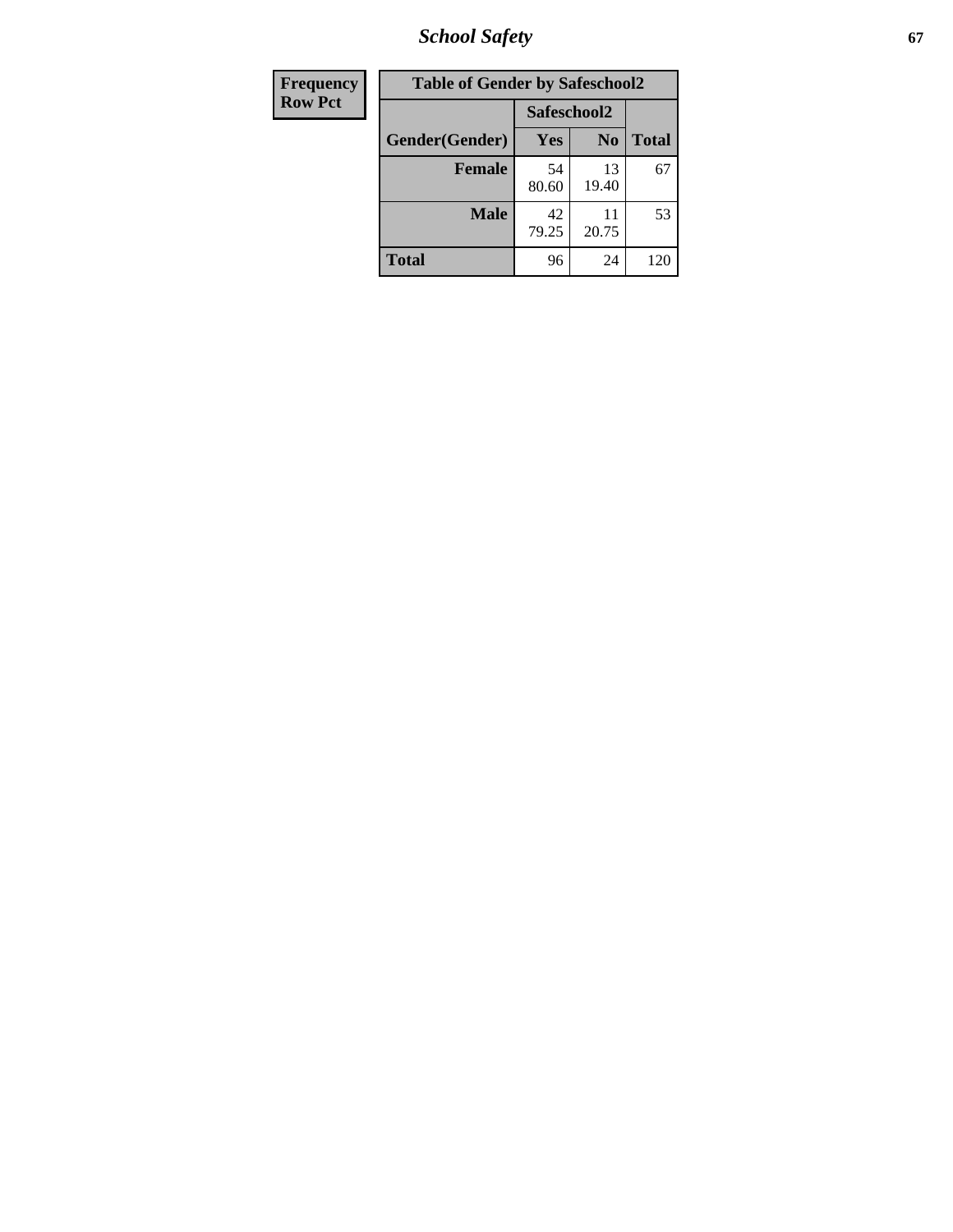# *Incidence of Drug Use* 68

| <b>Frequency</b> | <b>Table of Gender by AlcoholAlt</b> |                                          |                |              |  |
|------------------|--------------------------------------|------------------------------------------|----------------|--------------|--|
| <b>Row Pct</b>   |                                      | AlcoholAlt(Alcohol<br>use, past 30 days) |                |              |  |
|                  | Gender(Gender)                       | <b>Yes</b>                               | N <sub>0</sub> | <b>Total</b> |  |
|                  | <b>Female</b>                        | 10.45                                    | 60<br>89.55    | 67           |  |
|                  | <b>Male</b>                          | 13.21                                    | 46<br>86.79    | 53           |  |
|                  | <b>Total</b>                         | 14                                       | 106            | 120          |  |

| Frequency      | <b>Table of Gender by TobaccoAny</b> |                                                 |                |              |  |
|----------------|--------------------------------------|-------------------------------------------------|----------------|--------------|--|
| <b>Row Pct</b> |                                      | <b>TobaccoAny(Tobacco</b><br>use, past 30 days) |                |              |  |
|                | Gender(Gender)                       | Yes                                             | N <sub>0</sub> | <b>Total</b> |  |
|                | <b>Female</b>                        | 9<br>13.43                                      | 58<br>86.57    | 67           |  |
|                | <b>Male</b>                          | 8<br>15.09                                      | 45<br>84.91    | 53           |  |
|                | <b>Total</b>                         | 17                                              | 103            | 120          |  |

| <b>Frequency</b> | <b>Table of Gender by MarijuanaAlt</b> |                                              |                |              |
|------------------|----------------------------------------|----------------------------------------------|----------------|--------------|
| <b>Row Pct</b>   |                                        | MarijuanaAlt(Marijuana<br>use, past 30 days) |                |              |
|                  | Gender(Gender)                         | <b>Yes</b>                                   | N <sub>0</sub> | <b>Total</b> |
|                  | <b>Female</b>                          | 5.97                                         | 63<br>94.03    | 67           |
|                  | <b>Male</b>                            | 3<br>5.66                                    | 50<br>94.34    | 53           |
|                  | <b>Total</b>                           | 7                                            | 113            | 120          |

| <b>Frequency</b> | <b>Table of Gender by OtherDrugAny</b> |                                                      |                |              |
|------------------|----------------------------------------|------------------------------------------------------|----------------|--------------|
| <b>Row Pct</b>   |                                        | <b>OtherDrugAny(Other</b><br>drug use, past 30 days) |                |              |
|                  | Gender(Gender)                         | <b>Yes</b>                                           | N <sub>0</sub> | <b>Total</b> |
|                  | <b>Female</b>                          | 2<br>2.99                                            | 65<br>97.01    | 67           |
|                  | <b>Male</b>                            | 3.77                                                 | 51<br>96.23    | 53           |
|                  | <b>Total</b>                           | 4                                                    | 116            | 120          |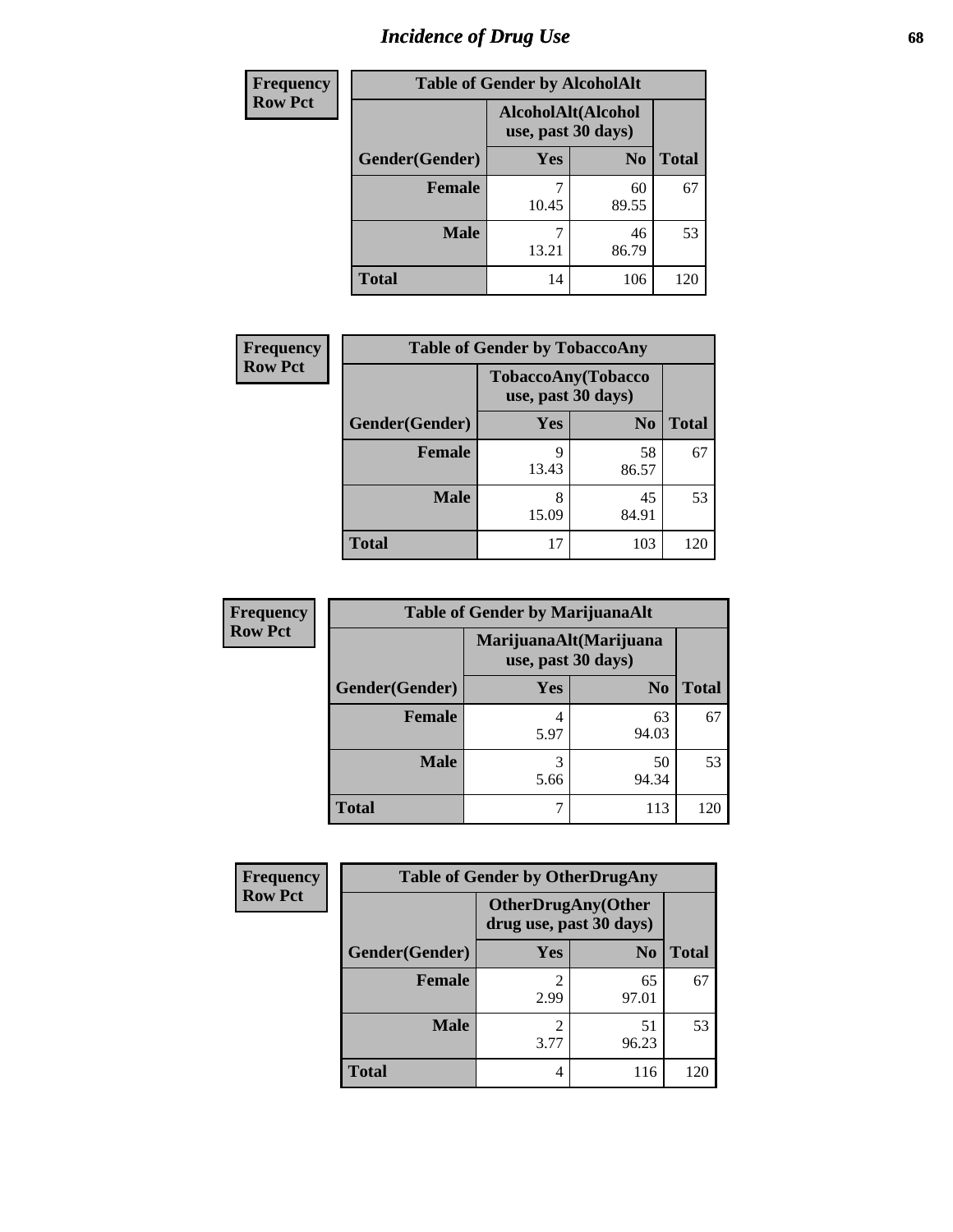## *Average Age at Onset of Use* **69** *Results for "Average Age at Onset of Use" questions exclude students who said they did not use that substance*

### **Gender=Female**

| <b>Variable</b>    | <b>Label</b>                                                       | <b>Mean</b> |
|--------------------|--------------------------------------------------------------------|-------------|
| Alcoholinit2       | I started using alcohol when I was                                 | 13.70       |
| Cigarettesinit2    | I started smoking tobacco when I was                               | 13.82       |
| Smokelessinit2     | I started chewing tobacco when I was                               | 9.50        |
| Marijuanainit2     | I started using marijuana when I was                               | 14.88       |
| Cocaineinit2       | I started using cocaine when I was                                 |             |
| Inhalantsinit2     | I started using inhalants when I was                               | 12.75       |
| Steroidsinit2      | I started using steroids when I was                                |             |
| Ecstasyinit2       | I started using ecstasy when I was                                 |             |
| Methinit2          | I started using methamphetamines when I was                        |             |
| Hallucinogensinit2 | I started using hallucinogens when I was                           |             |
| Prescription in t2 | I started using prescription drugs not prescribed to me when I was | 14.43       |

#### **Gender=Male**

| <b>Variable</b>                 | Label                                                              | <b>Mean</b> |
|---------------------------------|--------------------------------------------------------------------|-------------|
| Alcoholinit2                    | I started using alcohol when I was                                 | 14.40       |
| Cigarettesinit2                 | I started smoking tobacco when I was                               | 13.00       |
| Smokelessinit2                  | I started chewing tobacco when I was                               | 13.88       |
| Marijuanainit2                  | I started using marijuana when I was                               | 14.75       |
| Cocaineinit2                    | I started using cocaine when I was                                 |             |
| Inhalantsinit2                  | I started using inhalants when I was                               |             |
| Steroidsinit2                   | I started using steroids when I was                                | 14.00       |
| Ecstasyinit2                    | I started using ecstasy when I was                                 |             |
| Methinit2                       | I started using methamphetamines when I was                        |             |
| Hallucinogensinit2              | I started using hallucinogens when I was                           |             |
| Prescription in it <sub>2</sub> | I started using prescription drugs not prescribed to me when I was | 14.00       |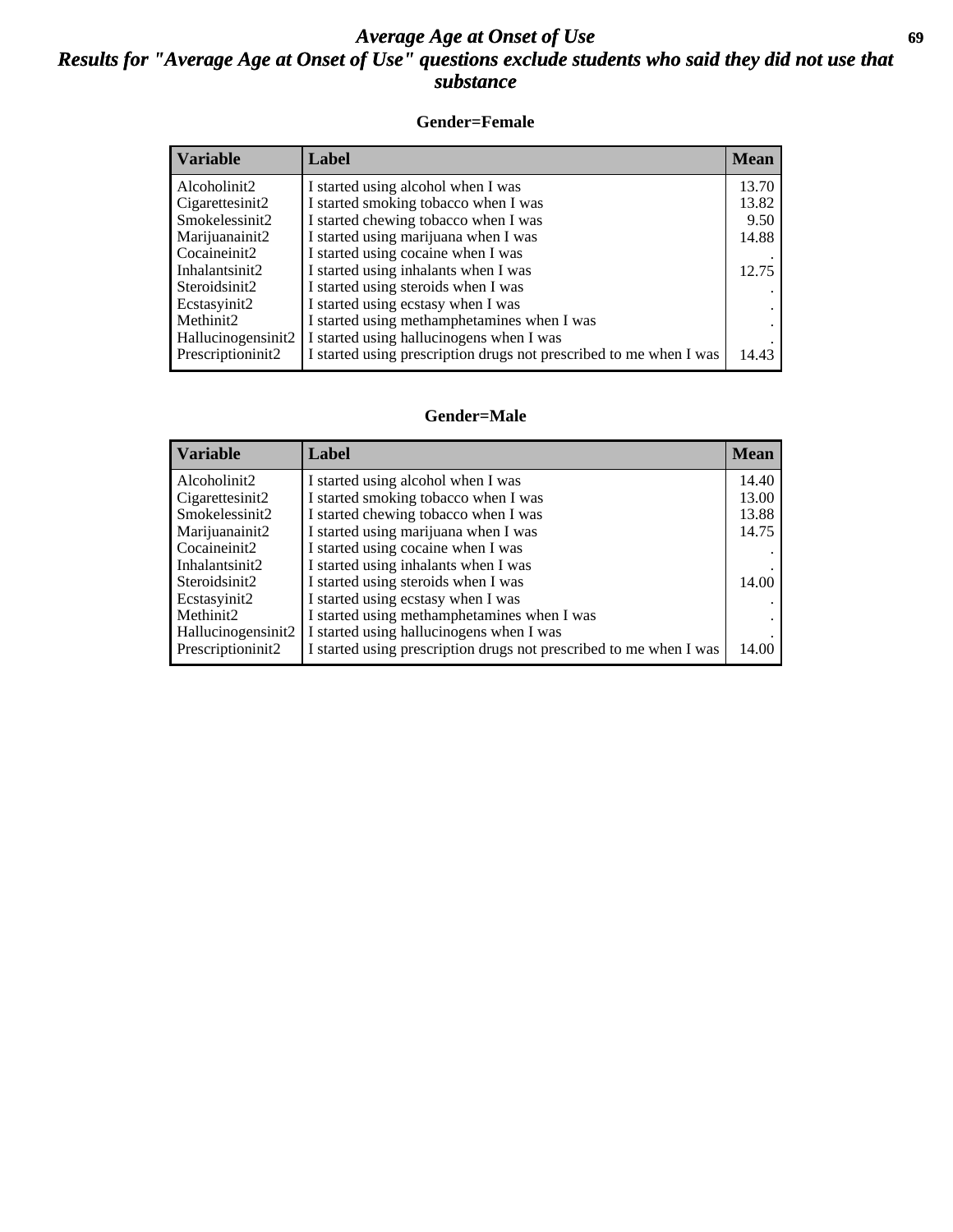# *I Think These Drugs are Harmful* **70**

| <b>Frequency</b> | <b>Table of Gender by Alcoholharmdich</b> |                                                   |                |              |
|------------------|-------------------------------------------|---------------------------------------------------|----------------|--------------|
| <b>Row Pct</b>   |                                           | Alcoholharmdich(I<br>think alcohol is<br>harmful) |                |              |
|                  | Gender(Gender)                            | Yes                                               | N <sub>0</sub> | <b>Total</b> |
|                  | <b>Female</b>                             | 58<br>86.57                                       | 9<br>13.43     | 67           |
|                  | <b>Male</b>                               | 40<br>75.47                                       | 13<br>24.53    | 53           |
|                  | <b>Total</b>                              | 98                                                | 22             | 120          |

| <b>Frequency</b> | <b>Table of Gender by Tobaccoharmdich</b> |                                                   |                |              |  |
|------------------|-------------------------------------------|---------------------------------------------------|----------------|--------------|--|
| <b>Row Pct</b>   |                                           | Tobaccoharmdich(I<br>think tobacco is<br>harmful) |                |              |  |
|                  | Gender(Gender)                            | <b>Yes</b>                                        | N <sub>0</sub> | <b>Total</b> |  |
|                  | <b>Female</b>                             | 62<br>92.54                                       | 5<br>7.46      | 67           |  |
|                  | <b>Male</b>                               | 46<br>86.79                                       | 13.21          | 53           |  |
|                  | <b>Total</b>                              | 108                                               | 12             | 120          |  |

| Frequency      | <b>Table of Gender by Marijuanaharmdich</b> |                                |                     |              |
|----------------|---------------------------------------------|--------------------------------|---------------------|--------------|
| <b>Row Pct</b> |                                             | think marijuana is<br>harmful) | Marijuanaharmdich(I |              |
|                | Gender(Gender)                              | <b>Yes</b>                     | N <sub>0</sub>      | <b>Total</b> |
|                | <b>Female</b>                               | 59<br>88.06                    | 8<br>11.94          | 67           |
|                | <b>Male</b>                                 | 41<br>77.36                    | 12<br>22.64         | 53           |
|                | <b>Total</b>                                | 100                            | 20                  | 120          |

| Frequency      | <b>Table of Gender by Otherdrugharmdich</b> |                                                          |                |              |  |
|----------------|---------------------------------------------|----------------------------------------------------------|----------------|--------------|--|
| <b>Row Pct</b> |                                             | Otherdrugharmdich(I<br>think other drugs are<br>harmful) |                |              |  |
|                | Gender(Gender)                              | <b>Yes</b>                                               | N <sub>0</sub> | <b>Total</b> |  |
|                | <b>Female</b>                               | 64<br>95.52                                              | 3<br>4.48      | 67           |  |
|                | <b>Male</b>                                 | 50<br>94.34                                              | 3<br>5.66      | 53           |  |
|                | <b>Total</b>                                | 114                                                      | 6              | 120          |  |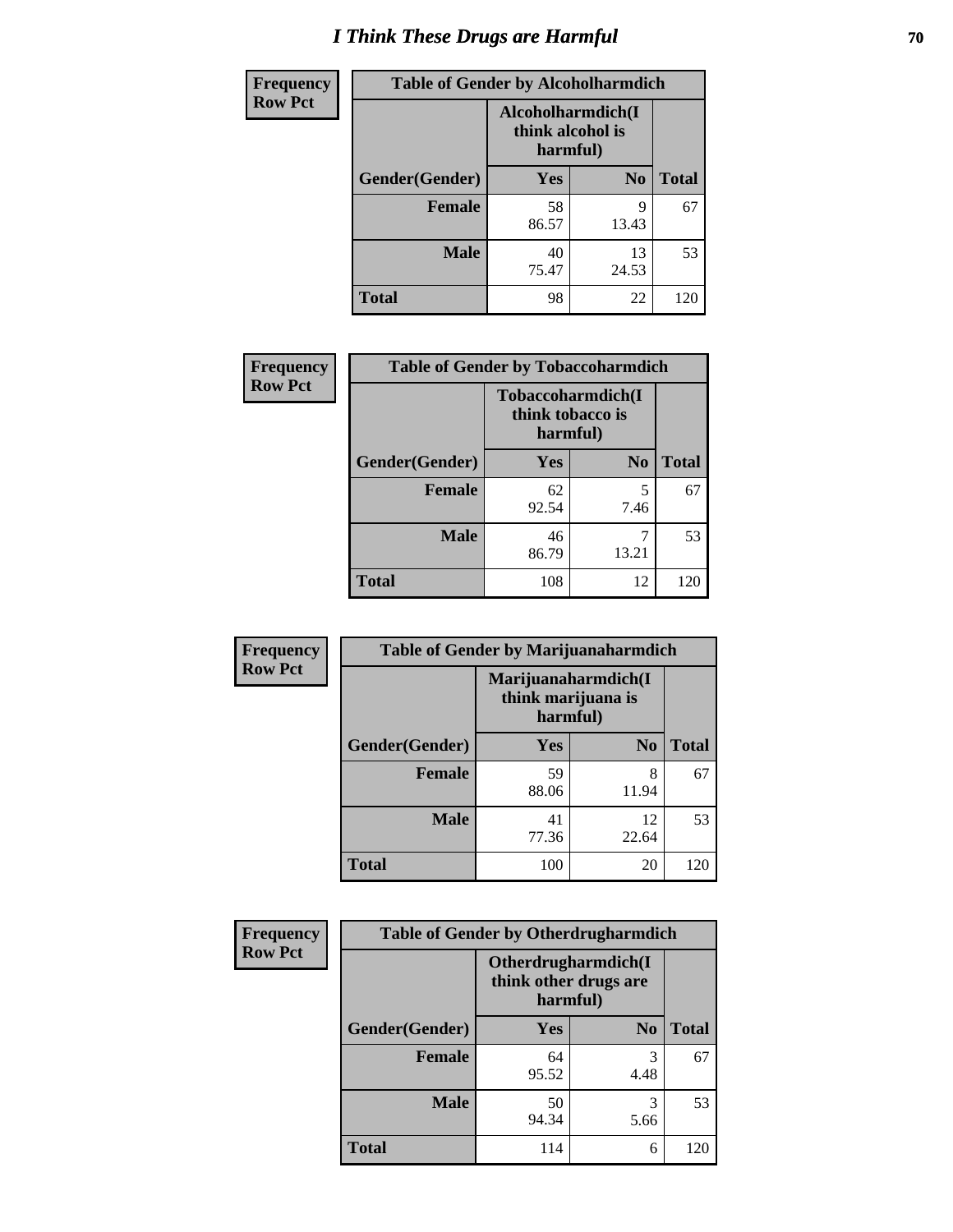| <b>Frequency</b> | <b>Table of Gender by Alcohollocation1</b> |                                                               |             |              |
|------------------|--------------------------------------------|---------------------------------------------------------------|-------------|--------------|
| <b>Row Pct</b>   |                                            | <b>Alcohollocation1(Places</b><br><b>Friends Use Alcohol)</b> |             |              |
|                  | Gender(Gender)                             |                                                               | Do Not Use  | <b>Total</b> |
|                  | <b>Female</b>                              | 46<br>68.66                                                   | 21<br>31.34 | 67           |
|                  | <b>Male</b>                                | 32<br>60.38                                                   | 21<br>39.62 | 53           |
|                  | Total                                      | 78                                                            | 42          | 120          |

| <b>Frequency</b> | <b>Table of Gender by Alcohollocation2</b> |             |                                                               |              |
|------------------|--------------------------------------------|-------------|---------------------------------------------------------------|--------------|
| <b>Row Pct</b>   |                                            |             | <b>Alcohollocation2(Places</b><br><b>Friends Use Alcohol)</b> |              |
|                  | Gender(Gender)                             |             | Home                                                          | <b>Total</b> |
|                  | <b>Female</b>                              | 39<br>58.21 | 28<br>41.79                                                   | 67           |
|                  | <b>Male</b>                                | 37<br>69.81 | 16<br>30.19                                                   | 53           |
|                  | <b>Total</b>                               | 76          | 44                                                            | 120          |

| Frequency      | <b>Table of Gender by Alcohollocation3</b> |              |                                                               |              |
|----------------|--------------------------------------------|--------------|---------------------------------------------------------------|--------------|
| <b>Row Pct</b> |                                            |              | <b>Alcohollocation3(Places</b><br><b>Friends Use Alcohol)</b> |              |
|                | Gender(Gender)                             |              | <b>School</b>                                                 | <b>Total</b> |
|                | <b>Female</b>                              | 66<br>98.51  | 1.49                                                          | 67           |
|                | <b>Male</b>                                | 53<br>100.00 | 0.00                                                          | 53           |
|                | <b>Total</b>                               | 119          |                                                               | 120          |

| <b>Frequency</b> | <b>Table of Gender by Alcohollocation4</b> |                                                               |             |              |
|------------------|--------------------------------------------|---------------------------------------------------------------|-------------|--------------|
| <b>Row Pct</b>   |                                            | <b>Alcohollocation4(Places</b><br><b>Friends Use Alcohol)</b> |             |              |
|                  | Gender(Gender)                             |                                                               | Car         | <b>Total</b> |
|                  | <b>Female</b>                              | 53<br>79.10                                                   | 14<br>20.90 | 67           |
|                  | <b>Male</b>                                | 47<br>88.68                                                   | 6<br>11.32  | 53           |
|                  | <b>Total</b>                               | 100                                                           | 20          | 120          |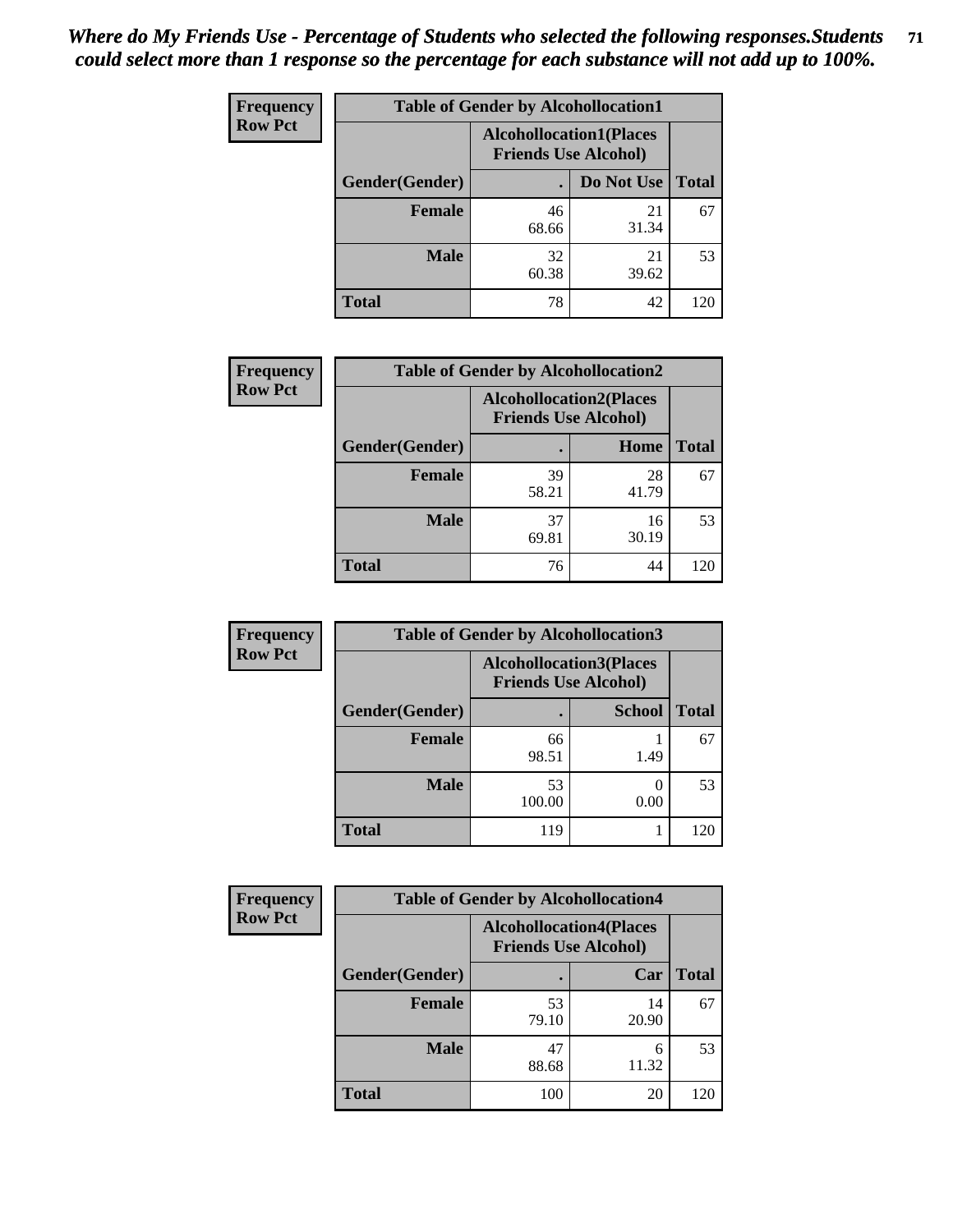| <b>Frequency</b> |                | <b>Table of Gender by Alcohollocation5</b> |                                                                |              |
|------------------|----------------|--------------------------------------------|----------------------------------------------------------------|--------------|
| <b>Row Pct</b>   |                |                                            | <b>Alcohollocation5</b> (Places<br><b>Friends Use Alcohol)</b> |              |
|                  | Gender(Gender) | $\bullet$                                  | <b>Friend's</b><br>House                                       | <b>Total</b> |
|                  | <b>Female</b>  | 36<br>53.73                                | 31<br>46.27                                                    | 67           |
|                  | <b>Male</b>    | 35<br>66.04                                | 18<br>33.96                                                    | 53           |
|                  | <b>Total</b>   | 71                                         | 49                                                             | 120          |

| Frequency      | <b>Table of Gender by Alcohollocation6</b> |                                                               |              |              |  |
|----------------|--------------------------------------------|---------------------------------------------------------------|--------------|--------------|--|
| <b>Row Pct</b> |                                            | <b>Alcohollocation6(Places</b><br><b>Friends Use Alcohol)</b> |              |              |  |
|                | Gender(Gender)                             |                                                               | <b>Other</b> | <b>Total</b> |  |
|                | <b>Female</b>                              | 39<br>58.21                                                   | 28<br>41.79  | 67           |  |
|                | <b>Male</b>                                | 37<br>69.81                                                   | 16<br>30.19  | 53           |  |
|                | <b>Total</b>                               | 76                                                            | 44           | 120          |  |

| Frequency      | <b>Table of Gender by Tobaccolocation1</b> |                                                               |             |              |  |
|----------------|--------------------------------------------|---------------------------------------------------------------|-------------|--------------|--|
| <b>Row Pct</b> |                                            | <b>Tobaccolocation1(Places</b><br><b>Friends Use Tobacco)</b> |             |              |  |
|                | <b>Gender</b> (Gender)                     |                                                               | Do Not Use  | <b>Total</b> |  |
|                | Female                                     | 35<br>52.24                                                   | 32<br>47.76 | 67           |  |
|                | <b>Male</b>                                | 28<br>52.83                                                   | 25<br>47.17 | 53           |  |
|                | <b>Total</b>                               | 63                                                            | 57          | 120          |  |

| <b>Frequency</b> | <b>Table of Gender by Tobaccolocation2</b> |                                                               |             |              |  |
|------------------|--------------------------------------------|---------------------------------------------------------------|-------------|--------------|--|
| <b>Row Pct</b>   |                                            | <b>Tobaccolocation2(Places</b><br><b>Friends Use Tobacco)</b> |             |              |  |
|                  | Gender(Gender)                             |                                                               | Home        | <b>Total</b> |  |
|                  | Female                                     | 40<br>59.70                                                   | 27<br>40.30 | 67           |  |
|                  | <b>Male</b>                                | 34<br>64.15                                                   | 19<br>35.85 | 53           |  |
|                  | <b>Total</b>                               | 74                                                            | 46          | 120          |  |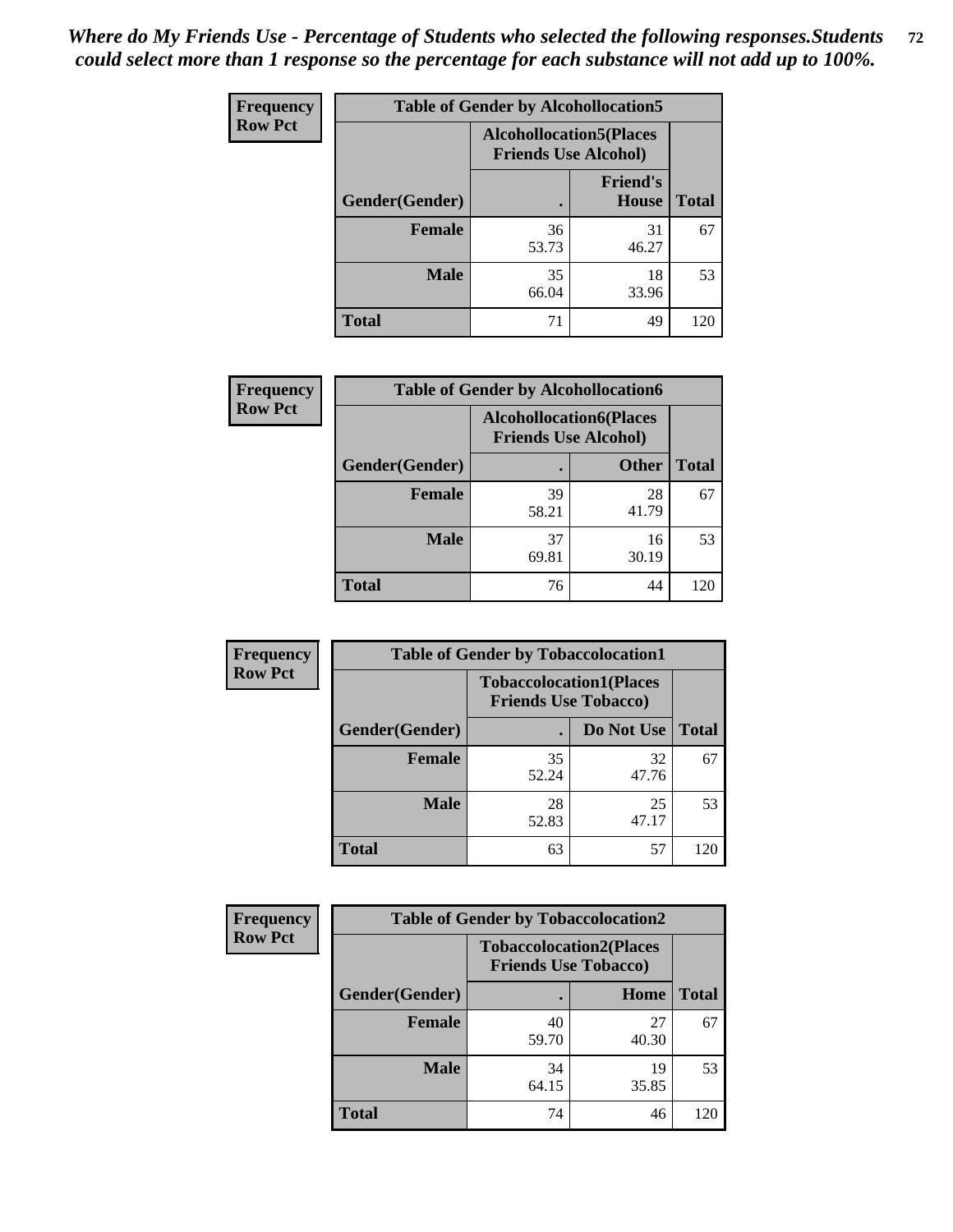| <b>Frequency</b> | <b>Table of Gender by Tobaccolocation3</b> |                                                               |               |              |  |
|------------------|--------------------------------------------|---------------------------------------------------------------|---------------|--------------|--|
| <b>Row Pct</b>   |                                            | <b>Tobaccolocation3(Places</b><br><b>Friends Use Tobacco)</b> |               |              |  |
|                  | Gender(Gender)                             |                                                               | <b>School</b> | <b>Total</b> |  |
|                  | <b>Female</b>                              | 60<br>89.55                                                   | 10.45         | 67           |  |
|                  | <b>Male</b>                                | 45<br>84.91                                                   | 8<br>15.09    | 53           |  |
|                  | Total                                      | 105                                                           | 15            | 120          |  |

| <b>Frequency</b> | <b>Table of Gender by Tobaccolocation4</b> |             |                                                               |              |
|------------------|--------------------------------------------|-------------|---------------------------------------------------------------|--------------|
| <b>Row Pct</b>   |                                            |             | <b>Tobaccolocation4(Places</b><br><b>Friends Use Tobacco)</b> |              |
|                  | Gender(Gender)                             |             | Car                                                           | <b>Total</b> |
|                  | <b>Female</b>                              | 45<br>67.16 | 22<br>32.84                                                   | 67           |
|                  | <b>Male</b>                                | 40<br>75.47 | 13<br>24.53                                                   | 53           |
|                  | <b>Total</b>                               | 85          | 35                                                            | 120          |

| <b>Frequency</b> | <b>Table of Gender by Tobaccolocation5</b>                    |             |                                 |              |
|------------------|---------------------------------------------------------------|-------------|---------------------------------|--------------|
| <b>Row Pct</b>   | <b>Tobaccolocation5(Places</b><br><b>Friends Use Tobacco)</b> |             |                                 |              |
|                  | Gender(Gender)                                                |             | <b>Friend's</b><br><b>House</b> | <b>Total</b> |
|                  | <b>Female</b>                                                 | 44<br>65.67 | 23<br>34.33                     | 67           |
|                  | <b>Male</b>                                                   | 39<br>73.58 | 14<br>26.42                     | 53           |
|                  | <b>Total</b>                                                  | 83          | 37                              | 120          |

| <b>Frequency</b> | <b>Table of Gender by Tobaccolocation6</b> |                                                               |              |              |
|------------------|--------------------------------------------|---------------------------------------------------------------|--------------|--------------|
| <b>Row Pct</b>   |                                            | <b>Tobaccolocation6(Places</b><br><b>Friends Use Tobacco)</b> |              |              |
|                  | Gender(Gender)                             |                                                               | <b>Other</b> | <b>Total</b> |
|                  | Female                                     | 43<br>64.18                                                   | 24<br>35.82  | 67           |
|                  | <b>Male</b>                                | 43<br>81.13                                                   | 10<br>18.87  | 53           |
|                  | <b>Total</b>                               | 86                                                            | 34           | 120          |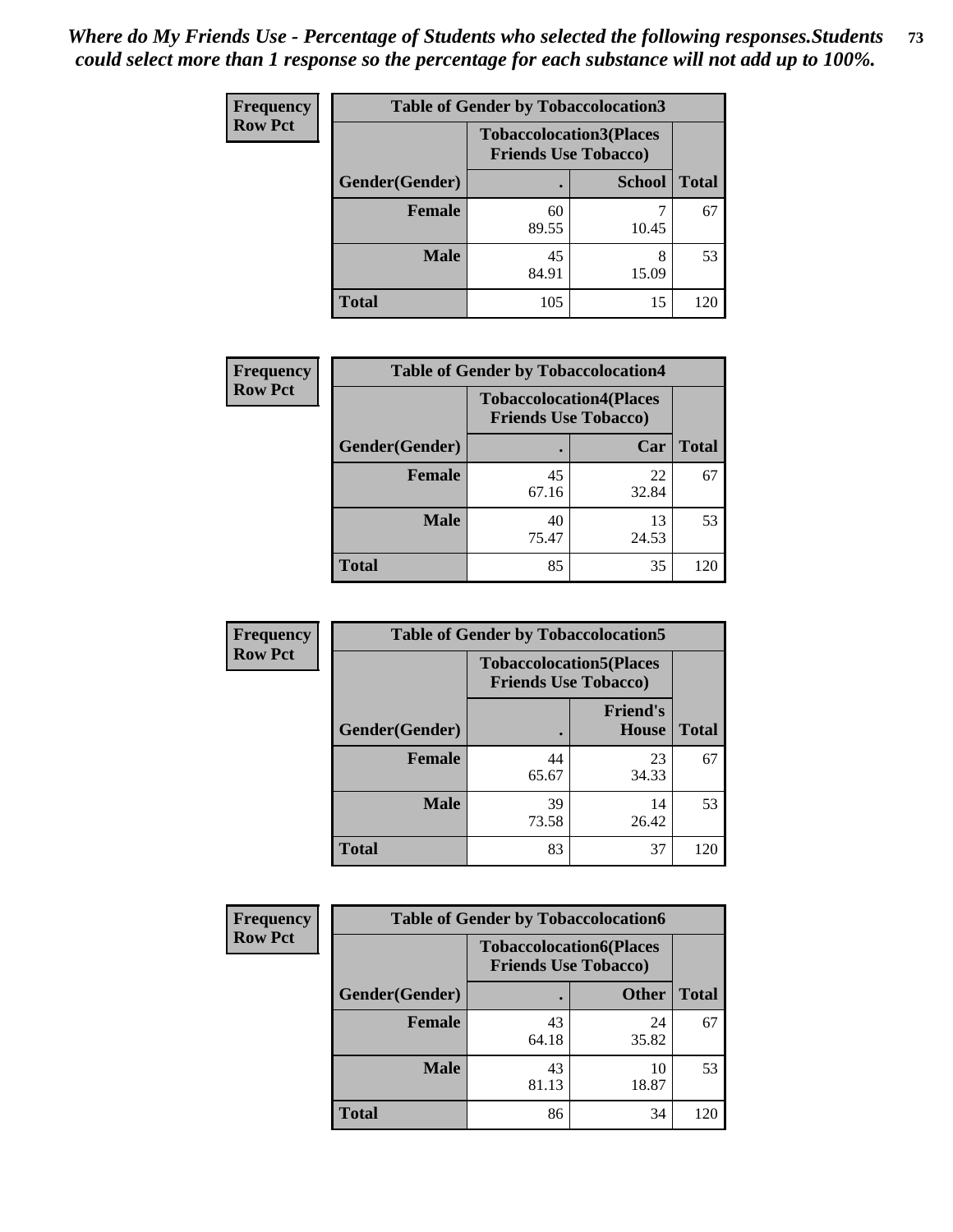| <b>Frequency</b> | <b>Table of Gender by Marijuanalocation1</b> |                                                                    |             |              |
|------------------|----------------------------------------------|--------------------------------------------------------------------|-------------|--------------|
| <b>Row Pct</b>   |                                              | <b>Marijuanalocation1(Places</b><br><b>Friends Use Marijuana</b> ) |             |              |
|                  | Gender(Gender)                               |                                                                    | Do Not Use  | <b>Total</b> |
|                  | <b>Female</b>                                | 21<br>31.34                                                        | 46<br>68.66 | 67           |
|                  | <b>Male</b>                                  | 17<br>32.08                                                        | 36<br>67.92 | 53           |
|                  | <b>Total</b>                                 | 38                                                                 | 82          | 120          |

| <b>Frequency</b> | <b>Table of Gender by Marijuanalocation2</b> |                                                                    |             |              |
|------------------|----------------------------------------------|--------------------------------------------------------------------|-------------|--------------|
| <b>Row Pct</b>   |                                              | <b>Marijuanalocation2(Places</b><br><b>Friends Use Marijuana</b> ) |             |              |
|                  | Gender(Gender)                               |                                                                    | Home        | <b>Total</b> |
|                  | Female                                       | 53<br>79.10                                                        | 14<br>20.90 | 67           |
|                  | <b>Male</b>                                  | 43<br>81.13                                                        | 10<br>18.87 | 53           |
|                  | <b>Total</b>                                 | 96                                                                 | 24          | 120          |

| Frequency      | <b>Table of Gender by Marijuanalocation3</b> |                                                                    |                |              |
|----------------|----------------------------------------------|--------------------------------------------------------------------|----------------|--------------|
| <b>Row Pct</b> |                                              | <b>Marijuanalocation3(Places</b><br><b>Friends Use Marijuana</b> ) |                |              |
|                | Gender(Gender)                               |                                                                    | <b>School</b>  | <b>Total</b> |
|                | Female                                       | 65<br>97.01                                                        | 2.99           | 67           |
|                | <b>Male</b>                                  | 53<br>100.00                                                       | 0.00           | 53           |
|                | <b>Total</b>                                 | 118                                                                | $\overline{2}$ | 120          |

| <b>Frequency</b> | <b>Table of Gender by Marijuanalocation4</b> |                                |                                   |              |  |
|------------------|----------------------------------------------|--------------------------------|-----------------------------------|--------------|--|
| <b>Row Pct</b>   |                                              | <b>Friends Use Marijuana</b> ) | <b>Marijuanalocation4(Places)</b> |              |  |
|                  | Gender(Gender)                               |                                | Car                               | <b>Total</b> |  |
|                  | <b>Female</b>                                | 57<br>85.07                    | 10<br>14.93                       | 67           |  |
|                  | <b>Male</b>                                  | 47<br>88.68                    | 6<br>11.32                        | 53           |  |
|                  | <b>Total</b>                                 | 104                            | 16                                | 20           |  |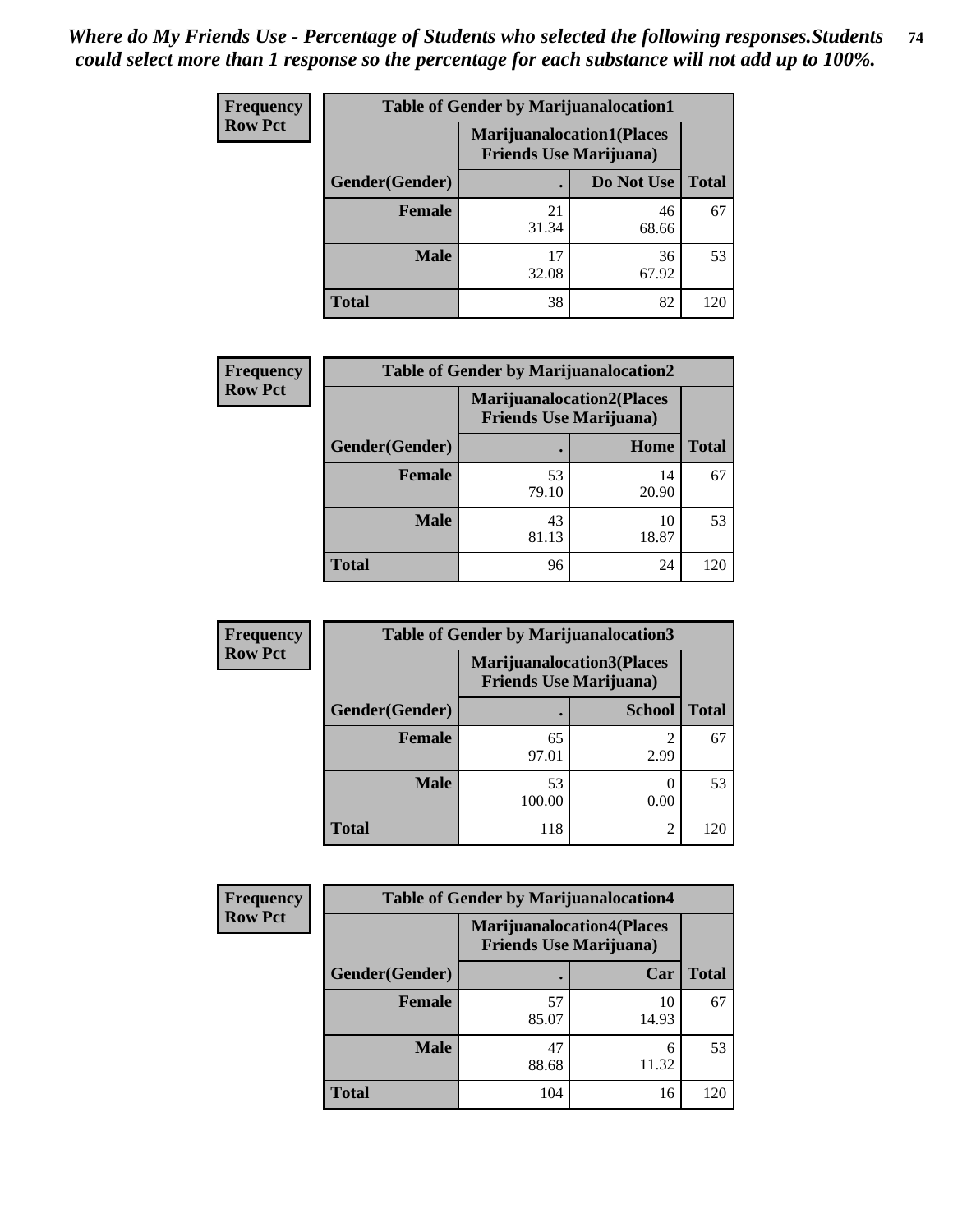| <b>Frequency</b> | <b>Table of Gender by Marijuanalocation5</b> |                                |                                   |              |
|------------------|----------------------------------------------|--------------------------------|-----------------------------------|--------------|
| <b>Row Pct</b>   |                                              | <b>Friends Use Marijuana</b> ) | <b>Marijuanalocation5</b> (Places |              |
|                  | Gender(Gender)                               |                                | <b>Friend's</b><br>House          | <b>Total</b> |
|                  | <b>Female</b>                                | 52<br>77.61                    | 15<br>22.39                       | 67           |
|                  | <b>Male</b>                                  | 42<br>79.25                    | 11<br>20.75                       | 53           |
|                  | <b>Total</b>                                 | 94                             | 26                                | 120          |

| <b>Frequency</b> | <b>Table of Gender by Marijuanalocation6</b> |                                                                    |              |              |
|------------------|----------------------------------------------|--------------------------------------------------------------------|--------------|--------------|
| <b>Row Pct</b>   |                                              | <b>Marijuanalocation6(Places</b><br><b>Friends Use Marijuana</b> ) |              |              |
|                  | <b>Gender</b> (Gender)                       |                                                                    | <b>Other</b> | <b>Total</b> |
|                  | <b>Female</b>                                | 58<br>86.57                                                        | 9<br>13.43   | 67           |
|                  | <b>Male</b>                                  | 47<br>88.68                                                        | 6<br>11.32   | 53           |
|                  | Total                                        | 105                                                                | 15           | 120          |

| <b>Frequency</b> | <b>Table of Gender by Otherdruglocation1</b> |                                                                                |             |              |
|------------------|----------------------------------------------|--------------------------------------------------------------------------------|-------------|--------------|
| <b>Row Pct</b>   |                                              | <b>Otherdruglocation1(Places</b><br><b>Friends Use Other Illegal</b><br>Drugs) |             |              |
|                  | Gender(Gender)                               |                                                                                | Do Not Use  | <b>Total</b> |
|                  | Female                                       | 10<br>14.93                                                                    | 57<br>85.07 | 67           |
|                  | <b>Male</b>                                  | 10<br>18.87                                                                    | 43<br>81.13 | 53           |
|                  | <b>Total</b>                                 | 20                                                                             | 100         | 120          |

| Frequency      | <b>Table of Gender by Otherdruglocation2</b>                                   |             |           |              |
|----------------|--------------------------------------------------------------------------------|-------------|-----------|--------------|
| <b>Row Pct</b> | <b>Otherdruglocation2(Places</b><br><b>Friends Use Other Illegal</b><br>Drugs) |             |           |              |
|                | Gender(Gender)                                                                 |             | Home      | <b>Total</b> |
|                | Female                                                                         | 60<br>89.55 | 10.45     | 67           |
|                | <b>Male</b>                                                                    | 50<br>94.34 | 3<br>5.66 | 53           |
|                | <b>Total</b>                                                                   | 110         | 10        | 120          |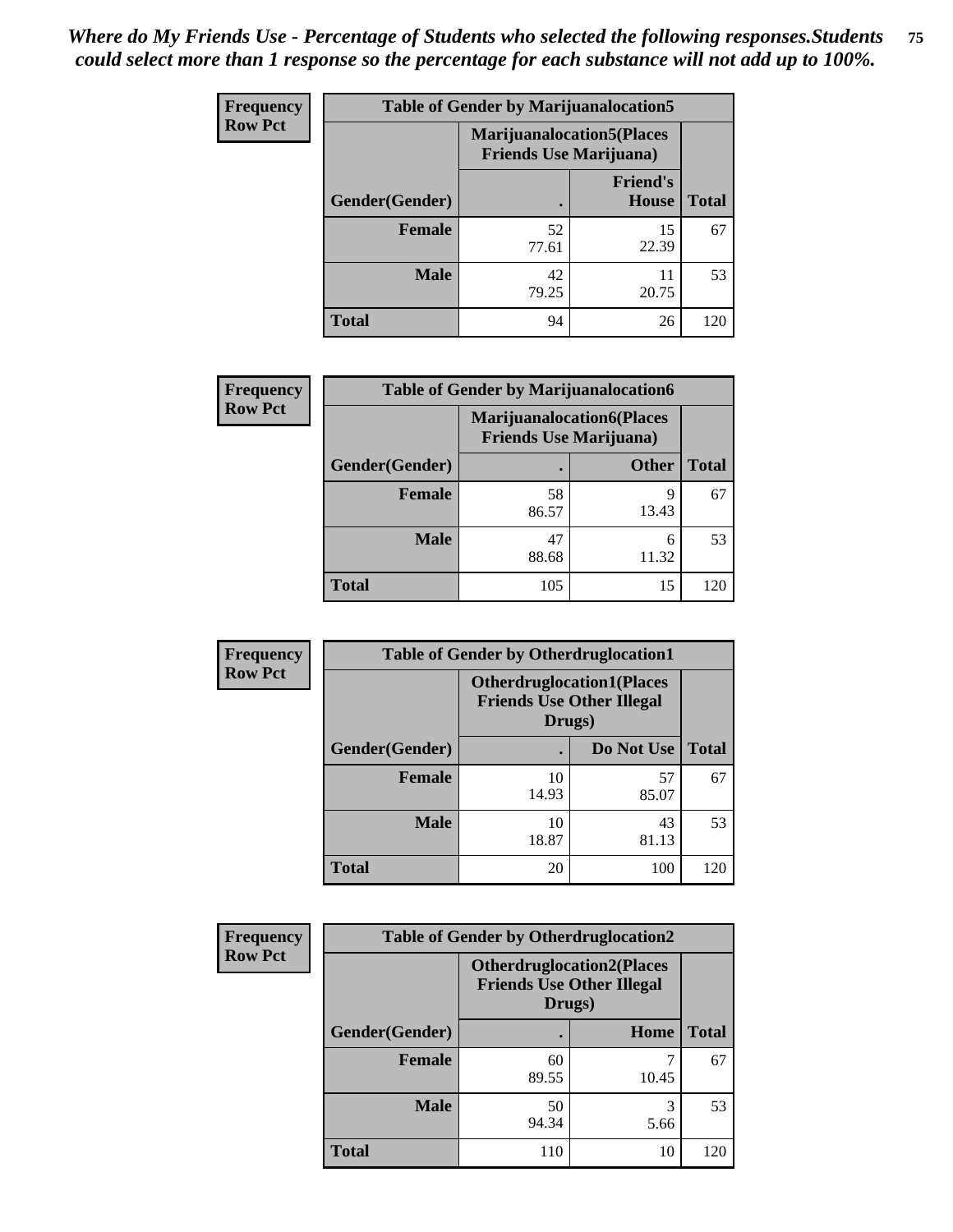| Frequency      | <b>Table of Gender by Otherdruglocation3</b> |                                                                                |               |              |
|----------------|----------------------------------------------|--------------------------------------------------------------------------------|---------------|--------------|
| <b>Row Pct</b> |                                              | <b>Otherdruglocation3(Places</b><br><b>Friends Use Other Illegal</b><br>Drugs) |               |              |
|                | Gender(Gender)                               |                                                                                | <b>School</b> | <b>Total</b> |
|                | <b>Female</b>                                | 63<br>94.03                                                                    | 5.97          | 67           |
|                | <b>Male</b>                                  | 51<br>96.23                                                                    | ∍<br>3.77     | 53           |
|                | <b>Total</b>                                 | 114                                                                            | 6             | 120          |

| <b>Frequency</b> | <b>Table of Gender by Otherdruglocation4</b> |                                                                                |           |              |
|------------------|----------------------------------------------|--------------------------------------------------------------------------------|-----------|--------------|
| <b>Row Pct</b>   |                                              | <b>Otherdruglocation4(Places</b><br><b>Friends Use Other Illegal</b><br>Drugs) |           |              |
|                  | Gender(Gender)                               |                                                                                | Car       | <b>Total</b> |
|                  | <b>Female</b>                                | 61<br>91.04                                                                    | 6<br>8.96 | 67           |
|                  | <b>Male</b>                                  | 52<br>98.11                                                                    | 1.89      | 53           |
|                  | <b>Total</b>                                 | 113                                                                            | 7         | 120          |

| Frequency      |                | <b>Table of Gender by Otherdruglocation5</b> |                                  |              |
|----------------|----------------|----------------------------------------------|----------------------------------|--------------|
| <b>Row Pct</b> |                | <b>Friends Use Other Illegal</b><br>Drugs)   | <b>Otherdruglocation5(Places</b> |              |
|                | Gender(Gender) |                                              | <b>Friend's</b><br><b>House</b>  | <b>Total</b> |
|                | <b>Female</b>  | 58<br>86.57                                  | q<br>13.43                       | 67           |
|                | <b>Male</b>    | 50<br>94.34                                  | 3<br>5.66                        | 53           |
|                | <b>Total</b>   | 108                                          | 12                               | 120          |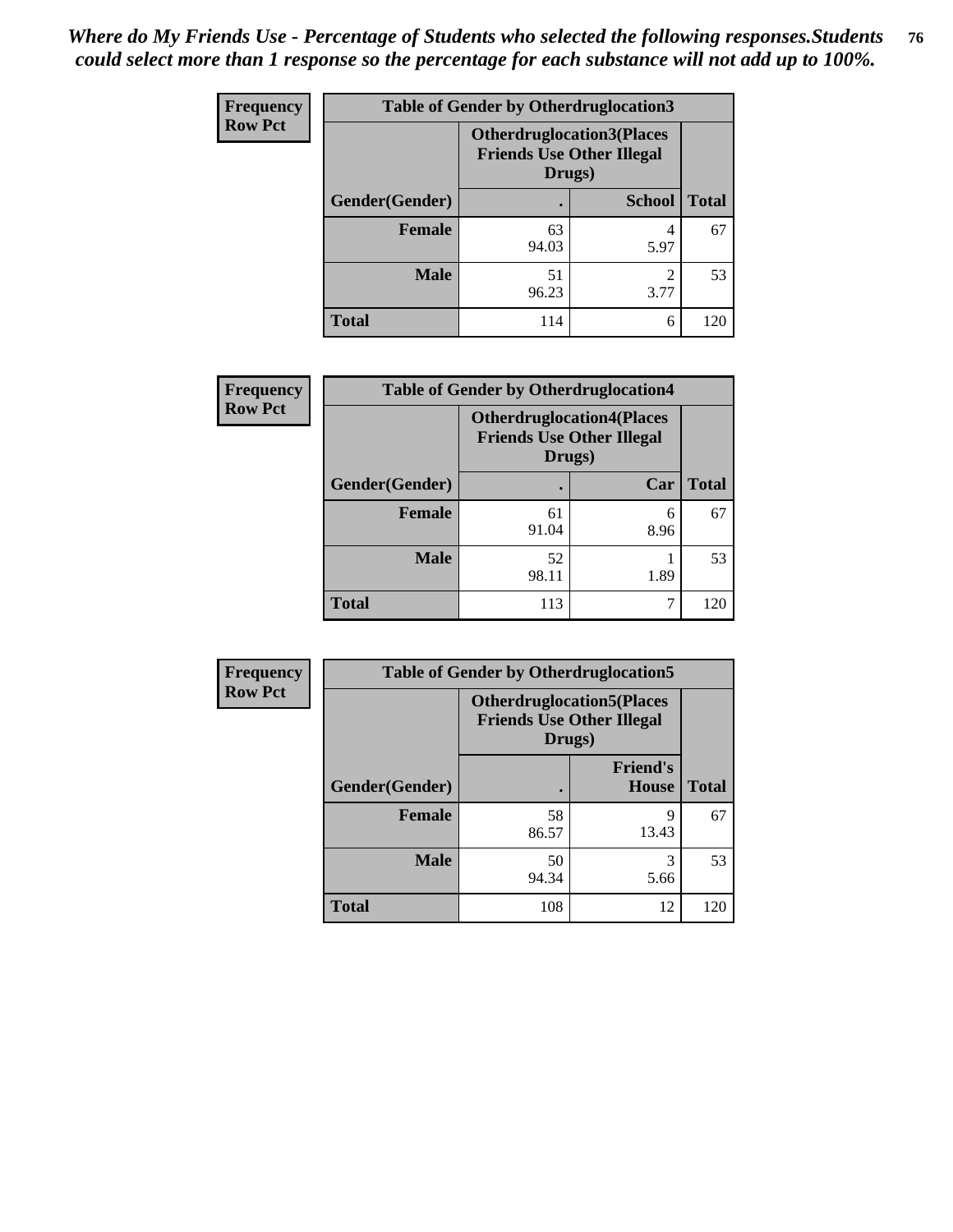| Frequency      | <b>Table of Gender by Otherdruglocation6</b> |                                                                                |              |              |
|----------------|----------------------------------------------|--------------------------------------------------------------------------------|--------------|--------------|
| <b>Row Pct</b> |                                              | <b>Otherdruglocation6(Places</b><br><b>Friends Use Other Illegal</b><br>Drugs) |              |              |
|                | Gender(Gender)                               |                                                                                | <b>Other</b> | <b>Total</b> |
|                | Female                                       | 59<br>88.06                                                                    | 8<br>11.94   | 67           |
|                | <b>Male</b>                                  | 50<br>94.34                                                                    | 5.66         | 53           |
|                | <b>Total</b>                                 | 109                                                                            | 11           | 120          |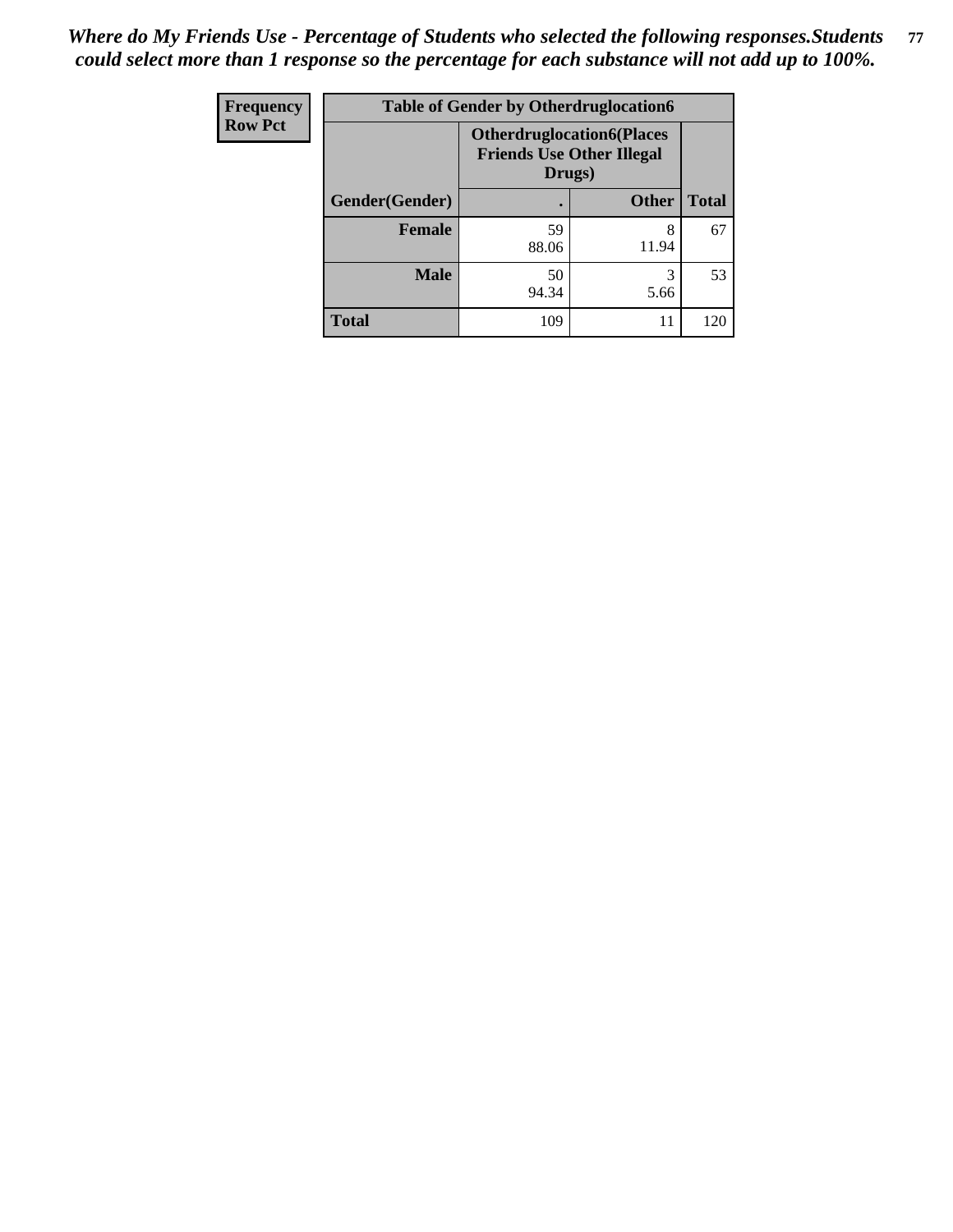| Frequency      | <b>Table of Gender by Alcoholtime1</b> |                                                          |                      |              |
|----------------|----------------------------------------|----------------------------------------------------------|----------------------|--------------|
| <b>Row Pct</b> |                                        | <b>Alcoholtime1(Times</b><br><b>Friends Use Alcohol)</b> |                      |              |
|                | Gender(Gender)                         | $\bullet$                                                | Do Not<br><b>Use</b> | <b>Total</b> |
|                | <b>Female</b>                          | 45<br>67.16                                              | 22<br>32.84          | 67           |
|                | <b>Male</b>                            | 37<br>69.81                                              | 16<br>30.19          | 53           |
|                | <b>Total</b>                           | 82                                                       | 38                   | 120          |

| <b>Frequency</b> | <b>Table of Gender by Alcoholtime2</b> |                                                          |                            |              |
|------------------|----------------------------------------|----------------------------------------------------------|----------------------------|--------------|
| <b>Row Pct</b>   |                                        | <b>Alcoholtime2(Times</b><br><b>Friends Use Alcohol)</b> |                            |              |
|                  | Gender(Gender)                         |                                                          | <b>On Way</b><br>to School | <b>Total</b> |
|                  | <b>Female</b>                          | 66<br>98.51                                              | 1.49                       | 67           |
|                  | <b>Male</b>                            | 53<br>100.00                                             | $\theta$<br>0.00           | 53           |
|                  | <b>Total</b>                           | 119                                                      |                            | 120          |

| <b>Frequency</b> | <b>Table of Gender by Alcoholtime3</b> |                                                             |              |
|------------------|----------------------------------------|-------------------------------------------------------------|--------------|
| <b>Row Pct</b>   |                                        | <b>Alcoholtime3(Times</b><br><b>Friends Use</b><br>Alcohol) |              |
|                  | Gender(Gender)                         |                                                             | <b>Total</b> |
|                  | <b>Female</b>                          | 67<br>100.00                                                | 67           |
|                  | <b>Male</b>                            | 53<br>100.00                                                | 53           |
|                  | <b>Total</b>                           | 120                                                         | 120          |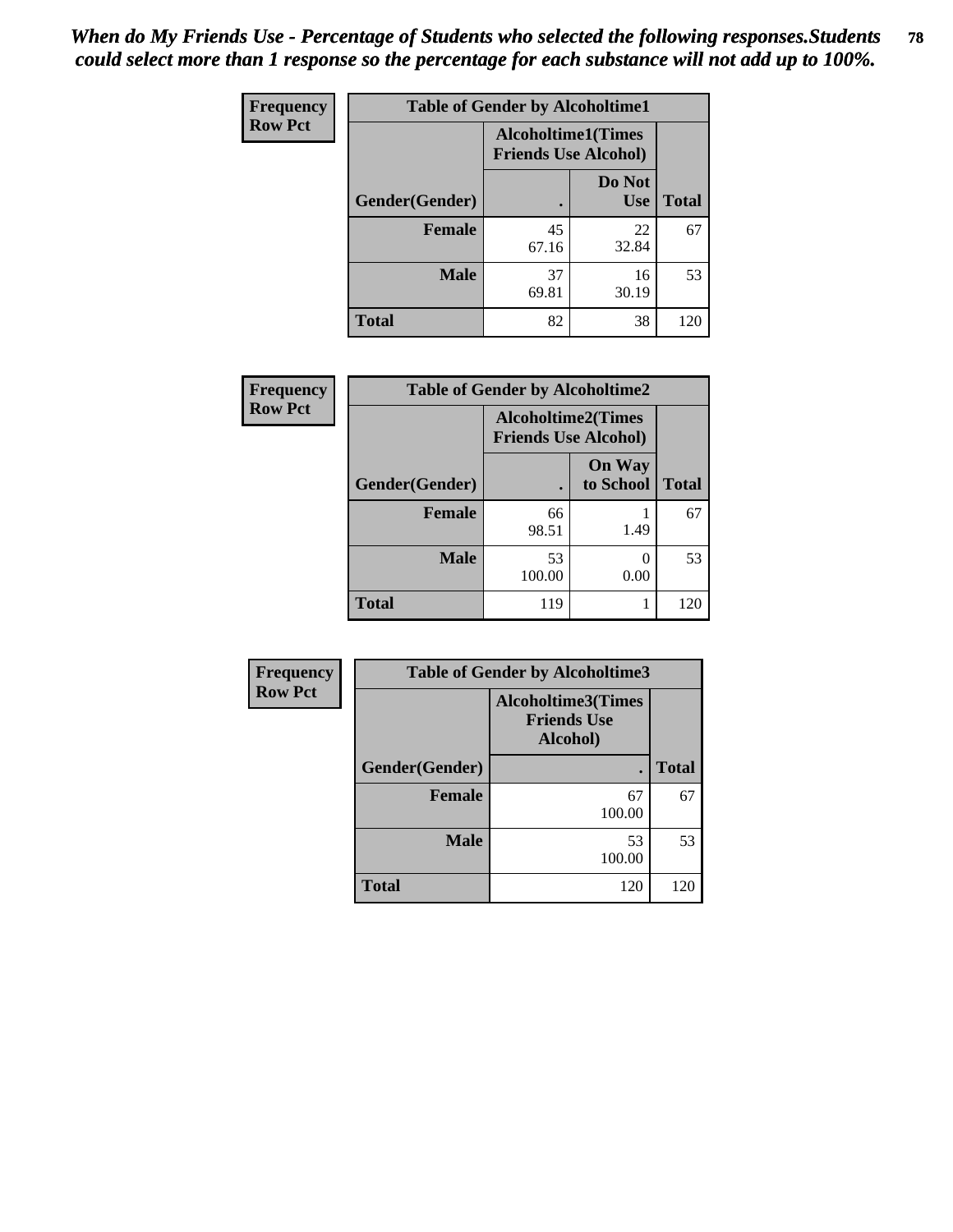*When do My Friends Use - Percentage of Students who selected the following responses.Students could select more than 1 response so the percentage for each substance will not add up to 100%.* **79**

| Frequency      |                | <b>Table of Gender by Alcoholtime4</b>                   |                                                |              |
|----------------|----------------|----------------------------------------------------------|------------------------------------------------|--------------|
| <b>Row Pct</b> |                | <b>Alcoholtime4(Times</b><br><b>Friends Use Alcohol)</b> |                                                |              |
|                | Gender(Gender) | $\bullet$                                                | <b>On Way</b><br>Home<br>From<br><b>School</b> | <b>Total</b> |
|                | <b>Female</b>  | 63<br>94.03                                              | 4<br>5.97                                      | 67           |
|                | <b>Male</b>    | 53<br>100.00                                             | 0<br>0.00                                      | 53           |
|                | <b>Total</b>   | 116                                                      | 4                                              | 120          |

| <b>Frequency</b> | <b>Table of Gender by Alcoholtime5</b> |                                                           |             |              |
|------------------|----------------------------------------|-----------------------------------------------------------|-------------|--------------|
| <b>Row Pct</b>   |                                        | <b>Alcoholtime5</b> (Times<br><b>Friends Use Alcohol)</b> |             |              |
|                  | Gender(Gender)                         |                                                           | Weeknights  | <b>Total</b> |
|                  | <b>Female</b>                          | 52<br>77.61                                               | 15<br>22.39 | 67           |
|                  | <b>Male</b>                            | 47<br>88.68                                               | 6<br>11.32  | 53           |
|                  | <b>Total</b>                           | 99                                                        | 21          | 120          |

| <b>Frequency</b> | <b>Table of Gender by Alcoholtime6</b> |             |                                                           |              |
|------------------|----------------------------------------|-------------|-----------------------------------------------------------|--------------|
| <b>Row Pct</b>   |                                        |             | <b>Alcoholtime6</b> (Times<br><b>Friends Use Alcohol)</b> |              |
|                  | Gender(Gender)                         |             | <b>Weekends</b>                                           | <b>Total</b> |
|                  | <b>Female</b>                          | 22<br>32.84 | 45<br>67.16                                               | 67           |
|                  | <b>Male</b>                            | 15<br>28.30 | 38<br>71.70                                               | 53           |
|                  | <b>Total</b>                           | 37          | 83                                                        | 120          |

| <b>Frequency</b> | <b>Table of Gender by Tobaccotime1</b> |                                                          |                      |              |
|------------------|----------------------------------------|----------------------------------------------------------|----------------------|--------------|
| <b>Row Pct</b>   |                                        | <b>Tobaccotime1(Times</b><br><b>Friends Use Tobacco)</b> |                      |              |
|                  | Gender(Gender)                         |                                                          | Do Not<br><b>Use</b> | <b>Total</b> |
|                  | <b>Female</b>                          | 36<br>53.73                                              | 31<br>46.27          | 67           |
|                  | <b>Male</b>                            | 27<br>50.94                                              | 26<br>49.06          | 53           |
|                  | <b>Total</b>                           | 63                                                       | 57                   | 120          |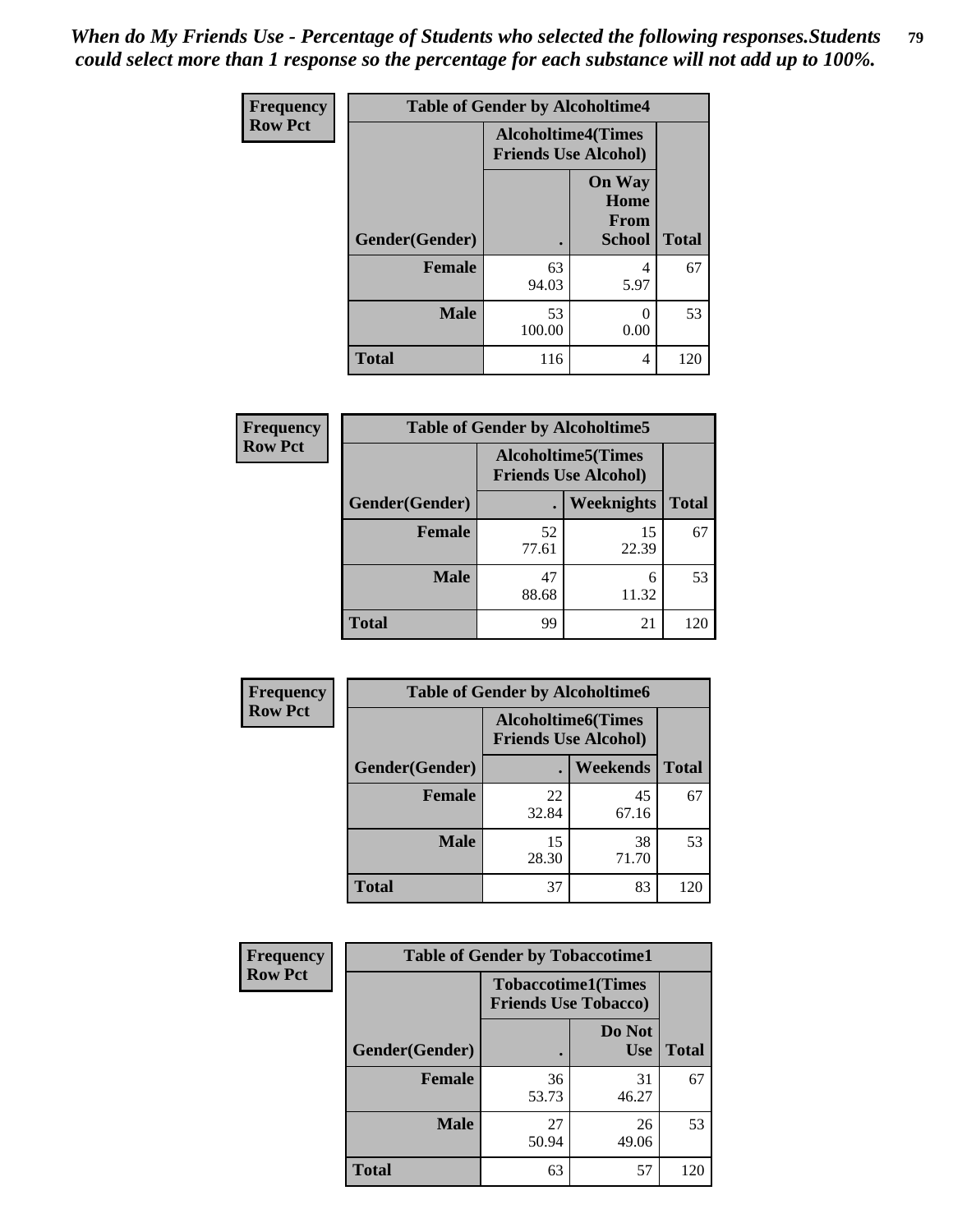| <b>Frequency</b> | <b>Table of Gender by Tobaccotime2</b> |                             |                            |              |
|------------------|----------------------------------------|-----------------------------|----------------------------|--------------|
| <b>Row Pct</b>   |                                        | <b>Friends Use Tobacco)</b> | <b>Tobaccotime2(Times</b>  |              |
|                  | Gender(Gender)                         |                             | <b>On Way</b><br>to School | <b>Total</b> |
|                  | <b>Female</b>                          | 46<br>68.66                 | 21<br>31.34                | 67           |
|                  | <b>Male</b>                            | 41<br>77.36                 | 12<br>22.64                | 53           |
|                  | <b>Total</b>                           | 87                          | 33                         | 120          |

| <b>Frequency</b> | <b>Table of Gender by Tobaccotime3</b> |                                                          |                                |              |
|------------------|----------------------------------------|----------------------------------------------------------|--------------------------------|--------------|
| <b>Row Pct</b>   |                                        | <b>Tobaccotime3(Times</b><br><b>Friends Use Tobacco)</b> |                                |              |
|                  | Gender(Gender)                         |                                                          | <b>During</b><br><b>School</b> | <b>Total</b> |
|                  | <b>Female</b>                          | 61<br>91.04                                              | 6<br>8.96                      | 67           |
|                  | <b>Male</b>                            | 42<br>79.25                                              | 11<br>20.75                    | 53           |
|                  | <b>Total</b>                           | 103                                                      | 17                             | 120          |

| Frequency      | <b>Table of Gender by Tobaccotime4</b> |                                                          |                                                |              |
|----------------|----------------------------------------|----------------------------------------------------------|------------------------------------------------|--------------|
| <b>Row Pct</b> |                                        | <b>Tobaccotime4(Times</b><br><b>Friends Use Tobacco)</b> |                                                |              |
|                | Gender(Gender)                         |                                                          | <b>On Way</b><br>Home<br>From<br><b>School</b> | <b>Total</b> |
|                | <b>Female</b>                          | 63<br>94.03                                              | 4<br>5.97                                      | 67           |
|                | <b>Male</b>                            | 53<br>100.00                                             | 0<br>0.00                                      | 53           |
|                | <b>Total</b>                           | 116                                                      | 4                                              | 120          |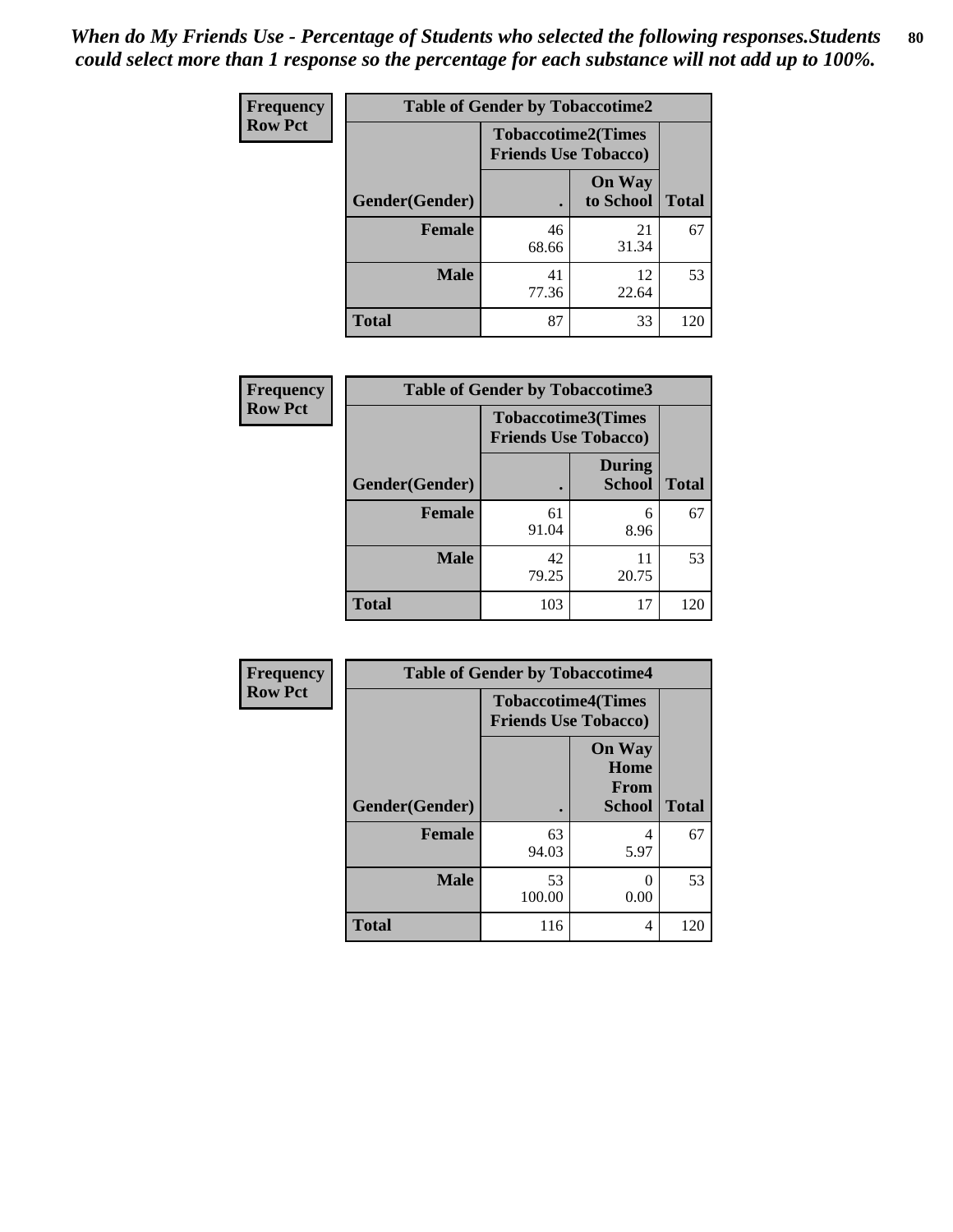| <b>Frequency</b> | <b>Table of Gender by Tobaccotime5</b> |                                                           |                   |              |  |
|------------------|----------------------------------------|-----------------------------------------------------------|-------------------|--------------|--|
| <b>Row Pct</b>   |                                        | <b>Tobaccotime5</b> (Times<br><b>Friends Use Tobacco)</b> |                   |              |  |
|                  | <b>Gender</b> (Gender)                 |                                                           | <b>Weeknights</b> | <b>Total</b> |  |
|                  | <b>Female</b>                          | 40<br>59.70                                               | 27<br>40.30       | 67           |  |
|                  | <b>Male</b>                            | 37<br>69.81                                               | 16<br>30.19       | 53           |  |
|                  | Total                                  | 77                                                        | 43                | 120          |  |

| <b>Frequency</b> | <b>Table of Gender by Tobaccotime6</b> |                                                          |                 |              |
|------------------|----------------------------------------|----------------------------------------------------------|-----------------|--------------|
| <b>Row Pct</b>   |                                        | <b>Tobaccotime6(Times</b><br><b>Friends Use Tobacco)</b> |                 |              |
|                  | Gender(Gender)                         |                                                          | <b>Weekends</b> | <b>Total</b> |
|                  | Female                                 | 35<br>52.24                                              | 32<br>47.76     | 67           |
|                  | <b>Male</b>                            | 30<br>56.60                                              | 23<br>43.40     | 53           |
|                  | <b>Total</b>                           | 65                                                       | 55              | 120          |

| <b>Frequency</b> | <b>Table of Gender by Marijuanatime1</b> |                                |                             |              |
|------------------|------------------------------------------|--------------------------------|-----------------------------|--------------|
| <b>Row Pct</b>   |                                          | <b>Friends Use Marijuana</b> ) | <b>Marijuanatime1(Times</b> |              |
|                  | Gender(Gender)                           |                                | Do Not Use                  | <b>Total</b> |
|                  | <b>Female</b>                            | 21<br>31.34                    | 46<br>68.66                 | 67           |
|                  | <b>Male</b>                              | 17<br>32.08                    | 36<br>67.92                 | 53           |
|                  | <b>Total</b>                             | 38                             | 82                          | 120          |

| <b>Frequency</b> | <b>Table of Gender by Marijuanatime2</b>                      |             |                            |              |
|------------------|---------------------------------------------------------------|-------------|----------------------------|--------------|
| <b>Row Pct</b>   | <b>Marijuanatime2(Times</b><br><b>Friends Use Marijuana</b> ) |             |                            |              |
|                  | Gender(Gender)                                                |             | On Way to<br><b>School</b> | <b>Total</b> |
|                  | <b>Female</b>                                                 | 66<br>98.51 | 1.49                       | 67           |
|                  | <b>Male</b>                                                   | 51<br>96.23 | $\mathfrak{D}$<br>3.77     | 53           |
|                  | <b>Total</b>                                                  | 117         | 3                          | 120          |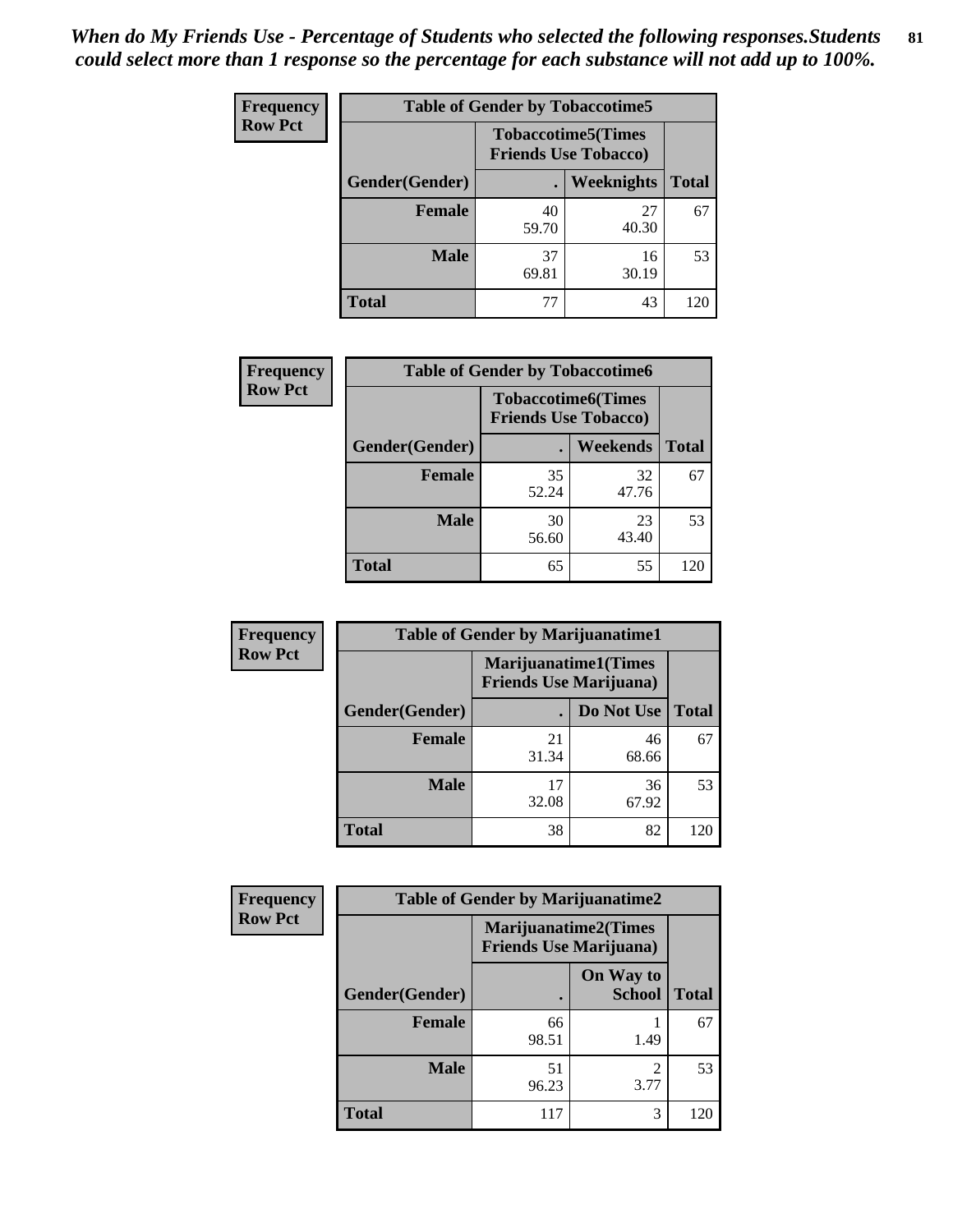| <b>Frequency</b> |                | <b>Table of Gender by Marijuanatime3</b> |                                |              |  |
|------------------|----------------|------------------------------------------|--------------------------------|--------------|--|
| <b>Row Pct</b>   |                | <b>Friends Use Marijuana</b> )           | Marijuanatime3(Times           |              |  |
|                  | Gender(Gender) |                                          | <b>During</b><br><b>School</b> | <b>Total</b> |  |
|                  | <b>Female</b>  | 67<br>100.00                             | 0.00                           | 67           |  |
|                  | <b>Male</b>    | 52<br>98.11                              | 1.89                           | 53           |  |
|                  | <b>Total</b>   | 119                                      |                                | 120          |  |

| Frequency      | <b>Table of Gender by Marijuanatime4</b> |                                |                                                       |              |
|----------------|------------------------------------------|--------------------------------|-------------------------------------------------------|--------------|
| <b>Row Pct</b> |                                          | <b>Friends Use Marijuana</b> ) | <b>Marijuanatime4(Times</b>                           |              |
|                | Gender(Gender)                           |                                | <b>On Way</b><br>Home<br><b>From</b><br><b>School</b> | <b>Total</b> |
|                | <b>Female</b>                            | 65<br>97.01                    | $\mathfrak{D}$<br>2.99                                | 67           |
|                | <b>Male</b>                              | 49<br>92.45                    | 4<br>7.55                                             | 53           |
|                | <b>Total</b>                             | 114                            | 6                                                     | 120          |

| Frequency      | <b>Table of Gender by Marijuanatime5</b>                       |             |             |              |  |
|----------------|----------------------------------------------------------------|-------------|-------------|--------------|--|
| <b>Row Pct</b> | <b>Marijuanatime5</b> (Times<br><b>Friends Use Marijuana</b> ) |             |             |              |  |
|                | Gender(Gender)                                                 |             | Weeknights  | <b>Total</b> |  |
|                | <b>Female</b>                                                  | 55<br>82.09 | 12<br>17.91 | 67           |  |
|                | <b>Male</b>                                                    | 46<br>86.79 | 13.21       | 53           |  |
|                | <b>Total</b>                                                   | 101         | 19          | 120          |  |

| <b>Frequency</b> | <b>Table of Gender by Marijuanatime6</b>                      |             |                 |              |  |
|------------------|---------------------------------------------------------------|-------------|-----------------|--------------|--|
| <b>Row Pct</b>   | <b>Marijuanatime6(Times</b><br><b>Friends Use Marijuana</b> ) |             |                 |              |  |
|                  | Gender(Gender)                                                |             | <b>Weekends</b> | <b>Total</b> |  |
|                  | <b>Female</b>                                                 | 46<br>68.66 | 21<br>31.34     | 67           |  |
|                  | <b>Male</b>                                                   | 37<br>69.81 | 16<br>30.19     | 53           |  |
|                  | Total                                                         | 83          | 37              | 120          |  |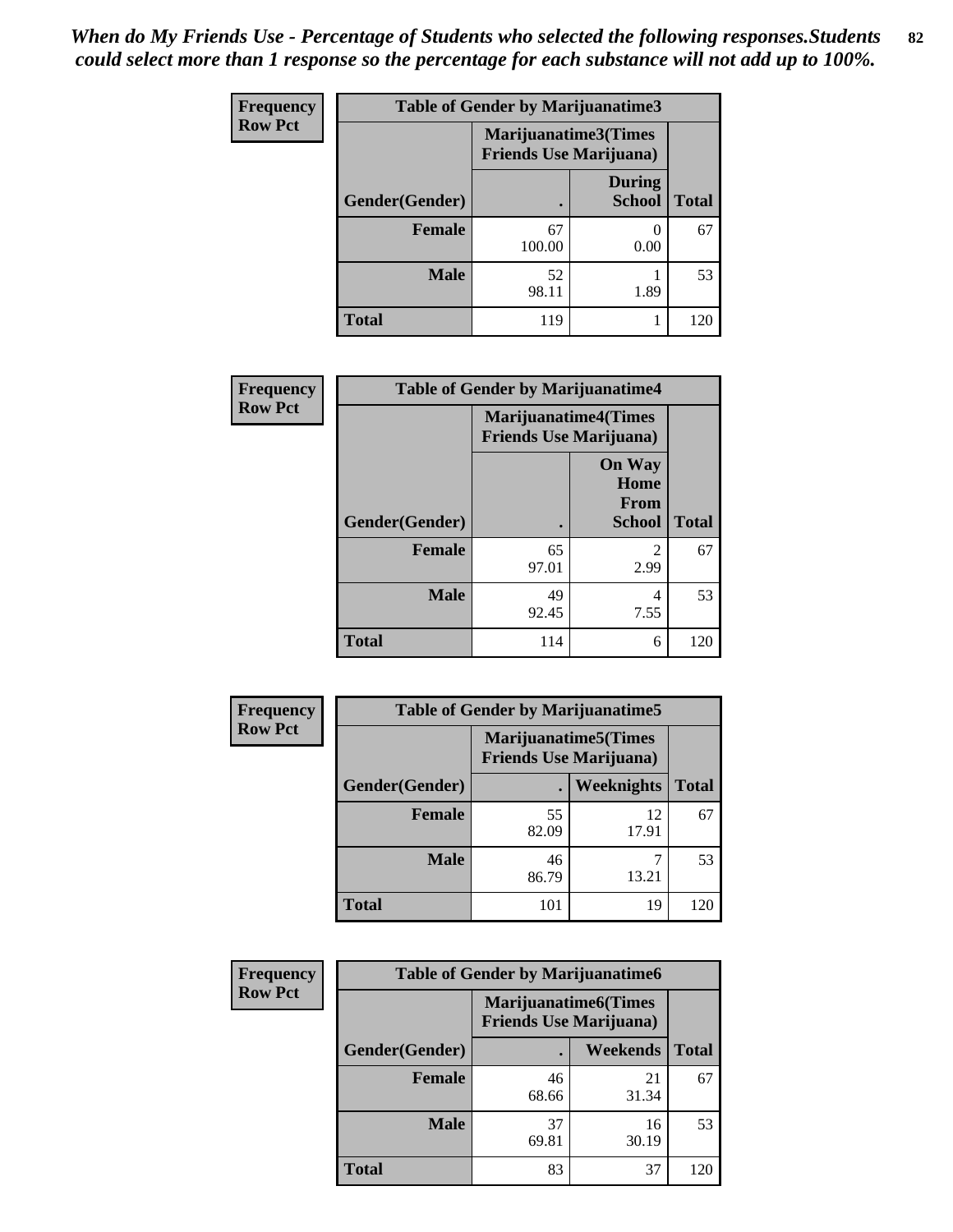| <b>Frequency</b> | <b>Table of Gender by Otherdrugtime1</b> |                        |                                                         |     |
|------------------|------------------------------------------|------------------------|---------------------------------------------------------|-----|
| <b>Row Pct</b>   |                                          | <b>Illegal Drugs</b> ) | <b>Otherdrugtime1(Times</b><br><b>Friends Use Other</b> |     |
|                  | Gender(Gender)                           |                        | Do Not Use   Total                                      |     |
|                  | <b>Female</b>                            | 9<br>13.43             | 58<br>86.57                                             | 67  |
|                  | <b>Male</b>                              | 8<br>15.09             | 45<br>84.91                                             | 53  |
|                  | <b>Total</b>                             | 17                     | 103                                                     | 120 |

| <b>Frequency</b> | <b>Table of Gender by Otherdrugtime2</b> |                                                                                   |                            |              |
|------------------|------------------------------------------|-----------------------------------------------------------------------------------|----------------------------|--------------|
| <b>Row Pct</b>   |                                          | <b>Otherdrugtime2(Times</b><br><b>Friends Use Other</b><br><b>Illegal Drugs</b> ) |                            |              |
|                  | Gender(Gender)                           |                                                                                   | On Way to<br><b>School</b> | <b>Total</b> |
|                  | <b>Female</b>                            | 63<br>94.03                                                                       | 4<br>5.97                  | 67           |
|                  | <b>Male</b>                              | 52<br>98.11                                                                       | 1.89                       | 53           |
|                  | <b>Total</b>                             | 115                                                                               | 5                          | 120          |

| <b>Frequency</b> | Table of Gender by Otherdrugtime3 |                                                                            |                                |              |  |
|------------------|-----------------------------------|----------------------------------------------------------------------------|--------------------------------|--------------|--|
| <b>Row Pct</b>   |                                   | Otherdrugtime3(Times<br><b>Friends Use Other</b><br><b>Illegal Drugs</b> ) |                                |              |  |
|                  | Gender(Gender)                    | $\bullet$                                                                  | <b>During</b><br><b>School</b> | <b>Total</b> |  |
|                  | <b>Female</b>                     | 65<br>97.01                                                                | $\mathfrak{D}$<br>2.99         | 67           |  |
|                  | <b>Male</b>                       | 51<br>96.23                                                                | $\mathfrak{D}$<br>3.77         | 53           |  |
|                  | <b>Total</b>                      | 116                                                                        | 4                              | 120          |  |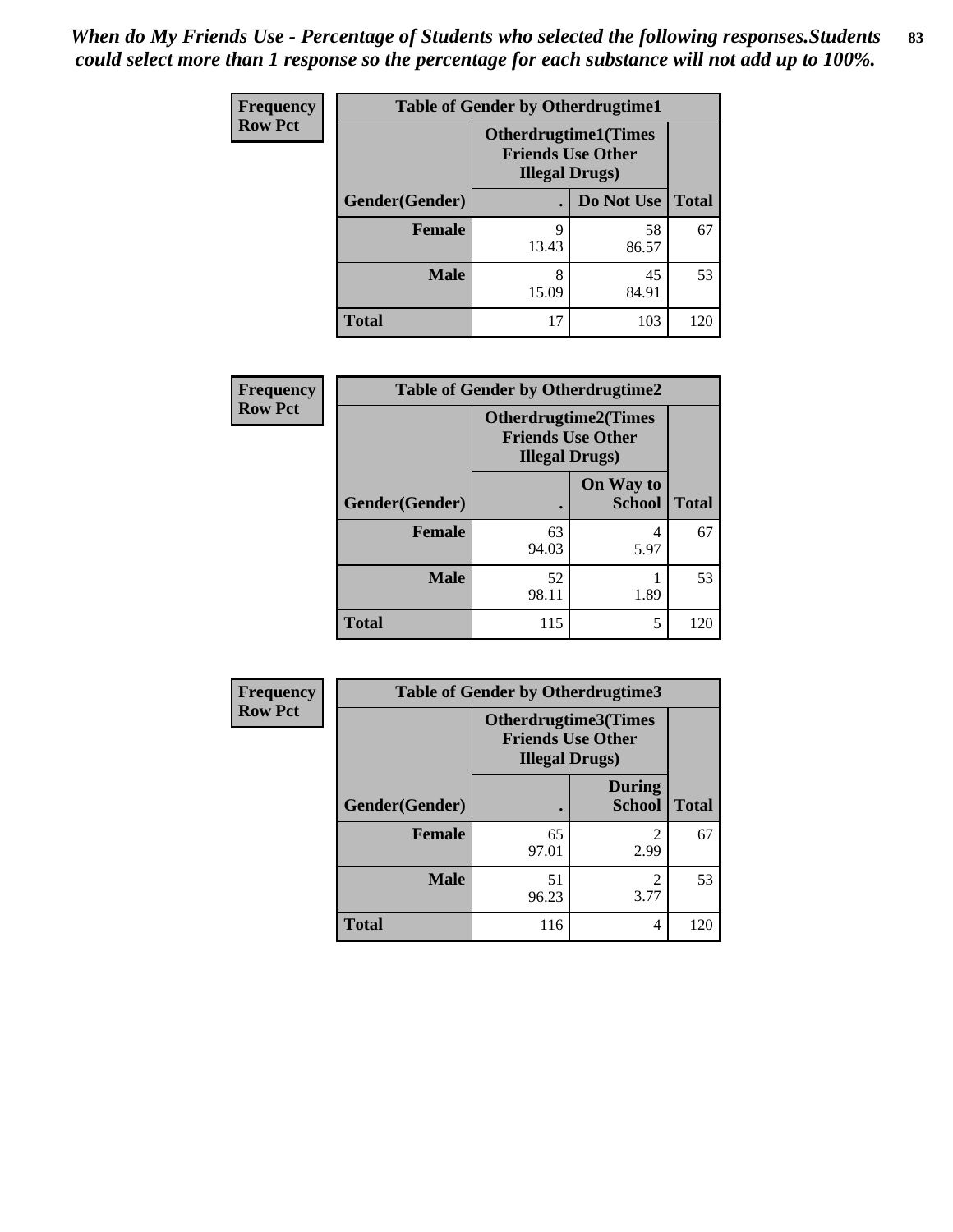*When do My Friends Use - Percentage of Students who selected the following responses.Students could select more than 1 response so the percentage for each substance will not add up to 100%.* **84**

| <b>Frequency</b> | <b>Table of Gender by Otherdrugtime4</b> |                                                                                   |                                                |              |
|------------------|------------------------------------------|-----------------------------------------------------------------------------------|------------------------------------------------|--------------|
| <b>Row Pct</b>   |                                          | <b>Otherdrugtime4(Times</b><br><b>Friends Use Other</b><br><b>Illegal Drugs</b> ) |                                                |              |
|                  | Gender(Gender)                           |                                                                                   | <b>On Way</b><br>Home<br>From<br><b>School</b> | <b>Total</b> |
|                  | <b>Female</b>                            | 64<br>95.52                                                                       | 3<br>4.48                                      | 67           |
|                  | <b>Male</b>                              | 53<br>100.00                                                                      | 0.00                                           | 53           |
|                  | <b>Total</b>                             | 117                                                                               | 3                                              | 120          |

| Frequency      | <b>Table of Gender by Otherdrugtime5</b> |                                                                                    |            |              |  |
|----------------|------------------------------------------|------------------------------------------------------------------------------------|------------|--------------|--|
| <b>Row Pct</b> |                                          | <b>Otherdrugtime5</b> (Times<br><b>Friends Use Other</b><br><b>Illegal Drugs</b> ) |            |              |  |
|                | Gender(Gender)                           |                                                                                    | Weeknights | <b>Total</b> |  |
|                | <b>Female</b>                            | 62<br>92.54                                                                        | 7.46       | 67           |  |
|                | <b>Male</b>                              | 51<br>96.23                                                                        | 3.77       | 53           |  |
|                | <b>Total</b>                             | 113                                                                                |            | 120          |  |

| <b>Frequency</b> | <b>Table of Gender by Otherdrugtime6</b> |                                                                                   |            |              |  |
|------------------|------------------------------------------|-----------------------------------------------------------------------------------|------------|--------------|--|
| <b>Row Pct</b>   |                                          | <b>Otherdrugtime6(Times</b><br><b>Friends Use Other</b><br><b>Illegal Drugs</b> ) |            |              |  |
|                  | Gender(Gender)                           |                                                                                   | Weekends   | <b>Total</b> |  |
|                  | <b>Female</b>                            | 58<br>86.57                                                                       | 9<br>13.43 | 67           |  |
|                  | <b>Male</b>                              | 46<br>86.79                                                                       | 13.21      | 53           |  |
|                  | <b>Total</b>                             | 104                                                                               | 16         | 120          |  |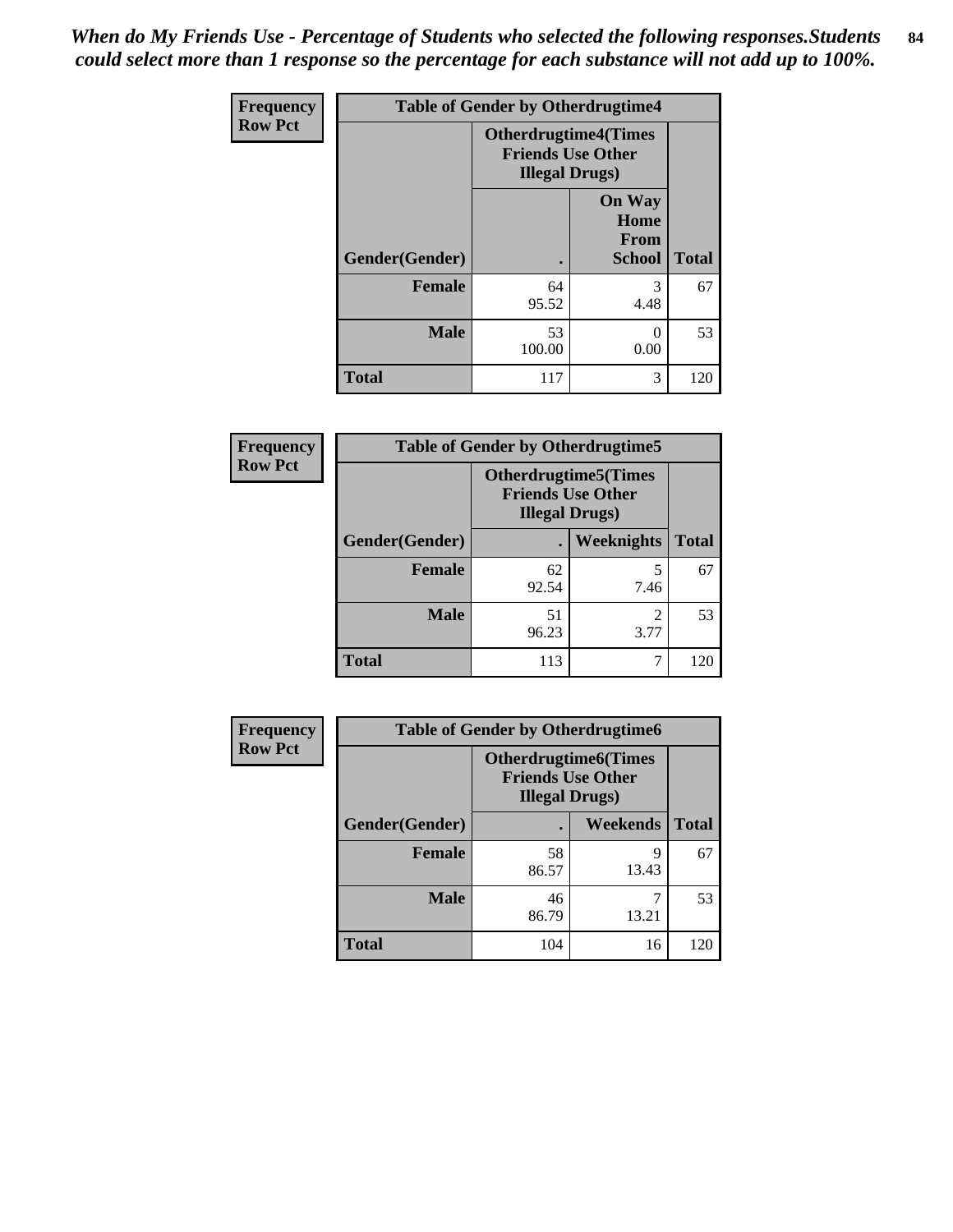## *Other Questions* **85**

| <b>Frequency</b> | <b>Table of Gender by Educationalcohol</b> |                                                                                                                                       |                |              |
|------------------|--------------------------------------------|---------------------------------------------------------------------------------------------------------------------------------------|----------------|--------------|
| <b>Row Pct</b>   |                                            | <b>Educationalcohol</b> (I<br>have been taught<br>about alcohol,<br>tobacco,<br>and other drugs<br>within the last year<br>at school) |                |              |
|                  | Gender(Gender)                             | <b>Yes</b>                                                                                                                            | N <sub>0</sub> | <b>Total</b> |
|                  | <b>Female</b>                              | 46<br>68.66                                                                                                                           | 21<br>31.34    | 67           |
|                  | <b>Male</b>                                | 34<br>64.15                                                                                                                           | 19<br>35.85    | 53           |
|                  | <b>Total</b>                               | 80                                                                                                                                    | 40             | 120          |

| Frequency      | <b>Table of Gender by Rodedrinking</b> |                                                                                                                     |             |              |  |
|----------------|----------------------------------------|---------------------------------------------------------------------------------------------------------------------|-------------|--------------|--|
| <b>Row Pct</b> |                                        | Rodedrinking(In<br>the past 30 days I<br>have ridden in a<br>car with a driver<br>who had been<br>drinking alcohol) |             |              |  |
|                | Gender(Gender)                         | Yes                                                                                                                 | $\bf N_0$   | <b>Total</b> |  |
|                | <b>Female</b>                          | 11<br>16.42                                                                                                         | 56<br>83.58 | 67           |  |
|                | <b>Male</b>                            | 12<br>22.64                                                                                                         | 41<br>77.36 | 53           |  |
|                | <b>Total</b>                           | 23                                                                                                                  | 97          | 120          |  |

| Frequency      |                | <b>Table of Gender by Drugsschool</b>                                                                                               |                |              |
|----------------|----------------|-------------------------------------------------------------------------------------------------------------------------------------|----------------|--------------|
| <b>Row Pct</b> |                | <b>Drugsschool</b> (During<br>the past 12 months,<br>I have been offered,<br>sold,<br>or given illegal drugs<br>on school property) |                |              |
|                | Gender(Gender) | Yes                                                                                                                                 | N <sub>0</sub> | <b>Total</b> |
|                | <b>Female</b>  | 8<br>11.94                                                                                                                          | 59<br>88.06    | 67           |
|                | <b>Male</b>    | 2<br>3.77                                                                                                                           | 51<br>96.23    | 53           |
|                | <b>Total</b>   | 10                                                                                                                                  | 110            | 120          |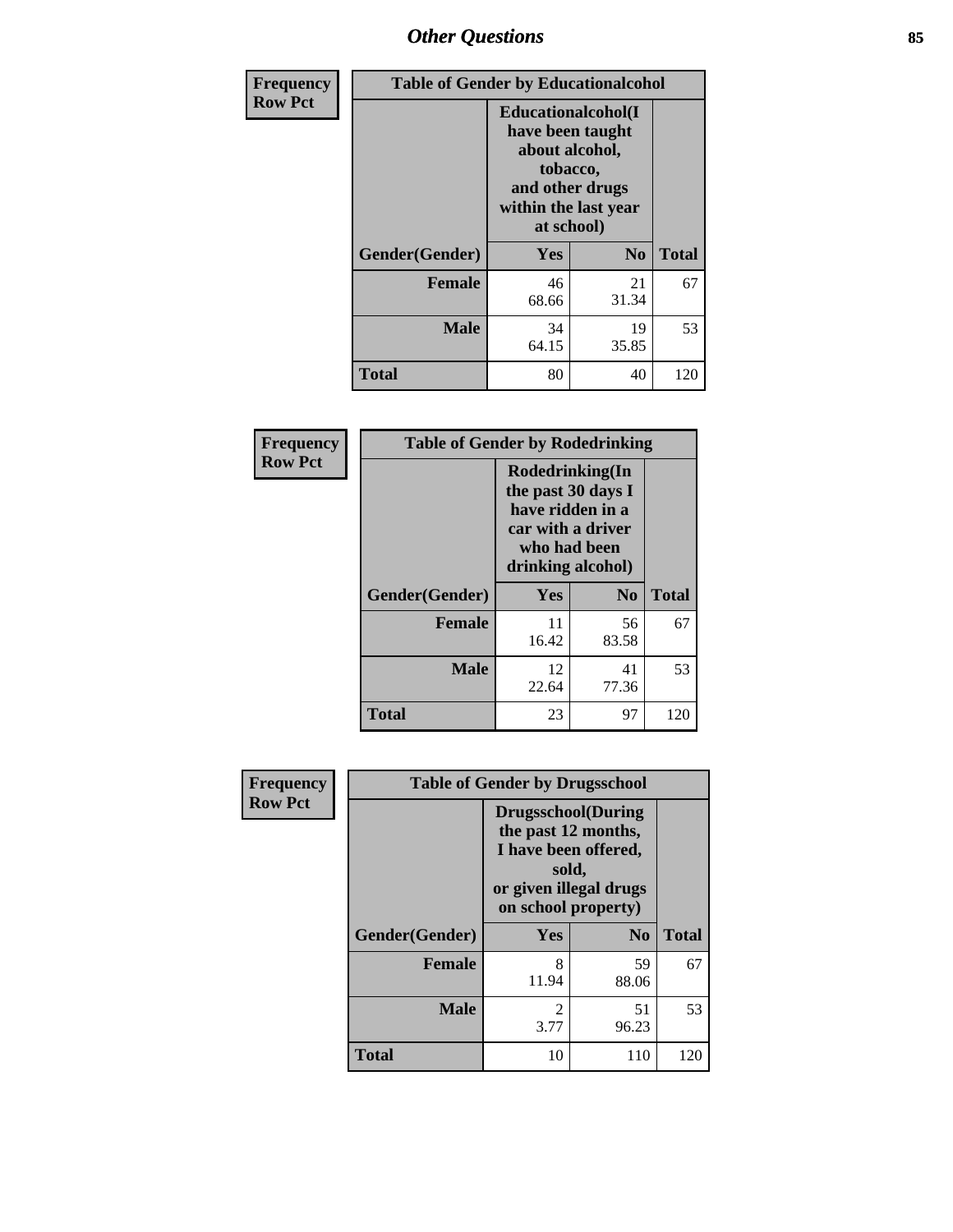*Other Questions* **86**

**Frequency Row Pct**

| <b>Table of Gender by Bingedrinking</b> |             |                                                                                                                 |           |                  |                |           |              |
|-----------------------------------------|-------------|-----------------------------------------------------------------------------------------------------------------|-----------|------------------|----------------|-----------|--------------|
|                                         |             | <b>Bingedrinking</b> (I have drunk five or<br>more drinks of alcohol at one sitting<br>during the last 30 days) |           |                  |                |           |              |
| Gender(Gender)                          | $\bf{0}$    | 1 or<br>2                                                                                                       | 3 to<br>5 | <b>6 to</b><br>9 | 10<br>to<br>19 | All<br>30 |              |
|                                         | <b>Days</b> | days                                                                                                            | days      | days             | days           | days      | <b>Total</b> |
| <b>Female</b>                           | 62<br>92.54 | $\mathcal{L}$<br>2.99                                                                                           | 1.49      | 1.49             | 0.00           | 1.49      | 67           |
| <b>Male</b>                             | 47<br>88.68 | 2<br>3.77                                                                                                       | 1.89      | 0.00             | 3<br>5.66      | 0<br>0.00 | 53           |

| Frequency      | <b>Table of Gender by Educationaids</b> |                                                                                                 |             |              |  |
|----------------|-----------------------------------------|-------------------------------------------------------------------------------------------------|-------------|--------------|--|
| <b>Row Pct</b> |                                         | <b>Educationaids</b> (I<br>have been taught<br>about HIV/AIDS<br>at school in the<br>past year) |             |              |  |
|                | Gender(Gender)                          | Yes                                                                                             | $\bf N_0$   | <b>Total</b> |  |
|                | <b>Female</b>                           | 44<br>65.67                                                                                     | 23<br>34.33 | 67           |  |
|                | <b>Male</b>                             | 37<br>69.81                                                                                     | 16<br>30.19 | 53           |  |
|                | <b>Total</b>                            | 81                                                                                              | 39          | 120          |  |

| <b>Frequency</b> | <b>Table of Gender by Suicideconsider</b> |                 |                |              |
|------------------|-------------------------------------------|-----------------|----------------|--------------|
| <b>Row Pct</b>   |                                           | Suicideconsider |                |              |
|                  | Gender(Gender)                            | Yes             | N <sub>0</sub> | <b>Total</b> |
|                  | <b>Female</b>                             | 6<br>8.96       | 61<br>91.04    | 67           |
|                  | <b>Male</b>                               | 7.55            | 49<br>92.45    | 53           |
|                  | <b>Total</b>                              | 10              | 110            | 120          |